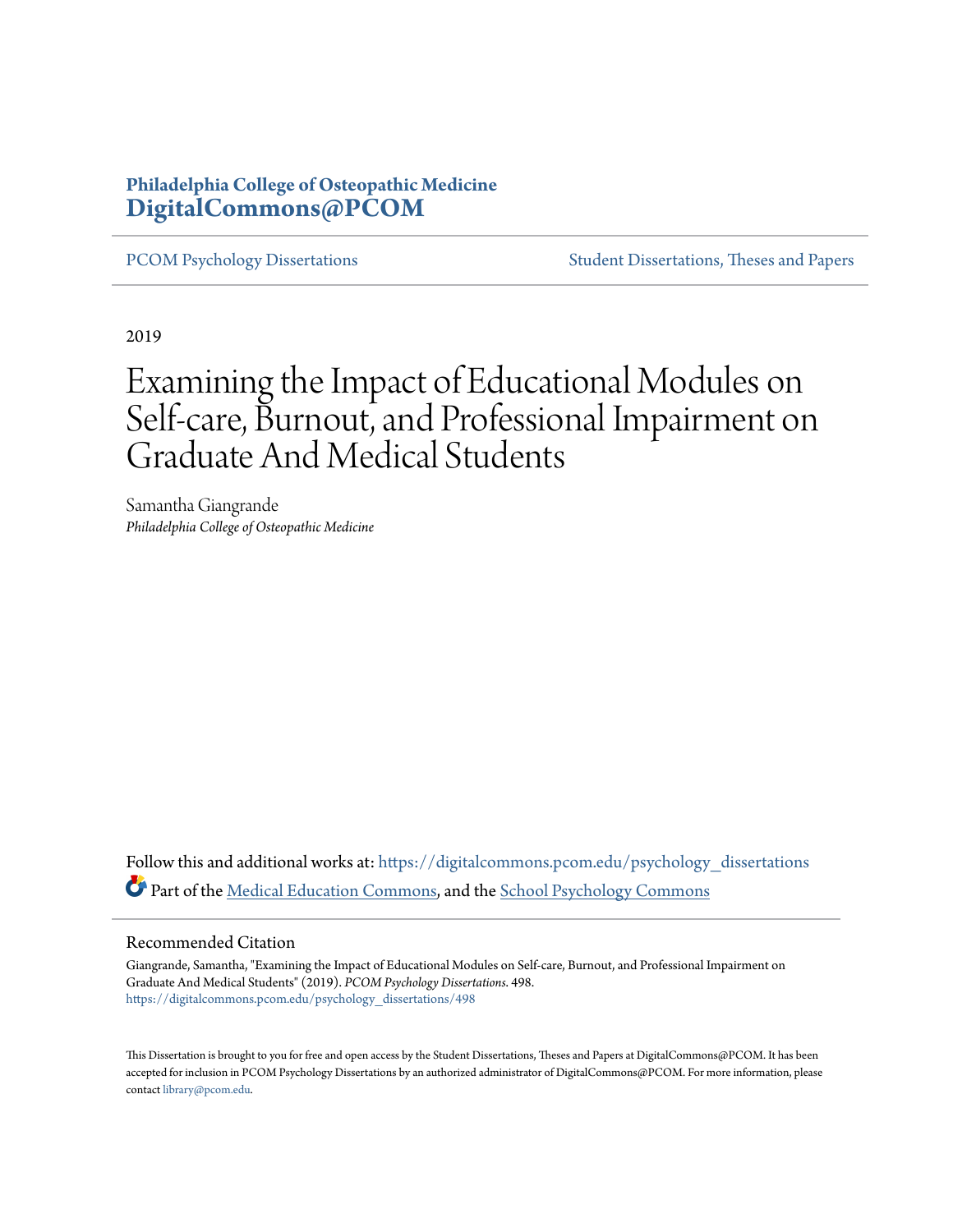Philadelphia College of Osteopathic Medicine School of Professional and Applied Psychology

# EXAMINING THE IMPACT OF EDUCATIONAL MODULES ON SELF-CARE, BURNOUT, AND PROFESSIONAL IMPAIRMENT ON GRADUATE AND MEDICAL STUDENTS

By Samantha Giangrande, MA, MS

Submitted in Partial Fulfillment of the Requirements for the Degree of

Doctor of Psychology

February 2019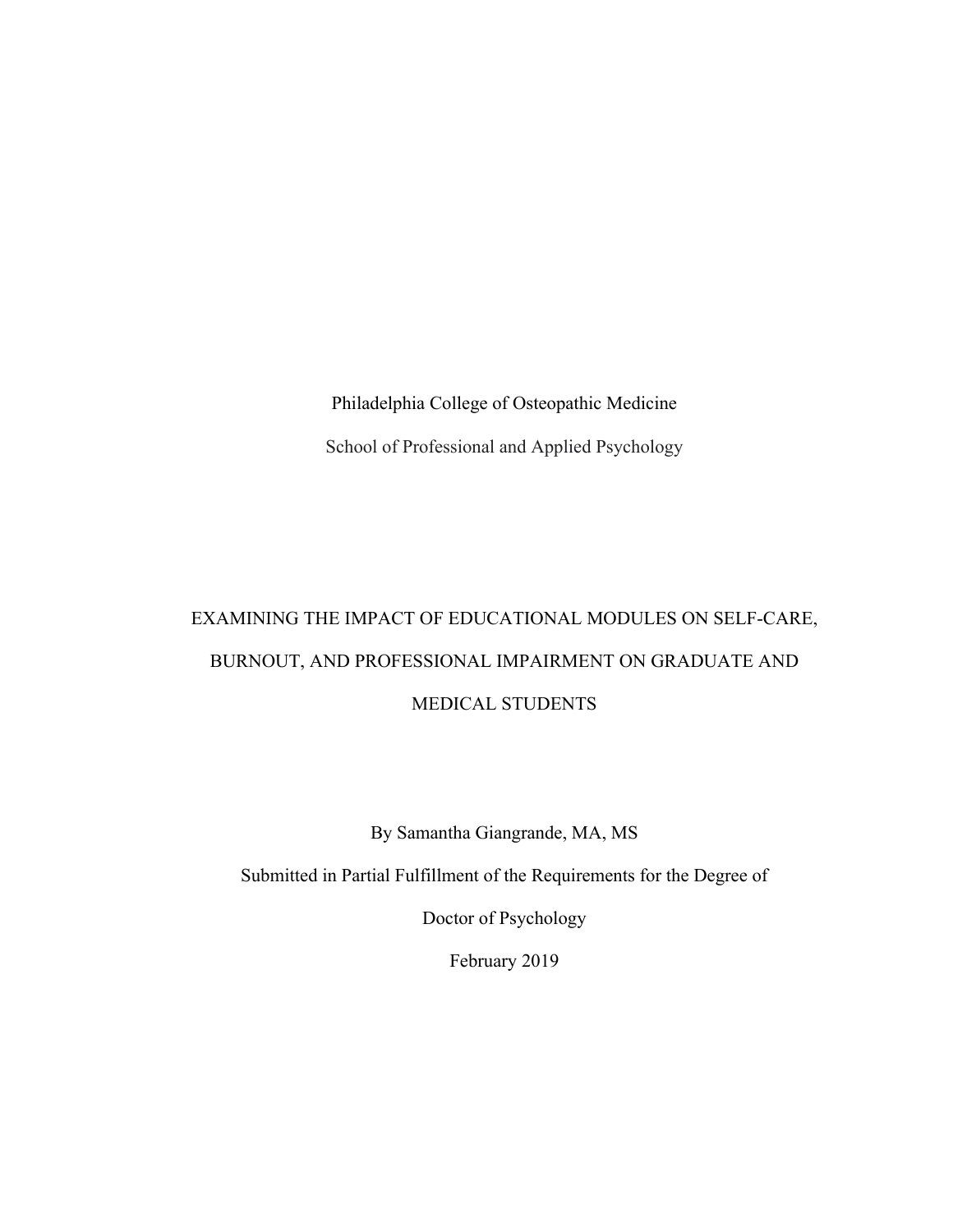#### PHILADELPHIA COLLEGE OF OSTEOPATHIC MEDICINE DEPARTMENT OF PSYCHOLOGY

#### Dissertation Approval

This is to certify that the thesis presented to us by  $\int_{\mathcal{A}}$  *man tha*  $\int$  *iang rande* on the  $\frac{q^{th}}{q}$  day of  $\int u \, dy$  , 20<u>jg</u>, in partial fulfillment of the *\.T* <sup>J</sup> requirements for the degree of Doctor of Psychology, has been examined and is acceptable in both scholarship and literary quality.

Committee Members' Signatures:

#### **Chairperson**

Chair, Department of Psychology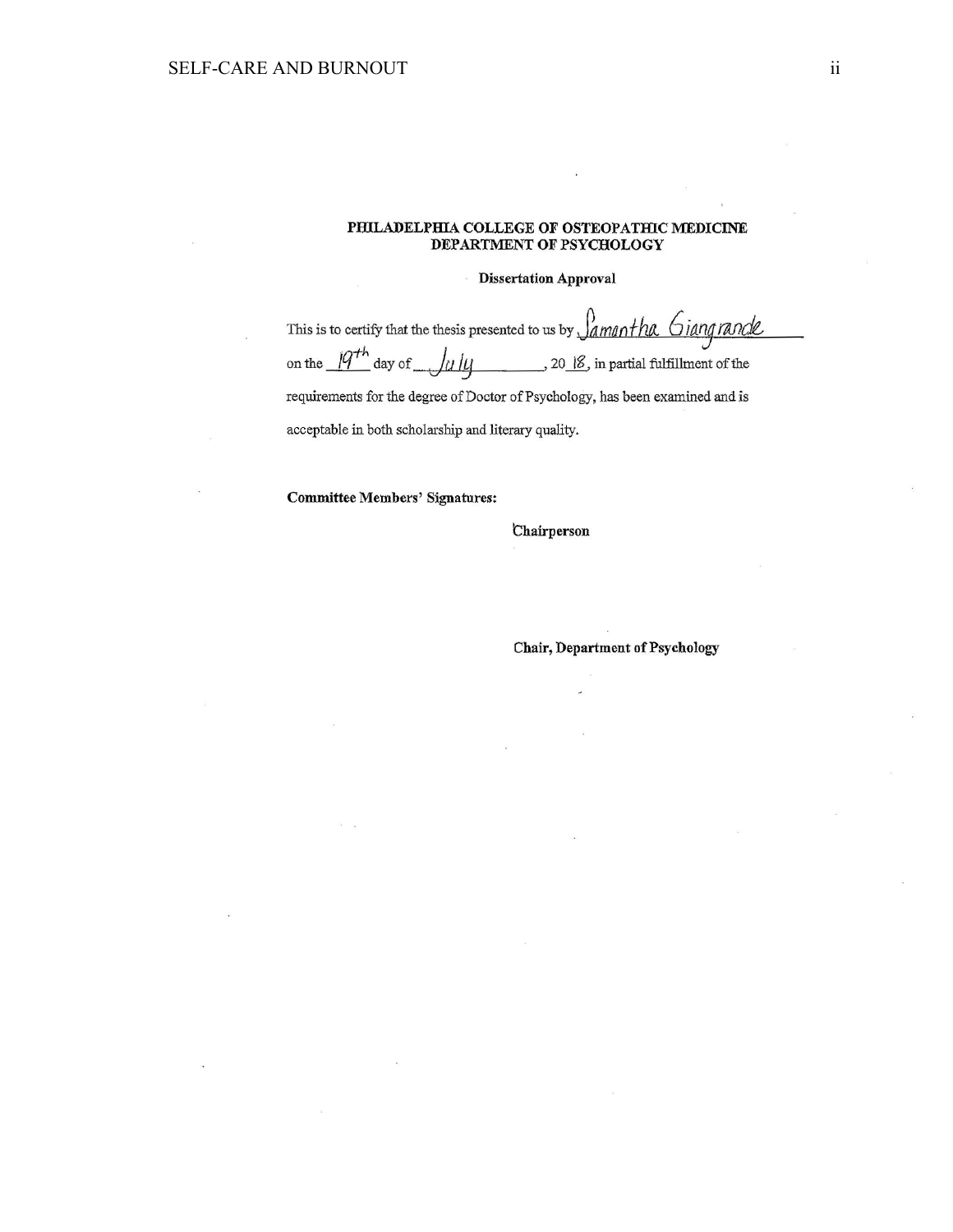#### **Acknowledgements**

This dissertation manuscript would not be possible if it weren't for the support of my committee members, Stephanie Felgoise, PhD, ABPP, chairperson, David Festinger, PhD, and Michael Becker, DO. I would especially like to thank Dr. Felgoise, whose brilliance and tenacity for statistics has taught me how to appreciate research and data collection. Furthermore, her mentorship and continuous validation made me feel confident in my work. I would also like to thank Dr. Festinger for his knowledge of statistics, and for helping me to understand the importance of the statistical analyses that were used in this current study. I would like to express my gratitude to Dr. Becker for his enthusiasm for this topic, continuously sharing relevant literature regarding this topic, and understanding the importance of burnout research as it applies to osteopathic medical students. Furthermore, I would like to extend a thank you to Robert DiTomasso, PhD, ABPP, for his analytic expertise and availability for assistance during times of confusion. Lastly, I would like to express a warm thank you to Dr. Branch for attending my dissertation defense as an impromptu member of the committee, and providing excellent and thoughtful feedback and suggestions throughout.

Overcoming challenges, as well as celebrating triumphs, on this journey as a doctoral student would not have been possible if it weren't for my supportive parents, Matthew and Carol Giangrande, and my sister, Dana Giangrande, PA-C, who encouraged me to persist when I questioned my intentions. I am tremendously grateful for my significant other, Joseph Brodowski, for continuously supporting me, comforting me in times of stress, and making me laugh along the way. Also, I would like to express my gratitude for my close family and friends, who continue to support and encourage me to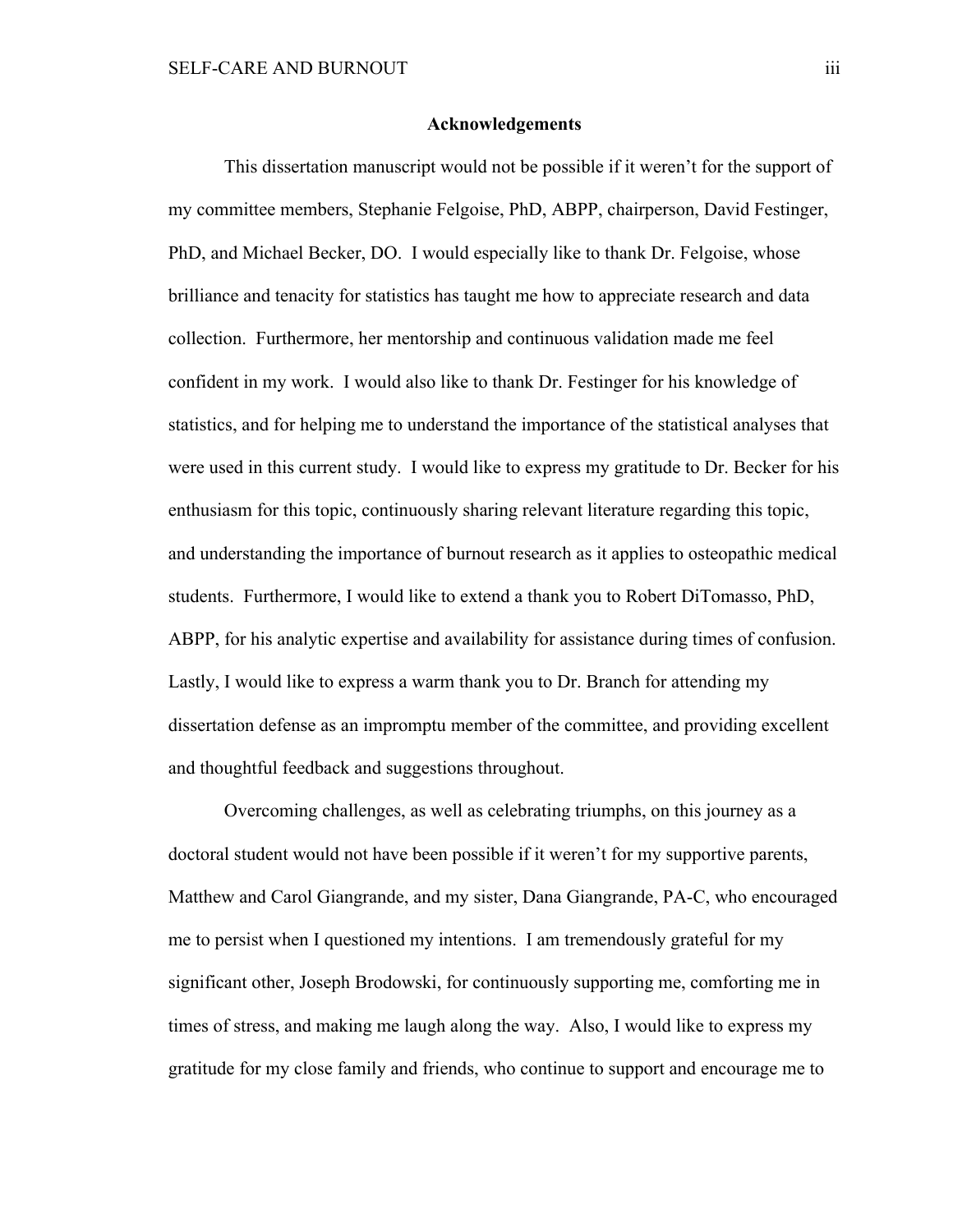# SELF-CARE AND BURNOUT iv

pursue academia and personal growth. Lastly, I would like to thank the students at the Philadelphia College of Osteopathic Medicine for shaping this dissertation topic and allowing me to honor the importance of education on self-care practices, as well as bring awareness to the burnout syndrome as it affects this community.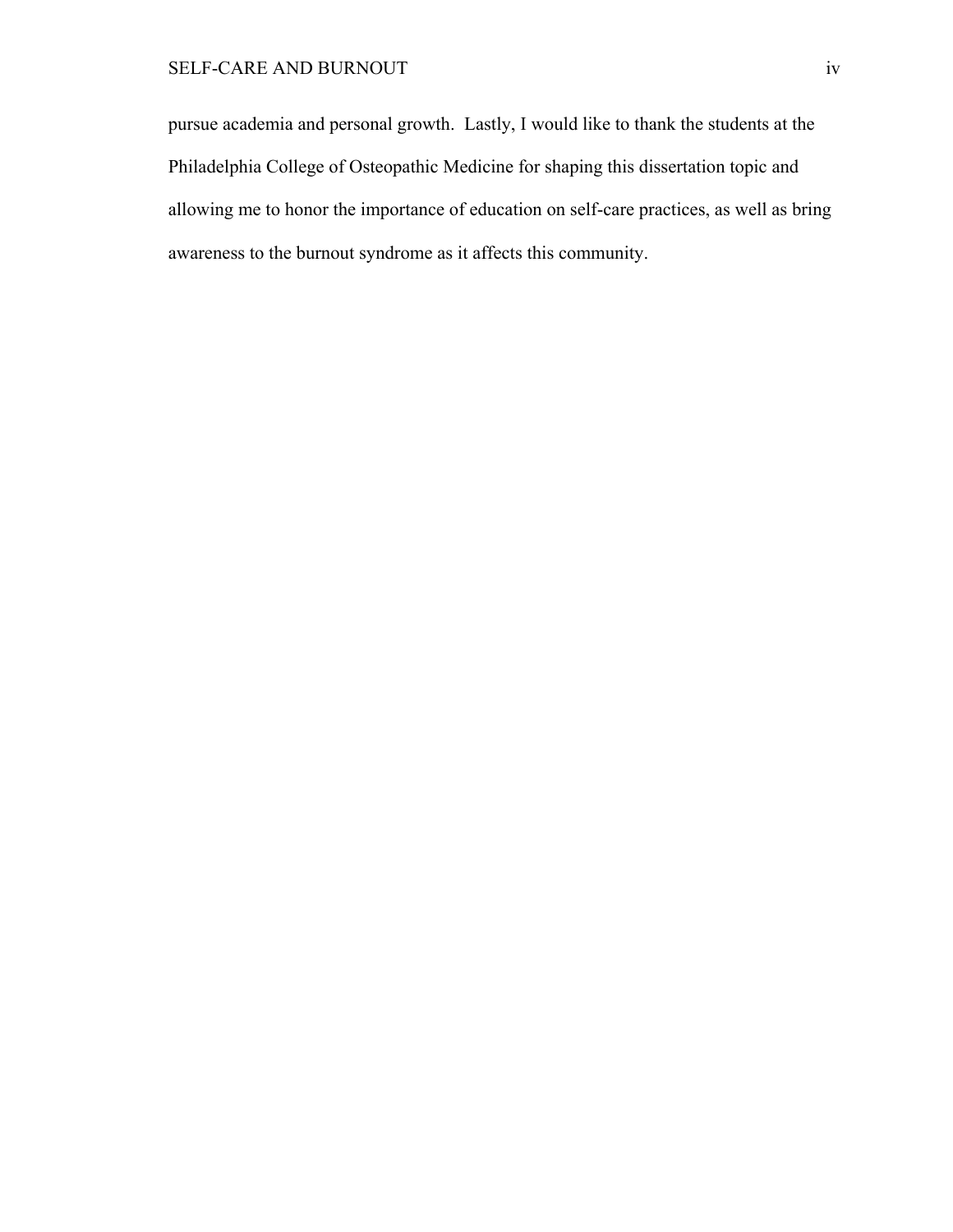#### **Abstract**

Graduate school is a time of academic rigor, personal growth, stress, change, fear, and confrontation. It is important for medical and other graduate students to prepare themselves to serve and treat their patients effectively. An important part of this involves learning skills to better manage challenges and demands through ongoing self-care. However, little research has examined what knowledge students have of self-care strategies and burnout or whether education about these constructs is lacking in higher education. The purpose of this study was to examine the efficacy of self-care and impairment modules for medical and other graduate students enrolled in an interprofessional education (IPE). Graduate physician assistant, psychology, and mental health counseling students and osteopathic medical students completed a series of online questionnaires, including a demographics survey, a burnout measure, and a self-care assessment measure, before and after the study. A repeated measures analysis of variance (ANOVA) and multiple regressions were utilized to examine the relationship between self-care and burnout, as well as correlations between group membership, symptoms of burnout, and use of self-care over time. There were varying levels of significance of changes in self-care practices and levels of burnout, specifically during exposure to educational modules on impaired professionalism and self-care. Future studies may wish to utilize a larger sample and focus on education about specific selfcare practices. A better understanding of medical and other graduate student burnout may improve student wellness initiatives and assist students in becoming more empathic and self-aware practitioners, with a decreased risk for burnout as future clinicians.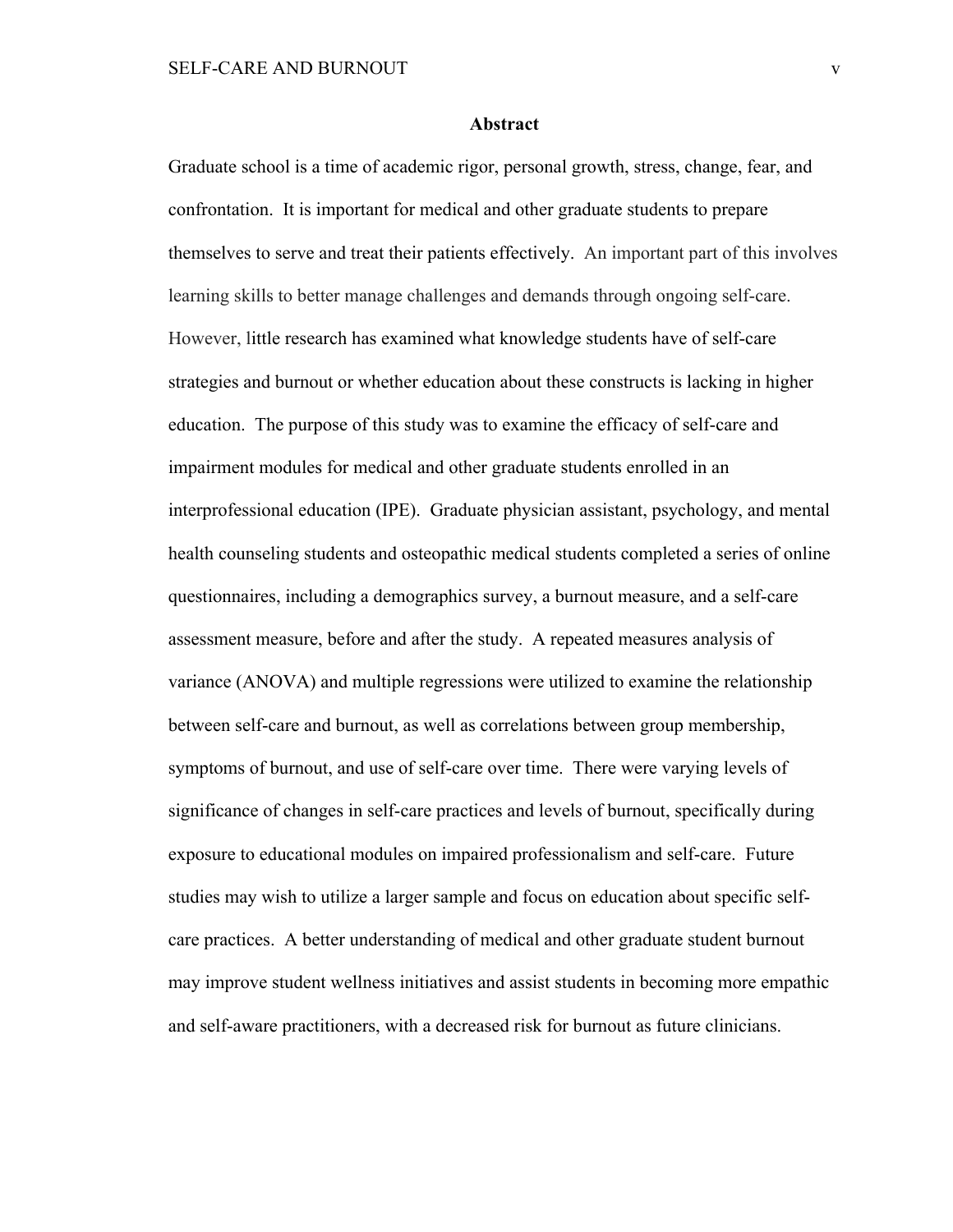# **Table of Contents**

| 18 |
|----|
|    |
|    |
|    |
|    |
|    |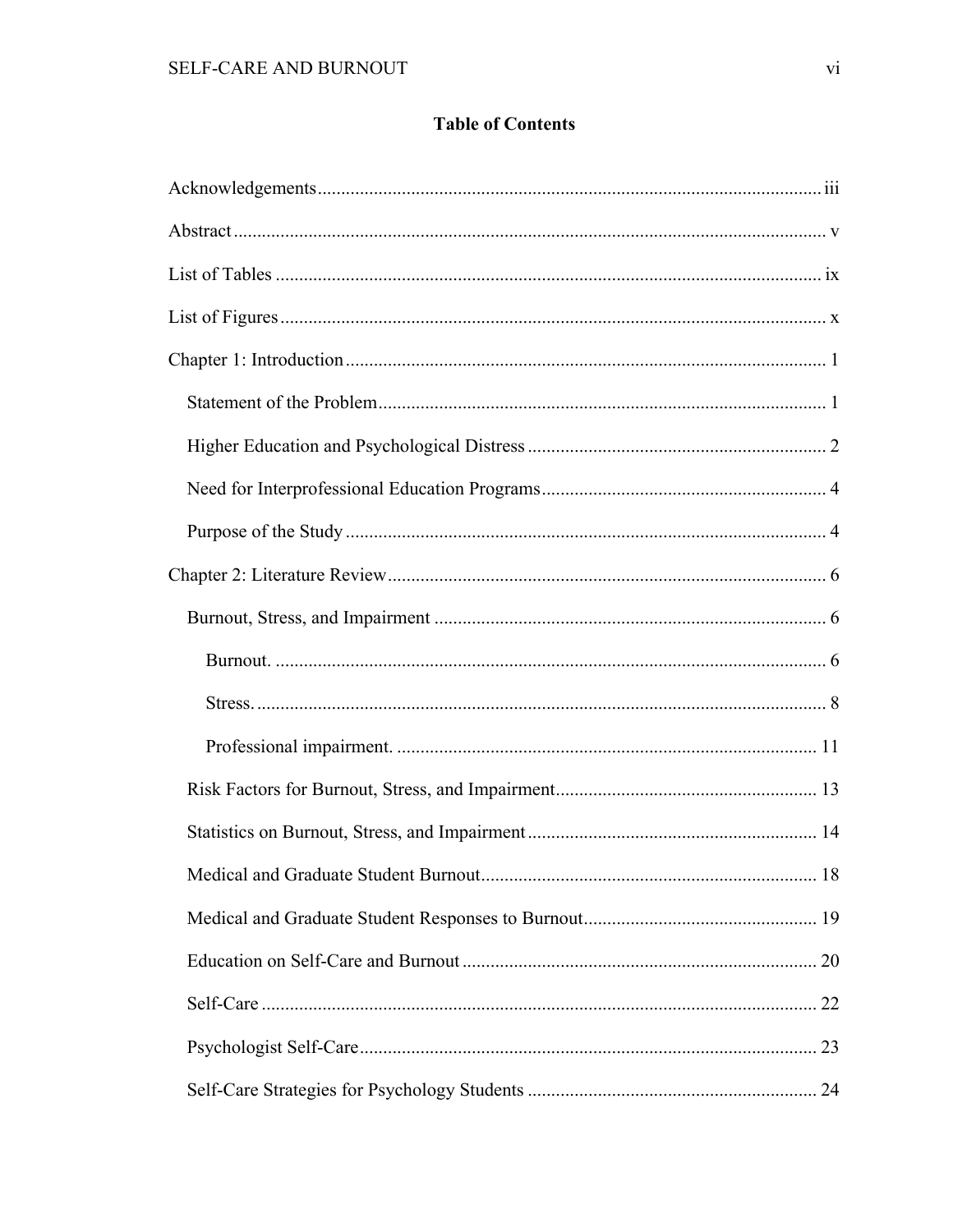| Addressing Distress and Self-Care Strategies for Graduate Students  29                   |  |
|------------------------------------------------------------------------------------------|--|
|                                                                                          |  |
|                                                                                          |  |
|                                                                                          |  |
|                                                                                          |  |
| H <sub>2</sub> : Academic Program and Hours Spent Studying and/or Working and Burnout 35 |  |
|                                                                                          |  |
|                                                                                          |  |
|                                                                                          |  |
|                                                                                          |  |
|                                                                                          |  |
|                                                                                          |  |
|                                                                                          |  |
|                                                                                          |  |
|                                                                                          |  |
|                                                                                          |  |
|                                                                                          |  |
|                                                                                          |  |
|                                                                                          |  |
| H <sub>2</sub> : Academic Program and Hours Spent Studying and/or Working and Burnout 51 |  |
|                                                                                          |  |
|                                                                                          |  |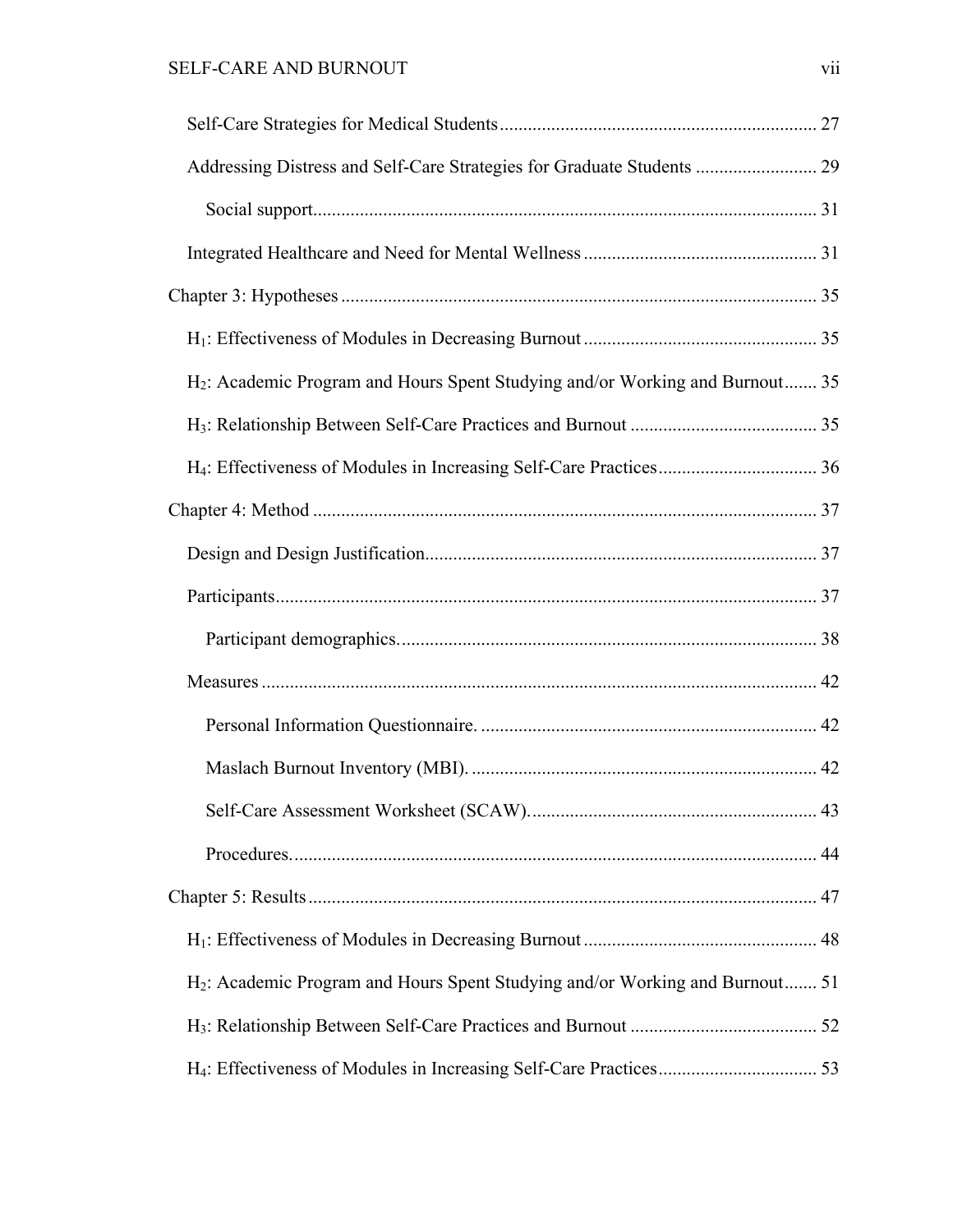# SELF-CARE AND BURNOUT viii

| Appendix B PCOM Groups e-mail pretest for control group sent on                    |  |
|------------------------------------------------------------------------------------|--|
|                                                                                    |  |
| Appendix C PCOM Groups e-mail posttest for control group sent on                   |  |
|                                                                                    |  |
| Appendix D Pretest Blackboard announcement for experimental group (IPE course)  81 |  |
| Appendix E Posttest Blackboard announcement for experiment group (IPE course) 83   |  |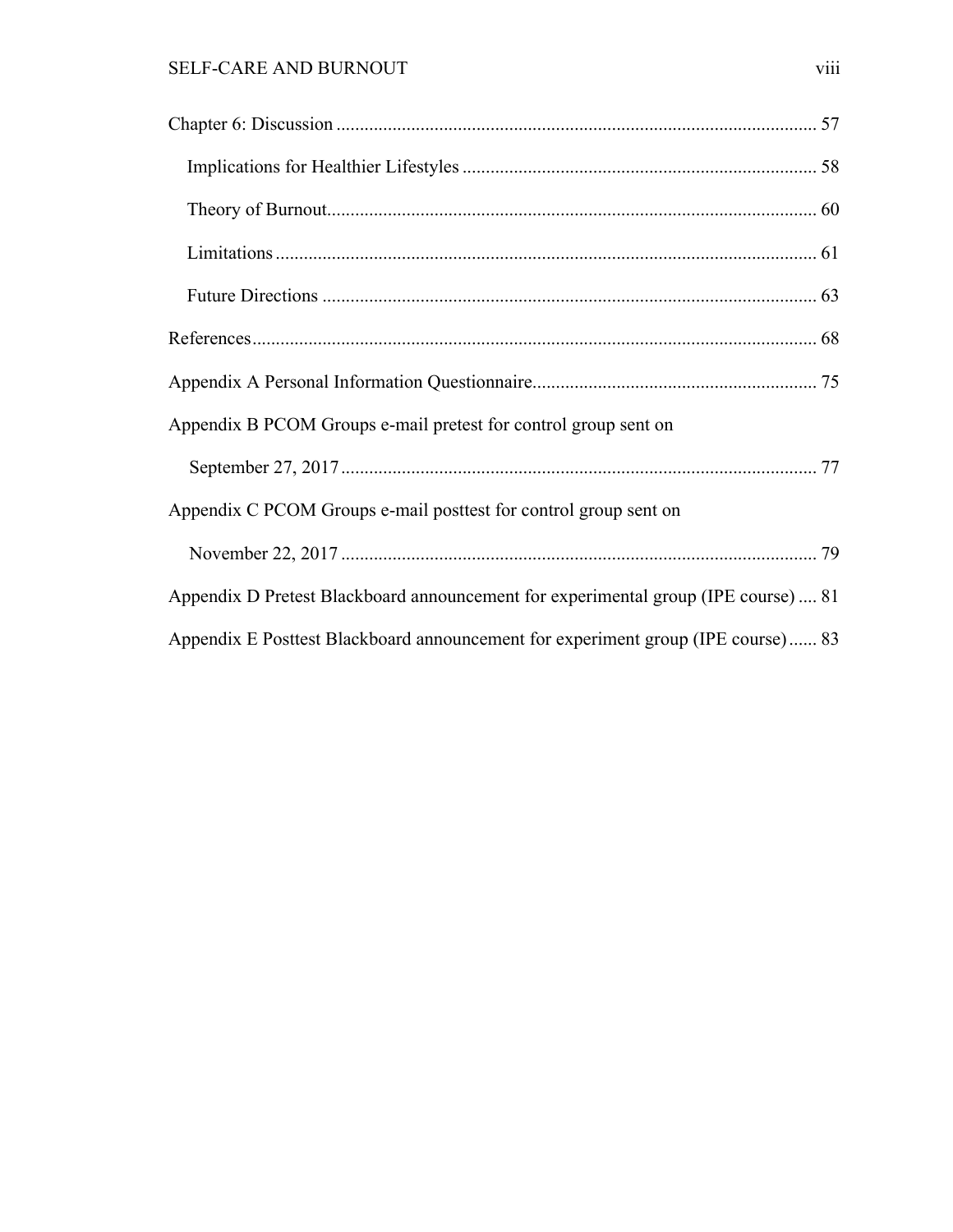# **List of Tables**

| Table 2. Descriptive Statistics for the SCAW Domains at Pretest and Posttest56 |  |
|--------------------------------------------------------------------------------|--|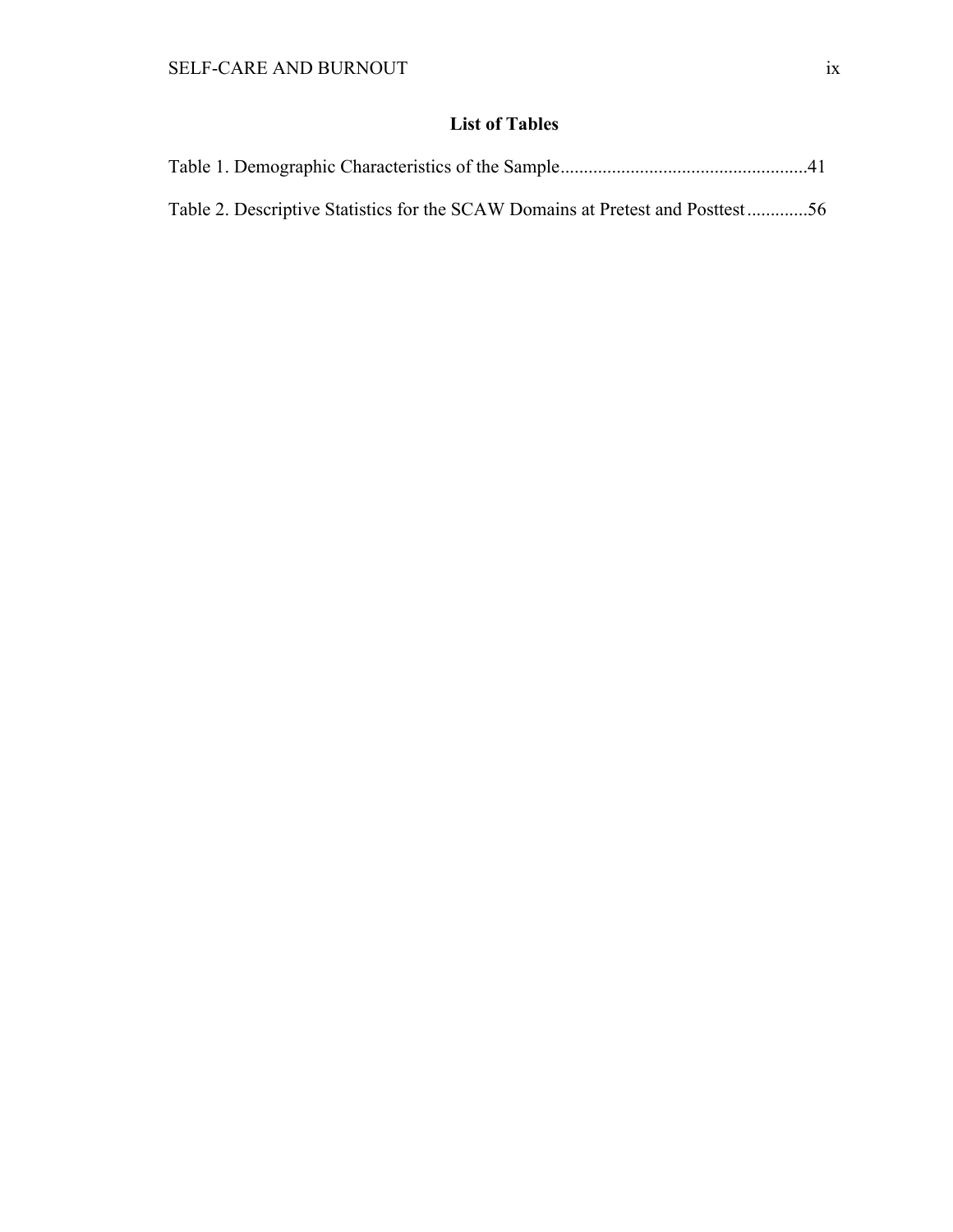# **List of Figures**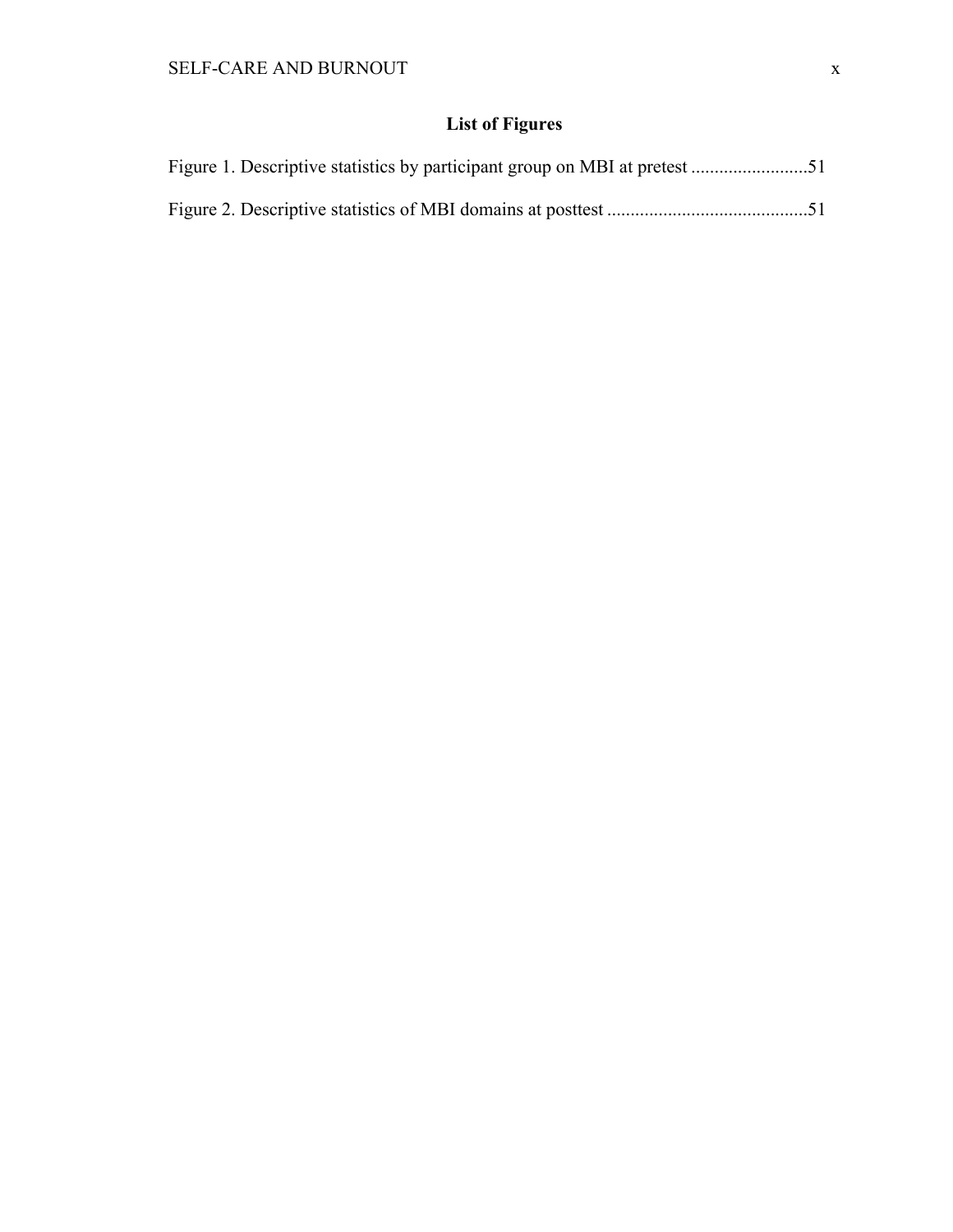## **Chapter 1: Introduction**

## **Statement of the Problem**

*Burnout* is a commonly used term among individuals in the healthcare field. Burnout can be defined as "a clinical syndrome characterized by emotional exhaustion, depersonalization, and a decreased sense of personal accomplishment" (Bittner, Khan, Babu, & Hamed, 2011, p.17). Symptoms of burnout include physical exhaustion, poor judgment, cynicism, guilt, feelings of ineffectiveness, and a sense of disconnection with others (Bittner et al., 2011; Dunn, Iglewicz, & Moutier, 2008; Maslach, 1997). Among physicians, 50% report that they experience increased stress and personal distress as a result of their medical practice (Bittner et al., 2011). Many practitioners, physicians and psychologists alike, experience doubt, guilty feelings, and an exaggerated sense of responsibility; these attributes constitute the central personality characteristics of many physicians (Gabbard, 1985). These personality traits may make medical and other graduate students particularly vulnerable to burnout, addiction, and emotional impairment (Novack, Epstein, & Paulsen, 1999). Among clinical psychology students and professionals, burnout symptoms may present as emotional exhaustion, treating others with detached coldness, dehumanization of patients, and decreased feelings of worth, competence, and success (Clark, Koetting, & Murdock, 2009; Maslach, 1997). Healthcare professionals' awareness of personal physical and mental health concerns can contribute to correct patient diagnoses and empathy towards their patients (Novack et al., 1999). Optimally, professionals should have a certain sense of inner peace, self-regard, and security (Novack et al., 1999). If these traits are not fostered during graduate school, it may be difficult for healthcare professionals to develop these traits when in practice.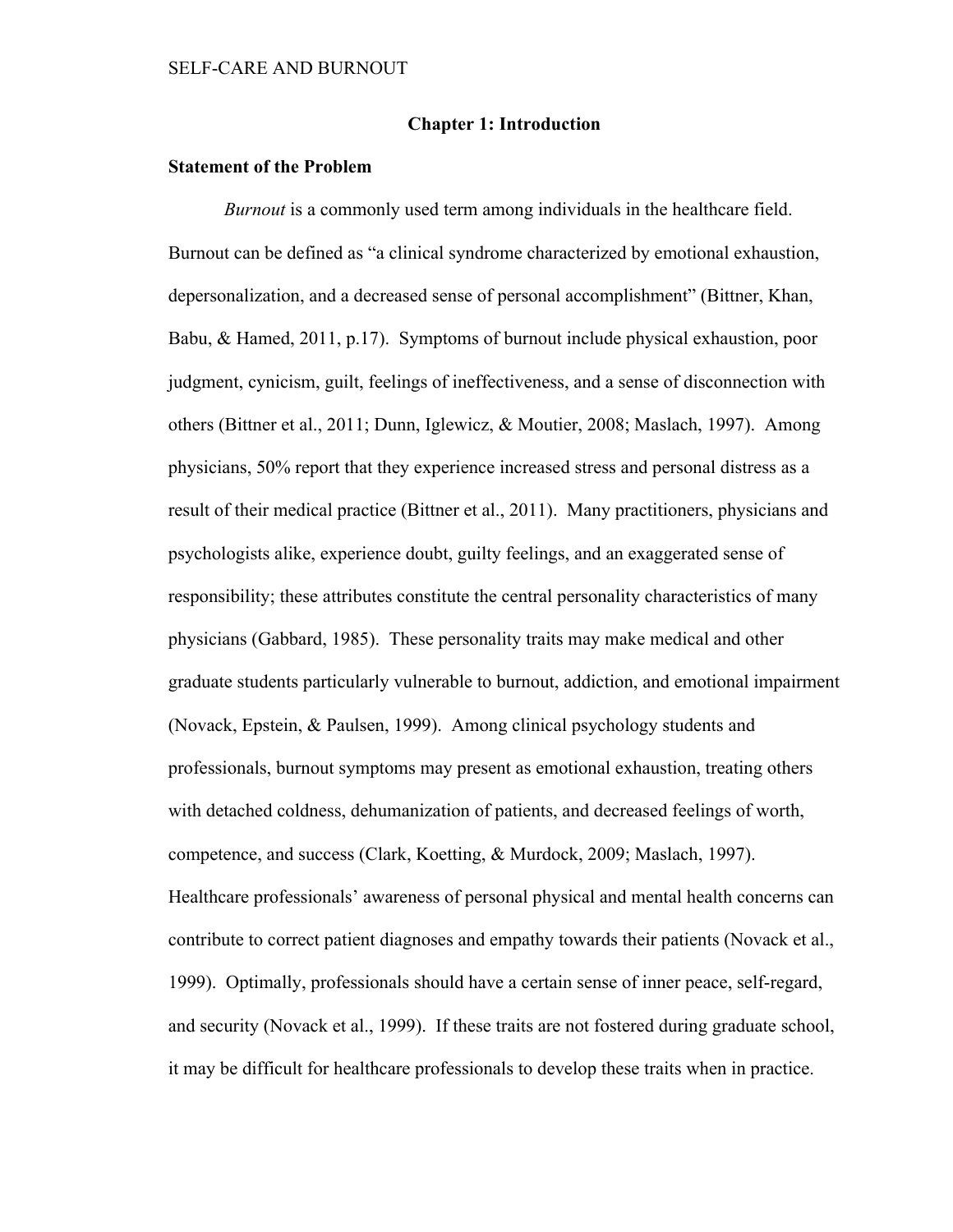#### **Higher Education and Psychological Distress**

Graduate school is a time of academic rigor, personal growth, stress, change, fear, and confrontation (Gold, Johnson, Leydon, Rohrbaugh, & Wilkins, 2015). It is also the time when health habits and self-care practices are formed (Gold et al., 2015). Fifty percent of graduate students in the United States experience burnout while in school, due to professional and personal issues. This burnout often results in higher attrition rates (Bittner et al., 2011). Although students entering medical and other graduate schools have similar rates of depression to their counterparts, their risk for decline in mental health increases (Dunn et al., 2008; Dyrbye, Thomas, & Shanafelt, 2005). Furthermore, students, residents, and physicians appear to be at increased risk for suicidal thoughts, attempted suicide, and successful suicide (Bittner et al., 2011; Dunn et al., 2008). Astonishingly, one third of practicing physicians do not seek regular care for their physical or mental health (Gross, Mead, Ford, & Klag, 2000). As with medical students, psychology students face numerous challenges and stressors that place them at risk for experiencing distress, burnout, vicarious traumatization, and eventually impaired professional competence (Barnett, Baker, Elman, & Schoener, 2007). Self-care is necessary for psychologists in training because of the physical and psychological exhaustion that often occurs. It is important for them to reinvigorate themselves in order to serve and treat their patients effectively (Baker, 2003). Therefore, students need to better manage their challenges and demands through ongoing self-care and wellness efforts (Barnett et al., 2007).

Research has shown a high prevalence of depression and poor mental health among medical and other graduate students (Dyrbye et al., 2005). There are many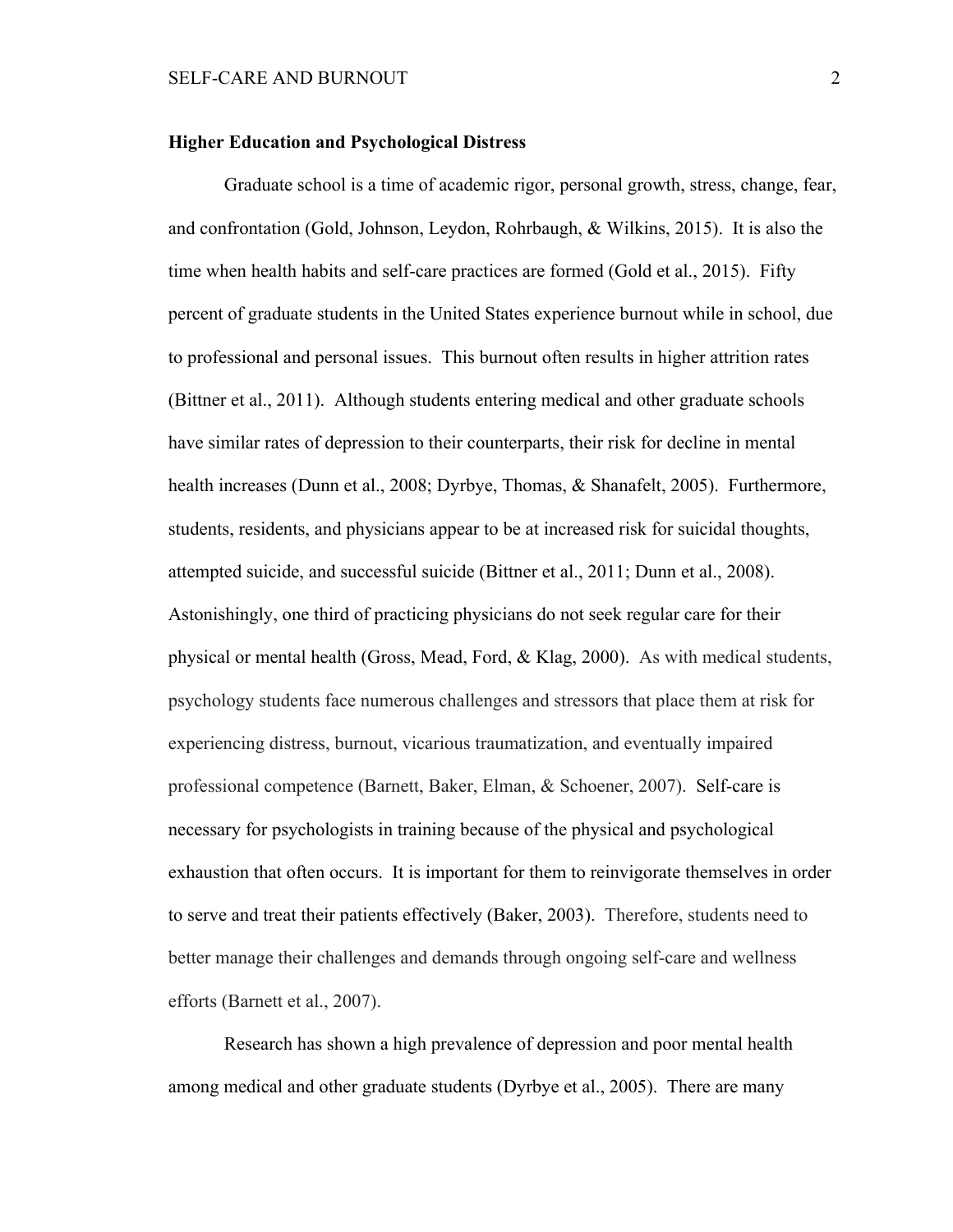consequences of high levels of stress, depression, and burnout in this population, including poor academic performance, decreased empathy, increased substance abuse, and increased suicidal ideation (Gold et al., 2015). Students' well-being is affected by many stressors, but attention to coping resources can help promote well-being and minimize burnout (Dunn et al., 2008). The specific coping strategies that students utilize may impact the effect of stress on their psychological and physical health (Dyrbye et al., 2005). Strategies that focus on disengagement often have negative consequences and correlate with depression, anxiety, and poor mental health (Dyrbye et al., 2005). Conversely, strategies that involve engagement, such as problem solving, reliance on social support, and expression of emotion, may enable students to respond more adaptively to stress (Dyrbye et al., 2005).

Mental health is necessary for the development and maintenance of professionalism, compassion and empathy for patients, altruism, and dedication to the intensive aspects of medicine (Dunn et al., 2008). There are two overall goals for promoting medical students' self-awareness, personal growth, and well-being (Novack et al., 1999). The first is to ensure that students understand how their own personal history, current life in medical school, and values, attitudes, and biases affect their care of patients, so that they can use their emotional responses to their patients' benefit. The second is to ensure that students care for themselves physically and emotionally and welcome and seek opportunities for enhancing self-awareness and personal growth (Novack et al., 1999). To achieve these goals, self-awareness and well-being can be promoted through student support groups, literature discussion, and activities linking selfawareness to clinical simulations.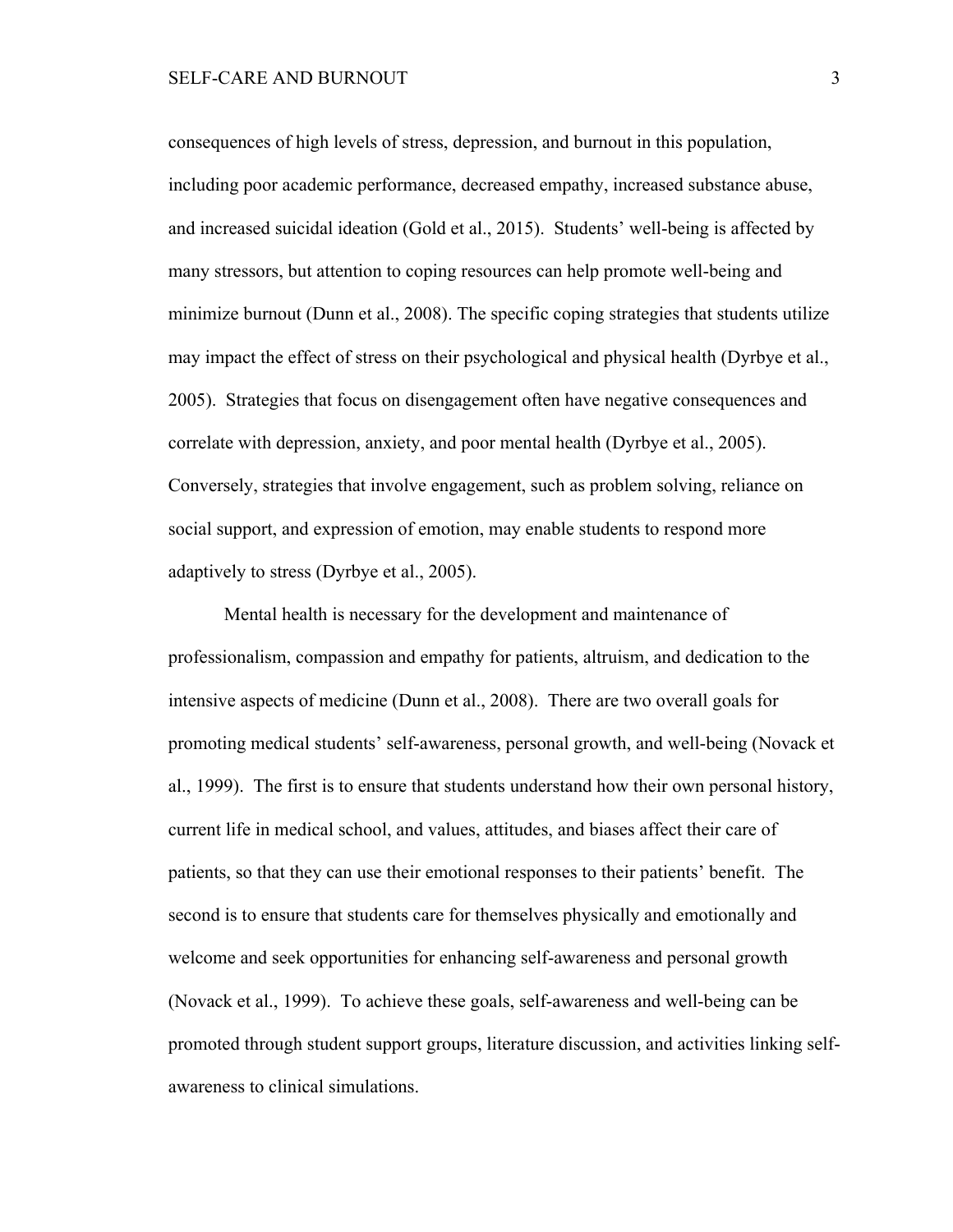#### **Need for Interprofessional Education Programs**

As the healthcare field becomes increasingly integrative, the demand for interprofessional education programs becomes greater. These programs should educate future practitioners on the risk of impairment, burnout, stress, and positive self-care strategies. Since the release of the 1988 World Health Organization (WHO) report *Learning Together to Work Together for Health*, focusing on the need for interprofessional education (IPE) programs, various forms of IPE curricula have been implemented in higher education and healthcare. A single discipline can not adequately address the multitude of health-related problems confronting patients (Hertweck et al., 2012). Research on practitioner suicide, mental distress, and self-care underscores the need for early attention to and development of medical student well-being and the skills to recognize when burnout is approaching (Dunn et al., 2008). Self-awareness skills should be instilled in early development as a graduate student, and structures for acquiring these skills are clearly needed (Novack et al., 1999). In addition, interprofessional education (IPE) programs may assist in educating about self-care strategies to prevent burnout and professional impairment students in a team-based approach.

# **Purpose of the Study**

Much of what has been understood about stress and graduate school has been based on research in medical students (Myers et al., 2012). Although much of the research on medical and other graduate students focused on the product of burnout, little research has examined whether education about self-care and burnout may impact burnout symptoms and self-care practices. Moreover, there is limited research on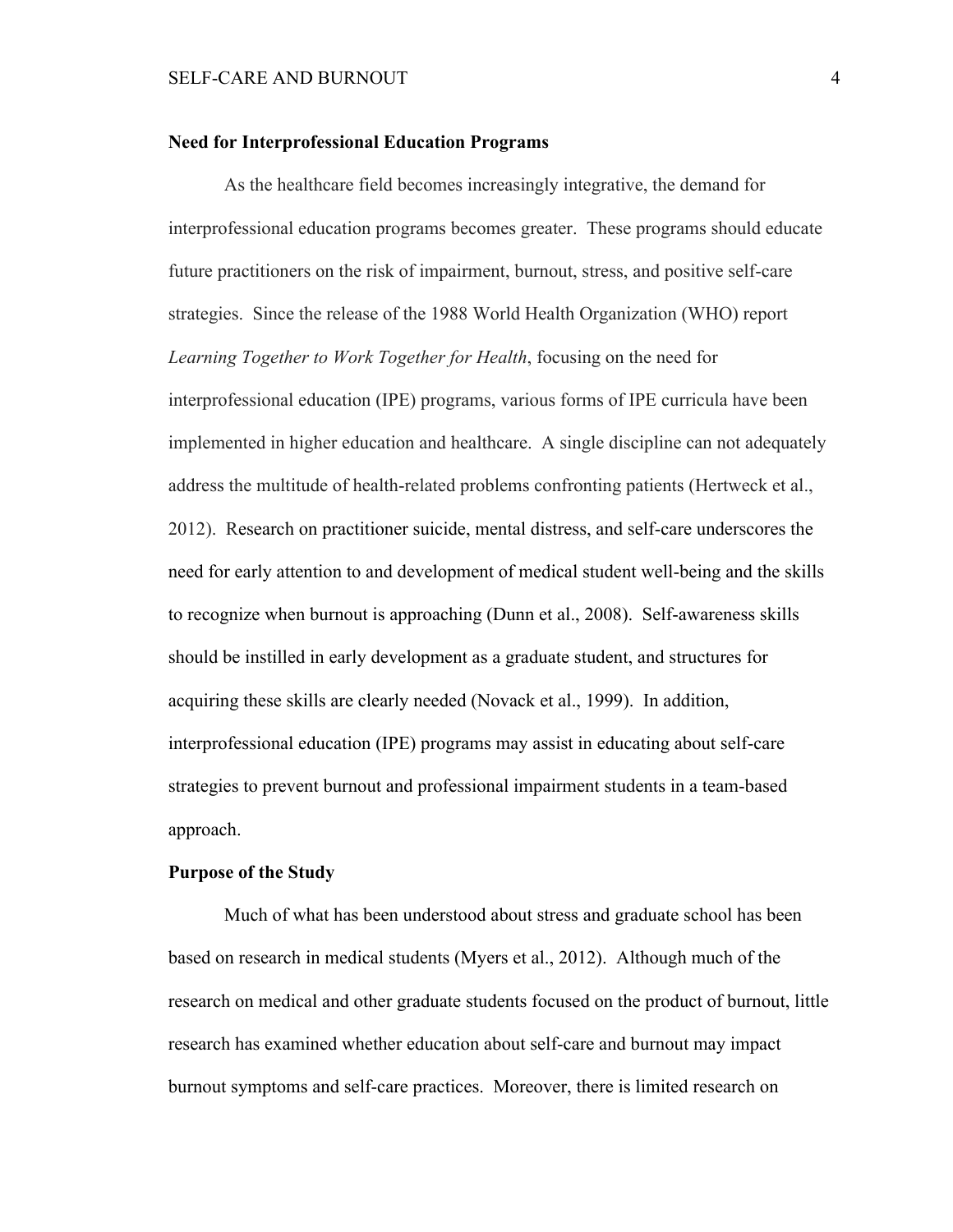whether self-awareness initiatives and IPE programs geared toward student wellness may be helpful in decreasing burnout. The literature regarding stress and burnout among psychology students is also limited, but does reveal significant levels of stress in this population (Cushway, 1992).

Integrating focus on awareness of their own functioning and its impact on those that they serve is imperative for all master's, doctoral, and medical students prior to entering practice (Barnett et al., 2007). Therefore, this study sought to answer the following question: Do modules on professional impairment and self-care increase medical and other graduate students' practice of self-care activities and decrease burnout 1 month posttraining?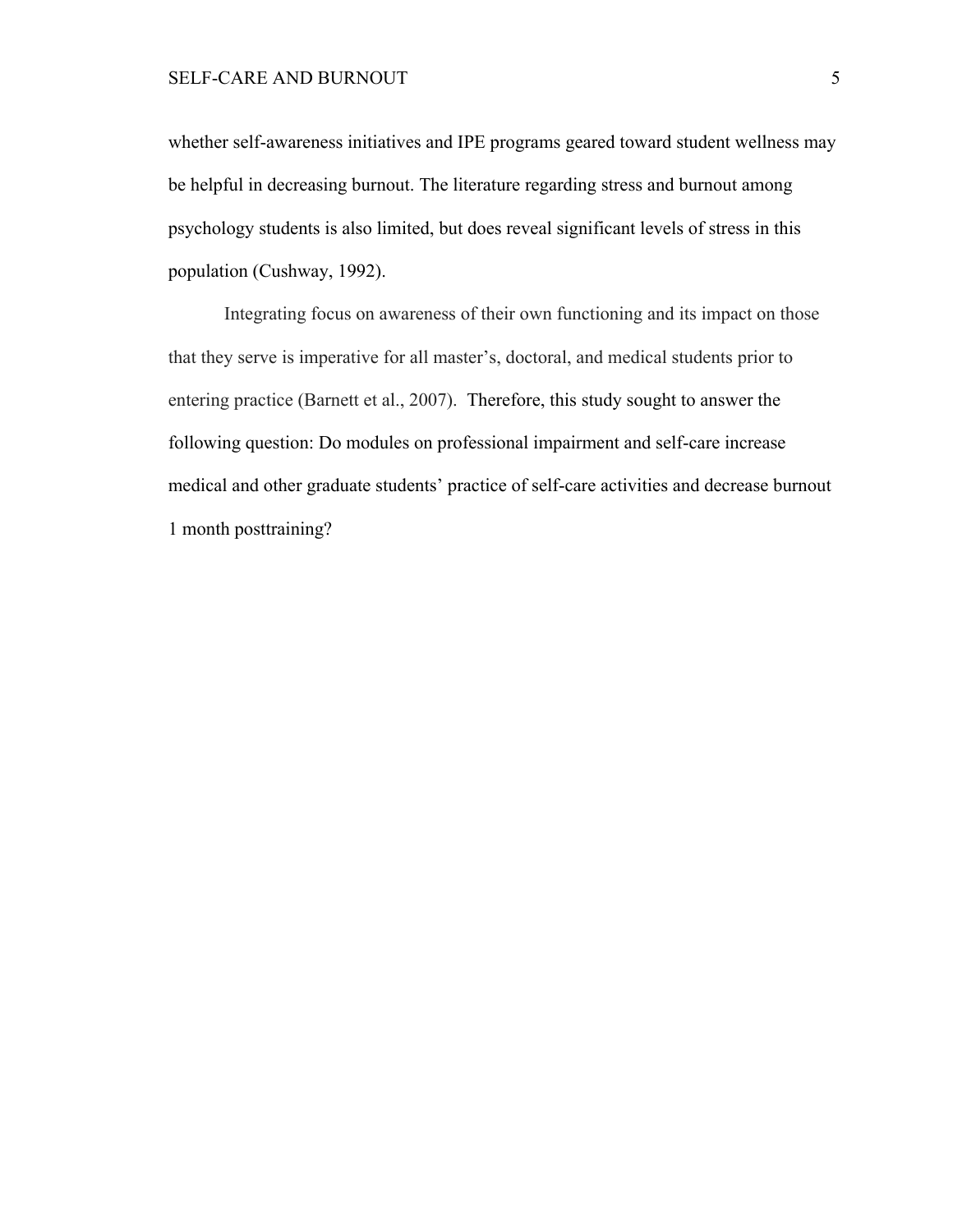#### **Chapter 2: Literature Review**

#### **Burnout, Stress, and Impairment**

Health professions programs foster a method of teaching focused on healing, which encompasses working to cure diseases, treat mental illness, and practice preventive medicine, thus promoting the close connection between physician and patient (Novack et al., 1999). Health professionals seek to attain a level of respect, integrity, and compassion for their patients that is unique among professions. In addition, active listening, empathic statements, understanding patients using a biopsychosocial model, and using aspects of humor are all essential to holistic treatment. However, training programs, although not consciously, tend to foster cynicism, competitiveness, and selfdoubt in students (Novack et al., 1999). The workload in these programs can be overwhelming and demanding, often leading to symptoms of stress, burnout, and impairment in students who are learning how to decrease unhealthy habits in their patients and promote physical and mental wellness; the irony is profound. Therefore, it is imperative that training programs teach students about the advantages of self-care, selfcare techniques, how to recognize symptoms of stress and burnout, and the risks of burnout and impairment if mental wellness is not fostered. Creating physician healers who are conscious of their own physical and mental wellness is likely to produce exceptional patient care and compassionate healers (Novack et al., 1999).

**Burnout.** For years, burnout has been recognized as a hazard to those working in people-oriented professions, such as healthcare, human services, and education (Maslach & Leiter, 2016). Although therapeutic relationships can be rewarding, they may also be quite stressful, as there is a tremendous emphasis on personal and emotional contact with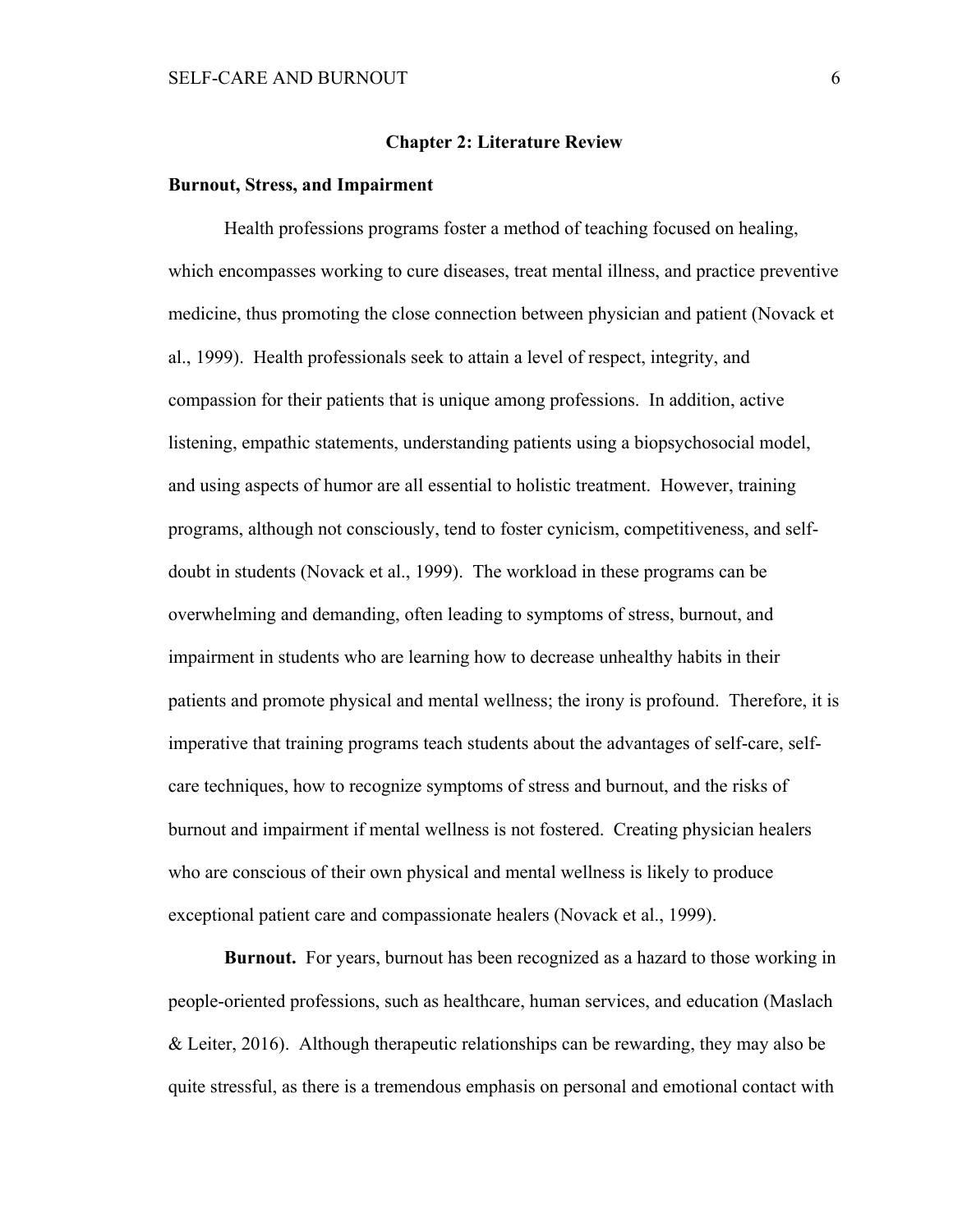clients and patients (Maslach & Leiter, 2016). Burnout is a psychological syndrome of emotional exhaustion, depersonalization, and reduced personal accomplishment that can occur among individuals who work with other people in some capacity (Maslach et al., 1997), i.e., do "people work". The significance of the three-dimensional model of burnout (emotional exhaustion, depersonalization, and reduced personal accomplishments) is that it socially contextualizes the individual's stress experiences and involves the person's perceptions of both himself/herself and others (Maslach & Leiter, 2016). The American Psychological Association (APA, 2010) defines burnout as a "condition marked by emotional exhaustion and negative or cynical attitudes toward others and self." Burnout can lead to depression, which has been linked to a variety of other health concerns, such as heart disease and stroke, obesity and eating disorders, diabetes, and some forms of cancer (APA, 2010a). Chronic depression also reduces immunity to other types of illnesses and can contribute to premature death (APA, 2010a).

Symptoms of burnout can resemble physical exhaustion, poor judgment, cynicism, guilt, feelings of ineffectiveness, and a sense of disconnection with others (Bittner et al., 2011; Dunn et al., 2008). According to Maslach's (1997) theory of burnout, these emotions can be described as a *burnout syndrome,* which increases feelings of emotional exhaustion. Emotional exhaustion may be described as "wearing out, loss of energy, depletion, debilitation, and fatigue" (Maslach & Leiter, 2016, p. 103). Development of depersonalization is another component of the burnout syndrome, which consists of irritability, withdrawal, and negative, cynical attitudes and feelings about one's clients. This experience of depersonalization can cause clinicians and practitioners to view their clients' problems as minimal and simplistic, leading to a lack of empathy.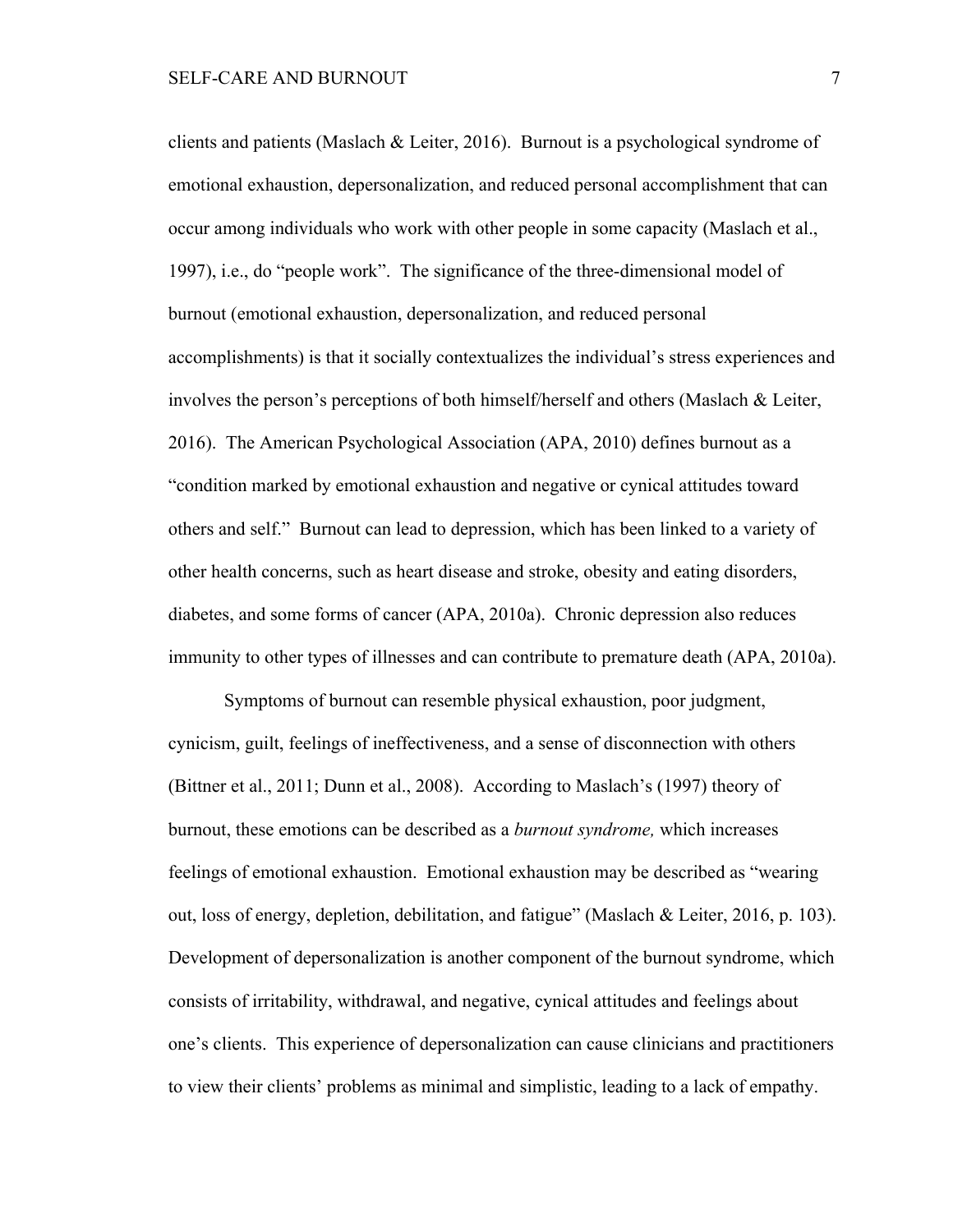The emergence of depersonalization seems to be related to the concept of emotional exhaustion (Maslach et al., 1997; APA, 2010a). Reduced personal accomplishment is the third construct of Maslach's burnout syndrome. This aspect refers to reduced productivity or capability, inability to cope (Maslach  $\&$  Leiter, 2016), and the tendency to evaluate oneself negatively, i.e. self-doubt, specifically with regard to one's work with clients and patients (Maslach et al., 1997; Novack et al., 1999).

Heavy workload and environmental stresses and change can exacerbate stress and lead to burnout for health professionals (Stark, Hoekstra, Hazel, & Barton 2012). Clinical practice requirements, in addition to a heavy course load, employment, family obligations, and social commitments are among the many demands that students face while attending medical and other graduate schools (Stark et al., 2012). Findings from initial research on burnout syndrome suggested that it could lead to deterioration in the quality of care or service provided by clinicians and practitioners (Maslach, 1997). Burnout may be correlated with feelings of dysfunction, physical exhaustion, insomnia, increased use of alcohol and drugs, and relational and family problems (Maslach et al., 1997). Burnout develops particularly in professionals who interact intensively with patients experiencing difficulty, suffering, and depression (Schaufeli, Maslach, & Marek, 1993). Therefore nurses, physicians, teachers, lawyers, counselors, probation officers, prison workers, and social workers are at highest risk for burnout (Schaufeli et al., 1993).

**Stress.** Chronic stress can be emotionally draining and lead to burnout (Maslach et al., 1997). *Stress* is a term commonly used to describe students' feelings in medical school. Stress is defined as any "uncomfortable emotional experience accompanied by predictable biochemical, physiological, and behavioral changes" (Baum, 1990, p. 653).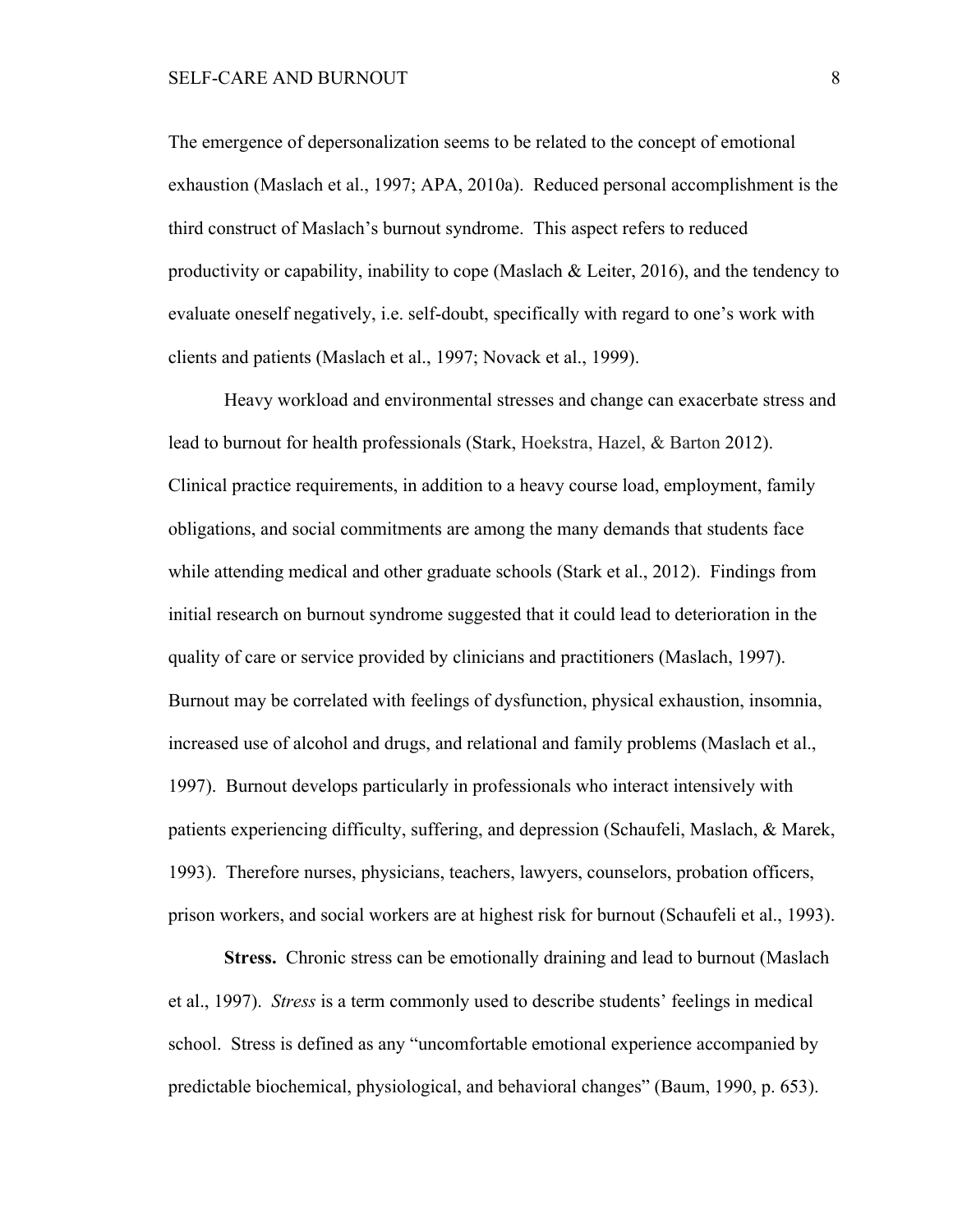Research indicates that graduate students experience 3.89 stressful life events during the first 6 months of their education (Goplerud, 1980). Stress can present in internal, external, acute, chronic, situational, or cumulative forms (Baker, 2003). External sources of stress can be economical, social, historical, or political. These factors exacerbate stress because many are viewed as out of one's immediate control. Internal stressors may present themselves as heart racing rapidly, running thoughts, feeling defeat, or feeling confused or overwhelmed. Common presentations of chronic stress include gastrointestinal problems, interrupted sleep, appetite change, increased illness, anxiety, attention deficits, relationships difficulties, and decreased performance (Baker, 2003). Stress can also decrease attention, reduce concentration, hinder decision making, and reduce students' abilities to establish good relationships with patients (Shapiro, Shapiro, & Schwartz, 2000). For some, stress is viewed as a motivator (APA, 2010a), such procrastination that increases stress, which in turn increases motivation to complete a task. Stress might be considered favorably by some students but unfavorably by other students, depending on their experience and coping skills (Saipanish, 2003). However, unmanageable and unhealthy stress can become overwhelming and lead to a variety of emotional consequences, such as anxiety and depression (APA, 2010a). Increased stress can also drastically impact physical health, causing erratic eating habits, lack of exercise, high blood pressure, insomnia, and elevated cholesterol levels (APA, 2010a). Maintaining optimal stress, producing motivation, excitement, exhilaration, mental alertness, and sharp perceptions, is ideal for physical and mental wellness (Craig & Sprang, 2010).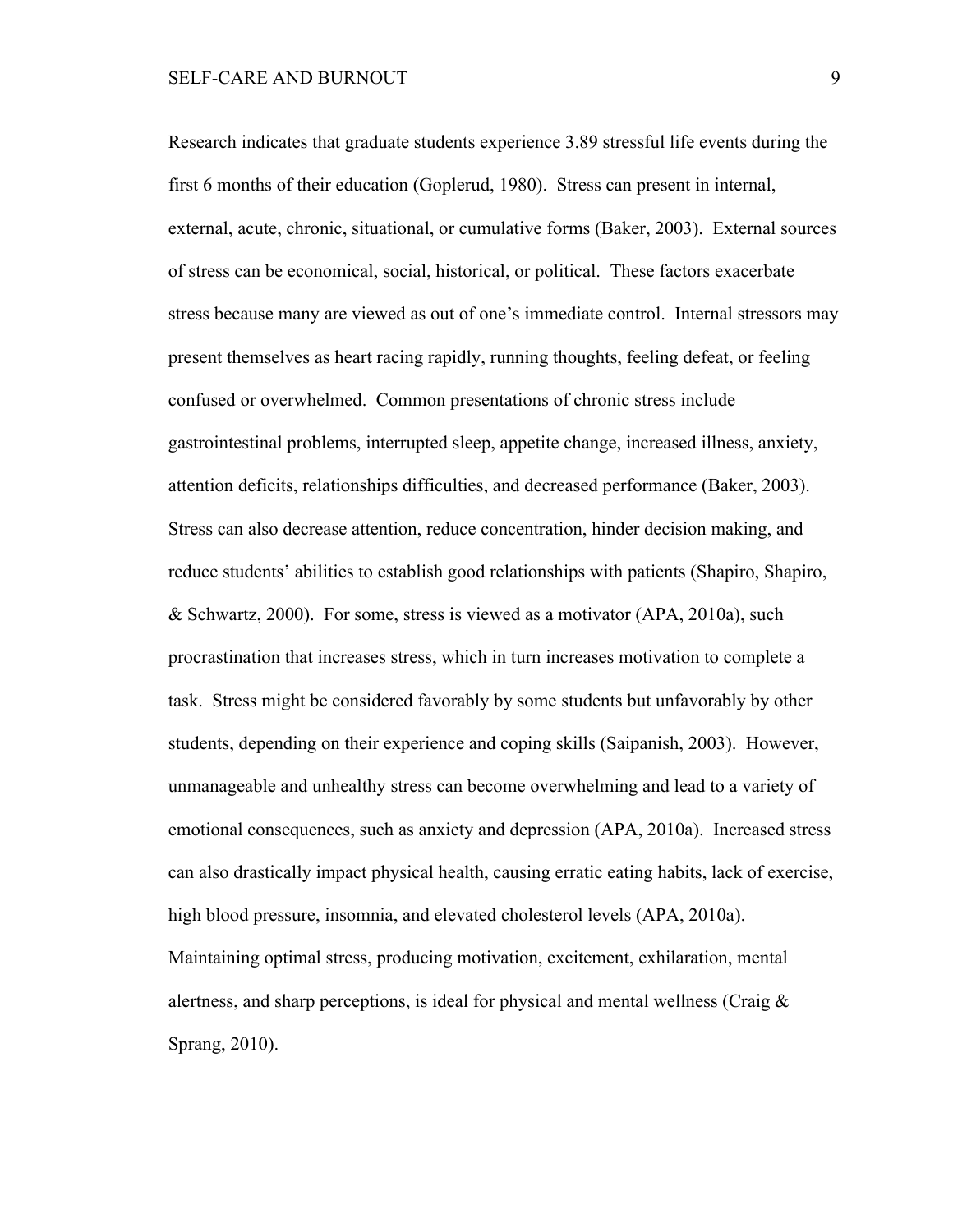Previous research has suggested that medical students with higher levels of anxiety and depressive symptoms are likely to rate their performance poorly (Dunn et al. 2008). This negative evaluation of self may affect students' personality traits, as obsessive and compulsive tendencies affect a student's sense of expectation and vulnerability. Gabbard's compulsive triad of "doubt, guilt feelings, and an exaggerated sense of responsibility" portrays the central personality characteristics of many medical professionals (1985, p. 2927). Stressful situations and experiences, such as faculty presenting an ambiguous lecture, disorganized syllabi, and unclear assignments or exam questions, may also be out of the student's control (Dunn et al., 2008). However, resilient students may be able to overcome these challenges and change their study habits, time management, and self-directed learning. As students' lives take place in real time, the required process of acclimation to consuming large amounts of information at a very rapid pace may not always be feasible or attainable. Additionally, personal life events, such as family illness or death, divorce, personal sickness, or ending of a relationship, can cause a deterioration of healthy coping and an increased risk of burnout (Dunn et al., 2008).

The components of the compulsive triad (Gabbard, 1985) and obsessive tendencies can manifest both adaptively and maladaptively in forming important parts of the coping reservoir (Dunn et al., 2008). The *coping reservoir* illustrates how negative and positive inputs can result in one of two outcomes, burnout or resilience (Dunn et al., 2008). Curriculum, psychosocial stressors, and students' unique and internal characteristics can all lead to increased stress. The reservoir itself has an internal structure consisting of students' personal traits, temperament, and coping style (Dunn et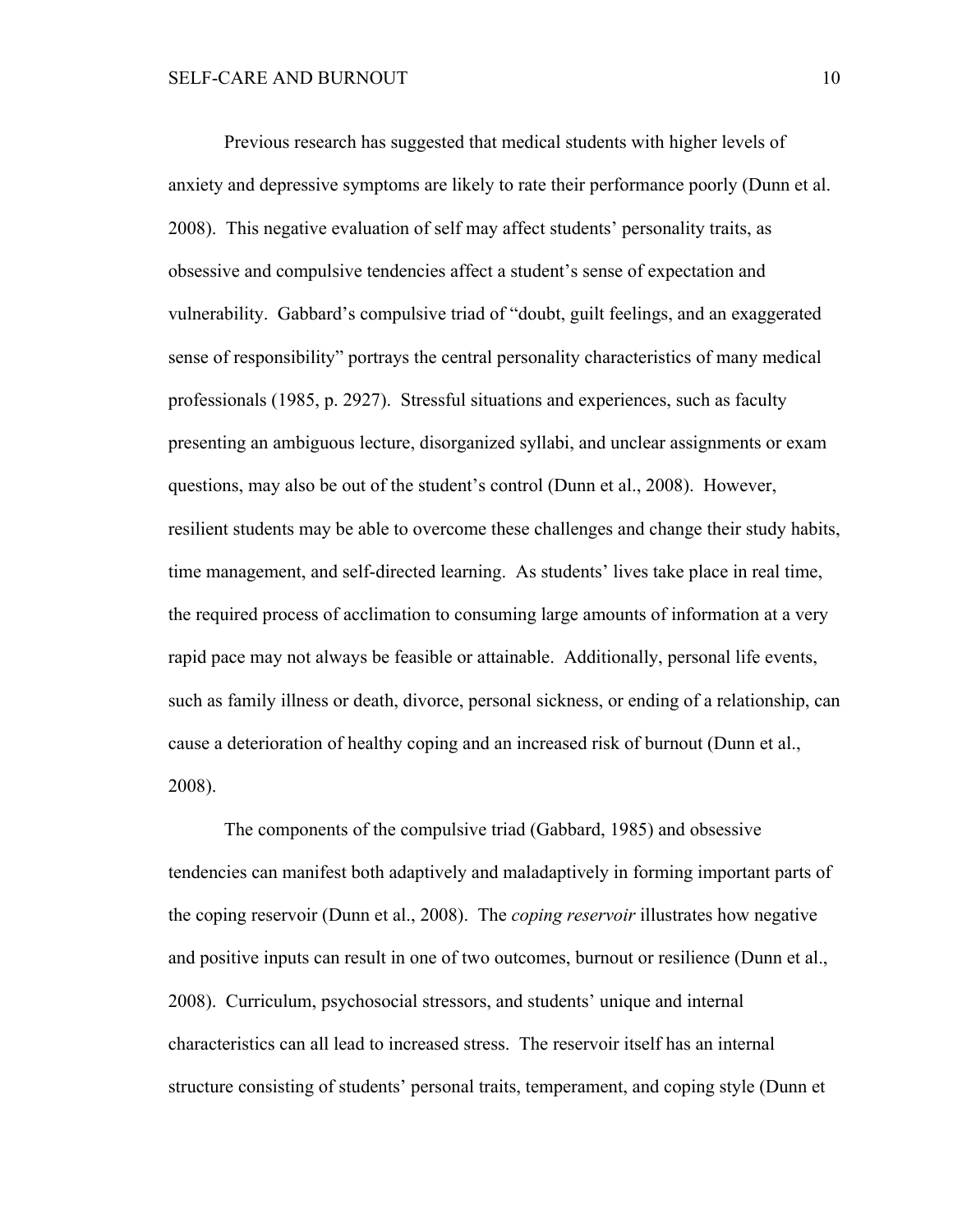al., 2008). Positive inputs, also known as adaptive coping strategies, serve as filling or replenishing agents; negative inputs, or maladaptive coping strategies, drain the reservoir (Dunn et al., 2008). Students using adaptive coping strategies throughout their education have a larger coping reserve than those who use maladaptive coping strategies, e.g., perceiving small stressors as major threats or crises throughout their education. Knowledge of this reservoir and coping styles may be the difference between burnout and resilience in many medical and other graduate students attempting to find a healthy balance between school and life.

**Professional impairment.** Professional impairment is broadly defined continuing to work in healthcare too distressed to be effective in treatment and otherwise (Sherman, 1996). Additionally, it is defined as the "interference in the ability to practice, which may be sparked by a variety of factors, such as substance abuse and/or untreated emotional difficulties, and results in a decline in effectiveness" (Sherman, 1996, p.79). The medical profession was the first to acknowledge the issue of impaired professionals. In the 1970s, employee assistance programs (EAPs) were developed to assist the workforce in a variety of domains, and self-help groups for attorneys and social workers in recovery from alcoholism were established (Sherman, 1996). The issue of impaired psychologists was first recognized in 1980 at an American Psychological Association (APA) meeting (Kilburg, Nathan, & Thoreson, 1986). As a result, two committees were formed to develop a self-help group for psychologists with substance abuse problems and publish a book on mental health professionals in distress (Kilburg et al., 1986). Through these committees, the Impaired Professional program was created and continues to exist. If an impaired psychologist does not obtain treatment, disciplinary or corrective action,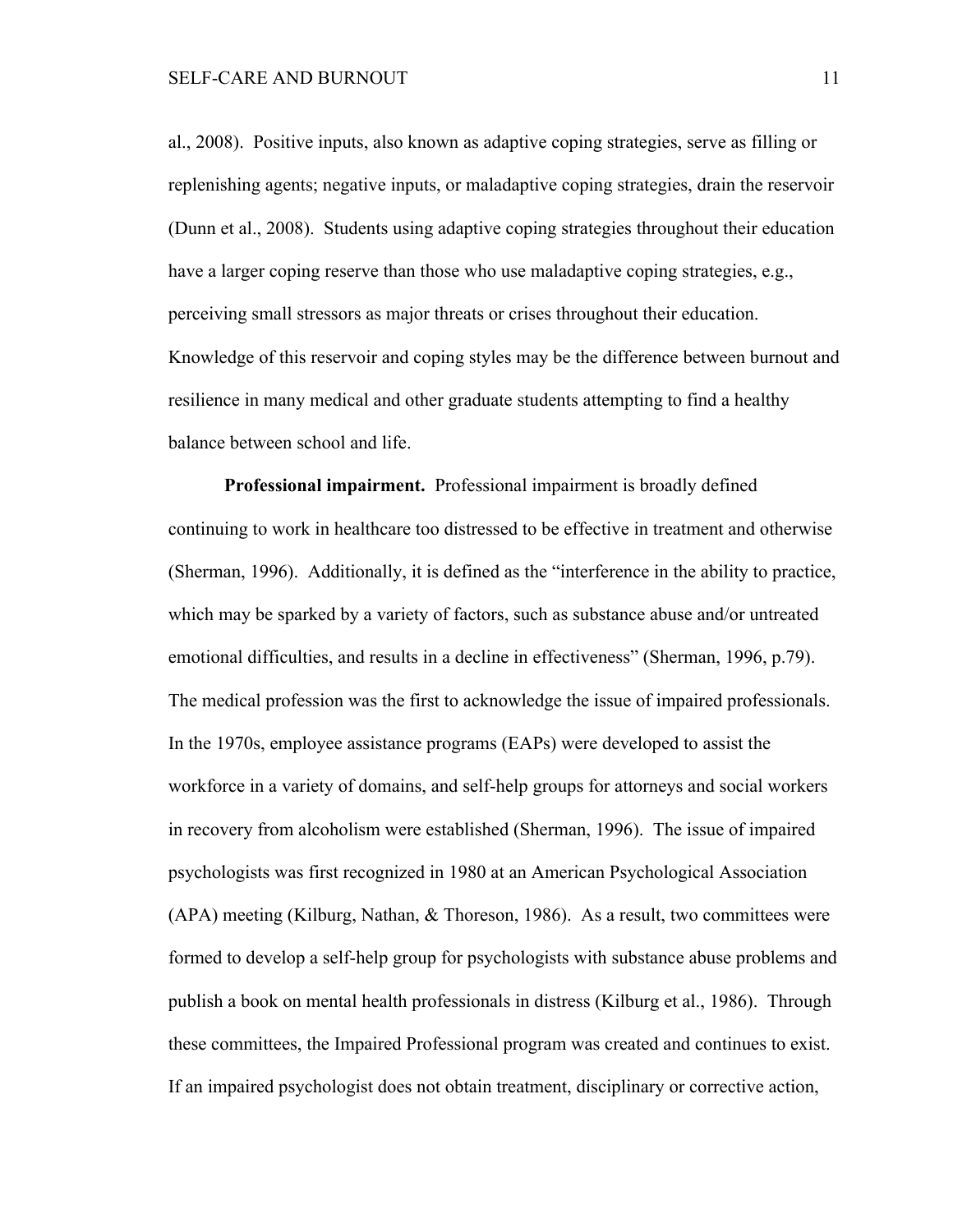such as license suspension or revocation, is to be taken against him or her (APA, 2016). The APA Ethical Principles of Psychologists and Code of Conduct require that (a) psychologists refrain from initiating an activity when they know or should know that there is a substantial likelihood that their personal problems will prevent them from performing their work activities in a competent manner, and (b) when psychologists become aware of personal problems that may interfere with performing their workrelated duties adequately, they take appropriate measures, such as obtaining professional consultation, and determine whether they should limit, suspend, or terminate their workrelated activities (APA, 2002, p. 1063).

The American Medical Association (AMA) outlined the ethical responsibility to recognize and report impairment among colleagues. The AMA Code of Medical Ethics provides professional self-regulation guidance to those who may be experiencing impairment or witness an impaired colleague (AMA, 2016). The Code notes that when the wellness or health of a physician is compromised, the safety and effectiveness of the medical care may also be compromised. Therefore, physicians have a responsibility to maintain their mental and physical health and wellness by preventing or treating acute or chronic diseases, including mental illness, disabilities, and occupational stress. Additionally, the code clarifies that it is a physician's obligation to ensure that peers can also provide effective care to patients. The AMA defines *impairment* as physical or mental conditions that interfere with the ability to treat patients safely, thereby compromising professional relationships and threatening trust in medicine (AMA, 2016). Physicians have a responsibility to treat their impaired colleagues with compassion and treat them as they would their patients. If a colleague is impaired, the AMA outlines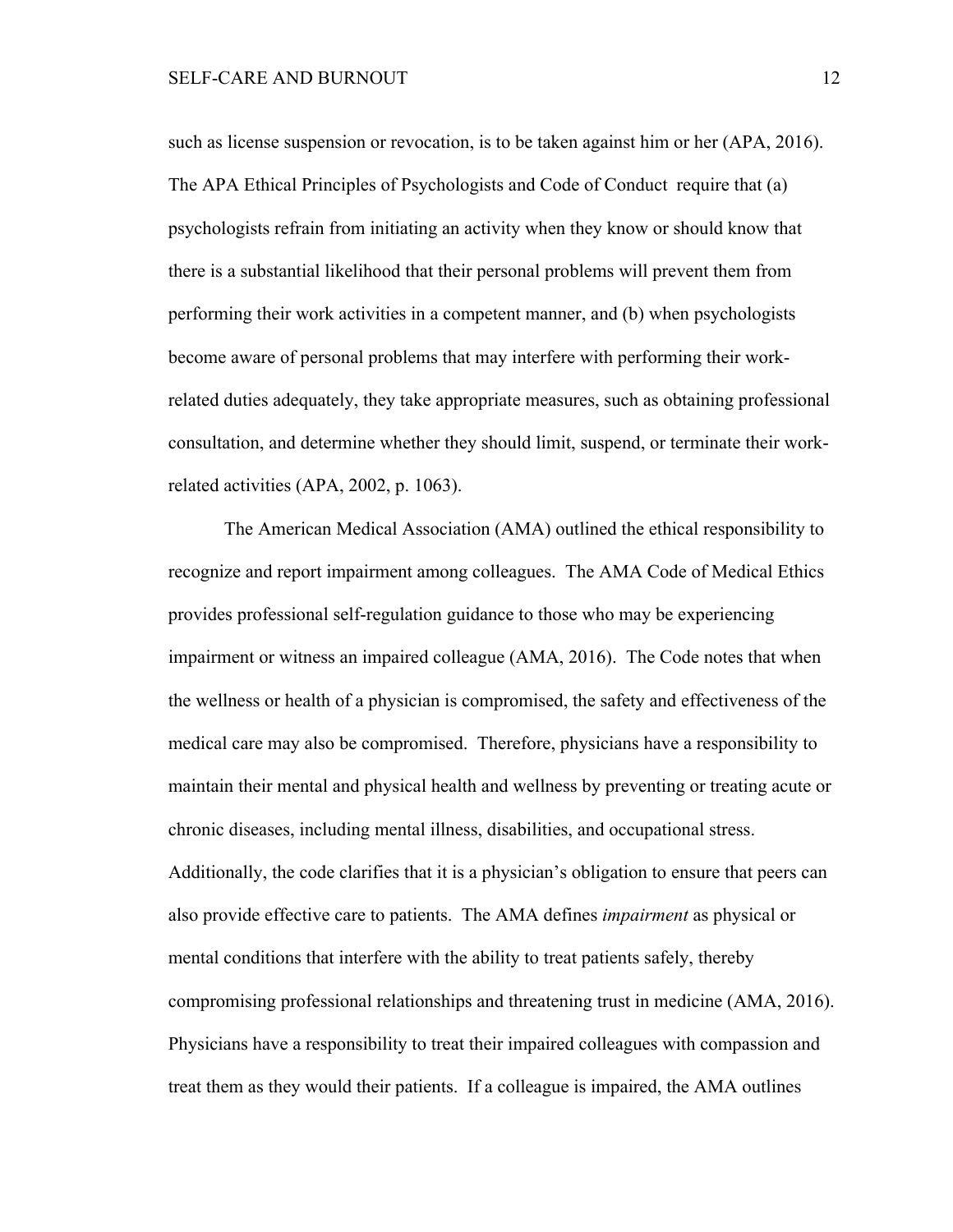procedures to ensure the effective treatment of this individual, stating that physicians should intervene in a timely manner, report impaired colleagues (in keeping with ethics guidance and applicable law), and assist recovering colleagues when they return to treating patients (AMA, 2016). Additionally, the American Academy of Physician Assistants (AAPA) defines impairment as the inability to practice medicine with reasonable skill and safety because of a physical or mental illness, loss of motor functioning, or substance use (AAPA, 2013, p. 10). Physician assistants have an ethical responsibility, similar to psychologists and physicians, to protect patients by identifying and assisting colleagues assumed to be impaired. They should be able to recognize impairment in themselves and others and seek the necessary assistance from appropriate resources to encourage individuals to obtain treatment (AAPA, 2013). Elements leading to professional distress may come as a direct result of inadequate self-care efforts; although a natural feeling, it can place healthcare providers at risk for harming themselves, their patients, their professional career, and others in their lives (Barnett, Johnston, & Hillard, 2006). Optimally, signs of distress are noticed before they become an issue, in order to take action and prevent burnout (Barnett et al., 2007).

#### **Risk Factors for Burnout, Stress, and Impairment**

Behavioral health professionals working with traumatized clients are especially at risk for a variety of mental health concerns. Continuous and prolonged exposure to the various trauma-related stressors experienced by their clients can lead to burnout, compassion fatigue, and compassion satisfaction (Craig & Sprang, 2010). *Compassion fatigue* reduces practitioners' capacity or interest in treating or listening to the suffering of others (Figley, 2002). For professionals treating traumatized clients, this excessive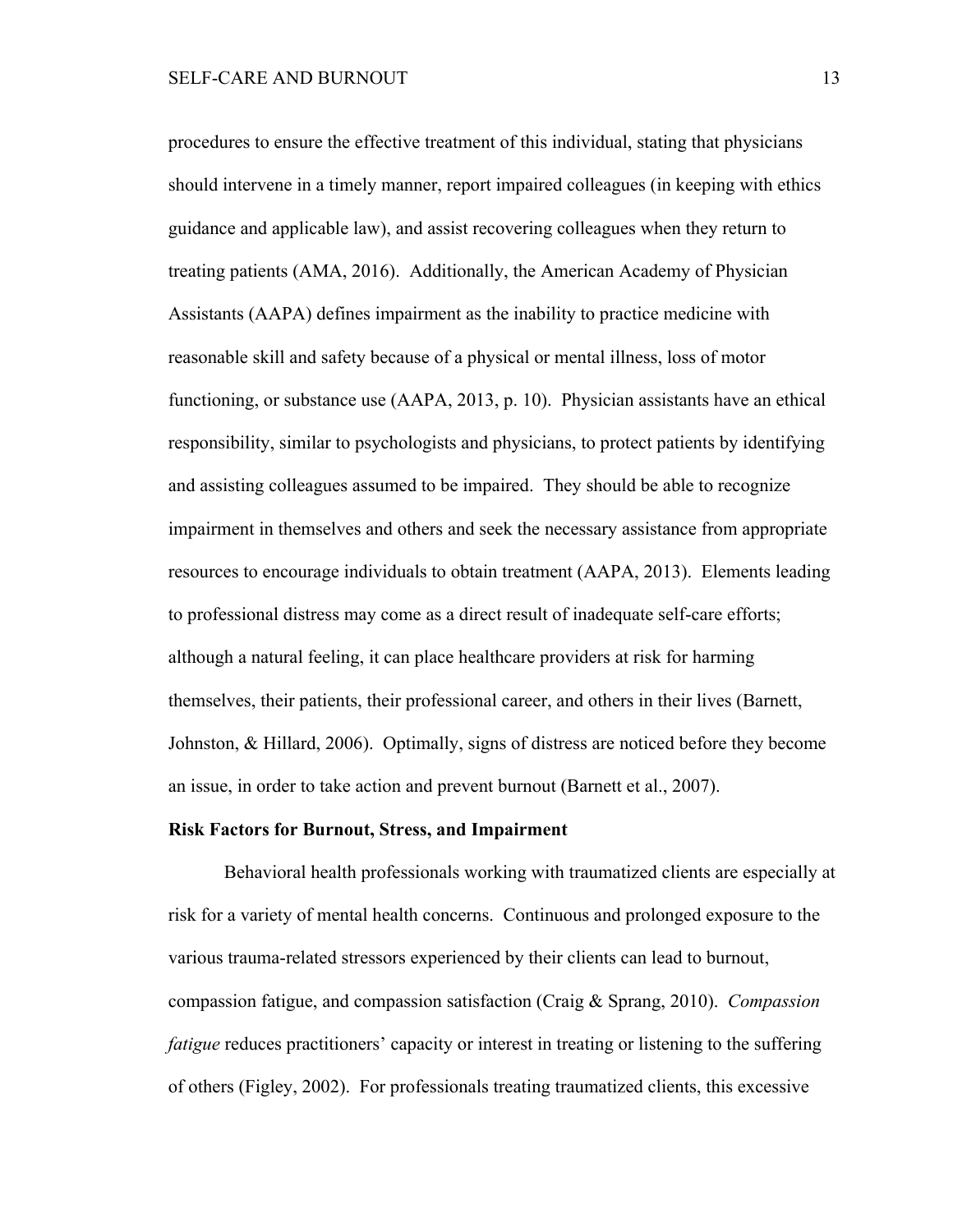stress may result in burnout and may turn into compassion fatigue, which can transform the professionals' sense of self and negatively impact their psychological wellness (Craig & Sprang, 2010). Evidence suggests that those who are at the forefront of treating trauma are at higher risk for developing compassion fatigue (Craig & Sprang, 2010). Professionals with years of experience in the field may feel *compassion satisfaction,* which encompasses feelings of growth and well-being associated with their practice (Craig & Sprang, 2010). Craig and Sprang (2010) researched self-reported use of evidence-based practices and whether an increased use of these practices would predict compassion satisfaction, burnout, and compassion fatigue. Their results indicated that younger professionals reported higher levels of burnout, and more experienced clinicians and providers experienced higher levels of compassion satisfaction. This suggested that younger professionals may not be properly educated on self-care techniques to decrease their risk for compassion fatigue and burnout or that these tools may develop with more experience in the field.

## **Statistics on Burnout, Stress, and Impairment**

Half of physicians report that they experience increased stress and personal distress as a product of their medical practice (Bittner et al., 2011). Among medical students in the United States, 50% experience burnout while in school, potentially due to professional and personal issues that result in higher attrition rates (Bittner et al., 2011). Just as the patients they are treating, many medical students experience depression and suicidal ideation throughout their higher education career (Bittner et al., 2011). Research on 1,294 osteopathic medical students in the United States was conducted in order to assess level of burnout (Lapinski, Yost, Sexton, LaBaere, & LaBaere, 2016). Results on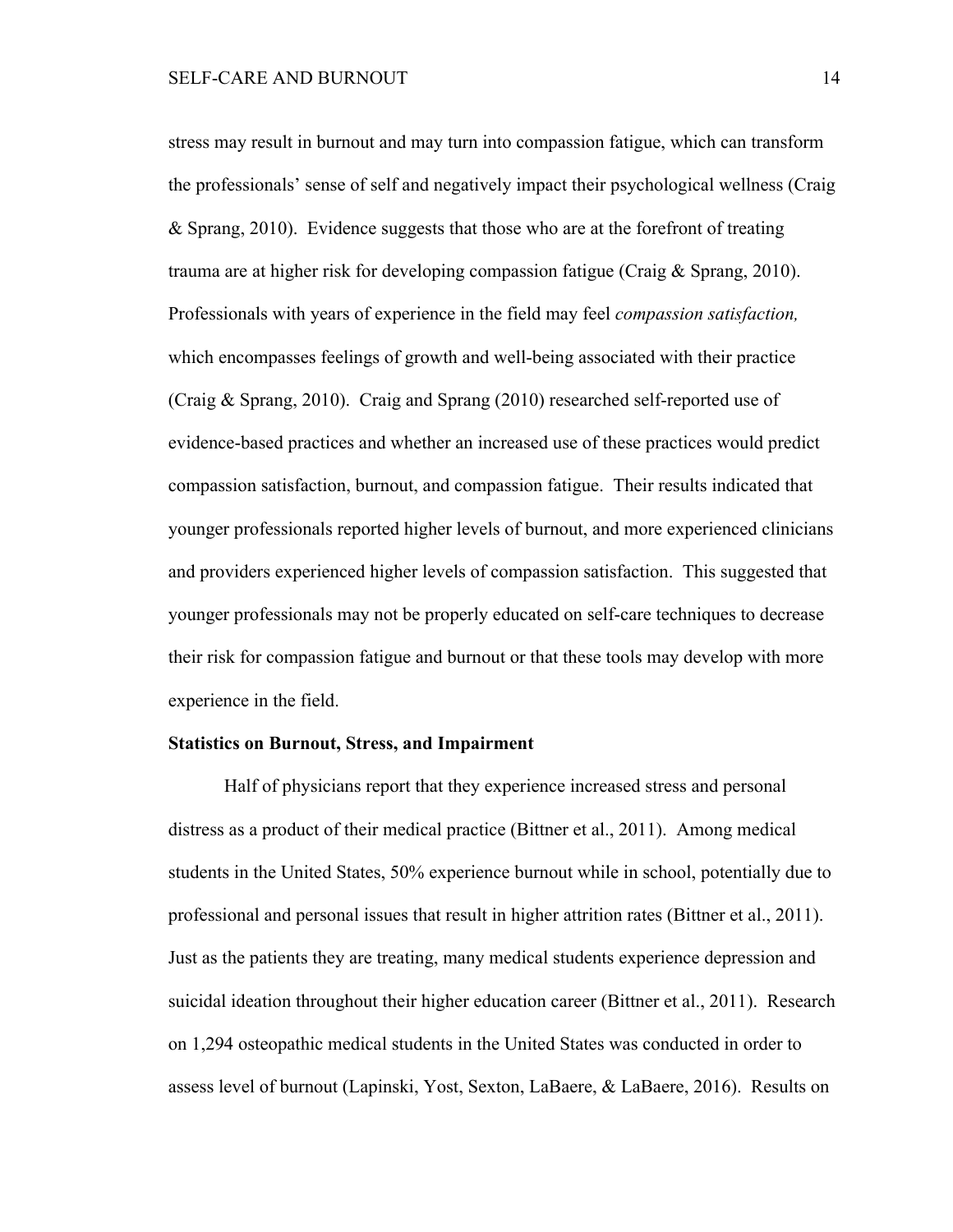the Maslach Burnout Inventory suggested that approximately 75% of participants met the *DSM-5* criteria for depression, and 50% of students experienced symptoms of burnout. In regard to gender, females in osteopathic medical programs were 1.5 times more likely to feel burned out than males. As for the burnout inventory subscales, males had lower feelings of emotional exhaustion and personal accomplishment and higher depersonalization than females. Students who identified themselves as being homosexual, bisexual, or asexual were 2.62 times more likely to feel burned out than heterosexual students. Personal and family stressors, in addition to average hours of sleep, average hours spent studying, and involvement in extracurricular activities, were all strongly linked to overall burnout (Lapinski et al., 2016). Graduate students are vulnerable to stress because of the multiple demands of graduate school, including academic coursework, research, clinical training, and financial constraints (Myers et al., 2012).

Similarly to medical students, psychology students face a variety of challenges, from navigating graduate school stressors to developing the knowledge and skills necessary to provide clinical services to patients (Myers et al., 2012). Specifically, psychology students confront numerous challenges, not only in treating their patients but also within themselves. These challenges put them at risk for experiencing distress, burnout, vicarious traumatization, and problems with their own outlook on professionalism (Goncher, Sherman, Barnett, & Haskins, 2013). The American Psychological Association Ethics Code (2010b), in Standard 2.03, Personal Problems and Conflict, reviews the need to be aware of personal issues that may influence clinical practice and the importance of addressing these issues before they become harmful or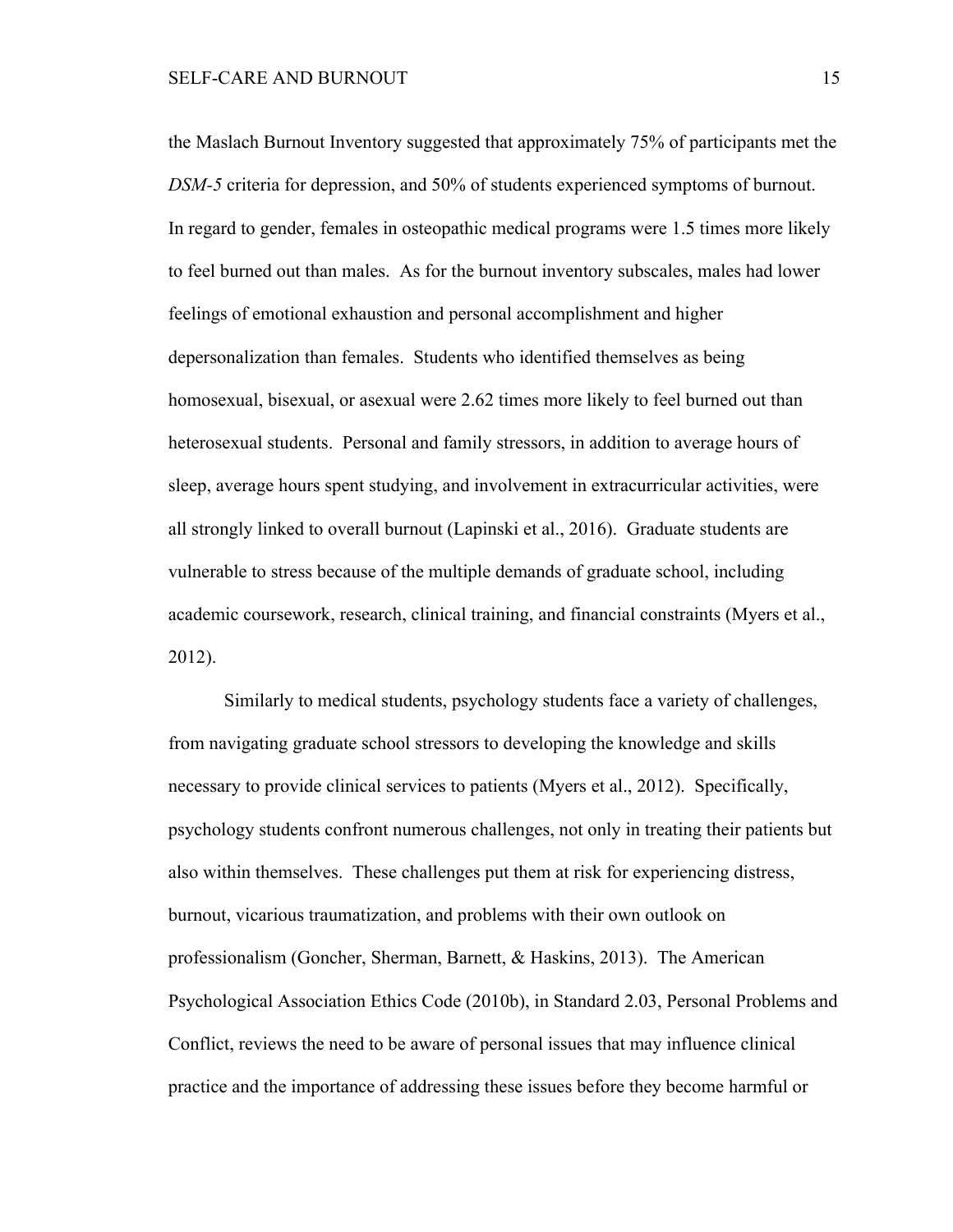prior to working with patients. High levels of stress may impact clinical practice and overall training experience in psychology graduate students (Myers et al., 2012). Clinical psychology trainees working with psychiatric patients are also susceptible to experiencing high levels of stress during their training (Pakenham & Strafford-Brown, 2012). Clinical psychologists face the concept of ambiguity, or lack of clarity, on a daily basis. Ambiguity can occur when a psychologist encounters complicated symptoms that do not fit within a specific diagnostic criteria or when faced with an ethical dilemma. Student clinicians experience ambiguity throughout their education because they learn a variety of ways to treat symptoms that may not lead to a meaningful answer to their questions about treatment modalities (Pakenham & Strafford-Brown, 2012). Guy, Poelstra, and Stark (1989) conducted research on American clinical psychologists to assess the impact of therapists' personal distress on the quality of patient care provided. Of the 318 participants, 74.3% reported experiencing personal distress in the past 3 years, and 36.7% reported that their personal distress was hindering the quality of patient care provided. In addition, the researchers discovered that 82% of professional psychologists in a sample of 158 clinical psychologists endorsed having experienced psychotic distress, defined as "anxious or depressed moods, somatic complaints, lowered self-esteem, and feelings of confusion and helplessness about their problems" (Guy, Poelstra, & Stark, 1989).

The American Psychological Association (APA, 2006) reported that substance abuse was one of the areas most frequently researched by professional psychologists. In a survey of 379 psychologists, 9% indicated that they had an alcohol use problem (Thoreson, Miller, & Krauskopf, 1986). Further research found that 20% of the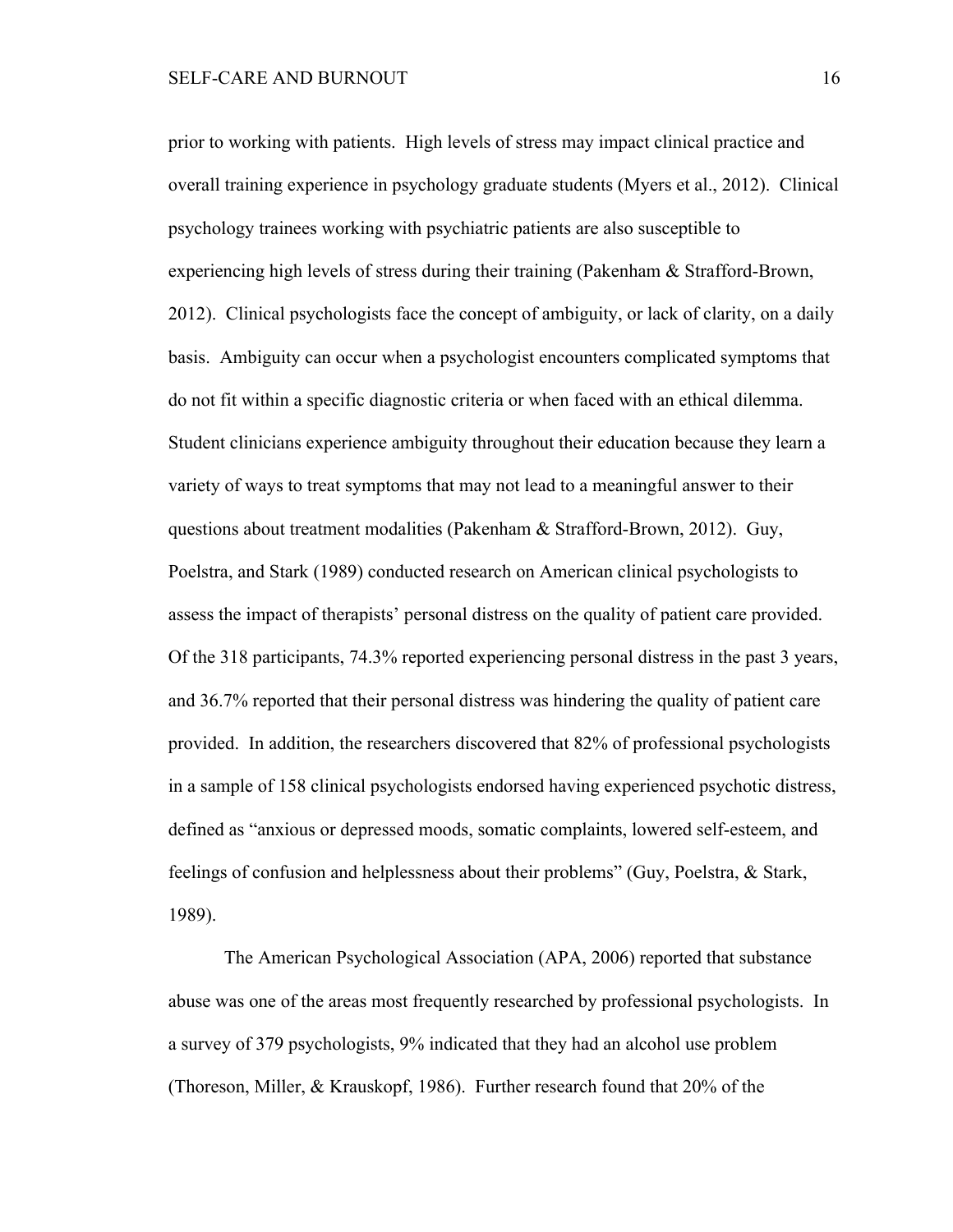professional psychologists sampled disclosed that they used alcohol daily or almost every day, and rates of 6.4%, 6.2%, 2.9%, and 1.1% were reported for the use of marijuana, tranquilizers, opiates, and cocaine, respectively (Good, Thoreson, & Shaughnessy, 1995). Similarly, in a sample of 108 psychologists tested for substance use disorders, 46% abused nicotine, and 35% abused caffeine, and some abused drugs categorized as mood altering: minor tranquilizers (20%), psychedelics (20%), stimulants (17%), barbiturates (14%), and opiates (8%) (Thoreson et al., 1986). However, reassuringly, professional psychologists rated the use of substances as the least effective strategy for relieving stress (Stevanovic & Rupert, 2004) and both doctoral and nondoctoral level therapists' concerns about their alcohol and drug use were among the lowest rated personal problems (Mahoney, 1997). Unfortunately, substance use among medical students, specifically, has been recognized as one of the prevalent methods of stress reduction (Shah, Bazargan-Hejazi, Lindstrom, & Wolf, 2009).

Literature regarding stress among psychology students is scant, but the existing research does reveal significantly high levels of stress among this population. A survey of 281 clinical psychology trainees revealed that three quarters reported being moderately or very stressed as a result of training (Cushway, 1992). A recent survey conducted by the American Psychological Association of Graduate Students (APAGS) and APA's Advisory Committee on Colleague Assistance found that 70% of graduate students reported that their functioning was impaired by at least one stressful factor, such as finances, academics, relationships, and health (El-Ghoroury Galper, Sawaqdeh, & Bufka,, 2012). The findings indicated the need to examine stress among psychology graduate students and to relay this information to their faculty and supervisors.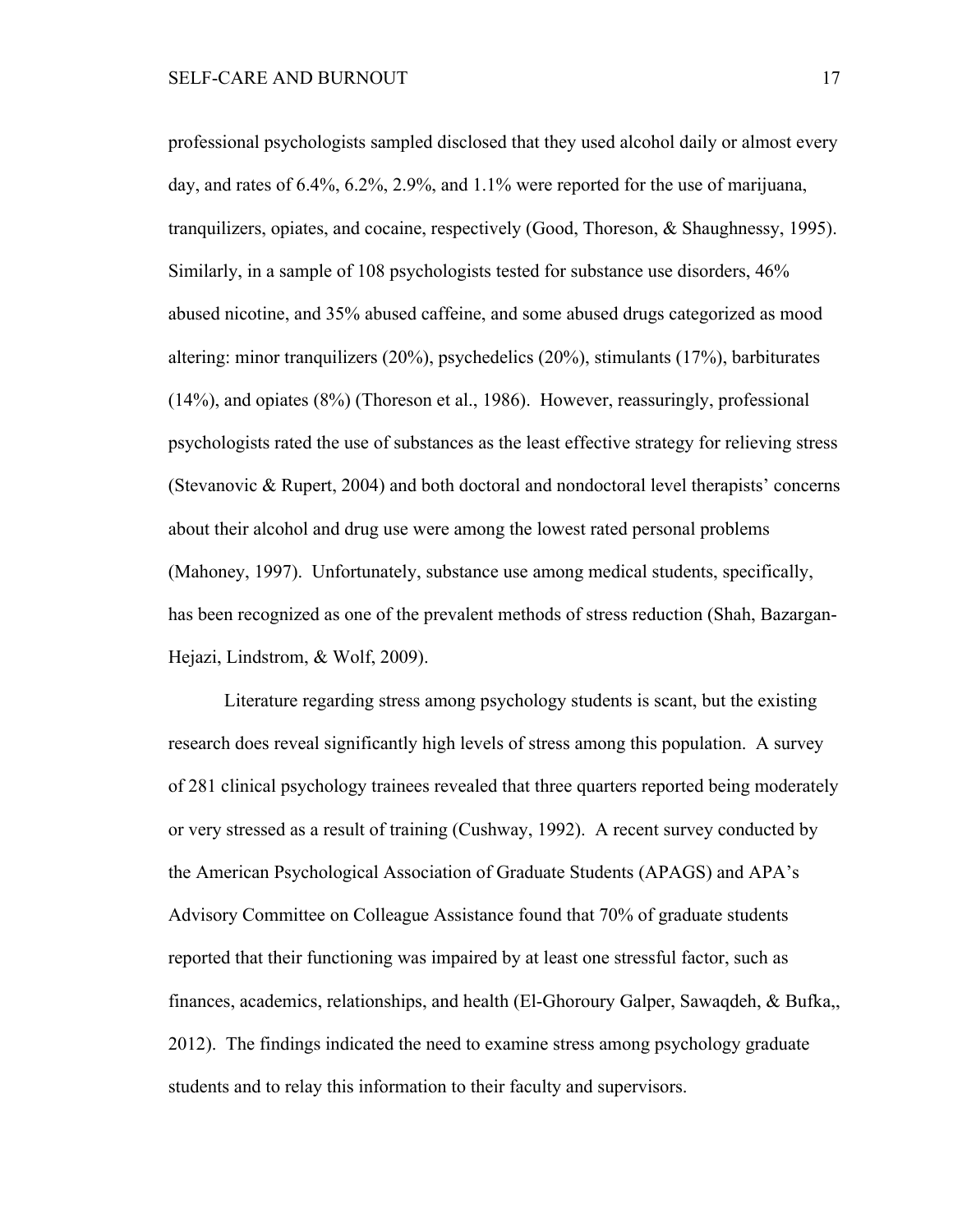## **Medical and Graduate Student Burnout**

Much of what has been understood about stress and graduate school has been based on research with medical students (Myer et al., 2012). All medical students experience substantial stress from the beginning of their education. Most of this stress is normal, but not all students find their increased stress level constructive or motivational. Although it is emphasized that students use self-care and adaptive coping strategies, high rates of depression, stress, and burnout are consistently found (Gold et al., 2015). Rates of depression among students differ by year of training and by gender, as more advanced students and females are more likely to have mental illness symptoms (Gold et al., 2015). There are many consequences of high levels of stress, depression, and burnout among this population, including decreased academic performance, decreased empathy, increased substance abuse, and increased suicidal ideation (Gold et al., 2015). Increased burnout is also associated with students' self-reported engagement in unprofessional behaviors, such as cheating on exams and less altruistic views about physicians' responsibility to their patients and society; thus, they may become less likely to want to serve the underserved (Gold et al., 2015).

Medical schools are responsible for ensuring that graduates are knowledgeable, skillful, and professional (Dyrbye et al., 2005). To achieve this, medical schools often use a curriculum of didactic lectures, modeling, supervised practice, mentoring, and hands-on experience to augment individual study. Although intended to be helpful, this training process may have negative consequences on students' personal health. The specific coping strategies that students utilize may determine the effect that their stress has on their psychological and physical health. Strategies that focus on disengagement,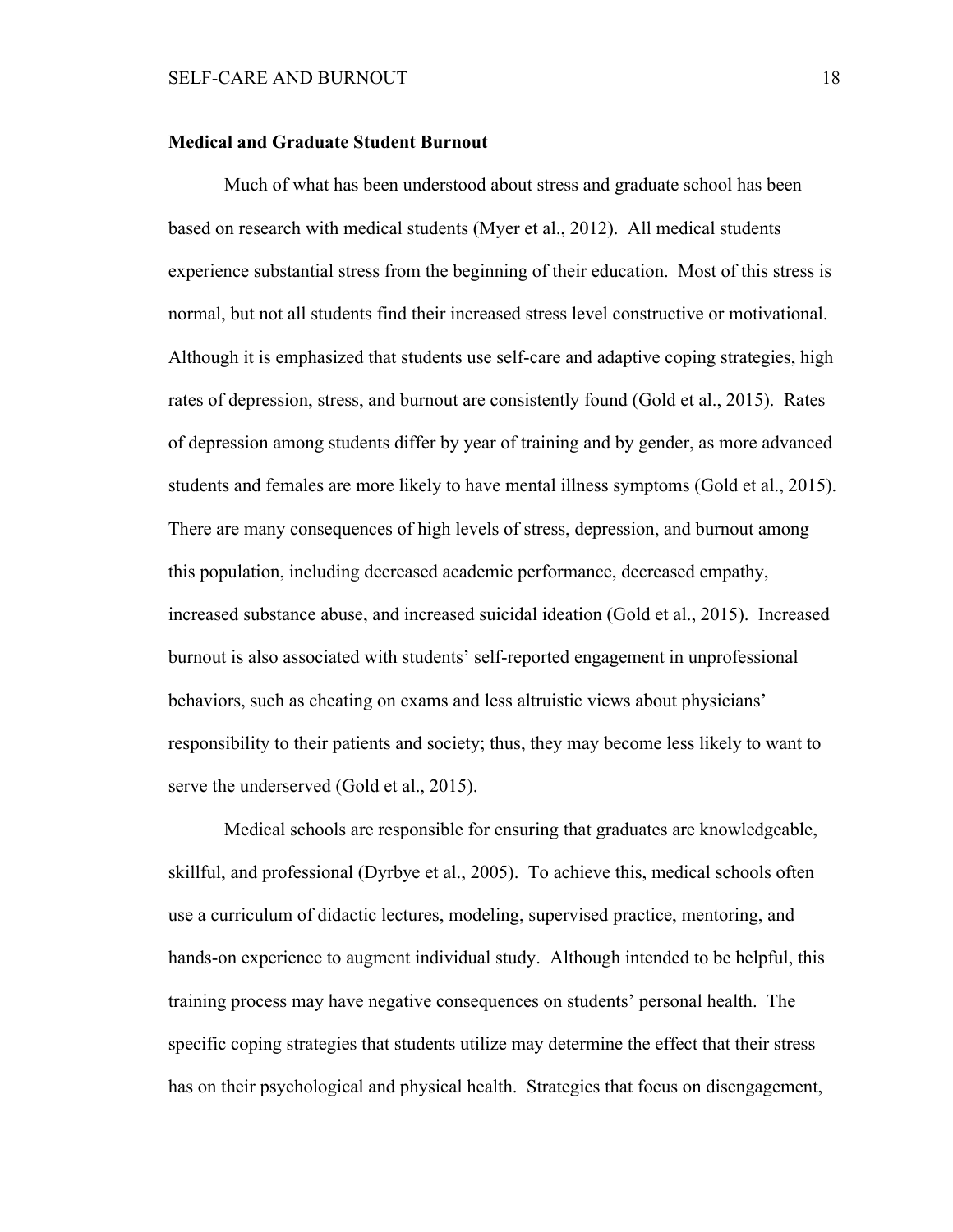such as avoiding problems, social withdrawal, and self-criticism and self-doubt, have negative consequences and are correlated with symptoms of depression and anxiety. Conversely, strategies that involve engagement, such as problem solving, positive view of challenges, reliance on social support, and expression of emotion, enable students to respond more adaptively to stress (Dyrbye et al., 2005). Depression may result from students' increased stress and workload. Research has shown a high prevalence of depression and poor mental health among graduate students. Although students may have access to mental health treatment at their school, they are less likely to seek treatment due to fear of confidentiality breaches, stigma of mental illness, reluctance to take time off, cost, or lack of convenience (Gold et al., 2015). Many of these issues appear to be even greater barriers for female and minority students (Dyrbye et al., 2005). Despite the high prevalence of mental health-related concerns and accessible mental health services, depressed graduate students are no more likely than the general population to seek treatment for depression (Dyrbye et al., 2005). In lieu of utilizing mental health services, students rely on social supports during periods of stress and depression. Research has shown that students are more comfortable talking to peers, social supports, and their families than seeking formal mental health treatment.

# **Medical and Graduate Student Responses to Burnout**

Doctoral students often find the first year of graduate school very stressful, many students to withdraw from their program or transfer (Golde, 1998). Attrition during the first year accounts for approximately one third of all doctoral student attrition. Research results show that a common reason for leaving a doctoral program was the realization that graduate school was too consuming, and these students did not want to embrace that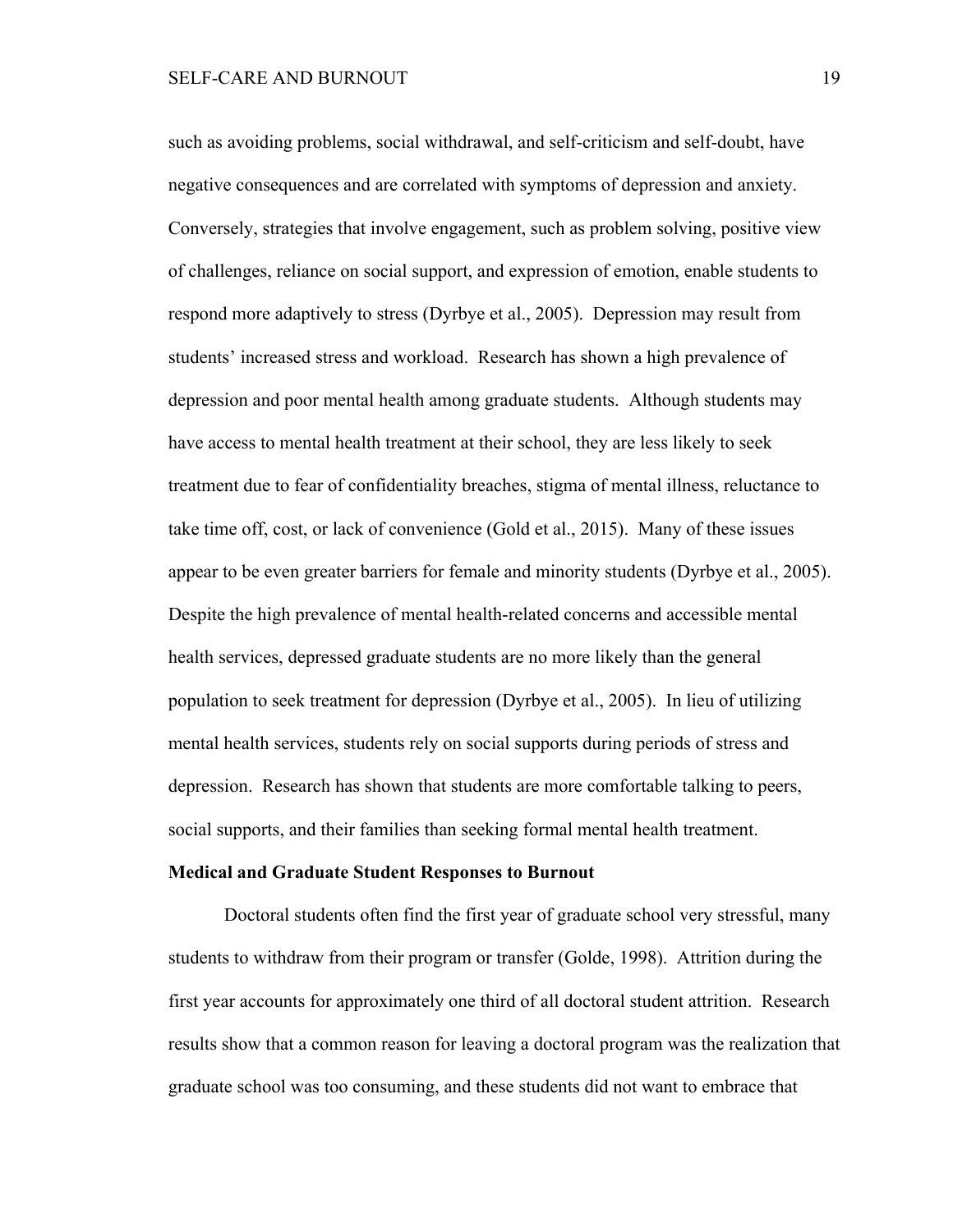lifestyle for the next 4 or 5 years. The time commitment and sacrifice led many students to reconsider remaining in their respective programs (Golde, 1998). Although many students leave for personal reasons that are unreported, many students leave because they experienced difficulty in the beginning. Four general tasks of transition and initial socialization into graduate student life have been identified: intellectual mastery, obtained through coursework, lab work, and work in the field; learning about the realities of life as a graduate student; learning about the profession; and integrating into the program's department policies and faculty (Golde, 1998). Learning about the realities of life as a graduate student may include questioning whether or not the degree is worth the sacrifices necessary to obtain it. The fourth task, integration into the department, may be intimidating, as this task includes ensuring compatibility with the faculty because relationships with faculty are integral (Golde, 1998). Depending on students' resiliency, these four tasks may lead to an easier acclimation to a stressful climate in graduate school or risk for burnout.

## **Education on Self-Care and Burnout**

Promoting mental, physical, and spiritual well-being is an essential component of self-care. Self-awareness of one's professional and personal functioning has also been identified as a core competency for students (APA, 2006). Specifically, psychologists confront numerous challenges, not only in treating their patients but also within themselves. These challenges put them at risk for experiencing distress, burnout, vicarious traumatization, and problems with their own outlook on professionalism (Goncher et al., 2013). Psychology graduate students should therefore attempt to manage their overall stress and challenges effectively by utilizing self-care strategies. The APA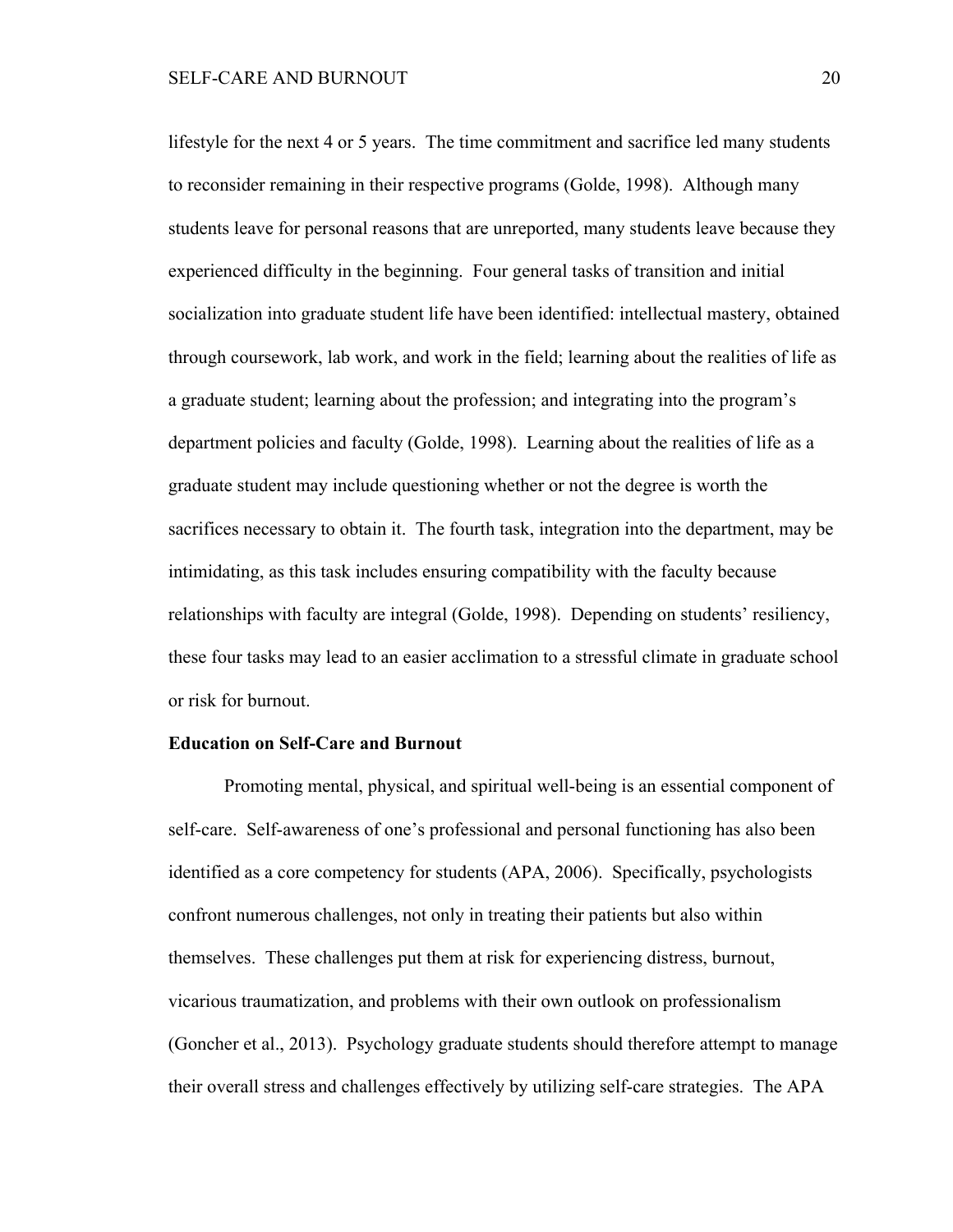Advisory Committee on Colleague Assistance surveyed 500 graduate students, recruited through a posting on the APA of Graduate Students (APAGS) listserv, about the level of self-care conversations occurring on their respective campuses (2006). Results indicated that 82.8% reported their training programs did not offer material on the issues of selfcare and stress, and 63.4% stated that their university did not sponsor activities promoting self-care. Providing training to graduate students and practicing psychologists on how to apply self-care strategies is imperative. Results from another study, utilizing the Perceived Self-care Emphasis Questionnaire (PSEQ; Goncher et al., 2013) and a Selfcare Utilization Questionnaire showed that perceived self-care emphasis was a significant predictor of quality of life and self-care utilization, and self-care utilization was a significant predictor of quality of life in the graduate students who participated (Goncher et al., 2013). These findings continue to lend support for graduate programs to create a culture of self-care by promoting the effective management of distress, thereby avoiding subsequent interference in professional function.

 Many students face challenges that disrupt their ability to form a healthy selfconcept (Dunn et al., 2008). Although students entering medical school have similar rates of depression as their peers, their risk for a decline in mental health increases. Students, residents, and physicians appear to be at increased risk for suicidal thoughts, attempted suicide, and successful suicide. The research on physician suicide, mental distress, and self-care underscores the need for early attention to and development of medical student well-being and the skills to notice when burnout is approaching. Graduate schools that offer formal and informal coping skills training and promotion of self-care may further sustain students' well-being throughout their education and in their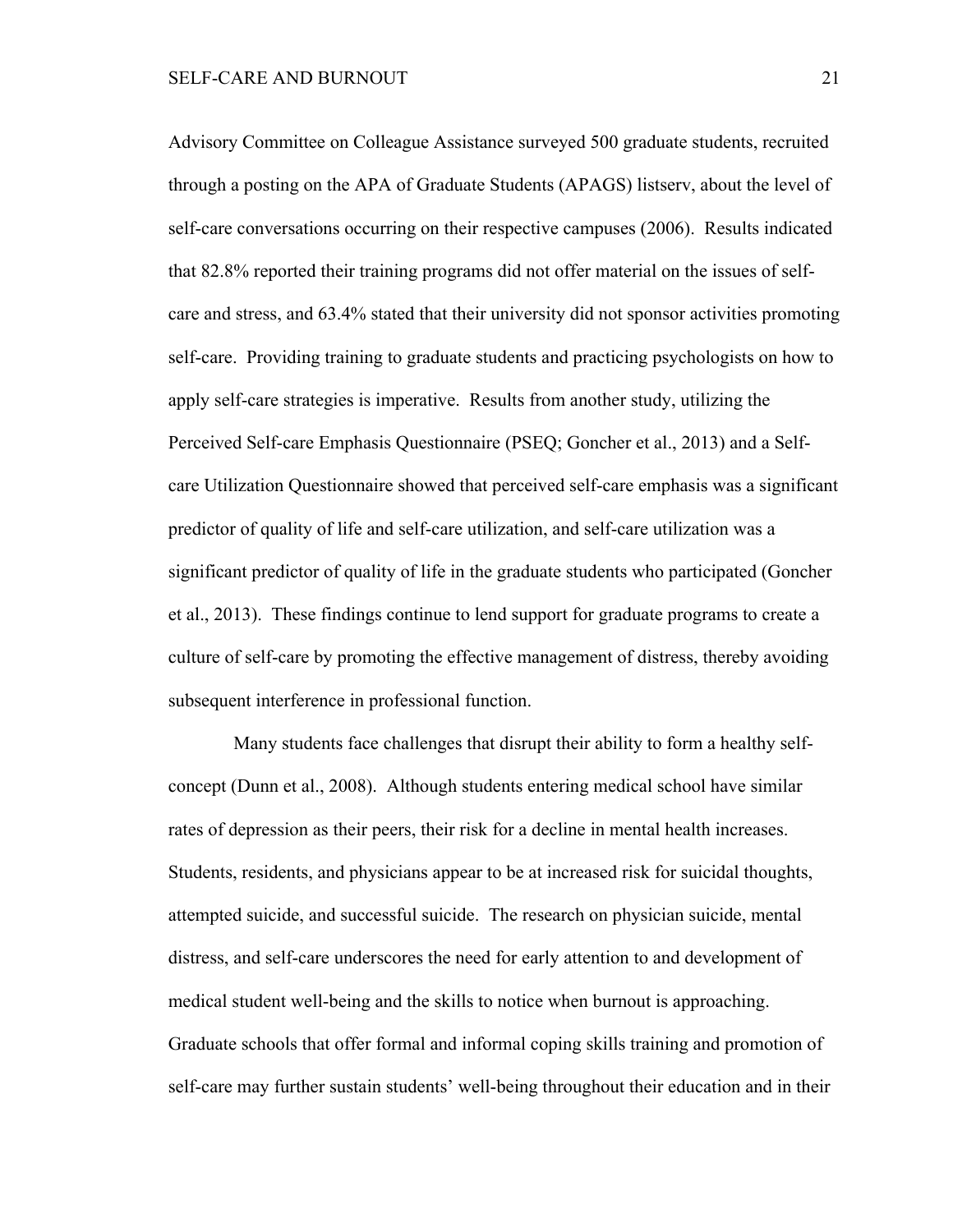career (Dunn et al., 2008). Graduate programs have been urged to establish an environment that provides education and training and advocates the implementation of research-informed self-care methods (Goncher et al., 2013). Through self-care conversations and initiatives, graduate schools may promote the ideal characteristics of compassion, integrity, empathy, professionalism, and commitment to service and lifelong learning among their students (Dunn et al., 2008).

## **Self-Care**

Medical students' well-being is affected by many stressors, but students' attention to their coping resources can help promote self-care and minimize burnout (Dunn et al., 2008). Maintaining mental health, through the use of individualized self-care strategies, is necessary for the development and maintenance of those gratifying qualities of medical professionalism, compassion, and empathy for patients, altruism, and dedication to the intensive aspects of medicine (Dunn et al., 2008). For medical and other graduate students, the increased stressors for the beginning practitioner are normal and part of the developmental process, with trainees self-developing their emotional boundaries (Skovholt, 2001, p.55). Therefore, education on self-care strategies and recognizing symptoms of burnout is imperative in graduate school, prior to becoming practitioners.

*Self-care* can be defined as "taking the necessary care of oneself and continuing to learn throughout life about what deepens and strengthens our sense of personal wellbeing and peace of mind" (Baker, 2003, p. 59). It is strongly suggested that practitioners utilize self-care and expect their patients to use it, too. Healthcare professionals are urged to remind themselves, just as they do their clients, to stay attuned to their inner life (Baker, 2003, p. 59). There are many different forms and practices of self-care,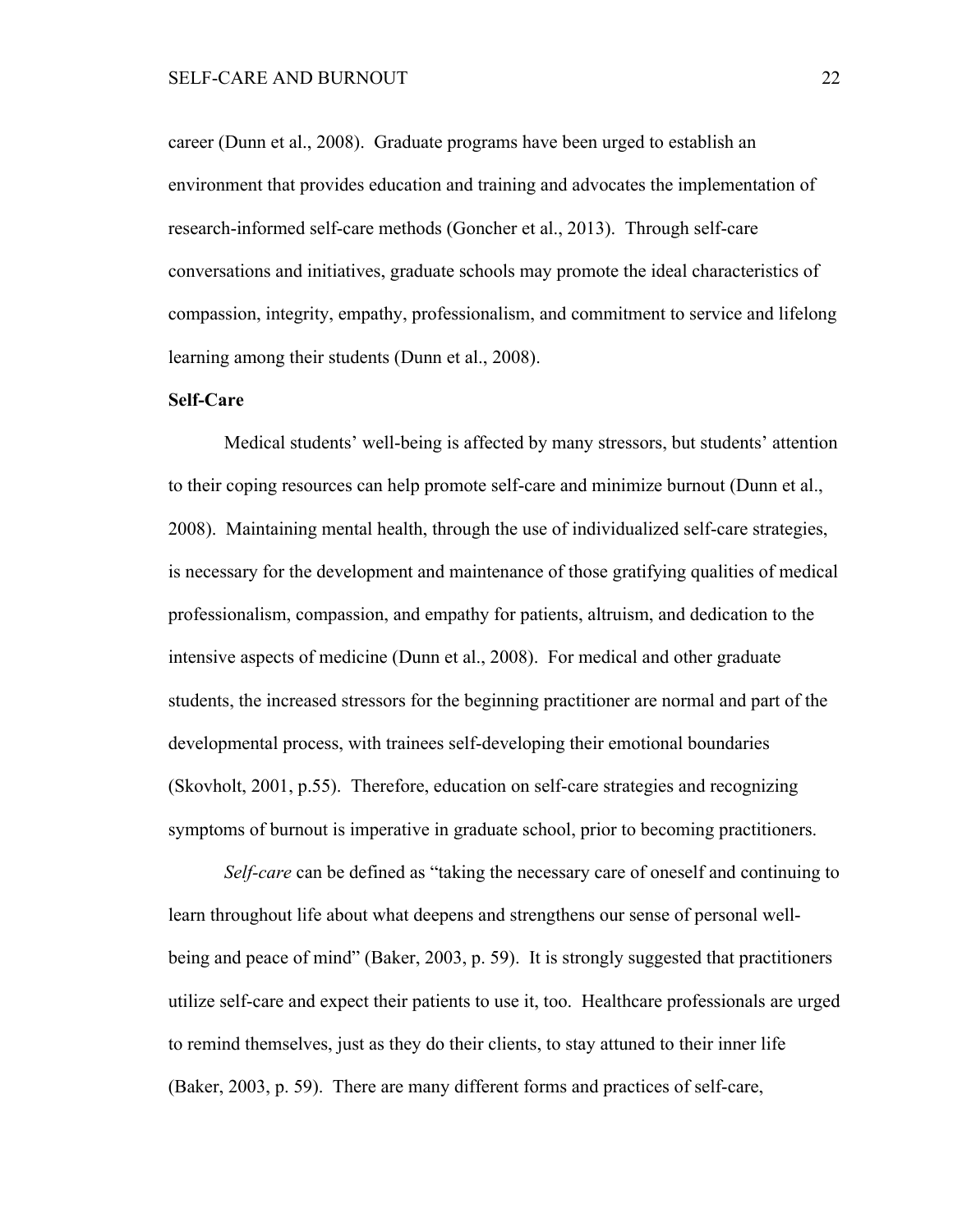depending on one's personal history, gender, personality, developmental stage, or personal needs (Baker, 2003, p. 19). There are three components of self-care that future practitioners should focus on: self-awareness, self-regulation, and balance (Baker, 2003, p. 13). Self-care comprises these concepts and how they connect to self, others, and the larger community (Baker, 2003, p. 14). Components of self involve the psychological, physical, spiritual, and professional. The first component of self-awareness is the element in the responsible, mature management and regulation of one's self, both as a person and a professional. Therapist self-awareness is one of the factors associated with therapeutic efficacy and therapy outcomes. When individuals become aware of their needs and limits, they can consciously consider their options in handling those concerns (Baker, 2003, p. 14). Therefore, balance is another integral aspect of self-care. Balance is essential in helping individuals to cope with needs and concerns in both their personal and professional lives (Baker, 2003, p. 15). If self-care strategies are not fostered early in the medical and other graduate school curricula, the potential for increased professional impairment becomes greater. Integrating focus on awareness of their own functioning and its impact on those that they serve is imperative for all students and professionals in the healthcare field (Barnett et al., 2007).

# **Psychologist Self-Care**

By definition, psychologists study and modify human behavior; therefore, they study and modify other humans (Norcross, 2000). A therapist's mental health is the foundation of his or her work; when experiencing personal problems, skills are diminished and therapeutic effectiveness is hindered (Sherman, 1996). As therapists rely on their own emotional and cognitive reactions to patients, it is important for them to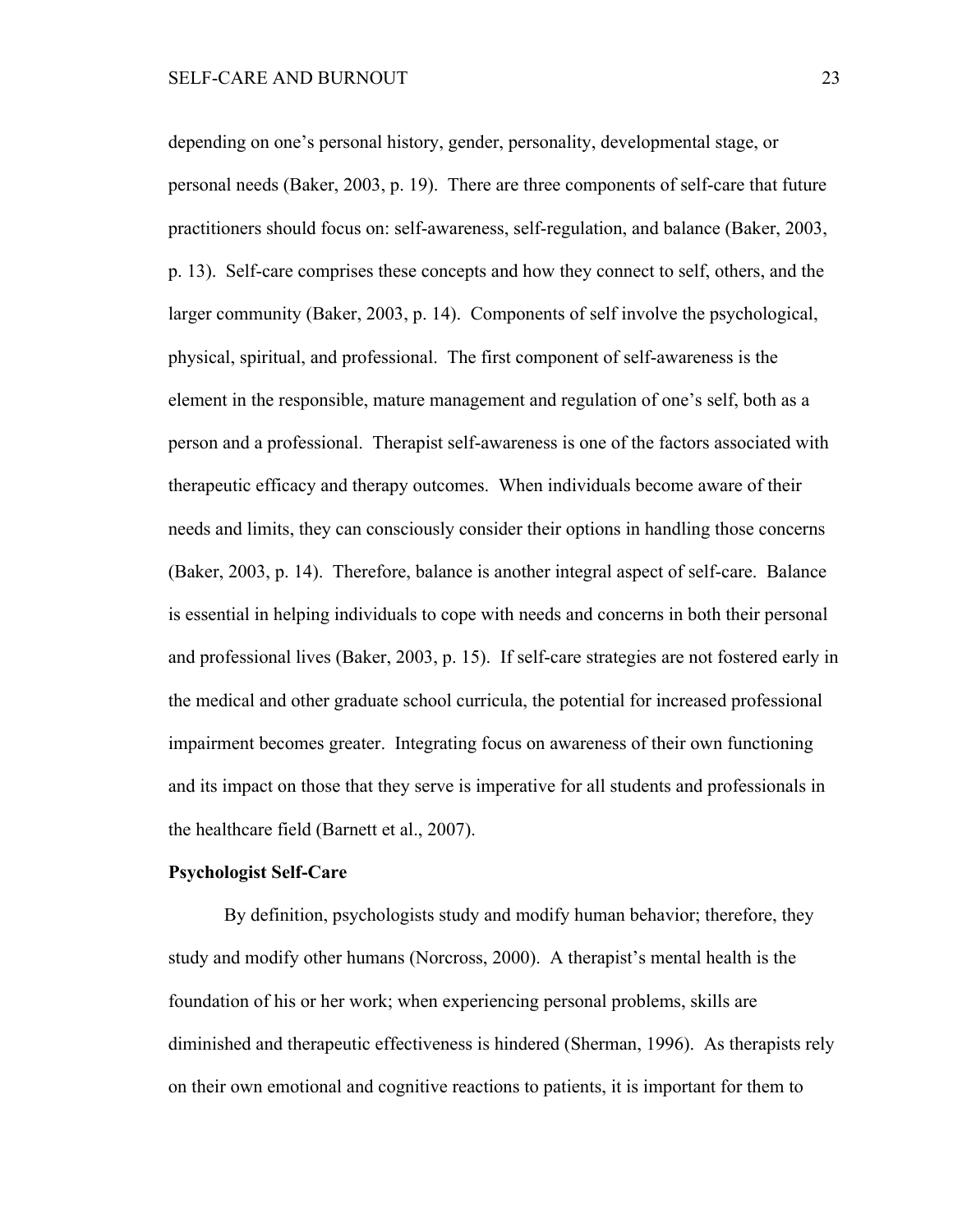have an unclouded mindset at the time of the session. Psychologists' awareness of their own issues is essential, due to the negative effects these issues may have on their patients. This does not assume that psychologists will not or should not have impairment at some point throughout their careers, but acknowledging the impairments and the effects they may have on their patients care is imperative (Sherman, 1996).

Some therapists may become so engrossed in their patients' welfare that they become detached from their own psychological well-being (Sherman, 1996). Therapists may also experience vicarious traumatization after listening to their patients' traumatic experiences (Sherman, 1996). *Vicarious traumatization* means that an individual is experiencing secondary trauma as a result of listening to someone's traumatic experiences and taking them on as their own. Certain clients, especially those with borderline personality disorder, serious legal charges, or who threaten or engage in homicidal, suicidal, or self-injurious behavior, may be significantly taxing for therapists (Sherman, 1996). In addition to secondary traumatization, therapists with suicidal patients may themselves experience suicidal ideation (Sherman, 1996), although this is rare. During the therapy session, it is imperative that therapists set aside their personal concerns and control their emotions (Sherman, 1996). Acknowledging that patients' issues may be affecting the therapists' mental health allows the professionals to address these internalizing issues, either in supervision with their colleagues or in personal therapy, prior to the next treatment session.

# **Self-Care Strategies for Psychology Students**

Recognizing the hazards of psychological practice entails noticing any negative experiences as a result of administering psychotherapy. Psychotherapy can often be a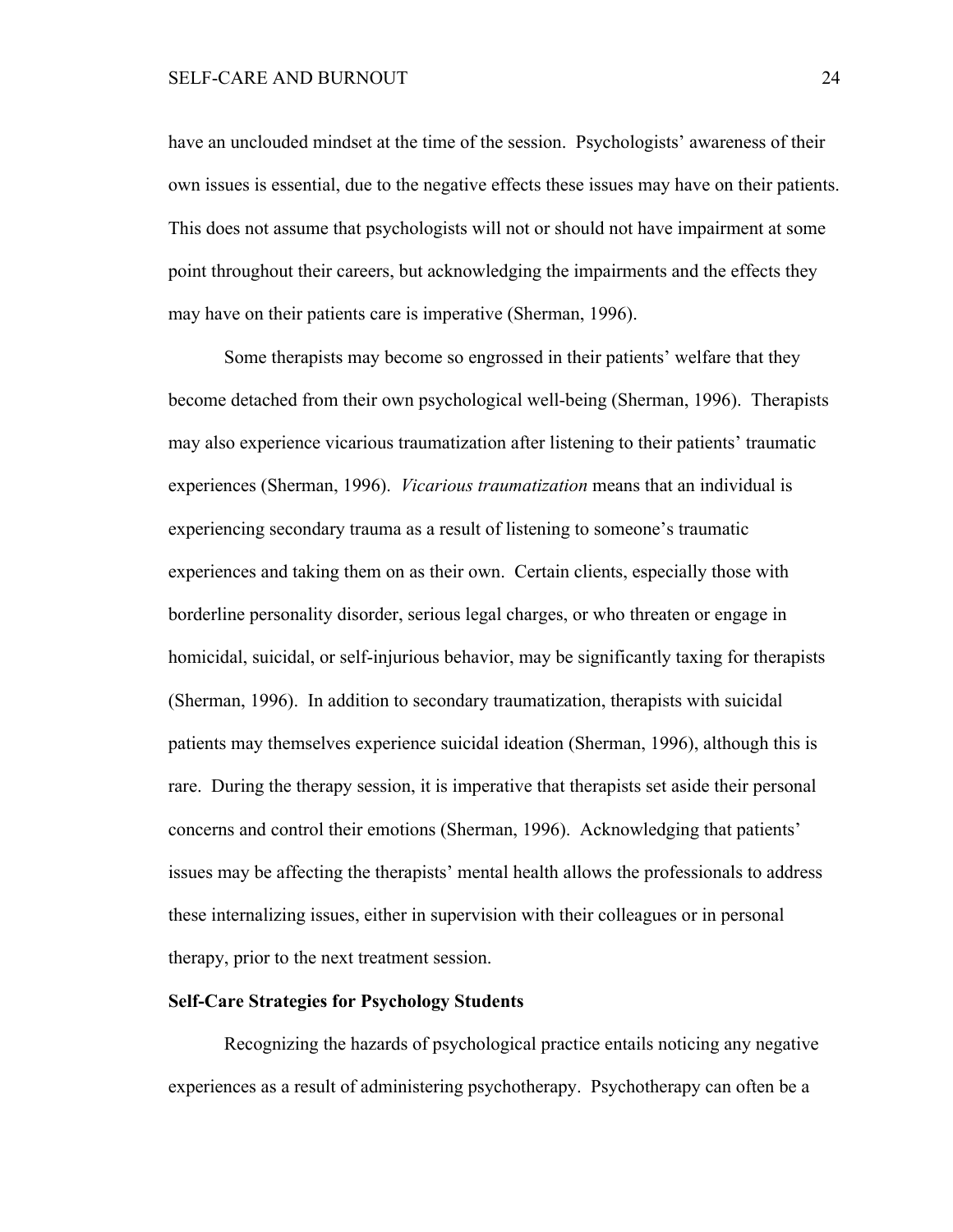grueling and emotionally demanding field (Norcross, 2000). Previous research has concluded that moderate depression, mild anxiety, emotional exhaustion, and disrupted relationships are common results of being a psychotherapist. Openly acknowledging the strenuousness of this field will yield significant benefits, as all mental health professionals experience some kind of pressure. Disconfirming these emotions is hazardous in itself. Thinking of strategies, as opposed to techniques or methods, is another aspect of self-care. Strategies should be set that correlate with the person's individual preferences, such as if an individual is experiencing anxiety due to a heavy workload but is not inclined to ask for help, s/he can brainstorm strategies to form more helping relationships and overcome that barrier. Self-awareness and self-liberation are also extremely important concepts of self-care. Self-monitoring requires individuals to examine their own behaviors and thoughts and how they may affect their distress levels (Norcross, 2000). The use of self-awareness/self-monitoring has been identified as the top-ranked contributor to optimal functioning among psychologists (Norcross, 2000). Self-liberation, the act of choosing and making independent decisions, has been an effective self-change strategy that leads to a positive outlook on life (Norcross, 2000).

Ten self-care strategies highly recommended for healthcare professionals have been compiled through extensive research on self-care (Norcross, 2000). These strategies are: recognizing the hazards of psychological practice; thinking of problem-solving strategies, as opposed to techniques or methods; beginning with self-awareness and selfliberation; embracing multiple strategies traditionally associated with diverse theoretical orientations; employing stimulus control and counterconditioning when possible; emphasizing the human element; seeking personal therapy; avoiding self-blame;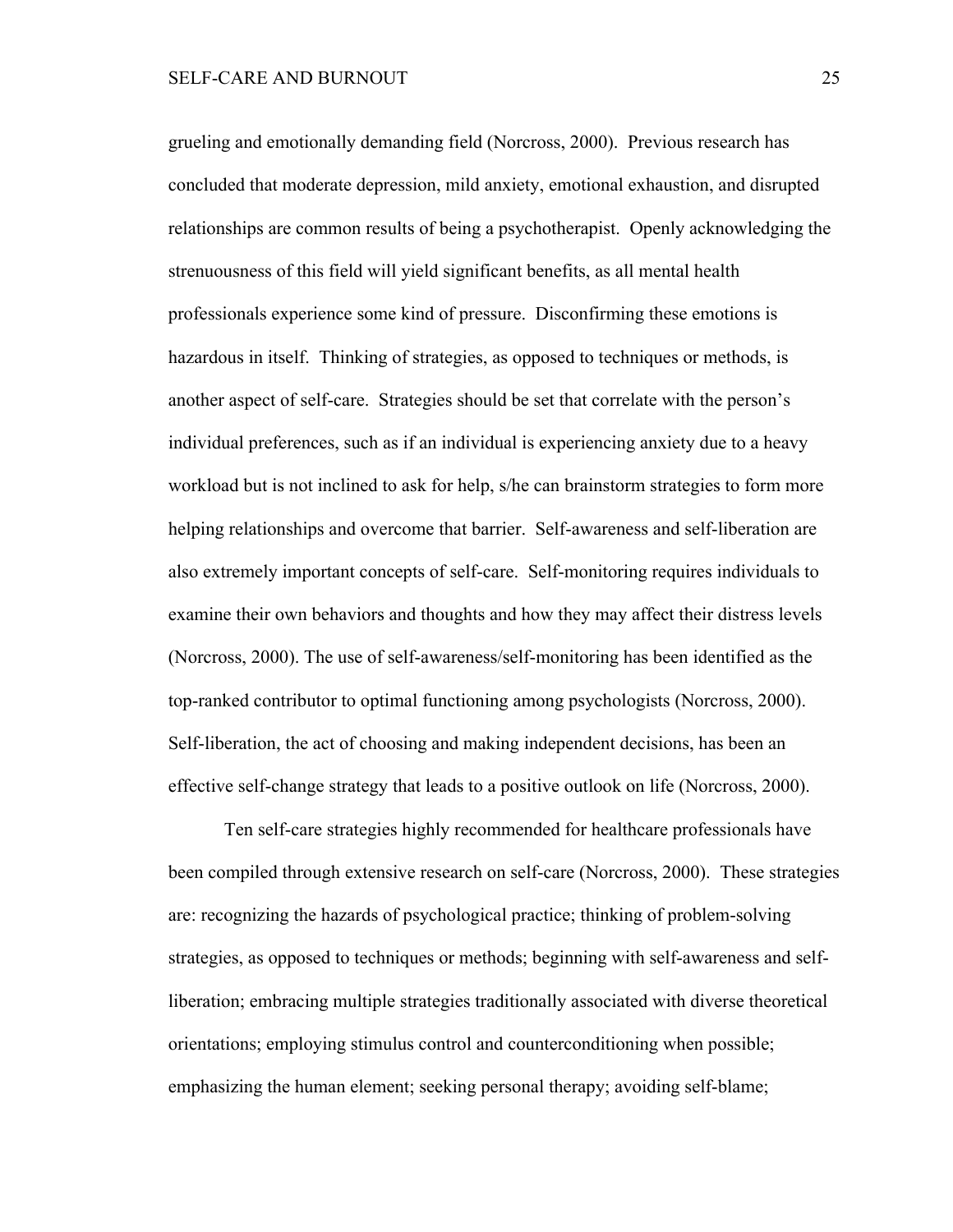diversifying; and appreciating the rewards of working in the field. Embracing multiple strategies associated with psychologists' own theoretical orientation, such as cognitive behavioral, psychodynamic, and behavioral strategies, has been helpful in implementing self-change for therapists experiencing stress. Creating an environment, such as a relaxing office space, that works for the therapist is also a helpful self-care technique. In addition to stimulus control, counterconditioning has been identified as a helpful self-care strategy. This includes relaxation, assertiveness techniques, cognitive restructuring, and exercise (Norcross, 2000). Emphasizing the need for healthy relationships and personal therapy will improve psychologists' self-care techniques when used in combination with the aforementioned strategies. Furthermore, seeking personal therapy has been noted to yield positive results for psychologists' mental health. Diversifying the profession by utilizing multiple forms of therapy with patients, working with various populations, or teaching part-time will decrease burnout in psychologists and trainees. Most importantly, the hazards of psychological practice must be balanced with its rewards. Acknowledging that clients are more satisfied with their lives following therapy and that they are not the only ones who change through psychotherapy is imperative. Although clinical work can be grueling and demanding, it also brings relief, job satisfaction, meaning to life, growth, excitement, and personal engagement that not many professions experience (Norcross, 2000). Using a combination of these strategies will be most effective in reducing burnout and professional impairment.

Psychologists are no less likely than the average person to experience the effects of daily stressors or physical and mental health concerns, including mental health diagnoses and substance abuse disorders (Barnett et al., 2007). Because psychologists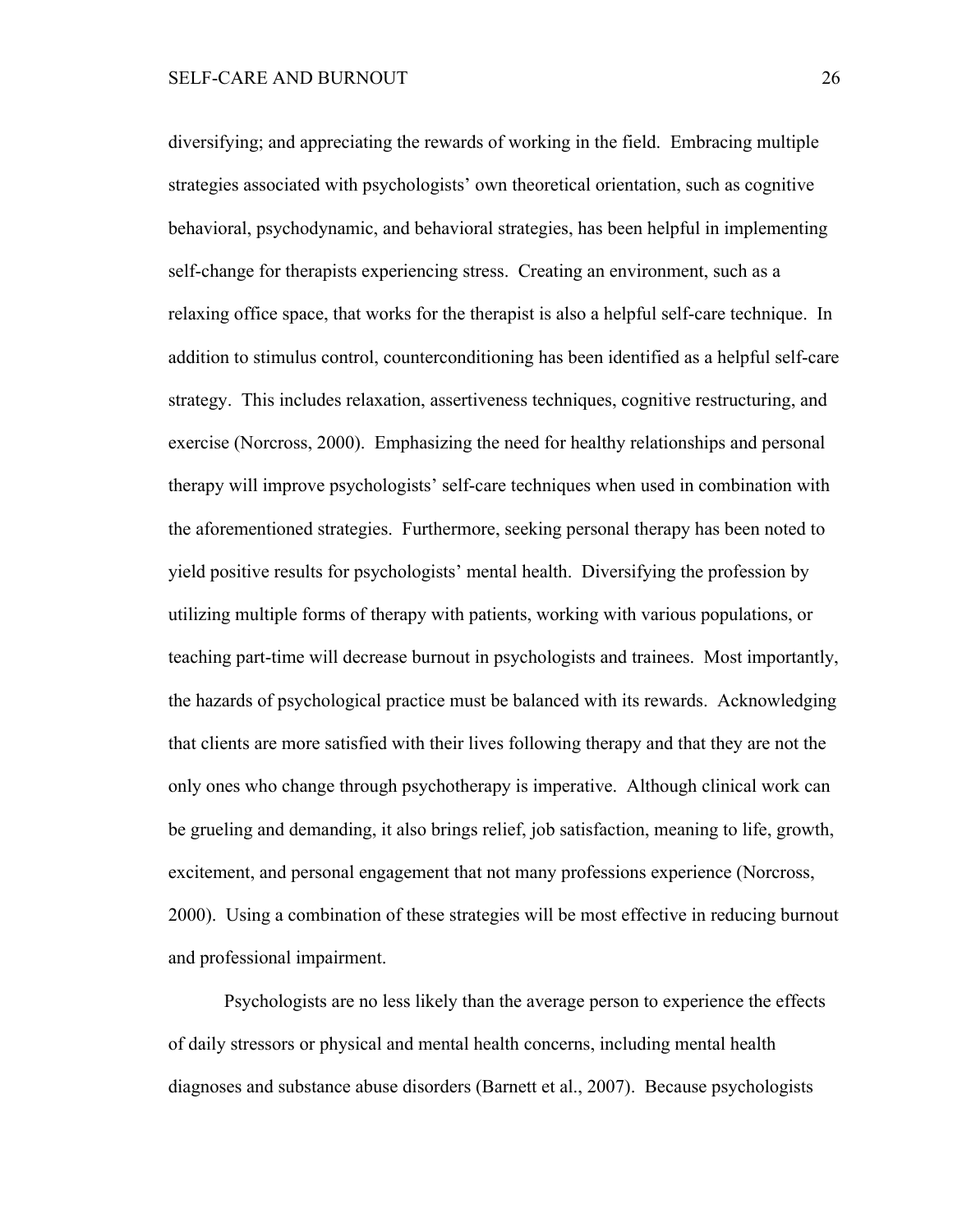are trained to attend to others' emotional states and challenges, they are at increased risk for overlooking or ignoring their own emotional needs and reactions. Therefore, psychology students should view themselves as vulnerable to emotional difficulties, become sensitive to these issues, and conduct regular self-care practices to avoid burnout and vicarious traumatization (Barnett et al., 2007). Self-care is necessary for future practitioners because of the physical and psychological exhaustion that is common in this profession. It is important for them to revitalize and maintain their well-being to serve and treat their patients effectively (Baker, 2003, p. 16). Future practitioners, as professionals and human beings, have the absolute right to take time for themselves, just as they give their time to their clients, family, and friends (Baker, 2003, p. 16).

# **Self-Care Strategies for Medical Students**

Healing is one of the many facets of medical students' training (Novack et al., 1999). Healing involves open communication with patients, affirming patient beliefs and values, reassurance, communicating empathy, and active listening (Novack et al., 1999). However, if students are not aware of how to heal themselves first, their possibility of healing others diminishes. Research on medical students has provided information on how students' health habits affect their academic performance, emotional coping skills, and their future as successful physicians **(**Ball & Bax, 2002). As medical students experience a variety of issues, such as financial crises, lack of physical activities, sleep deprivation, substance use, and dissatisfaction with life, they are more susceptible to increased stress and diminished mental wellness.

The Indiana University School of Medicine has incorporated self-care, selfawareness, and personal growth as core features of the curriculum in order for students to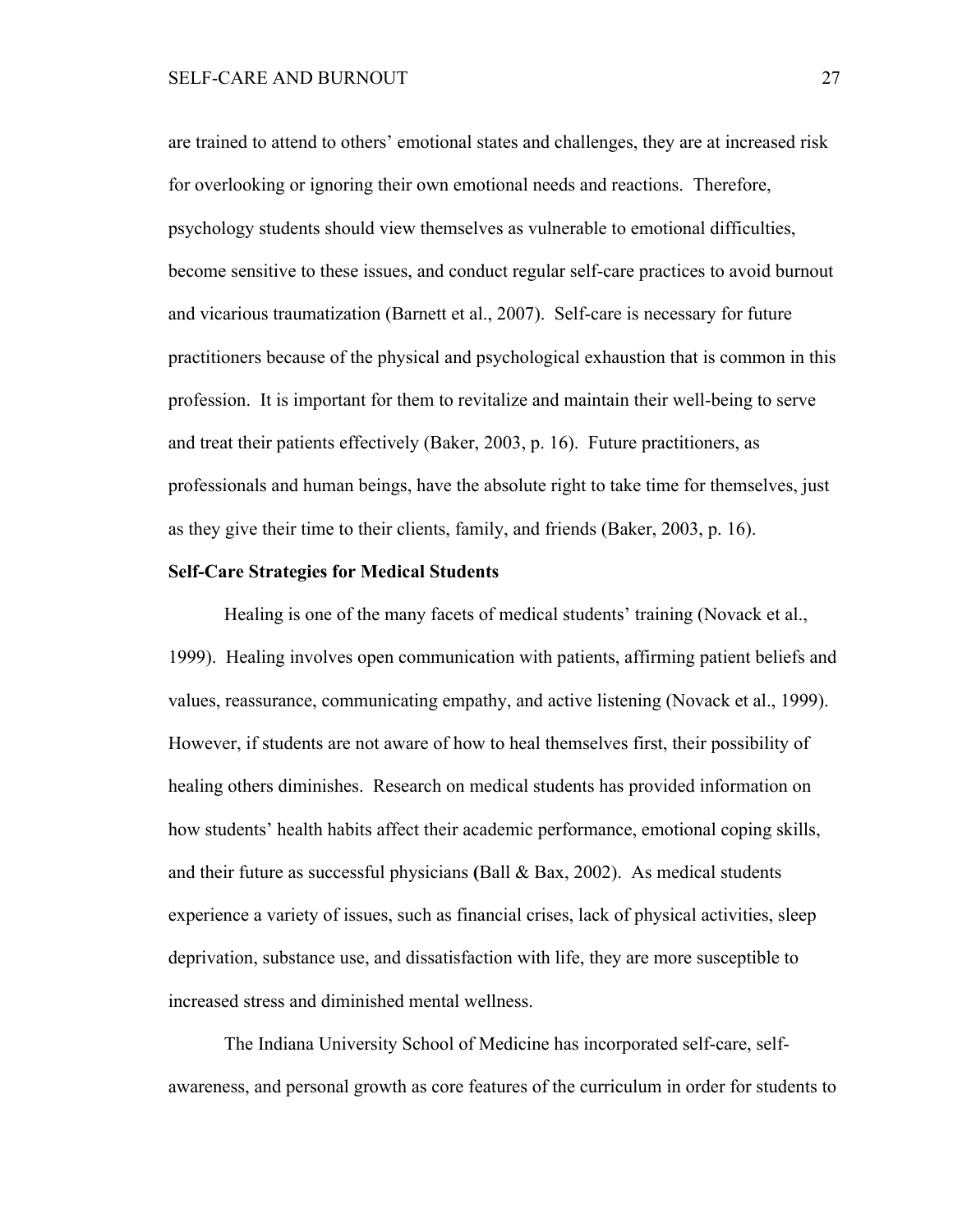develop essential and effective coping strategies throughout their education. Ball and Bax (2002) researched the prevalence of and change in health habits among first-year medical students at Indiana University. They were also interested in examining selfawareness and current self-care strategies among student participants. Fifty-four firstyear medical students participated in the study and were administered screening instruments to gauge self-awareness and self-care: the Beck Depression Inventory (BDI), AUDIT for substance abuse, the Friedman test for sleep, and the Medical Education Quality of Life Questionnaire (MEQL). Self-care intervention materials included a lecture on self-care, written materials on self-care habits, and a group discussion of selfcare issues (Ball  $\&$  Bax, 2002). The results indicated that sleep deprivation and overall life dissatisfaction were widespread over the course of the first semester. Many students experienced increased depression, especially during midterms, which seemed to dissipate slightly when finals were approaching, possibly due to the reward of an upcoming break (Ball & Bax, 2002). Additionally, with regard to alcohol consumption, Ball and Bax (2002) reported that students increased consumption as a more efficient and rapid coping strategy than socializing or exercise, which may be detrimental if students are not advised of the serious health implications of increased alcohol use. Importantly, those who maintained social interactions during midterms and finals were overall more satisfied with their life and reported higher academic performance than their peers (Ball & Bax, 2002). Students also showed an increase in exercise during finals, specifically those students who participated in the group discussion of self-care habits. Students who received feedback regarding their self-care habits and those who participated in the group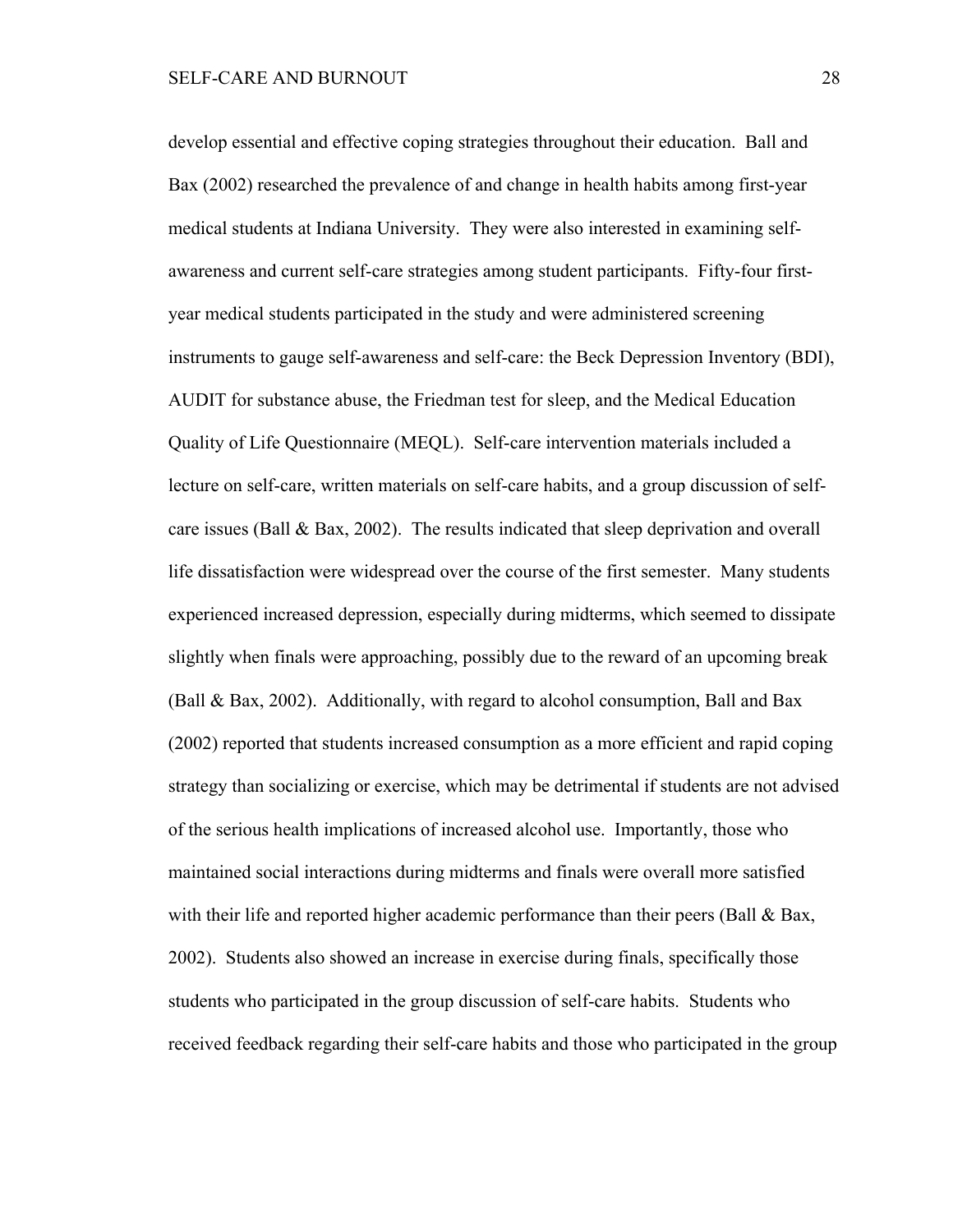discussions showed improvements at a follow-up during their second semester (Ball & Bax, 2002).

These results may be helpful to many medical students, as they show that medical students experience a variety of challenges and changes while they adjust to their first semester in medical school. Lectures on self-care were viewed as somewhat helpful, and some students who received the education changed their behaviors, particularly by maintaining consistent sleep schedules and increasing exercise (Ball & Bax, 2002). However, future curricula may focus on education about particular issues that could impede self-care practices or could be viewed as self-care, such as alcohol consumption. Overall, the effectiveness of self-care education in this research suggests that medical schools should incorporate this as part of their regular curriculum (Ball & Bax, 2002).

#### **Addressing Distress and Self-Care Strategies for Graduate Students**

Self-care needs change over time; as we evolve from our youth, the support for our developmental needs change (Baker, 2003, p. 25). Becoming more aware of this change is important because career development can involve an immense amount of energy and focus. As mentioned, the intense environment of graduate school can create or exacerbate personal psychological vulnerabilities (Baker, 2003, p. 28). Under the most positive circumstances, the challenging experience of graduate school and beginning to consider future careers may create change and evolution in perspective and values (Baker, 2003, p. 28). However, if distress is not adequately addressed, graduate students may experience burnout. Those who work with victims of violence and other traumatic events may experience vicarious traumatization, or secondary traumatization (Figley 1995; Pearlman & Saavitne, 1995). The pursuit of psychological wellness through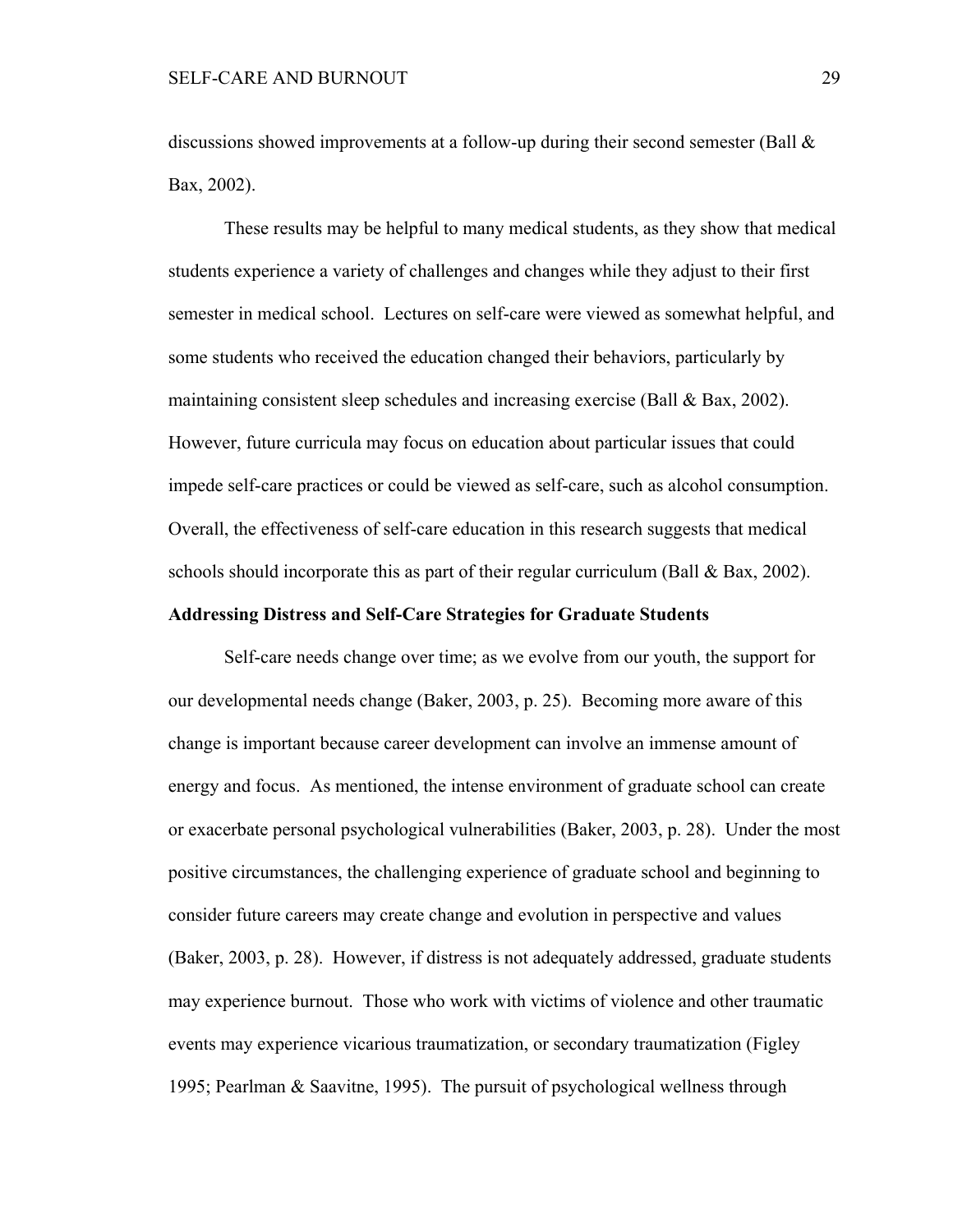# SELF-CARE AND BURNOUT 30

continuous self-care efforts has been described as ethically imperative (Barnett et al., 2006). The awareness of emotional distress is an important first step, but self-care should be seen as an ongoing preventive activity (Barnett et al., 2007).

Myers et al. (2012) focused on specific self-care practices: sleep patterns, exercise behaviors, perceived social support, and use of emotion regulation strategies, trait mindfulness, and formal mindfulness practice. They hypothesized that engagement in the aforementioned self-care practices would be related to lower levels of perceived stress. They also hypothesized that suppression of emotions would increase levels of perceived stress. Results of their study indicated that healthy sleep practices and higher levels of social support were significantly related to lower levels of perceived stress. However, frequency of engagement in mindfulness practice did not significantly affect perceived stress contrary to their hypothesis. These results suggest that self-care practices are related to perceived stress levels among psychology graduate students across the United States. The Mindfulness Based Stress Reduction (MBSR) was effective in reducing perceived stress, negative affect, anxiety, and rumination among the graduate students who participated. Therefore, programs such as MBSR would be beneficial to graduate students, as this program teaches students to stay in the present moment in a nonjudgmental way (Myers et al., 2012). Other ways to cope may include structuring caseloads and work schedules in a way that minimizes stress and maximizes effectiveness. Involvement in nonclinical professional activities, such as part-time teaching or supervisory roles, may bring freshness to an otherwise stressful work-day (Sherman, 1996). Also, spirituality or holistic practices, such as yoga and meditation, may promote emotional wellness (Sherman, 1996). There is limited research examining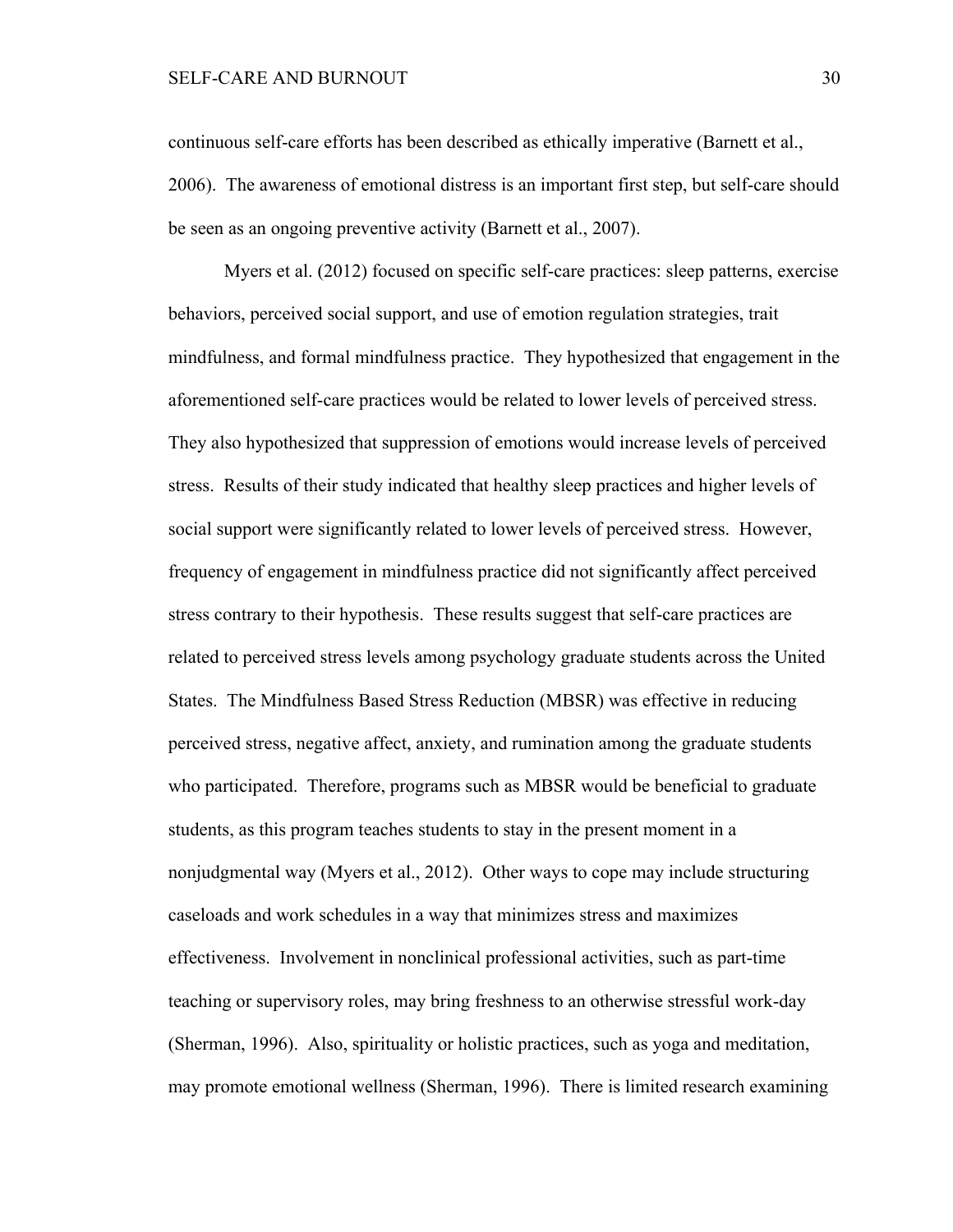# SELF-CARE AND BURNOUT 31

self-care practice and stress among various graduate programs, but the existing literature has noted a significant relationship between the two (Myers et al., 2011).

**Social support.** Graduate programs are urged to establish an environment that provides education and training on research-informed self-care methods and advocates for students to assess their level of burnout, when necessary (Goncher et al., 2013). The level and quality of support that students receive during major life changes may have a critical impact on their health and psychological status (Goplerud, 1980). For many, acceptance into a graduate program denotes the beginning of a period of major, uncertain life changes. Unsurprisingly, the first year of graduate school has been identified as the beginning of a period of high risk for physical and psychological problems. Support networks during this stressful time may be an excellent secondary prevention strategy to reduce stress. Peer support networks have been shown to be an integral factor in the emotional and academic development of graduate students. On average, graduate students experience 3.89 stressful life events during their first 6 months of school. Investigating peer interaction during the first few weeks of graduate school and how that affected perceived stressfulness of the first 6 months of graduate school produced significant results indicating that social support was a major mediating factor in students' assessments of the stressfulness of events (Goplerud, 1980).

#### **Integrated Healthcare and Need for Mental Wellness**

Since the release of the 1988 World Health Organization (WHO) report *Learning Together to Work Together for Health*, which focuses on the need for interprofessional education (IPE) programs, various forms of IPE curriculum have been implemented in higher education and healthcare (World Health Organization, 1988). An update from the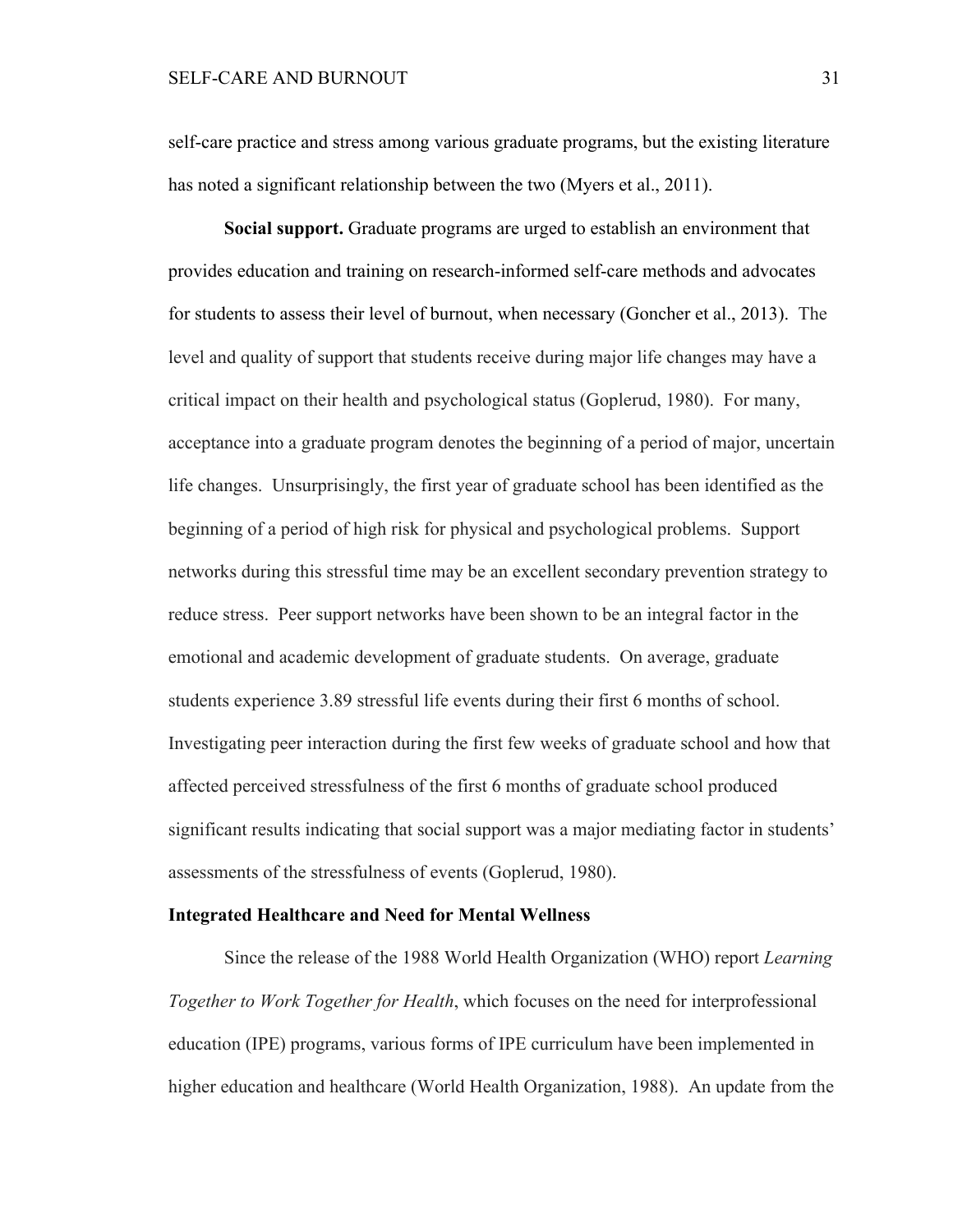WHO outlines a new *Framework for Action on Interprofessional Education and Collaborative Practice,* which reviews current access to interprofessional collaboration around the world, identifies factors that shape successful integrated care, and enumerates a series of action plans for policy makers to implement at the local government level (World Health Organization, 2010). The framework acknowledges that many integrated healthcare systems are struggling to meet the needs of their patients. The goal of this framework is to provide strategies that will help policy makers implement interprofessional education programs and collaborative practices that will be most beneficial (World Health Organization, 2010). As healthcare becomes increasingly integrative, the demand for IPE programs becomes greater. One single discipline can not adequately address the multitude of health-related problems confronting patients (Hertweck et al., 2012).

Physician assistant (PA) education has been identified as a team-based approach to healthcare, focusing on the physician and PA as an integrative team (Hertweck et al., 2012). Results from a study evaluating the need for an IPE program showed a significantly negative relationship between students' age and the Teamwork and Collaboration subscale of the Readiness for Interprofessional Learning Scale (RIPLS) (Hertweck et al., 2012). Data was collected in the fall of 2010 from 158 health professions students, including graduate students in physician assistant studies, occupational therapy (OT), physical therapy (PT), and counseling psychology students. Those with exposure to the healthcare system had a more positive view of interprofessional collaboration than to those with limited exposure (Hertweck et al., 2012). Female students in all disciplines scored significantly higher on the Teamwork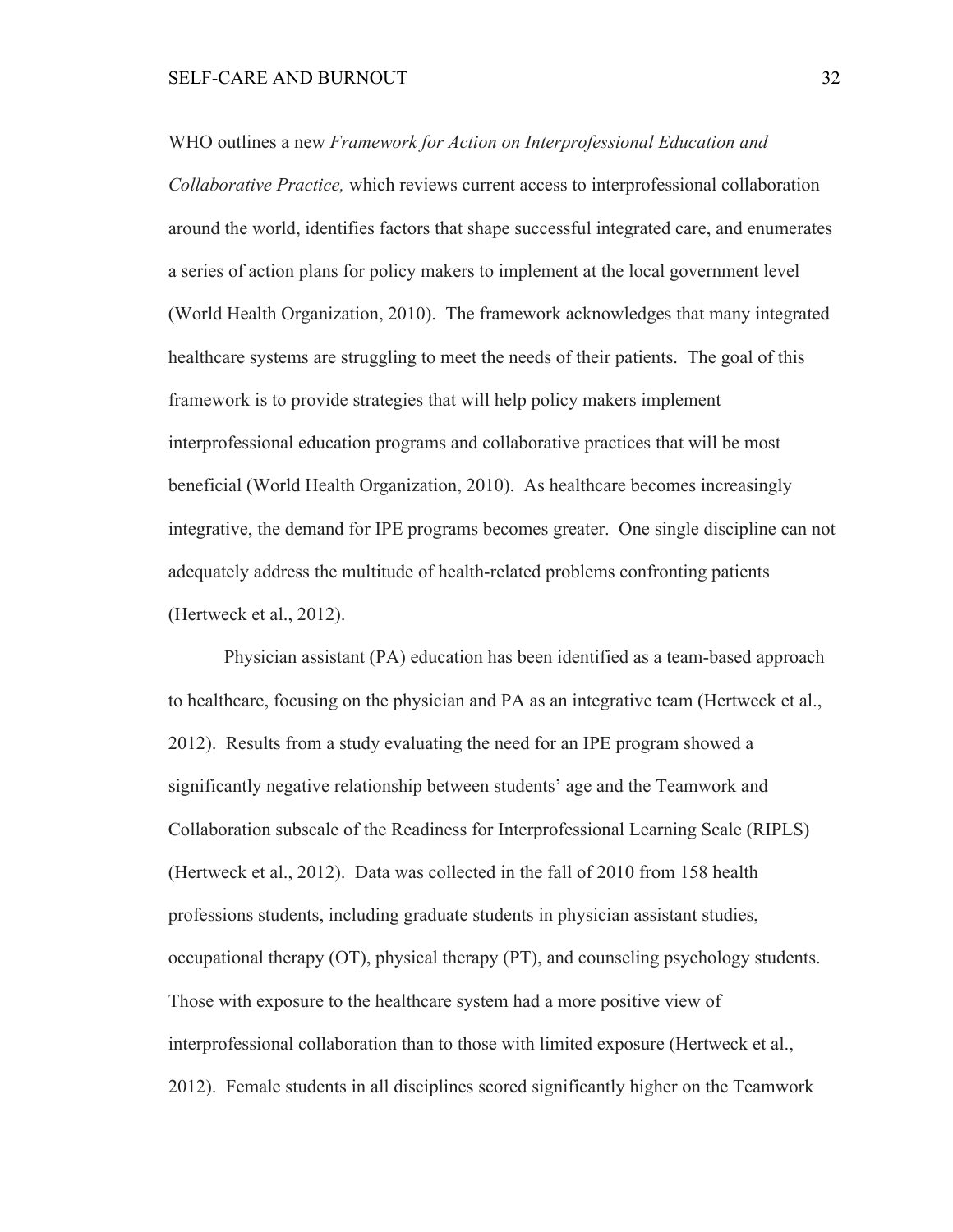and Collaboration subscale than male students. A significant difference between the programs was found when comparing the total scores from the RIPLS. Occupational therapy OT students differed significantly from PA students, with OT students scoring higher on the overall RIPLS. PA students had significantly lower scores on the Teamwork and Collaboration, Negative Professional Identity, and Roles and Responsibilities subscales, indicating less readiness for IPE programs than OT, PT, and counseling psychology students. Because PA students are educated in the medical model, their opinion on the value of working with other healthcare professionals might be influenced. It may be important to implement early interventions with PA students about attitudes toward and preconceived notions of other health professions (Hertweck et al., 2012).

Incorporating interprofessional learning into the curriculum has the potential to improve continuity and delivery of care (Pollard, Miers, & Gilchrist, 2005). Faculty in the Health and Social Care Department at the University of the West of England (UWE) explored effects of a predegree, or prelicensure, interprofessional curriculum incorporating interprofessional modules in each year of study. The study population was comprised of two cohorts, the first with 538 students and the second with 185 students, in their second year of one of 10 healthcare programs, including social work, occupational therapy, mental health nursing, child and adult nursing, midwifery, and diagnostic imaging. The study design involved collecting data at entry to the program, after completion of the second interprofessional module, upon degree qualification, and then follow-up 9 months after qualified practice (Pollard et al., 2005). The results showed that students with previous experience working in health or social care settings responded less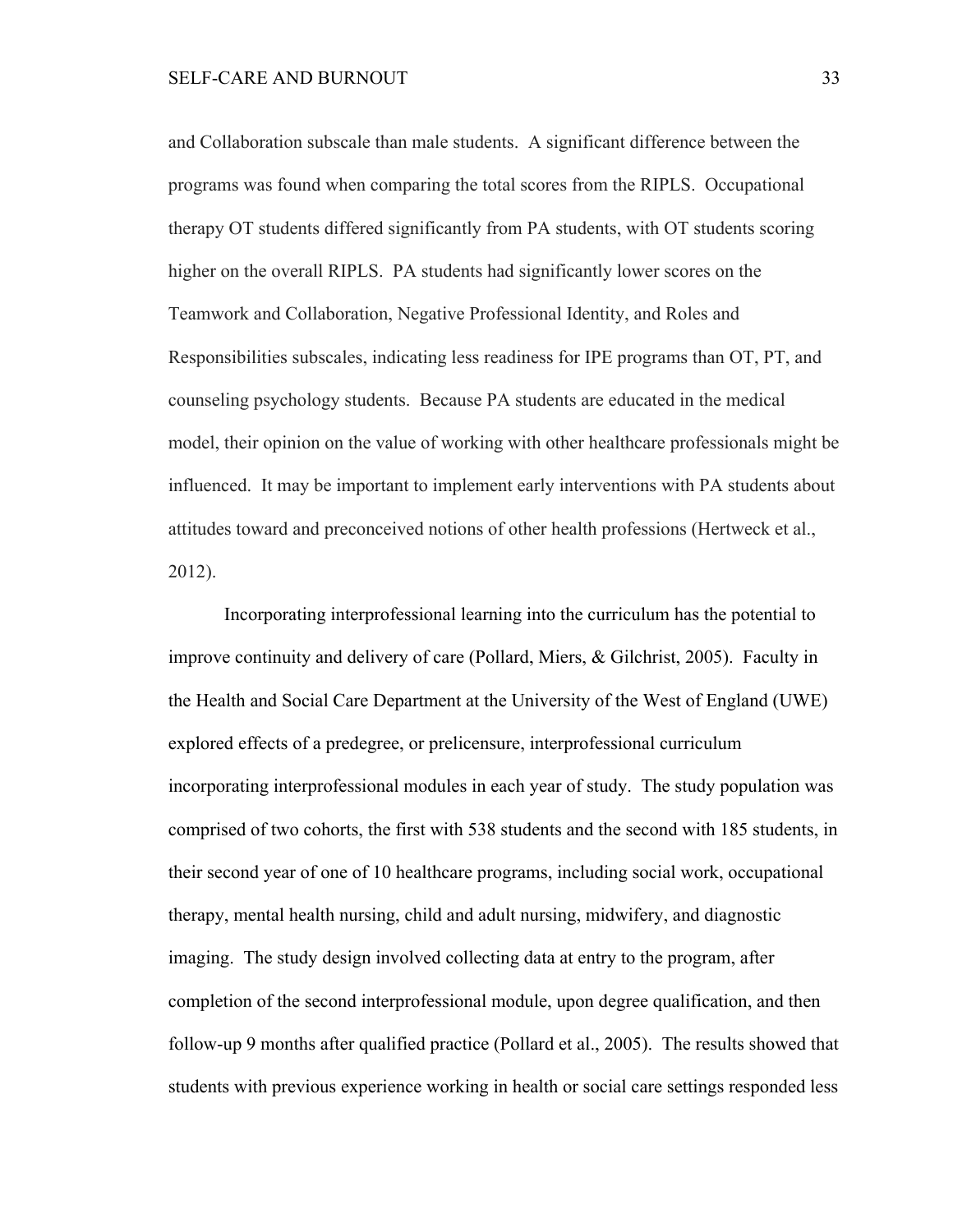positively than they did at entry after the interprofessional module. Students with higher education experience at entry level were less positive in their views on interprofessional education, whereas students with no higher education experience responded more positively. There were no differences between students in terms of self-assessment of communication and teamwork skills or attitudes towards interprofessional learning on the basis of either demographic factors or choice of profession. Social work and occupational therapy students were relatively negative about interprofessional interaction, even after adjustment for confounding variables. Although the results differed, it is important to acknowledge that learning environments within professional groups may vary significantly, as may the amount of coursework, differing schedules, and emphasis on skills development (Pollard et al., 2005).

Overall, the rate of burnout among those in the healthcare profession tends to be reported at moderate to high levels. In fact, it is believed that burnout risk is higher for those in the healthcare field than those in the general working population (Maslach  $\&$ Leiter, 2016). Therefore, the goal of this study was to gain a deeper understanding of burnout symptoms and self-care practices to decrease burnout in a population of medical and other graduate students, who are at high risk of experiencing significant burnout.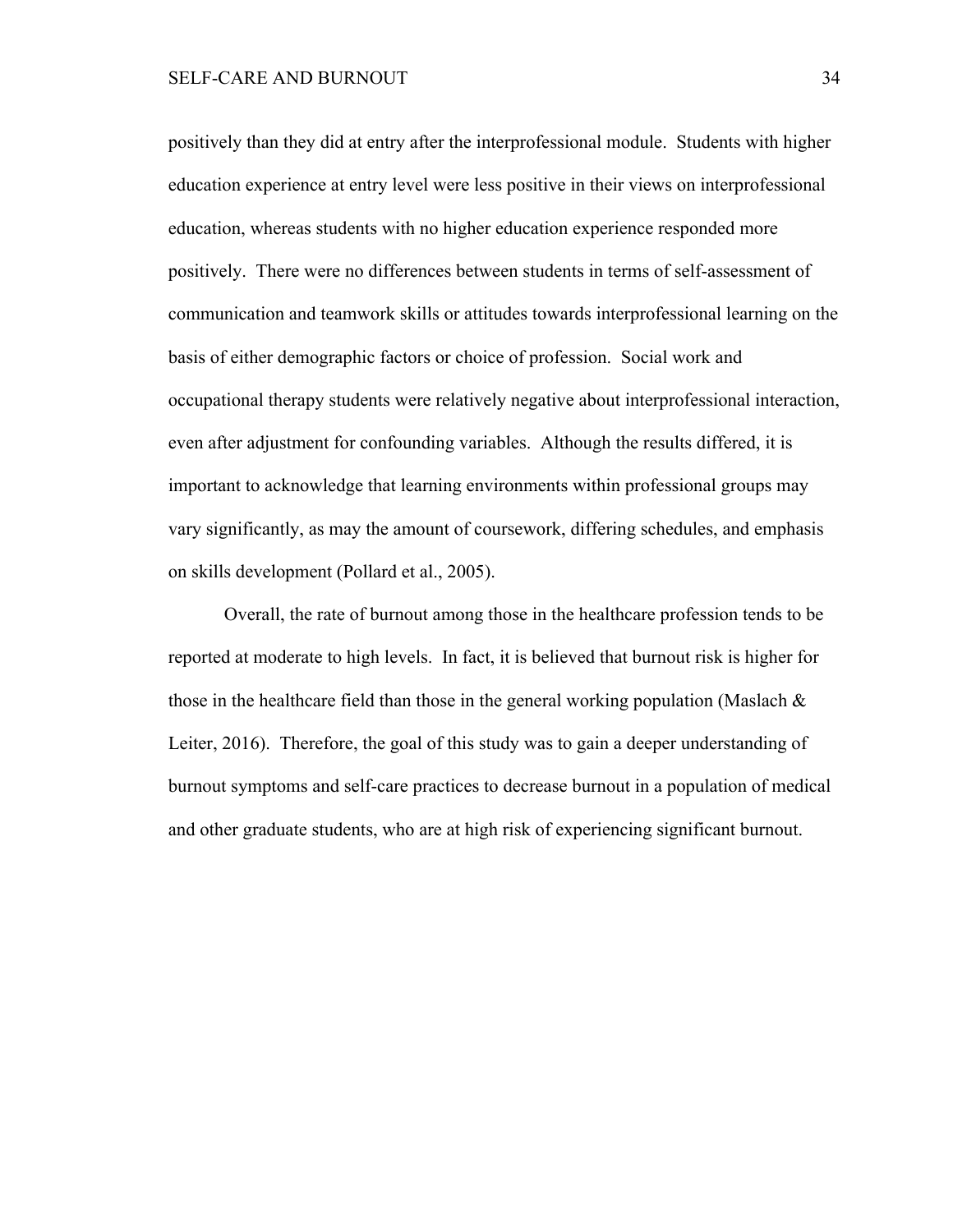#### **Chapter 3: Hypotheses**

#### **H1: Effectiveness of Modules in Decreasing Burnout**

It was hypothesized that participation in graduate school modules on self-care and professional impairment (IV) would predict decreased symptoms of burnout (DV), indicated by lower scores on the Maslach Burnout Inventory (MBI), among participants at a 1-month follow-up, compared to a control group that did not view the modules. These modules were viewed as part of the Interprofessional Education Course at the Philadelphia College of Osteopathic Medicine. It was predicted that there would be a difference in MBI and SCAW scores between graduate students who participated in the self-care and professional impairment IPE modules and graduate students who did not, i.e., the control group.

## **H2: Academic Program and Hours Spent Studying and/or Working and Burnout**

It was hypothesized that academic program affiliation and hours spent studying, on practicum, and/or working (IV) would be directly related to burnout (DV) and the use of self-care (DV), as those with effective self-care strategies would be less likely to experience burnout. Academic program affiliation and hours spent studying, on practicum, and/or hours spent working, obtained from the Personal Information Questionnaire given to all participants prior to the self-care and burnout measures, would predict burnout, as defined by student's scores on the MBI scales (Emotional Exhaustion, Depersonalization, Personal Accomplishment).

# **H3: Relationship Between Self-Care Practices and Burnout**

It was hypothesized that there would be an inverse relationship between self-care practices and burnout, as indicated by higher scores on the six SCAW subscales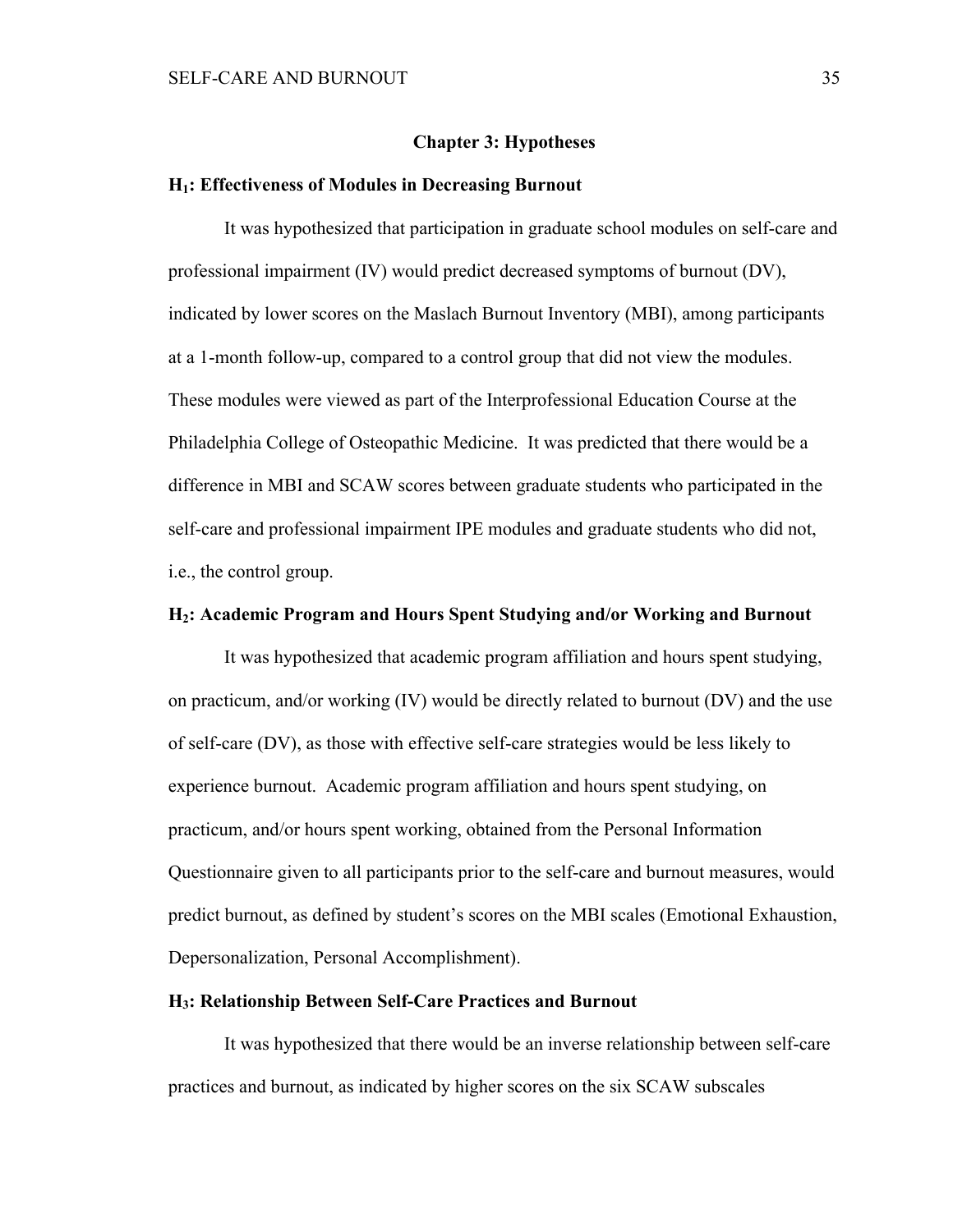(Psychological, Physical, Emotional, Spiritual, Workplace, and Balance) and lower scores on the three MBI subscales (Emotional Exhaustion, Depersonalization, and Personal Accomplishment). Whereas higher scores on the SCAW would be associated with improved self-care practices over time, higher scores on the MBI would indicate less burnout over time. Lower scores on the SCAW would be associated with decreased selfcare practices over time, whereas lower scores on the MBI would indicate more burnout over time.

## **H4: Effectiveness of Modules in Increasing Self-Care Practices**

Lastly, it was hypothesized that following the self-care and professional impairment modules (IV), scores for the experimental group on the six subcategories of the Self-Care Assessment Worksheet would change to reflect increased self-care practices (DV).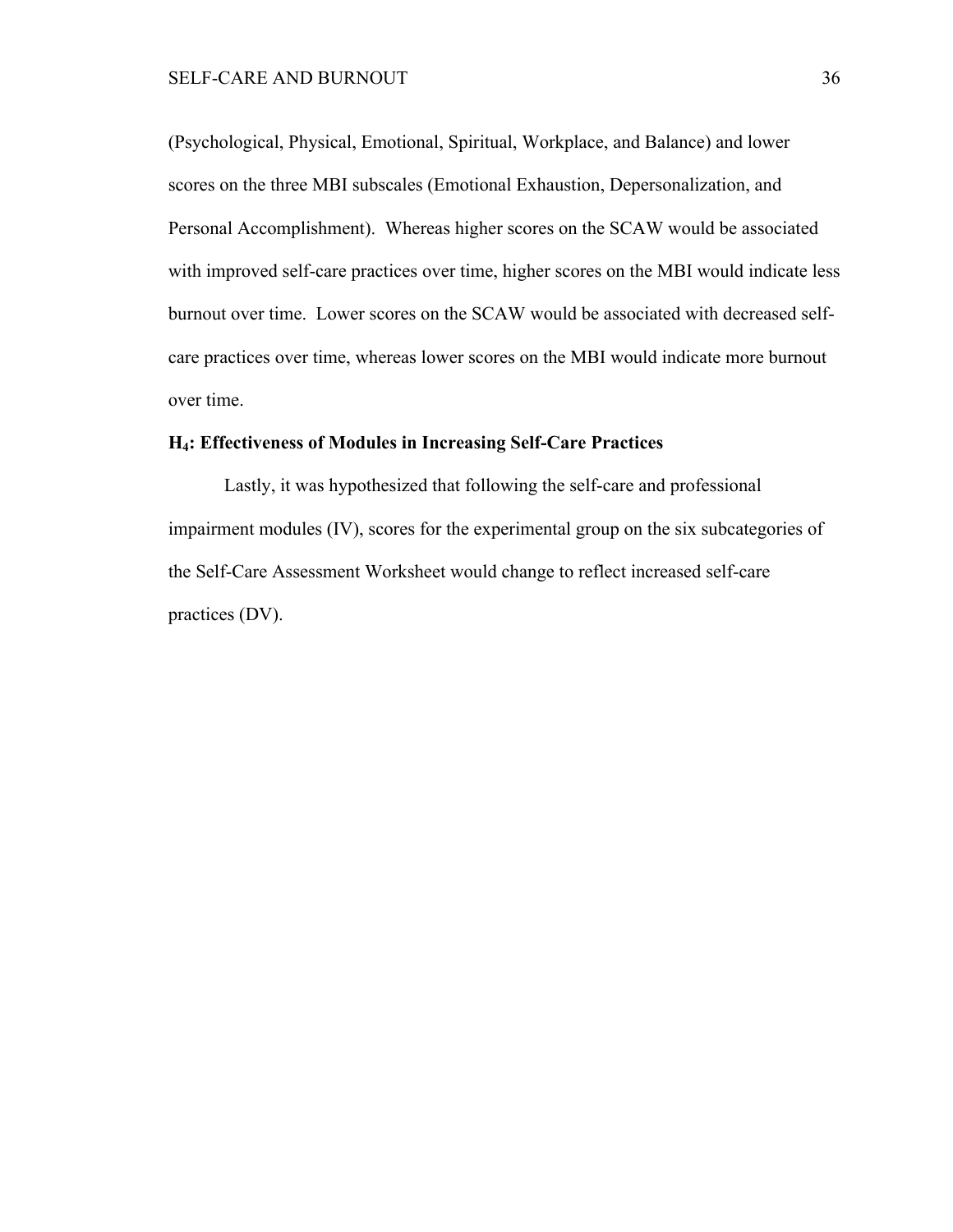#### **Chapter 4: Method**

#### **Design and Design Justification**

To assess the impact that educational modules have on medical and other graduate students' burnout and use of self-care practices, a quantitative design was utilized. Two primary survey instruments were used to obtain information from master's and doctoral level students at the Philadelphia College of Osteopathic Medicine. The data were compared between two groups of participants labeled experimental and control. This study used three statistical methods to examine the effects of viewing self-care and professional impairment modules on motivation to change, future self-care practices, and views on burnout. The study was reviewed and approved by the Institutional Review Board.

#### **Participants**

The experimental group consisted of 266 students: fourth-year Osteopathic medical students, first-year physician assistant students, second-year mental health counseling students, and second-year clinical psychology PsyD students. The experimental group was involved in two class sessions for the IPE course, which consisted of 1 hour of didactics, 40 minutes of a small group interprofessional activity, and a 20 minute debriefing. The didactic portion included modules on professional impairment, burnout, and self-care for the purposes of this study. Additionally, they practiced mindful walking and other self-care techniques led by the course instructors to give tangible examples of self-care.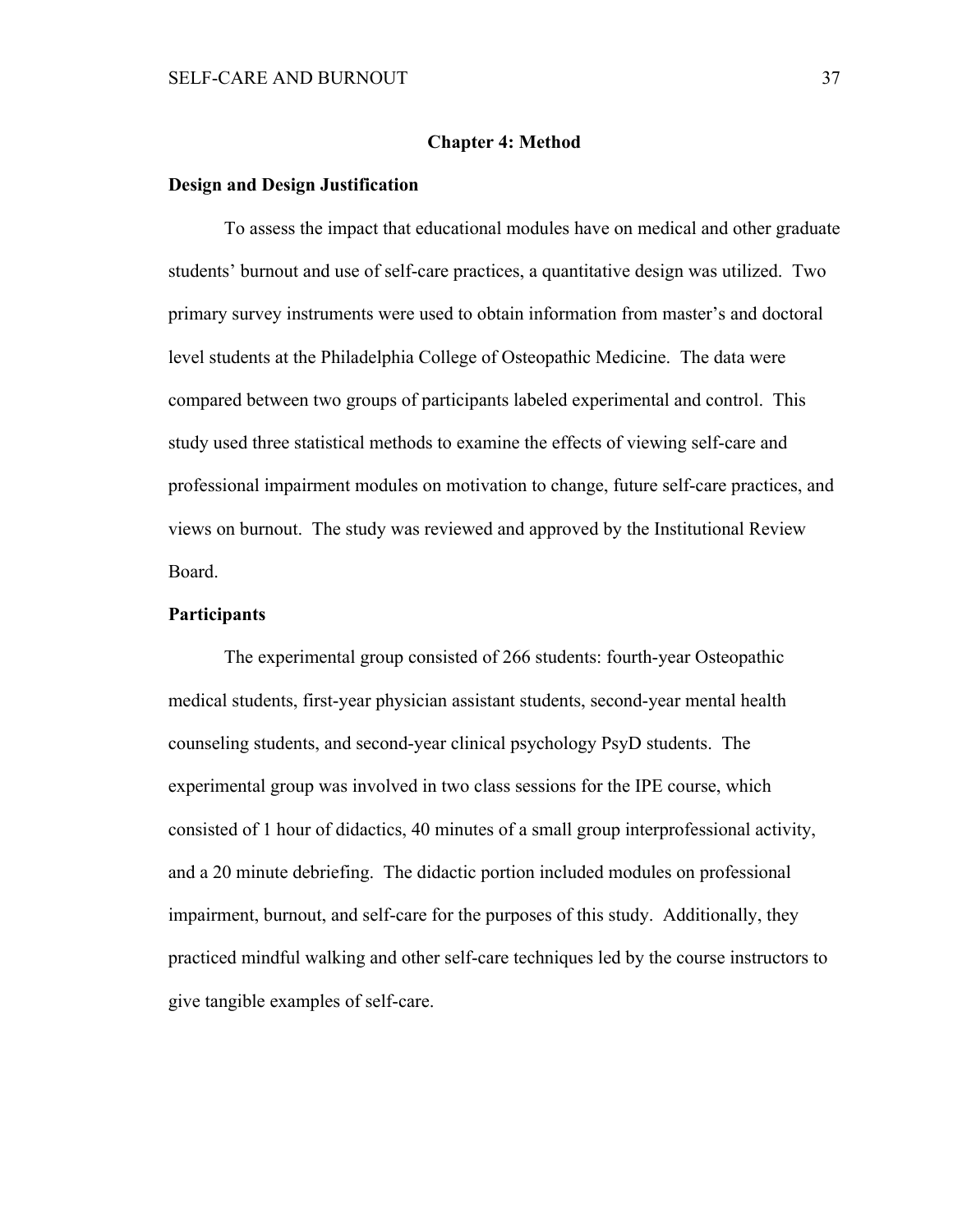The control group consisted of first-year mental health counseling master's students, third- and fourth-year clinical and school psychology doctoral students, secondand third-year osteopathic medical students, and second-year physician assistant students. The control group did not have exposure to the self-care and professional impairment modules that were presented in the IPE seminar. This convenience sample of students was selected because of accessibility and because they were at risk for burnout and impaired professionalism at their level of education (Dunn et al., 2008).

**Participant demographics.** Participants were asked to provide demographic information on age, ethnicity, gender, program at PCOM, and year in program. The population consisted of 144 osteopathic medical (DO) students, 50 physician assistant (PA) students, 23 mental health counseling students, 43 clinical psychology PsyD students, and 6 school psychology PsyD students. Participants were asked to provide a specific number, rather than a range, for age. For gender, there were four options: *Male, Female, Transgender*, and *Prefer not to specify.* Regarding ethnicity, participants selected from a list of eight options: *African American, Asian American/Pacific Islander, Hispanic/Latino, Native American/Indian American, Caucasian, Not listed,* or *Prefer not to specify*.

Demographics information is provided in Table 1.

*Inclusion criteria.* Students who were enrolled full-time in the above-mentioned programs at the Philadelphia College of Osteopathic Medicine were included in the study. Students who were enrolled in the IPE course were the experimental group and received the self-care and professional impairment lectures. Students who were in these programs but not enrolled in the IPE course were the control group.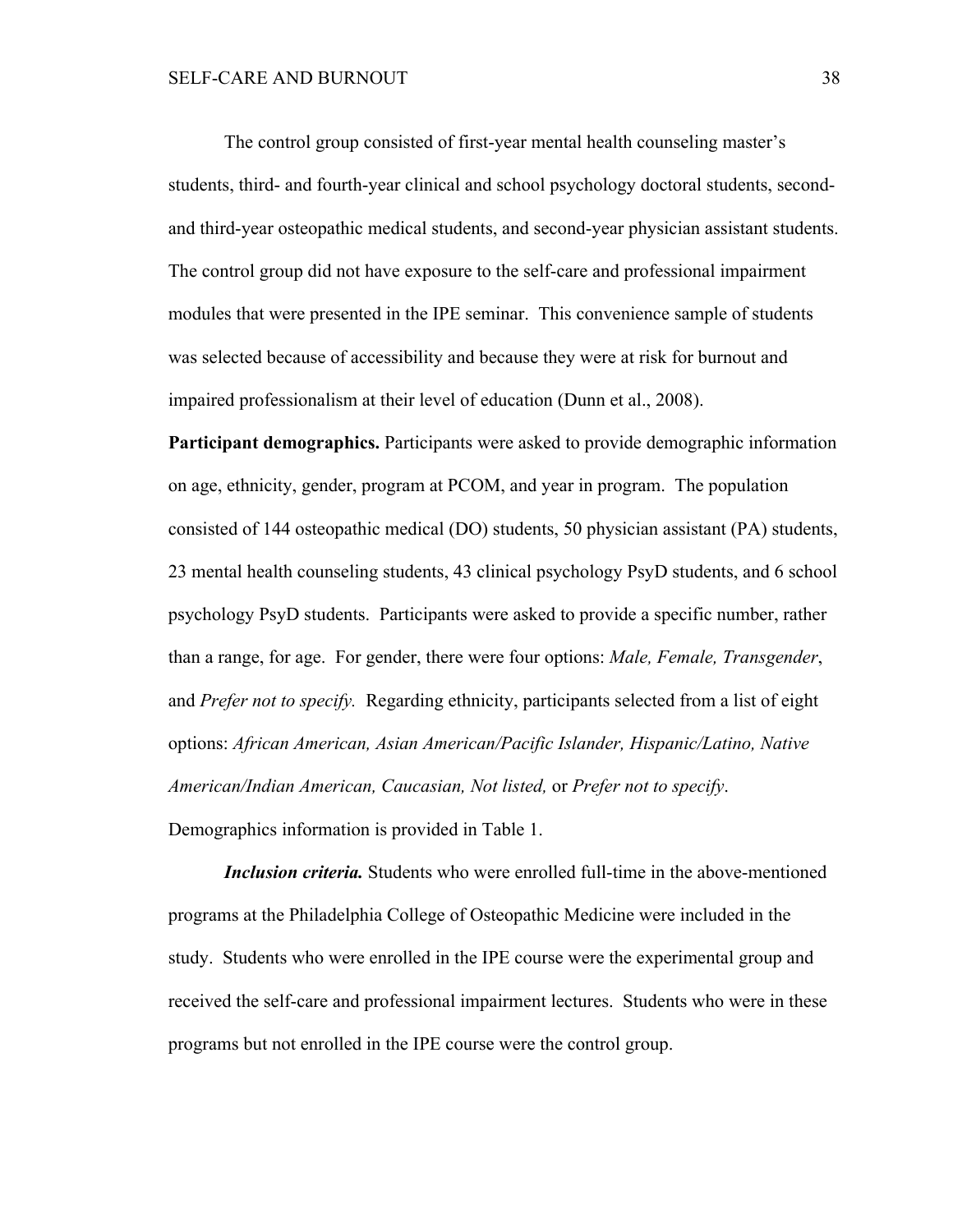*Exclusion criteria.* Students at PCOM that were not enrolled full-time or were enrolled in other programs (forensic medicine, organizational development and leadership, and biomedical sciences) were excluded from the study. These exclusions were necessary in order to maintain a level of validity and reliability, and students in these programs were not required to attend the IPE course. This is not intended to suggest that students enrolled in other programs are not experiencing burnout or practicing self-care practices; future investigators may wish to consider including this population in future research on self-care and burnout in graduate students.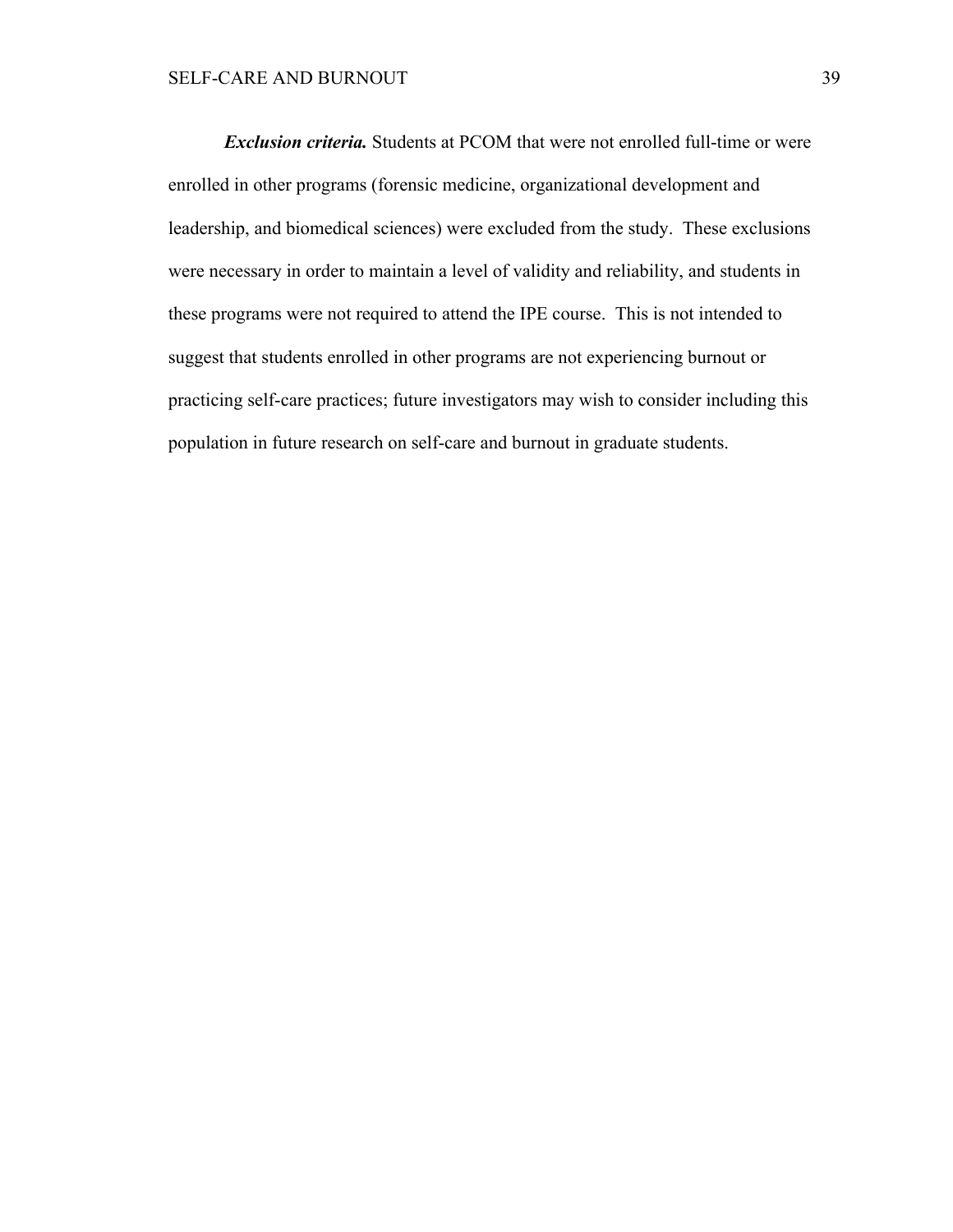# Table 1

| Demographic Characteristics of the Sample |  |  |
|-------------------------------------------|--|--|
|                                           |  |  |

| $(N = 266)$  | Percent     |
|--------------|-------------|
|              |             |
| 110          | 41.4        |
| 128          | 48.1        |
| 28           | 10.5        |
|              |             |
| 198          | 74.4        |
| 64           | 24.1        |
| $\mathbf{1}$ | 0.4         |
| 3            | 1.1         |
|              |             |
| 17           | 6.4         |
| 32           | 12.0        |
| 15           | 5.6         |
| $\mathbf{1}$ | 0.4         |
| 186          | 69.9        |
| 8            | 3.1         |
| 7            | 2.6         |
|              | (continued) |
|              |             |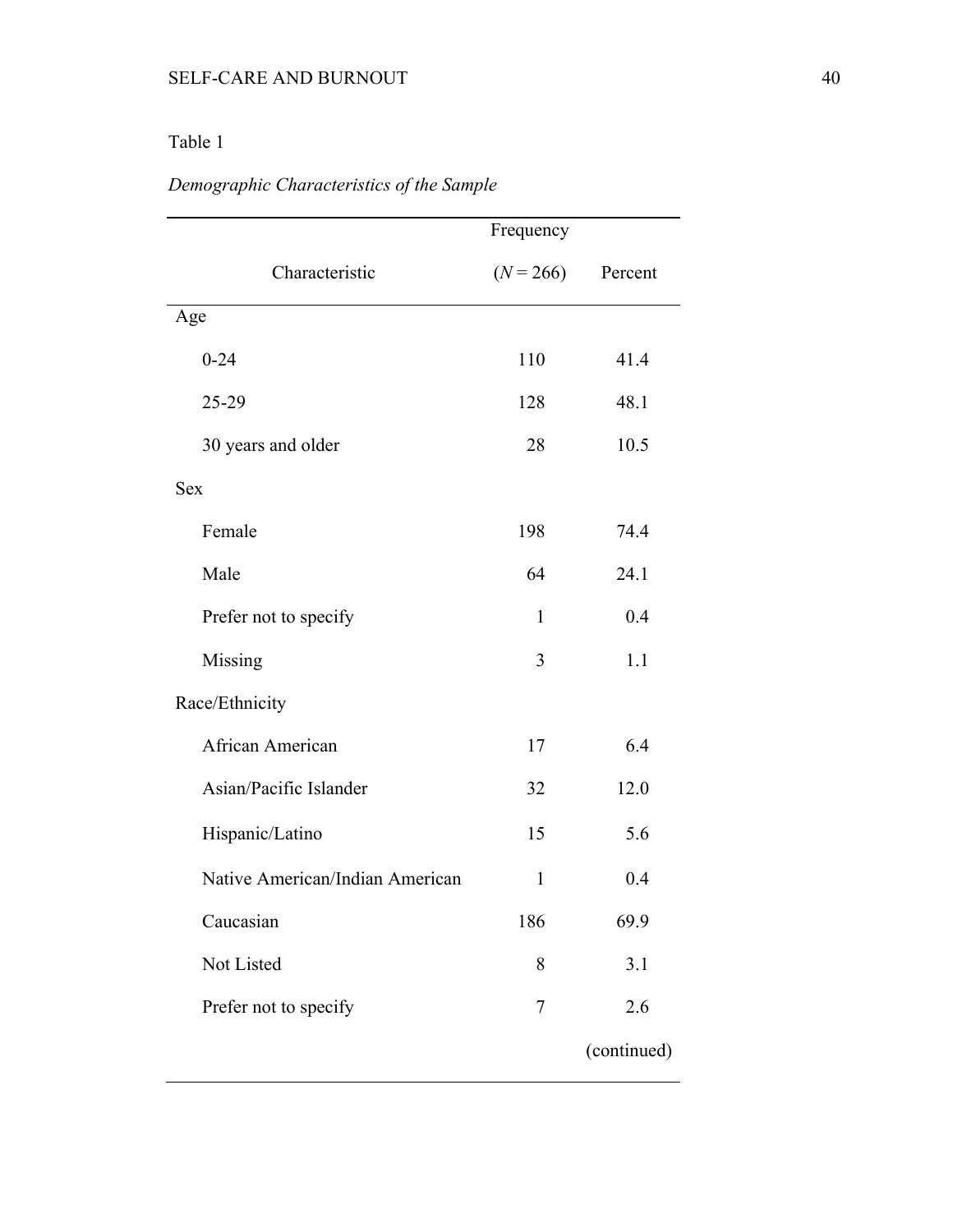# SELF-CARE AND BURNOUT 41

|                                 | Frequency   |         |
|---------------------------------|-------------|---------|
| Characteristic                  | $(N = 266)$ | Percent |
| Program                         |             |         |
| Doctor of Osteopathic Medicine  | 144         | 54.1    |
| Mental Health Counseling        | 23          | 8.6     |
| Physician Assistant             | 50          | 18.8    |
| <b>PsyD Clinical Psychology</b> | 43          | 16.2    |
| PsyD School Psychology          | 6           | 2.3     |
| Program Year                    |             |         |
| <b>First Year</b>               | 101         | 38.0    |
| Second Year                     | 84          | 31.6    |
| Third Year                      | 27          | 10.2    |
| Fourth Year                     | 49          | 18.4    |
| Fifth Year                      | 5           | 1.9     |

*Recruitment.* The experimental group was recruited through an announcement posted to the IPE course page in Blackboard and an e-mail sent to the master list for each cohort by the PCOM Information Technology Department. The control group was recruited via an e-mail sent to the master list for each cohort. The solicitation e-mail and announcements included a brief description of the survey and informed recipients that this survey was anonymous and voluntary and that they could withdraw from the study at any time without consequence. Additionally, potential participants were informed that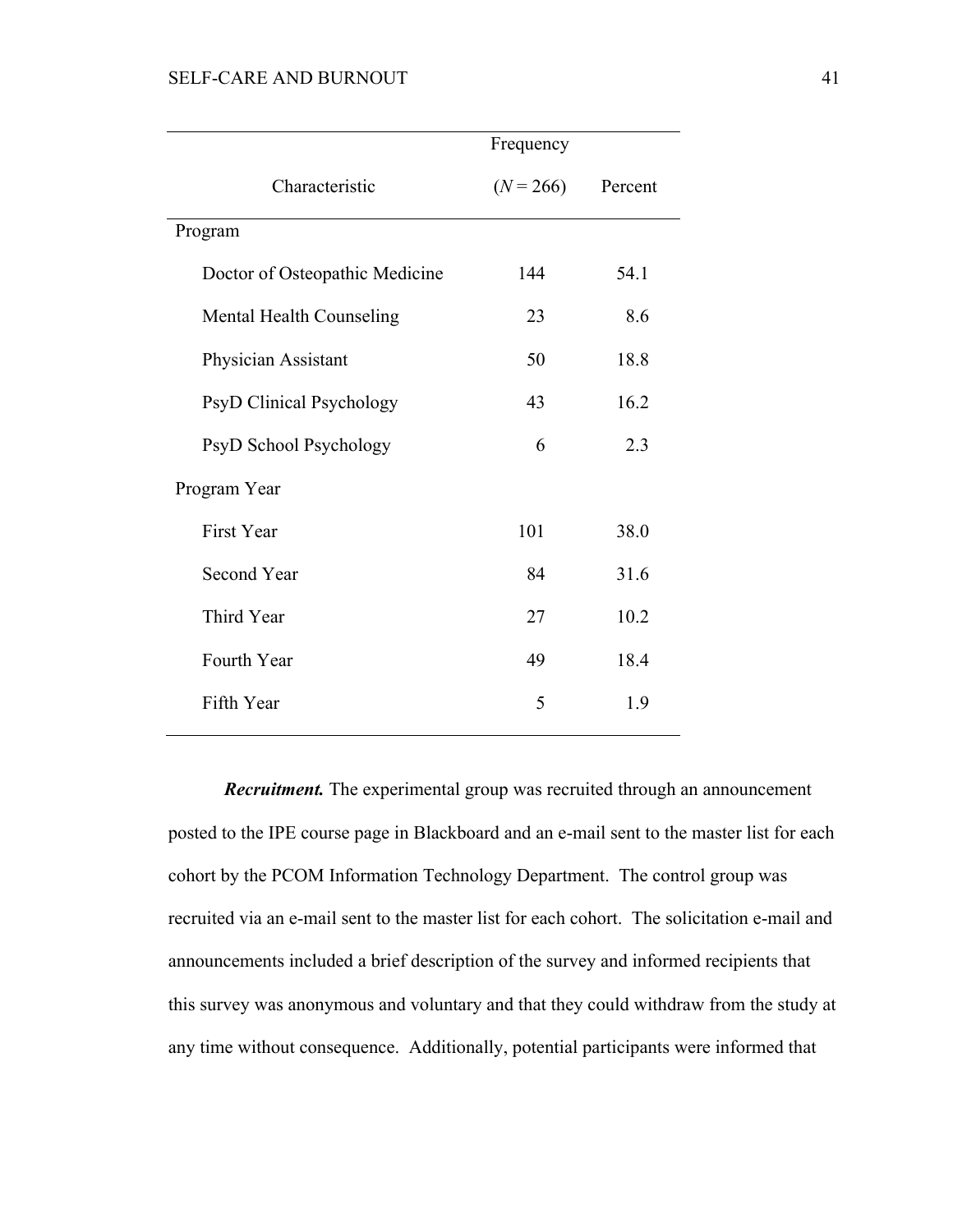participation may help the investigators to more fully understand burnout symptoms and use of self-care in medical and other graduate students.

#### **Measures**

**Personal Information Questionnaire.** A Personal Information Questionnaire (Appendix A) was created for the purposes of this study. The 19-item questionnaire was used to obtain the participant's personal, academic, and lifestyle information. It was tailored to ask participants about their age, sex, gender, program affiliation, and year in program. In addition, the questionnaire asked if they had children, and if so, how many; if they were married; and if they were currently employed, on practicum, or in clinical rotations, and if so, how many hours per week. The academic and lifestyle portion of the questionnaire asked students how many hours they slept, how many hours they studied, and how many hours they spent time doing school work or viewing recorded lectures per week. Additionally, participants were asked if they had previous exposure to self-care modules or education on self-care in the past, if they found the modules/education helpful, and to rate their experience of stress and burnout in the past week on a Likert scale.

**Maslach Burnout Inventory (MBI).** The Maslach Burnout Inventory (MBI) is the gold standard for determining burnout (West, Dyrbye, Satele, Sloan, & Shanafelt, 2012). The MBI Human Services Survey is a 22-item test with a multipoint rating format that is empirically derived to be utilized for individuals in human services or helping professions (Maslach & Jackson, 1996). The inventory takes approximately 10 to 15 minutes to complete, with clear instructions on a web-based form for the respondent. It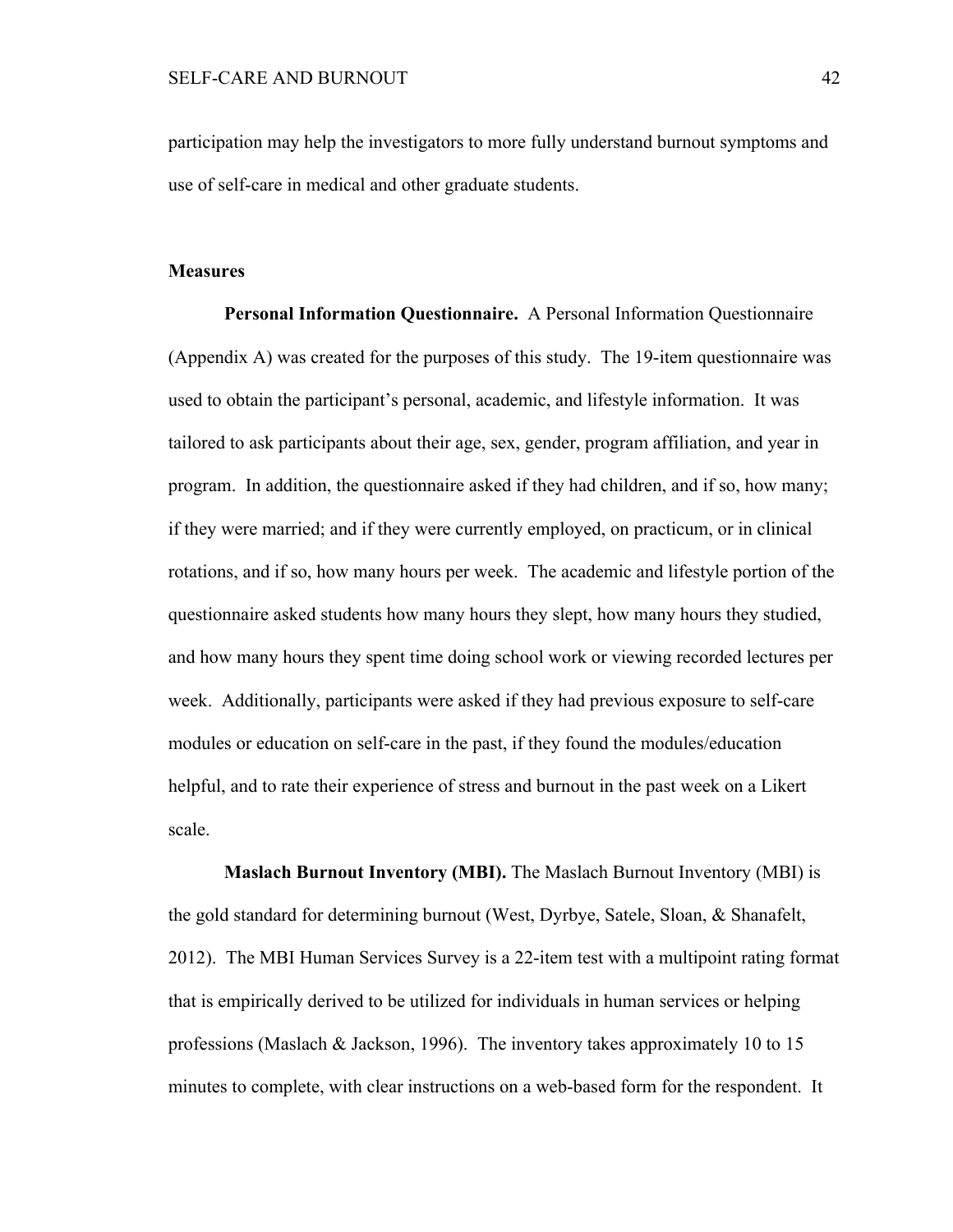measures three components of burnout, emotional exhaustion, depersonalization, and personal accomplishment, along the dimensions of frequency and intensity of feelings. The MBI has been shown to have good reliability and validity, with a Cronbach's coefficient alpha used to estimate internal consistency of the measure and its subscales. The reliability coefficients for the subscales in a sample with a variety of occupations are: 0.89 (frequency) and 0.86 (intensity) for Emotional Exhaustion, 0.77 (frequency) and 0.72 (intensity) for Depersonalization, and 0.74 (frequency) and 0.74 (intensity) for Personal Accomplishment (Maslach & Jackson, 1981). The test-retest reliability data for the MBI were obtained from a sample of graduate students in social welfare and administrators in a health agency ( $n = 53$ ) who were given the measure 2 to 4 weeks apart. The test-retest reliability coefficients for the subscales were 0.82 (frequency and 0.53 (intensity) for Emotional Exhaustion, 0.80 (frequency) and 0.68 (intensity) for Personal Accomplishment, and 0.60 (frequency) and 0.69 (intensity) for Depersonalization in this particular sample. A score is calculated for each subscale, Emotional Exhaustion, Depersonalization, and Personal Accomplishment, resulting in three scores; a lower score on the subscales is indicative of overall burnout (Maslach & Jackson, 1981).

**Self-Care Assessment Worksheet (SCAW).** The Self-Care Assessment Worksheet (SCAW) developed by Saakvitne and Pearlman (1996) measures frequency of self-care activities in six categories: physical, psychological, emotional, spiritual, professional workplace, and balance. This instrument was originally developed to assist individuals struggling with issues related to vicarious traumatization (Saakvitne, Pearlman, & Abrahamson, 1996). The emphasis is on 75 statements identifying self-care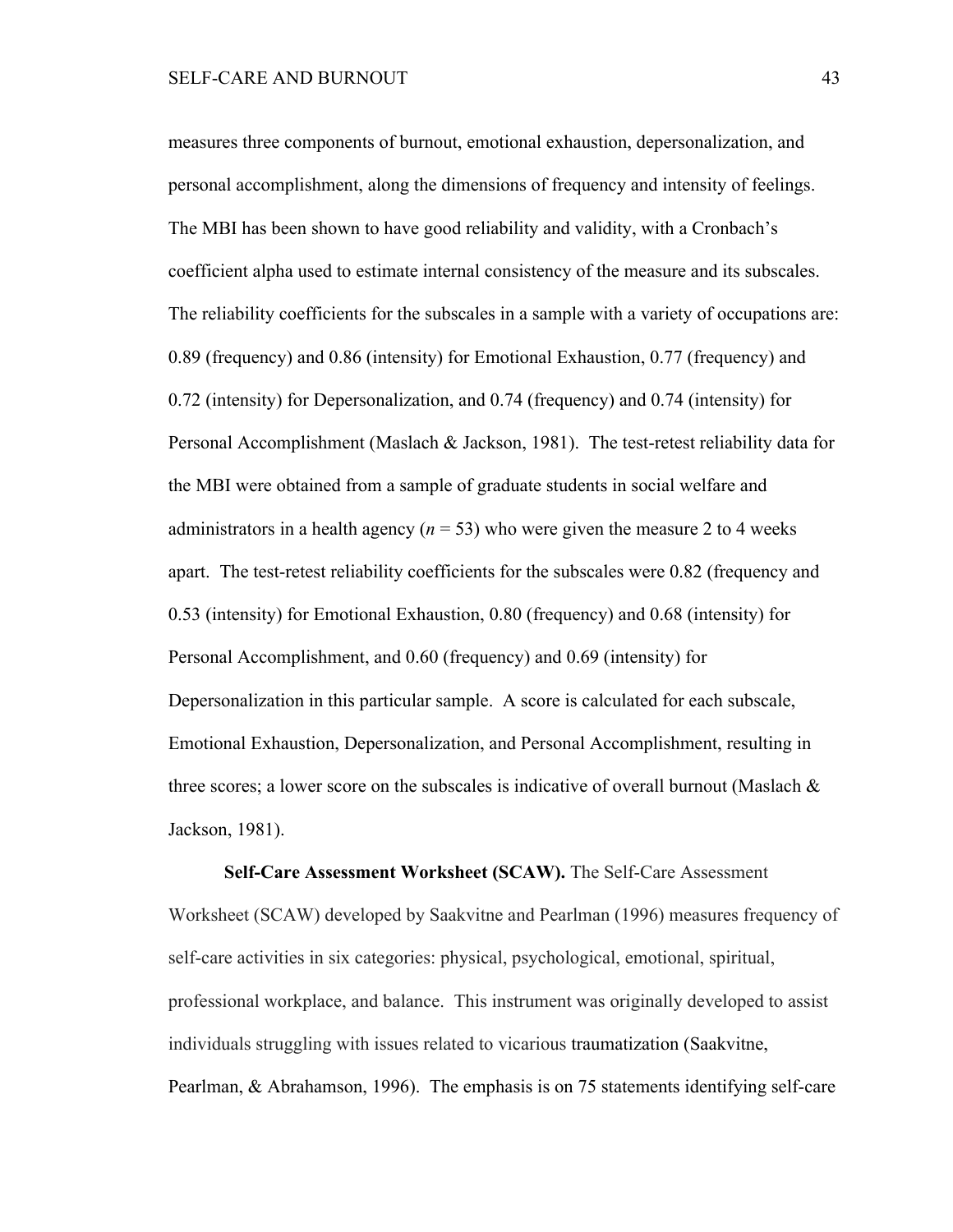strategies that individuals may use in daily life. Respondents are asked to rate self-care activities on a Likert scale ranging from 1 (*never occurs*) to 5 (*frequently occurs*). Each of the subscales represents a different number of items that assess a variety of self-care strategies engaged in by the respondent. Sample items from the SCAW include getting enough sleep (Physical), going to personal psychotherapy (Psychological), finding things that make you laugh (Emotional), making time for reflection (Spiritual), setting limits with clients and colleagues (Workplace), and striving for balance among work, family, relationships, play and rest (Balance). High scores in each subscale indicate increased frequency of self-care activities in each of the six domains, whereas low scores subscale indicate that the respondent either did not consider that option for self-care, never engaged in that type of self-care activity, or does not currently engage in that activity.

The SCAW is not meant to be an indicator of wellness, but rather a description of the ways, if any, in which the respondent engaged in self-care practices. Psychometric properties have not been established for the SCAW (Alkema, Linton, & Davies, 2008); therefore, the present study included a test-retest component to help establish reliability.

#### **Procedures.**

The experimental and control groups were asked to complete the Personal Information Questionnaire, the SCAW (Saakvitne, Pearlman, & Abrahamson, 1996), to gauge current self-care utilization, and the MBI (Maslach, 1981), to assess current experiences with feelings of burnout measures, via a link to Survey Monkey. The control group received an e-mail from PCOM Groups (Appendix B) asking them to participate in the study prior to when the modules were presented in the IPE course, then a follow-up email (Appendix C) 1 month after the modules were presented in the IPE course. The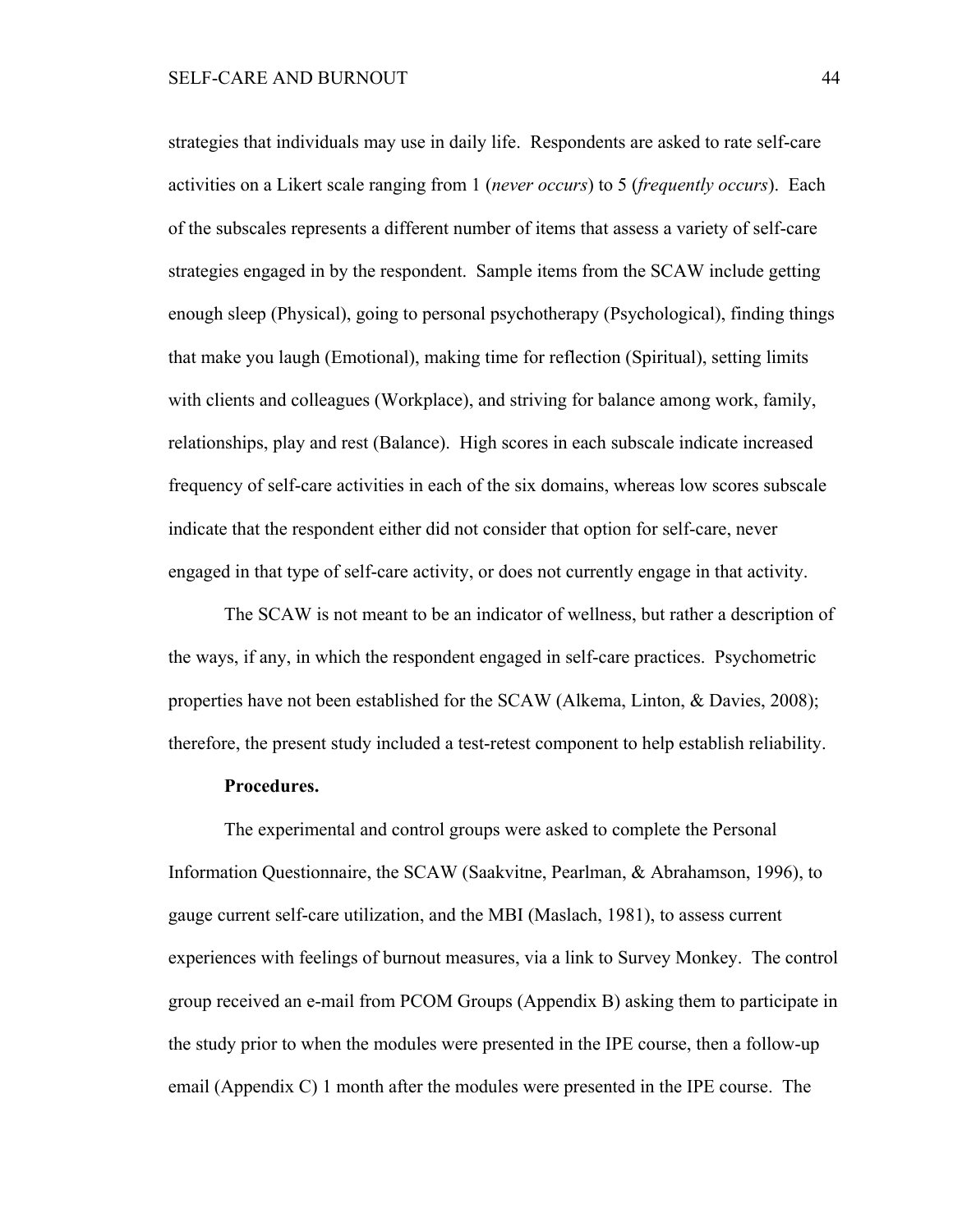experimental group received a pretest Blackboard announcement (Appendix D) on the IPE course page that included the purpose of the study and the link to the survey, then a follow-up announcement (Appendix E) 1 month after the modules were presented.

Those who clicked on the link were informed about the terms and conditions of participation and purpose of the study. The experimental group completed these surveys before and after viewing the professional impairment and self-care modules during the IPE course. Personal Information Questionnaire, SCAW and MBI to examine if their self-care practices had improved and if their experience with burnout decreased over time.

At the end of each survey, participants were provided with information on mental health services provided at PCOM, such as the Center for Brief Therapy and the Center for Academic Resources and Educational Services program, as well as links to the National Alliance on Mental Illness, but that there were no known risks to participating.

No informed consent was necessary, as participants created a self-generated identification code to match their pretest and posttest surveys without identifiers. The identification code consisted of the first two letters of the street name of their childhood home, for example CE for Cedar Ave., and the number obtained by multiplying their day of birth and birth month to obtain a number, e.g., CE45.

At the end of each survey, participants were given the option to enter a raffle for the chance to win one of ten Visa gift cards by sending an e-mail to *pcomresearch.edu*  notifying the researchers of their completion of the survey and requesting to enter the raffle. This separate e-mailing process was utilized to ensure anonymity, so that any identifying e-mail information from those participating in the raffle was kept separate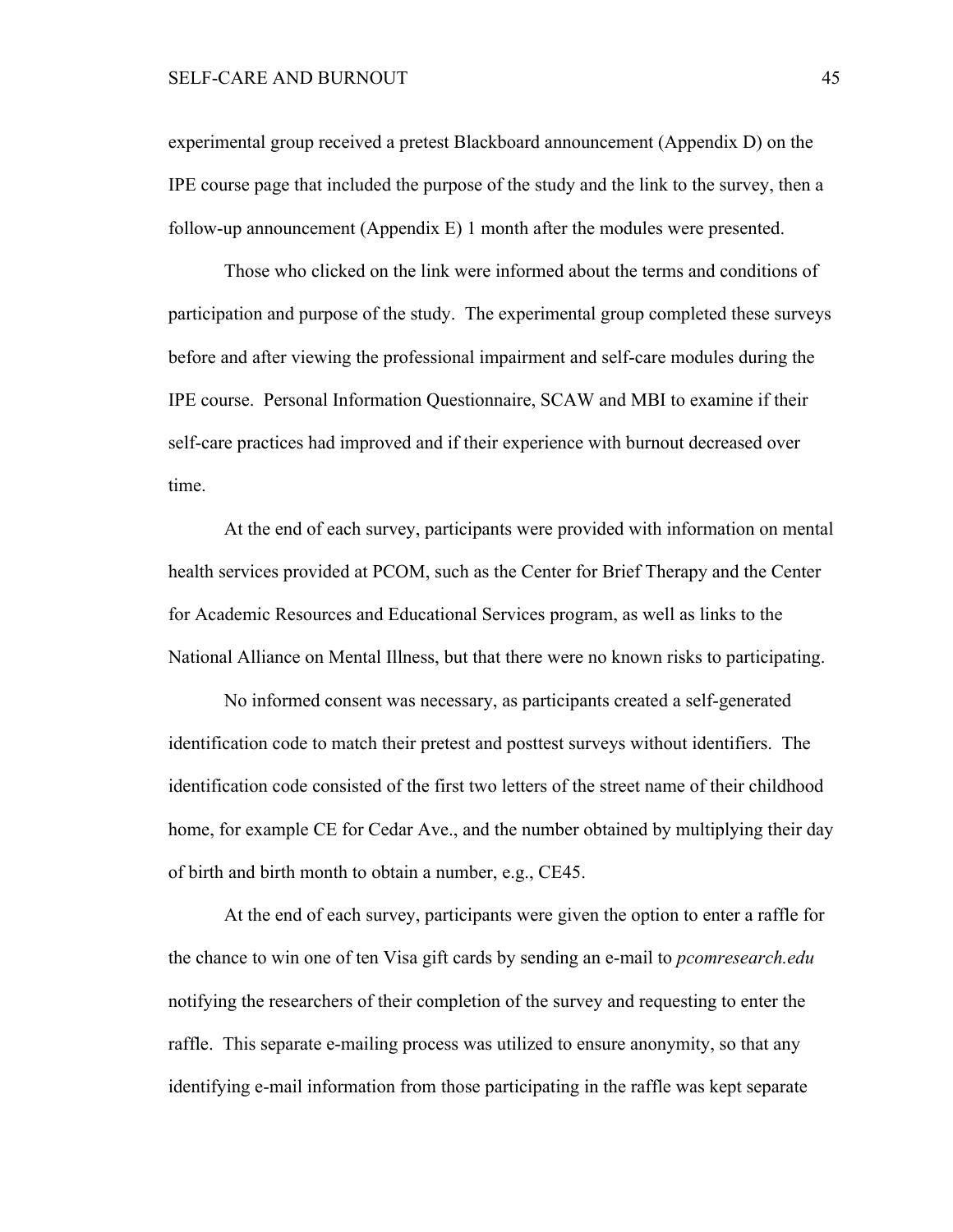from the data and was not accessible by the primary investigator. The pretest raffle winners received one of five \$30 Visa gift cards, whereas the posttest raffle winners received one of five \$20 Visa gift cards; this discrepancy was the principal investigator's error and was reported via a study amendment approved by the IRB.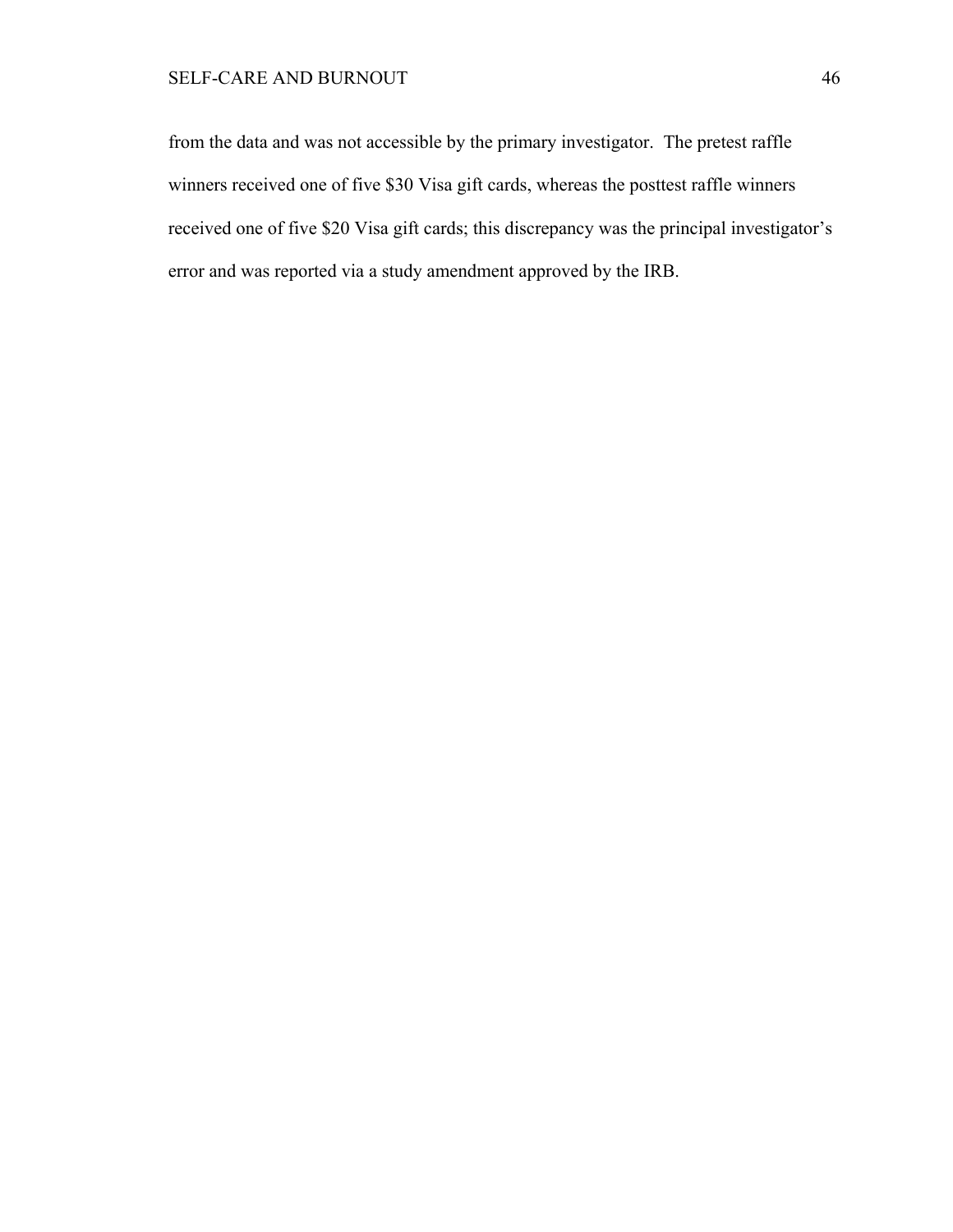#### **Chapter 5: Results**

A repeated measures analysis of variance (ANOVA) and multiple regressions were utilized to examine the relationship between self-care and burnout, as well as correlations between group membership, symptoms of burnout, and use of self-care over time, among medical and other graduate students at PCOM,. A repeated measures ANOVA was utilized to determine if burnout symptoms decreased over time and selfcare practices improved over time for all participants, regardless of group membership (i.e., control and experimental groups). Linear regression analyses were utilized to determine if academic program affiliation and hours spent studying, on practicum, and/or hours spent working were directly correlated with burnout and the use of self-care, as well as whether the experimental group's scores on the six subcategories of the SCAW changed after the modules to reflect better self-care practices. Independent variables were modules on self-care and professional impairment/burnout and responses on the Personal Information Questionnaire. Dependent variables were burnout symptoms for each of the three components (emotional exhaustion, depersonalization, and personal accomplishment) and the use of self-care in six categories (physical, psychological, emotional, spiritual, workplace, and balance). Burnout scores were the sum of the scores for each of the three components on a 7-point Likert-type scale, with response options for experiences of burnout ranging from *Never* to *Everyday*. Self-care was assessed using the sum of scores on each of the six categories on a 5-point Likert-type scale, with response options ranging from *Frequently* to *It Never Occurred to Me*. Descriptive statistics for these measures are presented in Tables 2 through 5.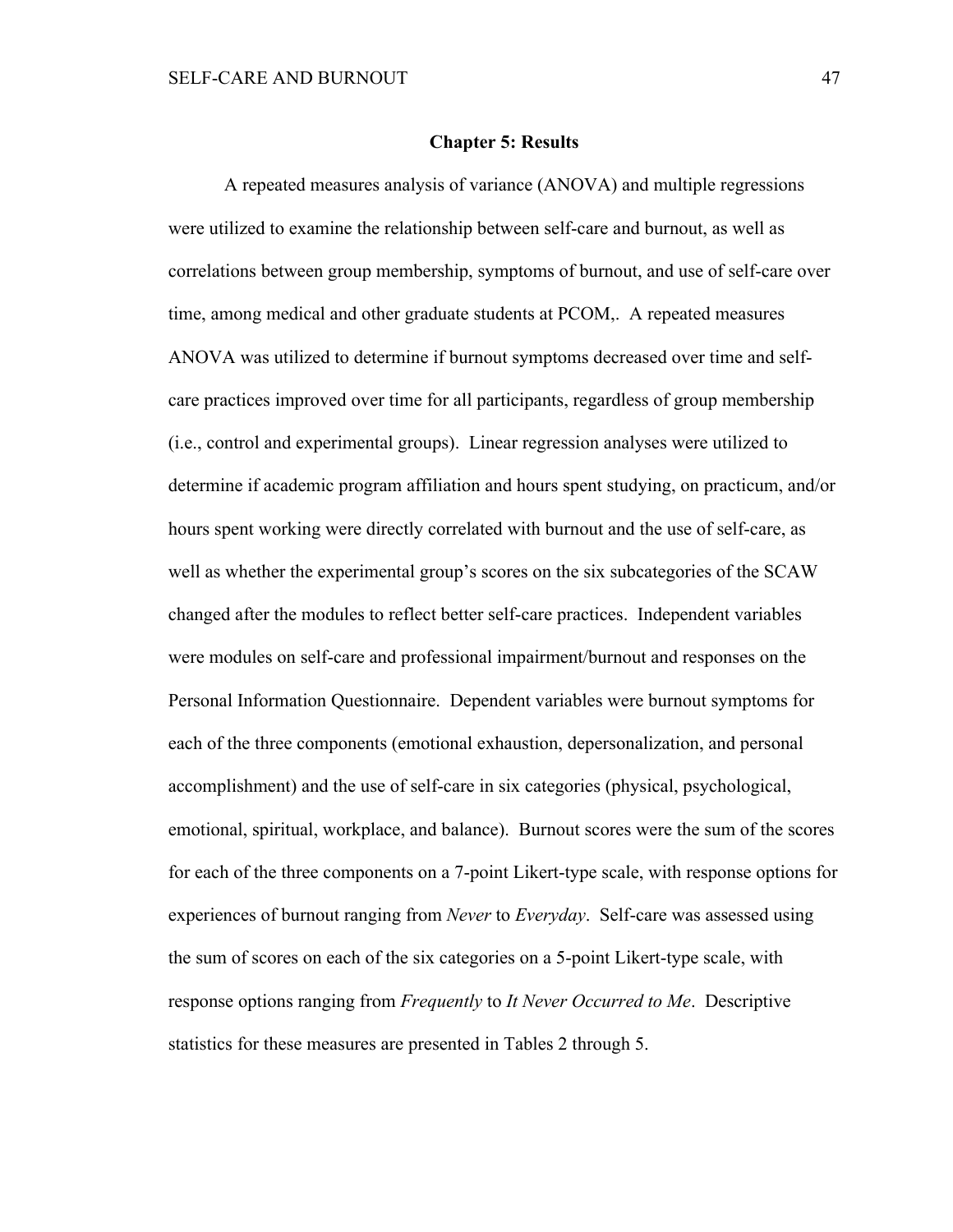To further explore results that approached statistical significance, exploratory analysis was conducted using several *t*-tests to determine which differences existed among the variables. A subsequent Mauchly's test of sphericity was conducted when addressing the first and fourth hypotheses to determine if the assumption of sphericity was violated and if it was necessary to evaluate within tests, change the degrees of freedom, or use multivariate tests. Further mining of the data within the correlational analyses was completed to highlight other noteworthy findings.

Overall, 266 students participated in the study, encompassing both the experimental and control groups. DO  $(n = 144)$ , PA  $(n = 50)$ , mental health counseling  $(n = 23)$ , clinical psychology PsyD  $(n = 43)$ , and school psychology PsyD students  $(n = 23)$ 6) participated in the study at either the pretest, posttest, or both time points. A total of 38 participants completed the survey at both pretest and posttest time points. Combined data from the pretest and posttest were utilized to test  $H_2$  and  $H_4$ . Additionally, it is important to note that the Workplace and Professional Self-Care subscale of the SCAW was left open to interpretation by respondents, as some students were not working, but on rotation or practicum. It was assumed that students answered these questions as if they pertained to their rotation or practicum experiences.

## **H1: Effectiveness of Modules in Decreasing Burnout**

The first hypothesis proposed that participation in graduate school modules on self-care and professional impairment (IV) would decrease symptoms of burnout (DV) on the Maslach Burnout Inventory and increase self-care practices (DV) at a 1-month follow-up, compared to the control group that did not view the modules. To test this hypothesis, participants who did not complete both the pretest and posttest were excluded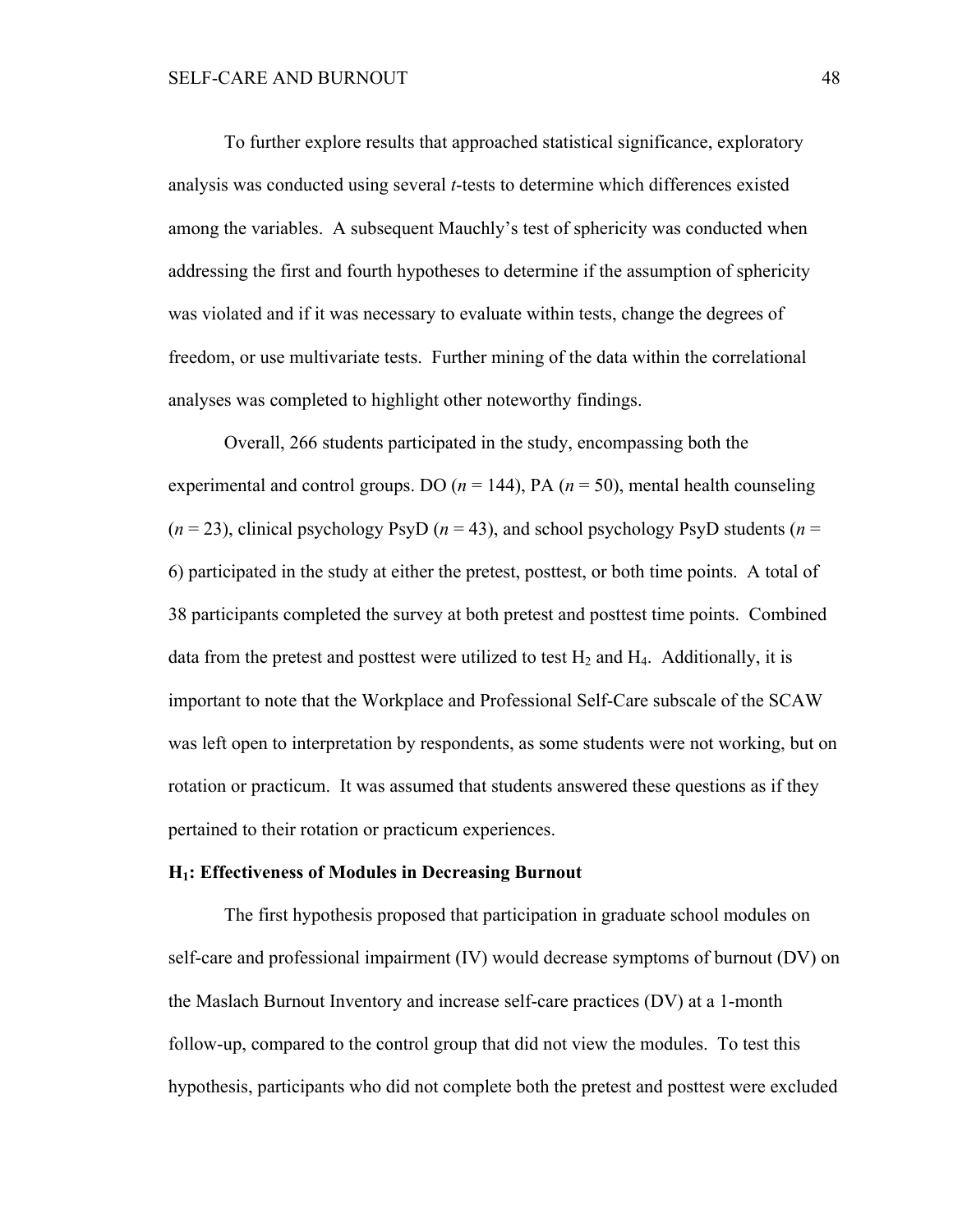from the sample, resulting in 22 participants in the experimental group and 16 participants in the control group ( $n = 38$ ). A repeated measures ANOVA revealed significant differences between the experimental group and the control group from pretest to posttest on the Emotional Exhaustion subscale of the Maslach Burnout Inventory (MBI), thus indicating that group membership was significantly related to emotional exhaustion ( $p = .002$ ,  $F = 5.87$ ). Additionally, *t*-tests were utilized to improve understanding of the repeated measures ANOVA analysis indicating that the change from pretest to posttest in the experimental was significantly different from the change from pretest to posttest in the control group regarding emotional exhaustion. Mean scores showed that the experimental group had lower scores posttest than pretest. Overall, the experimental group (Figure 1) had lower scores on the Emotional Exhaustion subscale at both pretest and posttest than the control group (Figure 2). Although not significant, personal accomplishment increased ( $p = .593$ ) and depersonalization decreased ( $p = .092$ ) among the experimental group compared to the control group over time, indicating an improvement in the experimental group's self-care as a potential result of the educational modules.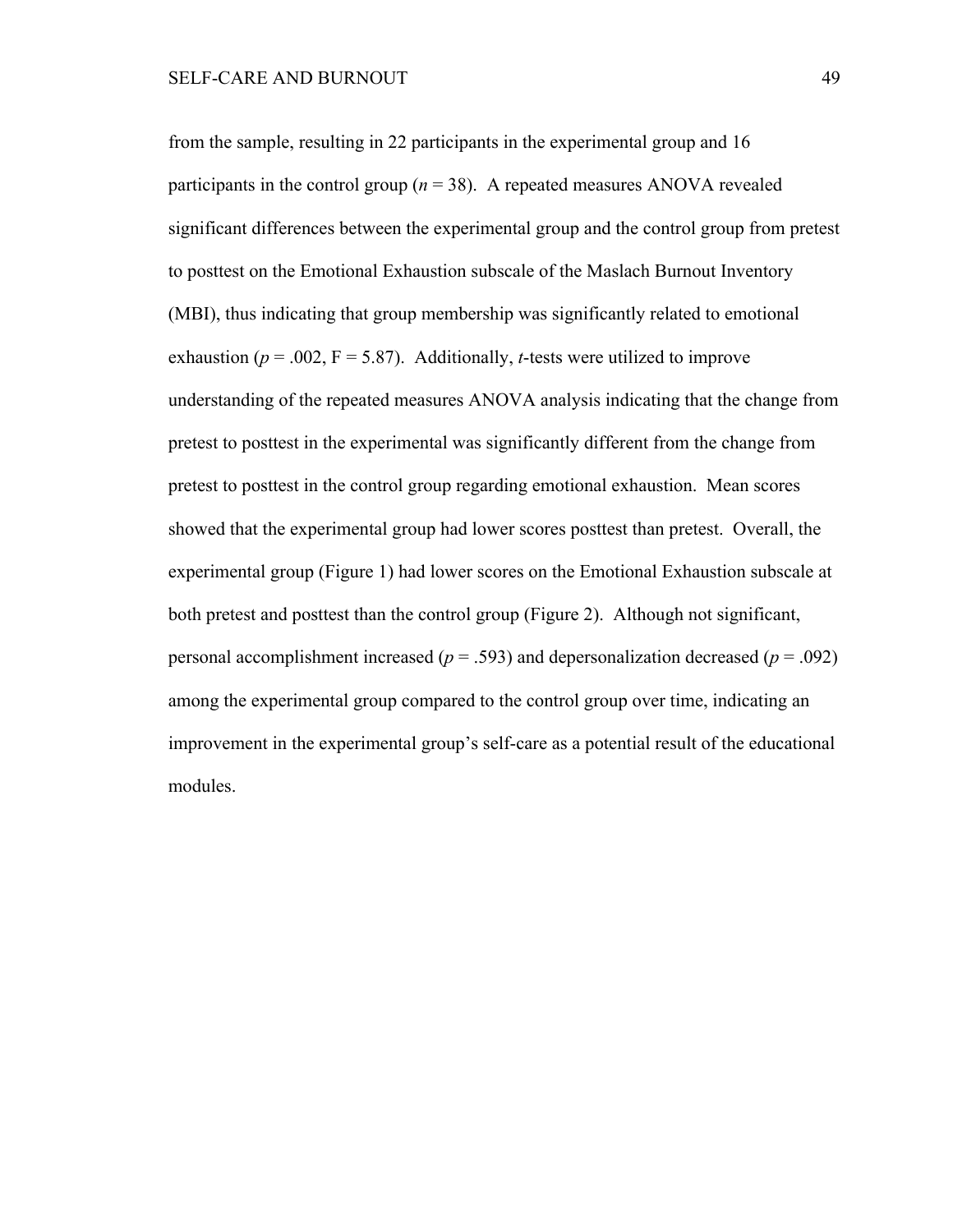

Figure 1. Descriptive statistics by participant group on MBI at pretest.



Figure 2. Descriptive statistics of MBI domains at posttest.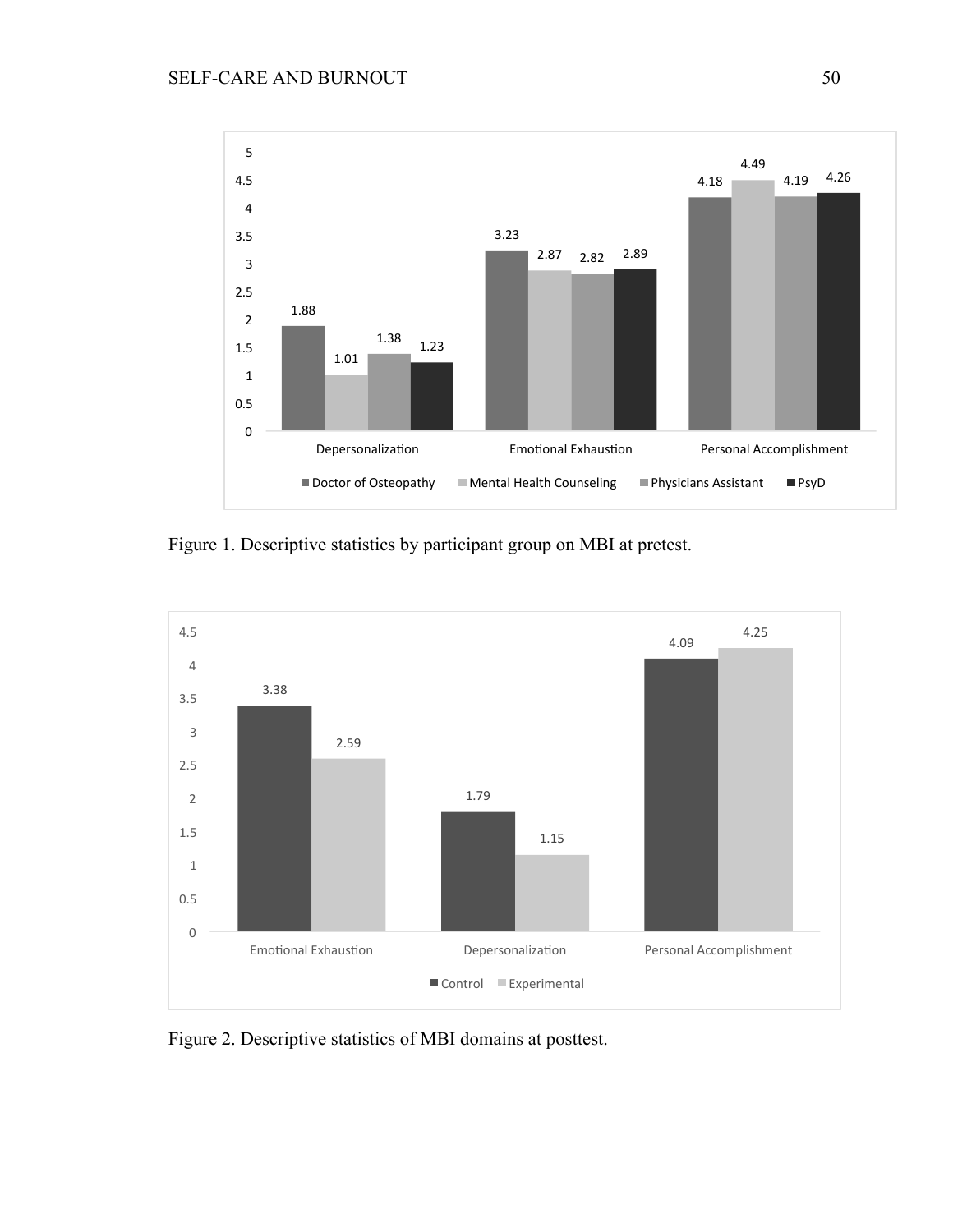#### **H2: Academic Program and Hours Spent Studying and/or Working and Burnout**

The second hypothesis proposed that academic program affiliation and hours spent studying, on practicum, and/or working (IV) would be directly related to burnout (DV) and the use of self-care (DV), as it was predicted that those with effective self-care strategies would be less likely to experience burnout. To test this hypothesis, data from participants in the pretest-only set were used, as the posttest data set was underpowered (pretest,  $n = 266$ ; posttest,  $n = 50$ ). A multiple regression analysis was used to test each of the three MBI domains of emotional exhaustion, depersonalization, and personal accomplishment as they related to academic program affiliation and hours spent studying, on practicum, and/or working. The first regression concluded that emotional exhaustion was significantly predicted by program at PCOM (*p* = .017; *n* = 222). In reviewing the scores on the MBI at pretest, osteopathic medical students indicated the highest rates of emotional exhaustion  $(M = 1.88)$ , compared to students in other programs. The second regression concluded that depersonalization was significantly predicted by the amount of hours participants spent at their practicum, rotation, or internship sites per week ( $p =$ .002;  $n = 235$ ). In reviewing the scores on the MBI at pretest, osteopathic medical students indicated the highest rates of depersonalization  $(M = 3.23)$ . Thus, it could be predicted that osteopathic medical students were spending more time at their respective sites than their peers. The third regression concluded that personal accomplishment was significantly predicted by hours participants spent studying or viewing course material online ( $p = .000$ ;  $n = 224$ ). In reviewing the scores on the MBI at pretest, mental health counseling students indicated experiencing the highest rates of personal accomplishment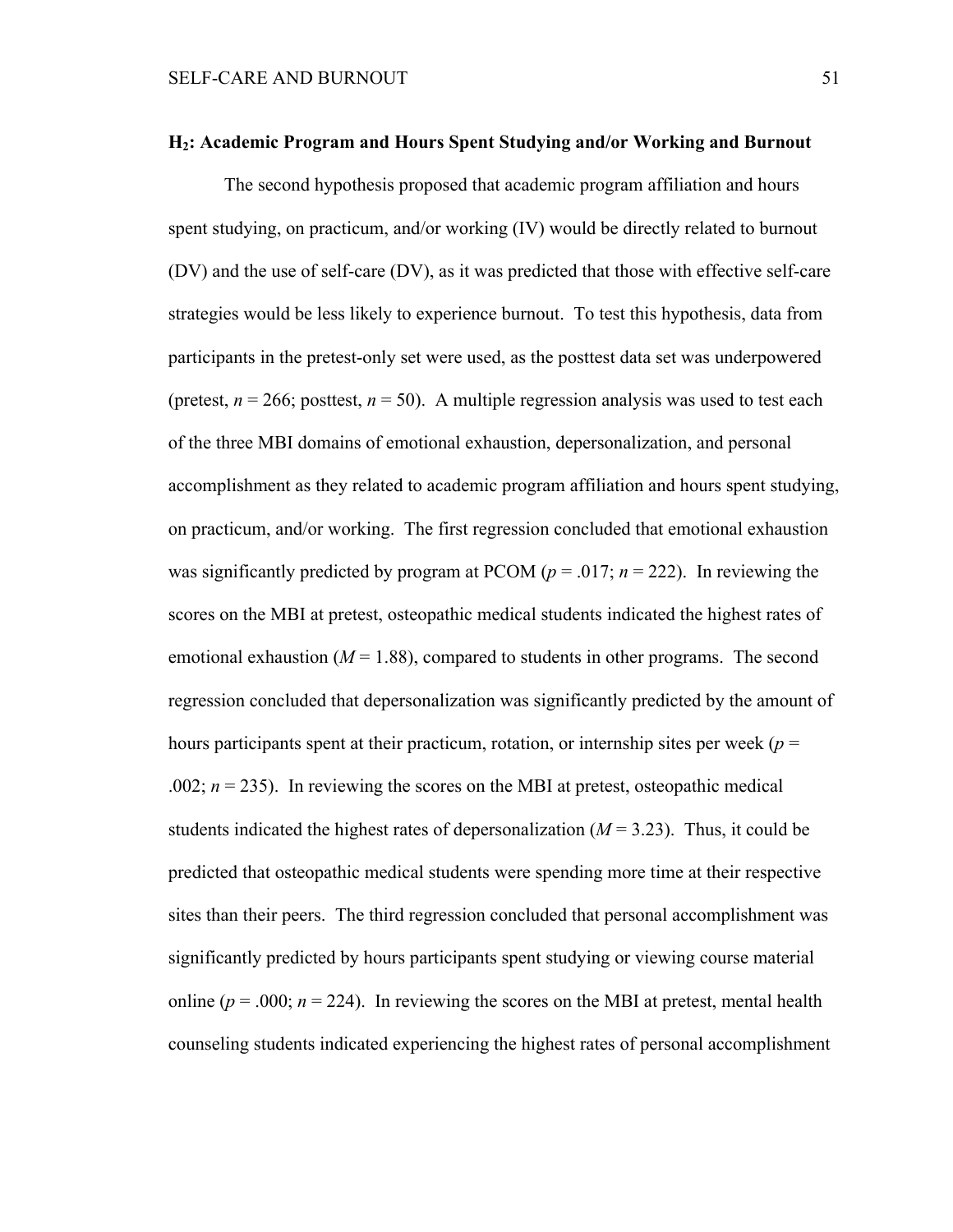$(M = 4.49)$ . Thus, it could be predicted that these students spent more time studying and/or reviewing course material than their peers.

#### **H3: Relationship Between Self-Care Practices and Burnout**

The third hypothesis proposed that there would be an inverse relationship between self-care and burnout, as measured by the SCAW subscales and MBI subscales. A Pearson correlation was used to assess the relationship between the MBI and the SCAW, which found that there was an inverse correlation between the three MBI domains and the six SCAW domains. Physical self-care (SCAW 1) is negatively correlated with emotional exhaustion on the MBI ( $r = -0.368$ ,  $p < 0.001$ ), negatively correlated with depersonalization on the MBI ( $r = -.257$ ,  $p < .001$ ), and positively correlated with personal accomplishment on the MBI ( $r = .238$ ,  $p < .001$ ). Psychological self-care (SCAW 2) is negatively correlated with emotional exhaustion on the MBI ( $r = -170$ ,  $p =$ .011), negatively correlated with depersonalization on the MBI ( $r = -157$ ,  $p = .018$ ), and positively correlated with personal accomplishment on the MBI ( $r = .388$ ,  $p < .001$ ). Emotional self-care (SCAW 3) is negatively correlated with emotional exhaustion on the MBI  $(r = -.278, p < .001)$ , negatively correlated with depersonalization on the MBI  $(r = -0.291, p < 0.001)$ , and positively correlated with personal accomplishment on the MBI  $(r = .303, p < .001)$ . Spiritual self-care (SCAW 4) is negatively correlated with emotional exhaustion on the MBI ( $r = -0.282$ ,  $p < 0.001$ ), negatively correlated with depersonalization on the MBI  $(r = -0.224, p < 0.001)$ , and positively correlated with personal accomplishment on the MBI ( $r = .372$ ,  $p < .001$ ). Workplace self-care (SCAW 5) is negatively correlated with emotional exhaustion on the MBI  $(r = -.271, p < .001)$ , negatively correlated with depersonalization on the MBI  $(r = -.241, p < .001)$ , and positively correlated with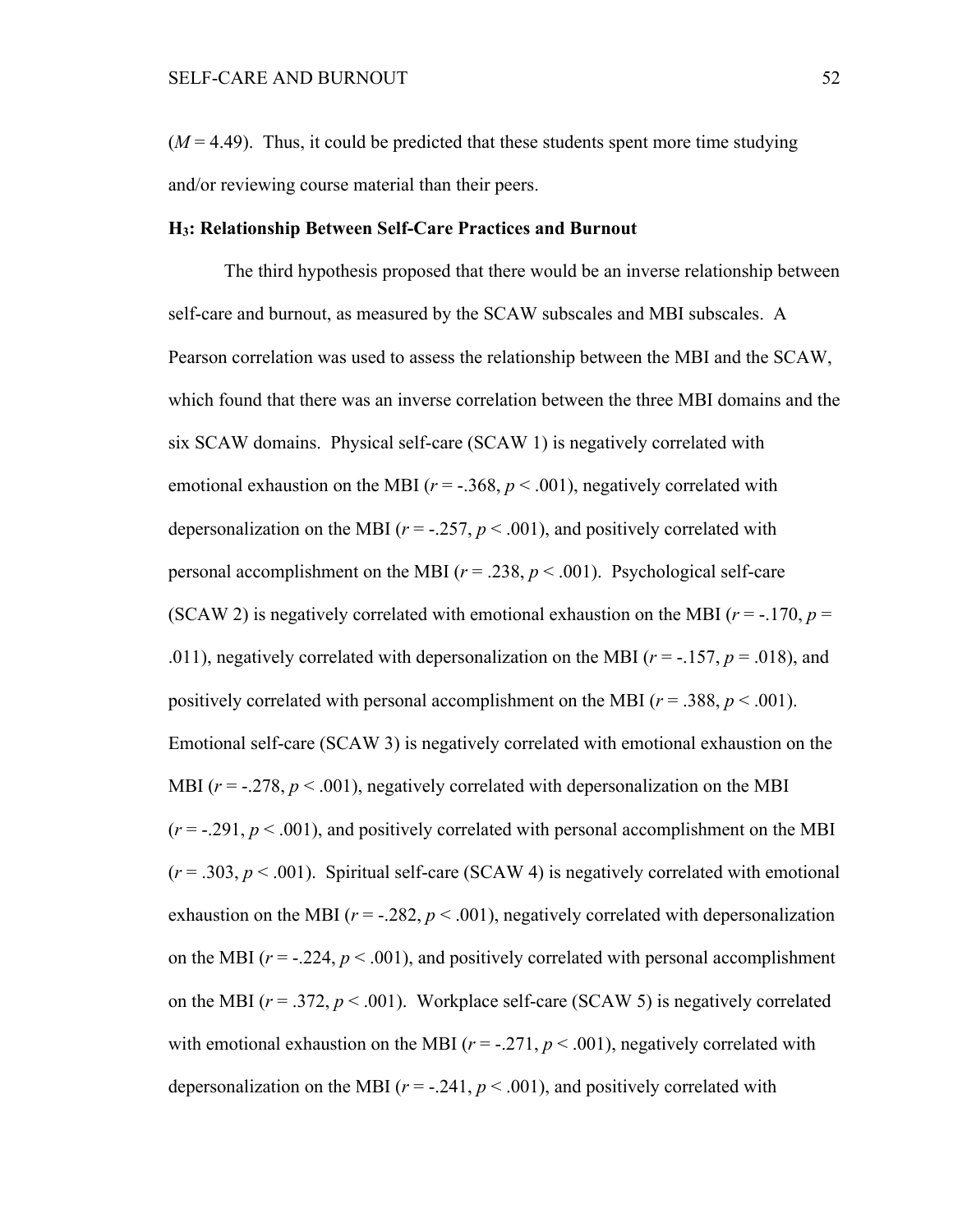personal accomplishment on the MBI ( $r = .378$ ,  $p < .001$ ). Balance self-care (SCAW 6) is negatively correlated with emotional exhaustion on the MBI  $(r = -0.249, p < 0.001)$ , negatively correlated with depersonalization on the MBI ( $r = -180$ ,  $p = .006$ ), and positively correlated with personal accomplishment on the MBI ( $r = .266$ ,  $p < .001$ ). Overall, as self-care practices improve, the experiences of emotional exhaustion and depersonalization symptoms decrease, whereas feelings of personal accomplishment increase as burnout decrease.

### **H4: Effectiveness of Modules in Increasing Self-Care Practices**

The fourth hypothesis proposed that participants' scores on the six subcategories of the self-care assessment would change posttest (IV) to reflect better self-care practices (DV). Utilizing only those participants who completed the pretest and posttest  $(n = 34)$ , a regression analysis was conducted and found that participants' scores on the individual subcategories of the self-care assessment did not significantly change over time (Table 2). In regards to the spiritual domain, the control group's scores increased at posttest, whereas the experimental group had a decrease at posttest. This change is evidenced by the difference in mean scores between the control and experimental groups from pretest to posttest. Balance self-care, which includes striving for balance in personal and professional settings, improved in the experimental group and decreased in the control from pretest to posttest, as evidenced by the change in mean scores over time. It was considered that the educational modules on self-care did not directly target the six domains as specifically as they are outlined in the SCAW or that participants were already practicing many of the specific self-care practices outlined in the SCAW. The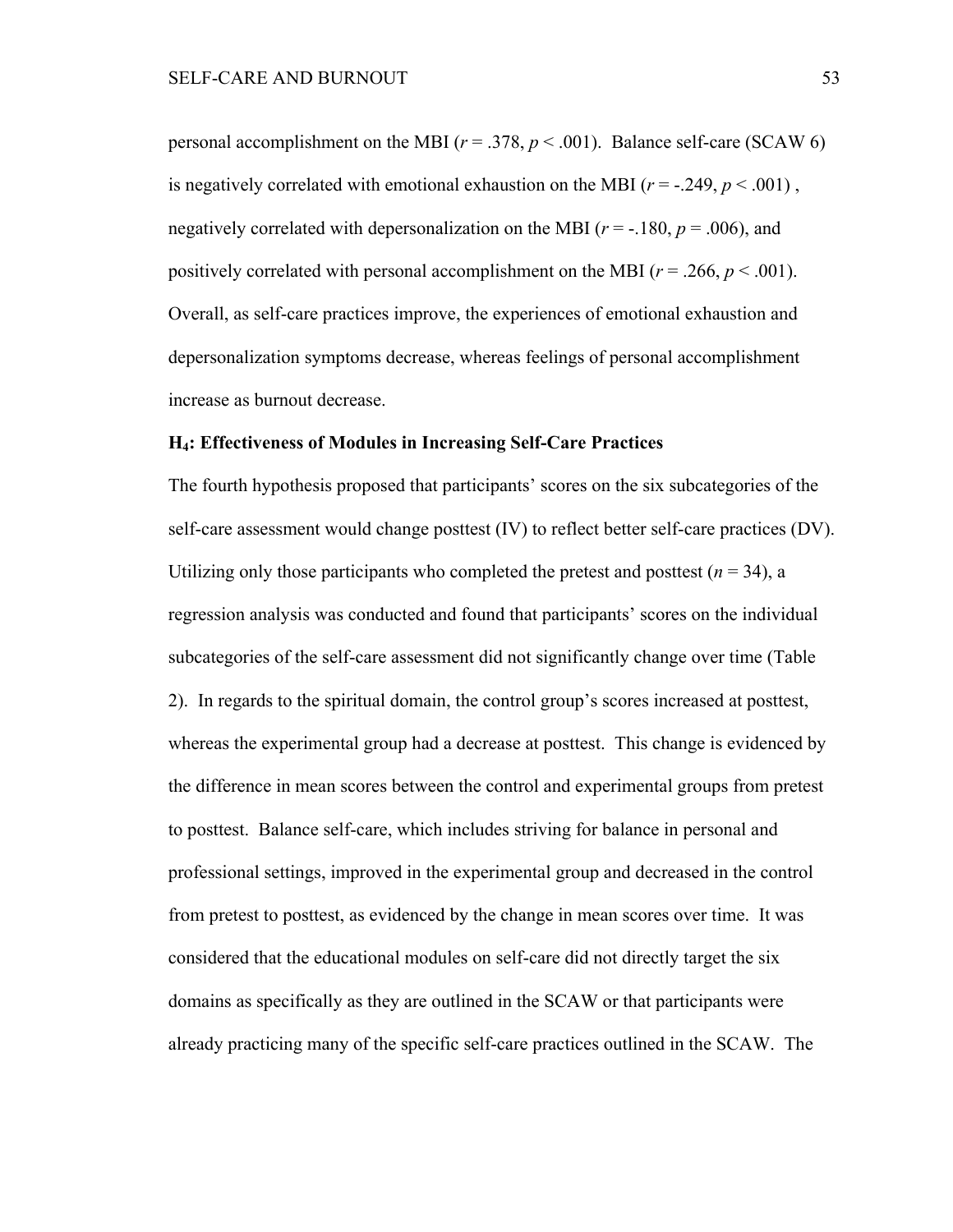# Table 2

|                          | Group        | M     | SD    | $\boldsymbol{n}$ |
|--------------------------|--------------|-------|-------|------------------|
| <b>SCAW1 Physical SC</b> | Experimental | 52.70 | 5.59  | 20               |
| Pretest                  | Control      | 51.57 | 6.01  | 14               |
|                          | Total        | 52.24 | 5.71  | 34               |
| SCAW1                    | Experimental | 52.45 | 5.88  | 20               |
| Posttest                 | Control      | 51.93 | 8.14  | 14               |
|                          | Total        | 52.24 | 6.79  | 34               |
| SCAW2 Psych              | Experimental | 40.10 | 6.04  | 21               |
| Pretest                  | Control      | 41.36 | 8.03  | 14               |
|                          | Total        | 40.60 | 6.82  | 35               |
| SCAW2                    | Experimental | 41.00 | 6.26  | 21               |
| Posttest                 | Control      | 41.36 | 10.17 | 14               |
|                          | Total        | 41.14 | 7.92  | 35               |
| <b>SCAW3</b> Emotional   | Experimental | 37.43 | 4.79  | 21               |
| Pretest                  | Control      | 38.14 | 6.50  | 14               |
|                          | Total        | 37.71 | 5.46  | 35               |
| SCAW3                    | Experimental | 37.71 | 3.58  | 21               |
| Posttest                 | Control      | 40.64 | 4.81  | 14               |
|                          | Total        | 38.89 | 4.30  | 35               |

# *Descriptive Statistics of the SCAW Domains at Pretest and Posttest*

(continued)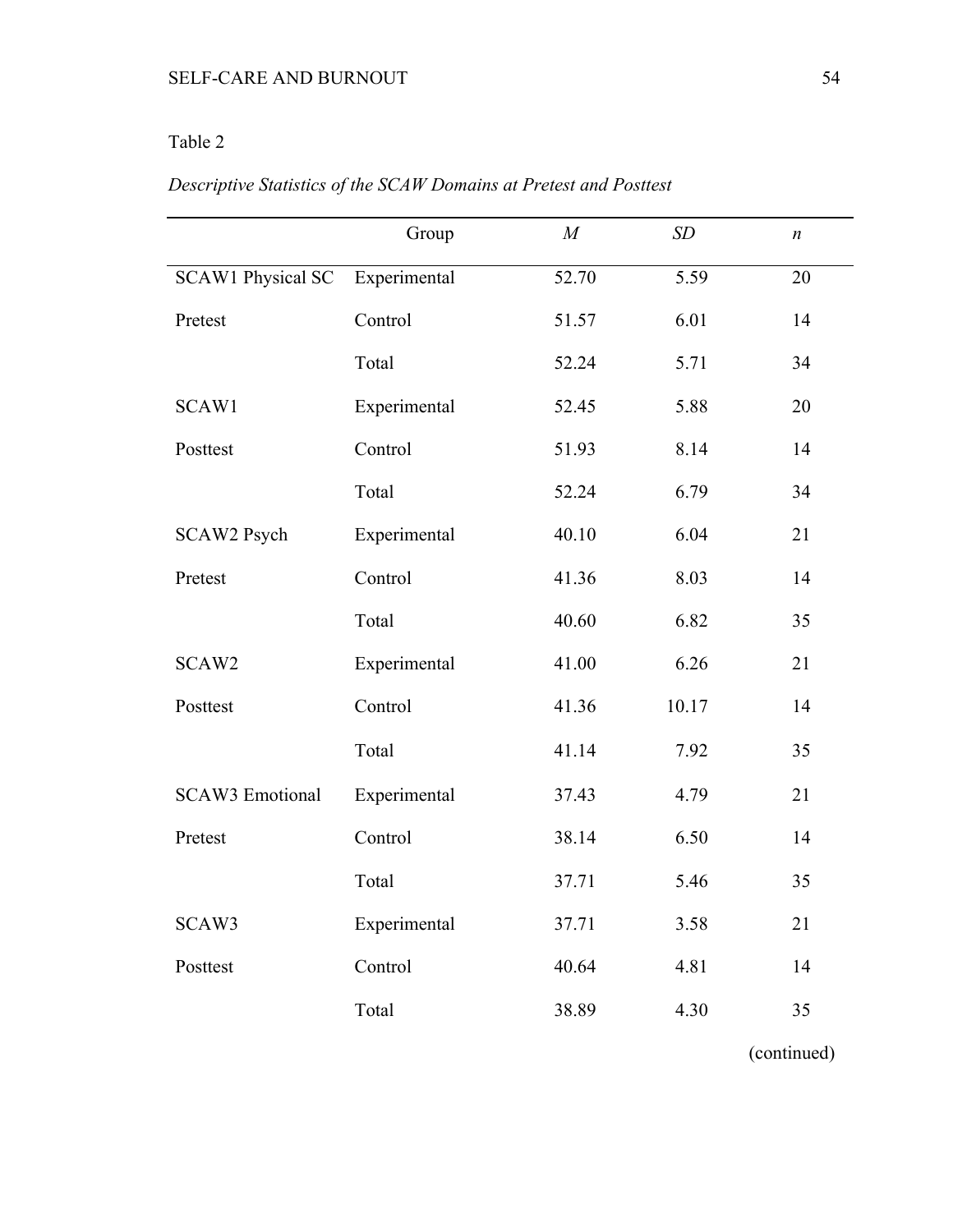|                        | Group        | $\boldsymbol{M}$ | SD    | $\boldsymbol{n}$ |
|------------------------|--------------|------------------|-------|------------------|
| <b>SCAW4 Spiritual</b> | Experimental | 55.60            | 7.49  | 20               |
| Pretest                | Control      | 54.23            | 16.04 | 13               |
|                        | Total        | 55.06            | 11.41 | 33               |
| SCAW4                  | Experimental | 54.35            | 6.38  | 20               |
| Posttest               | Control      | 56.92            | 16.66 | 13               |
|                        | Total        | 55.36            | 11.39 | 33               |
| SCAW5 Workplace        | Experimental | 38.55            | 5.54  | 20               |
| Pretest                | Control      | 41.00            | 5.90  | 14               |
|                        | Total        | 39.56            | 5.73  | 34               |
| SCAW5                  | Experimental | 38.90            | 5.30  | 20               |
| Posttest               | Control      | 40.29            | 6.18  | 14               |
|                        | Total        | 39.47            | 5.63  | 34               |
| <b>SCAW6 Balance</b>   | Experimental | 8.14             | 1.53  | 21               |
| Pretest                | Control      | 8.64             | 1.01  | 14               |
|                        | Total        | 8.34             | 1.35  | 35               |
| SCAW <sub>6</sub>      | Experimental | 8.57             | 1.36  | 21               |
| Posttest               | Control      | 8.36             | 1.95  | 14               |
|                        | Total        | 8.49             | 1.60  | 35               |
|                        |              |                  |       |                  |

Personal Accomplishment subscale of the SCAW increased among the experimental group and decreased among the control group, suggesting that the self-care modules may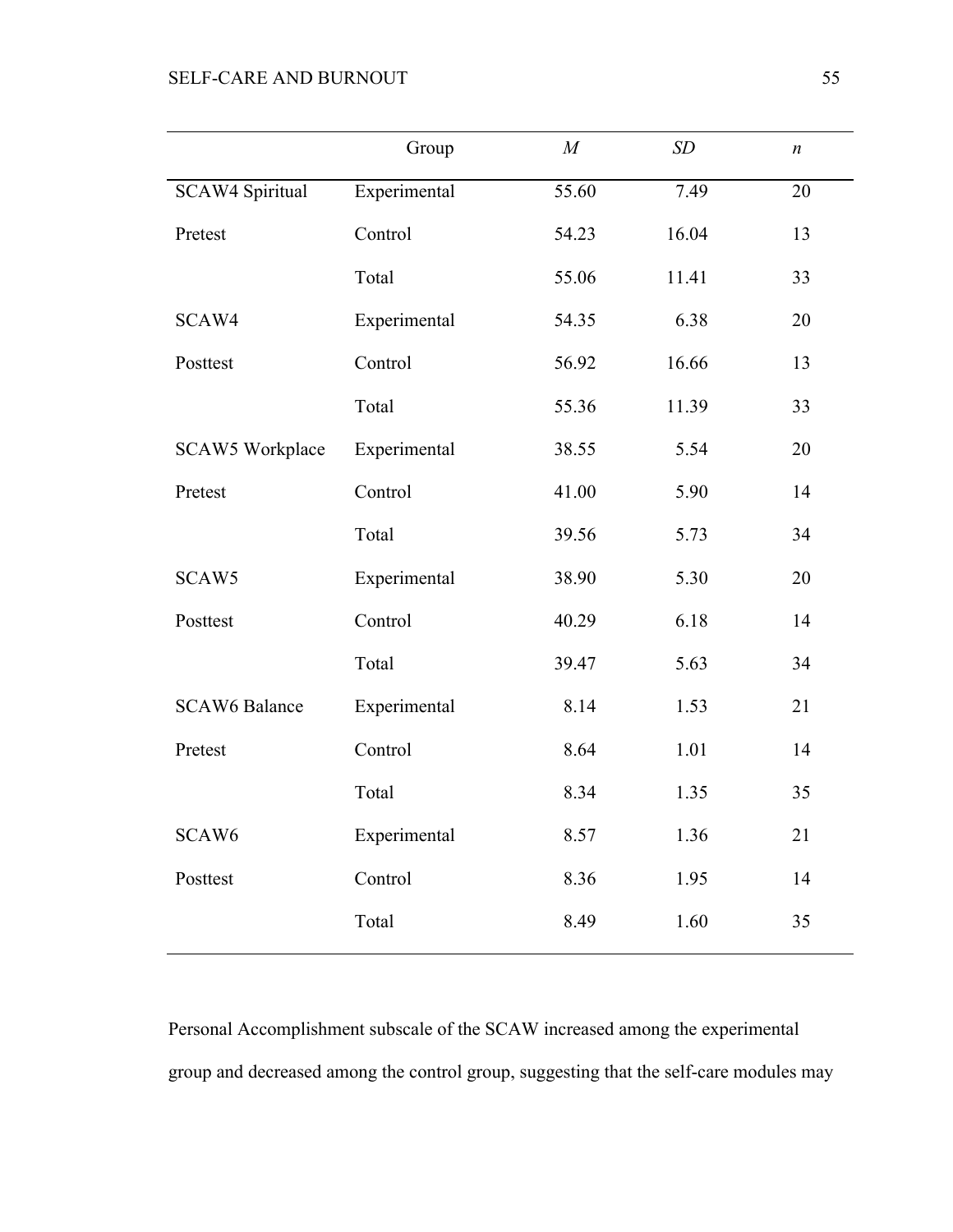have influenced students' self-care practices. Therefore, students may have believed that they were positively influencing their patients and that their potential for burnout was not interfering with building rapport.

## **Additional Findings**

Prior to the presentation of the education modules, participants were asked to rate how burned out they had felt in the past week on a 10-point Likert scale, using the Personal Information Questionnaire. Examples of burnout symptoms were listed, including lack of sleep, changes in eating, lack of exercise/self-care, and/or increased physical symptoms. Of the 266 students who participated in the survey, the mean score for burnout indicated that students across programs were experiencing a mild to moderate level of burnout in the week prior to the completion of the survey  $(M = 5.93)$ . Additionally, students were asked to identify if they were previously exposed to self-care modules. Results indicated that 45.8% of DO students (*n* = 144), 72.0% of physician assistant students ( $n = 50$ ), 95.7% of mental health counseling students ( $n = 23$ ), and 81.4% of clinical psychology PsyD students (*n* = 43) were exposed to self-care modules prior to the IPE course. Future self-care modules may impact students' previous knowledge and use of self-care practices and increase the use of these practices by viewing modules over time.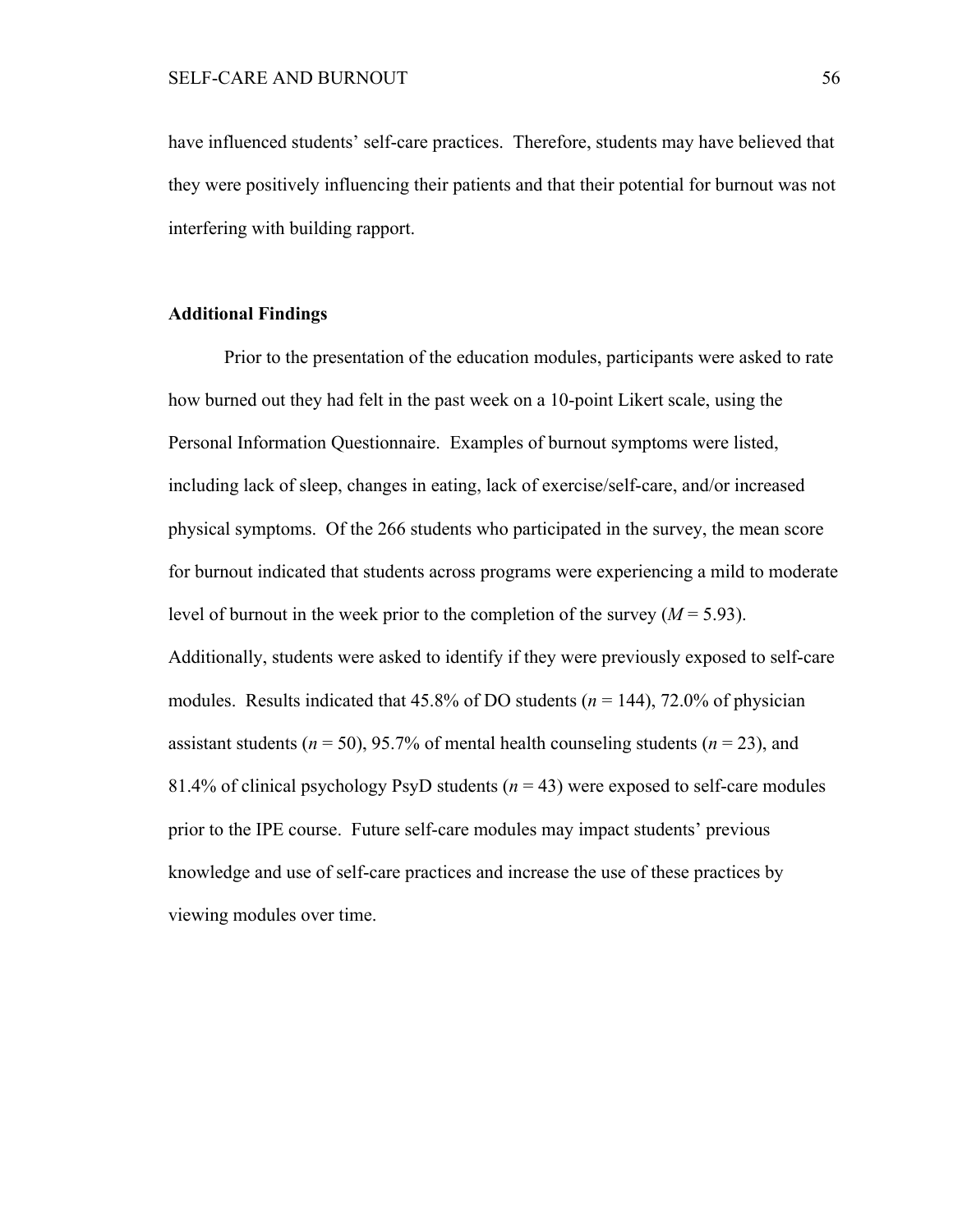#### **Chapter 6: Discussion**

The purpose of this study was to identify the relationships between medical and other graduate students' self-care practices and burnout symptoms and the effectiveness of educational modules on self-care practices and burnout. Additionally, this study intended to examine the efficacy of presenting self-care and impairment modules to medical and other graduate students in increasing students' practice of self-care activities and decrease burnout. It was the intention of this study to gain a deeper understanding of burnout symptoms and self-care practices to decrease burnout among a population of medical and other graduate students, who have the potential to experience significant burnout, as well as bring awareness to the necessity of educating students on these constructs in higher education settings. The surveys were made available for students to complete during midterm and finals weeks, which included the week prior to Thanksgiving break. Thus, the results appear to be an accurate representation of students' levels of burnout during stressful periods.

The results indicated that medical and other graduate students who were exposed to educational modules on impaired professionalism/burnout and self-care had some improvement in their self-care practices over time and a decrease in their burnout symptoms, compared to a control group that did not receive the modules. Responses on only two of the six SCAW subscales, spiritual and balance self-care, were significantly different, suggesting that the educational modules did not directly target physical, psychological, emotional, and workplace self-care. These findings suggest that future educational modules on self-care target specific self-care domains, rather than provide an overall discussion on self-care techniques. It is suggested that faculty gauge students'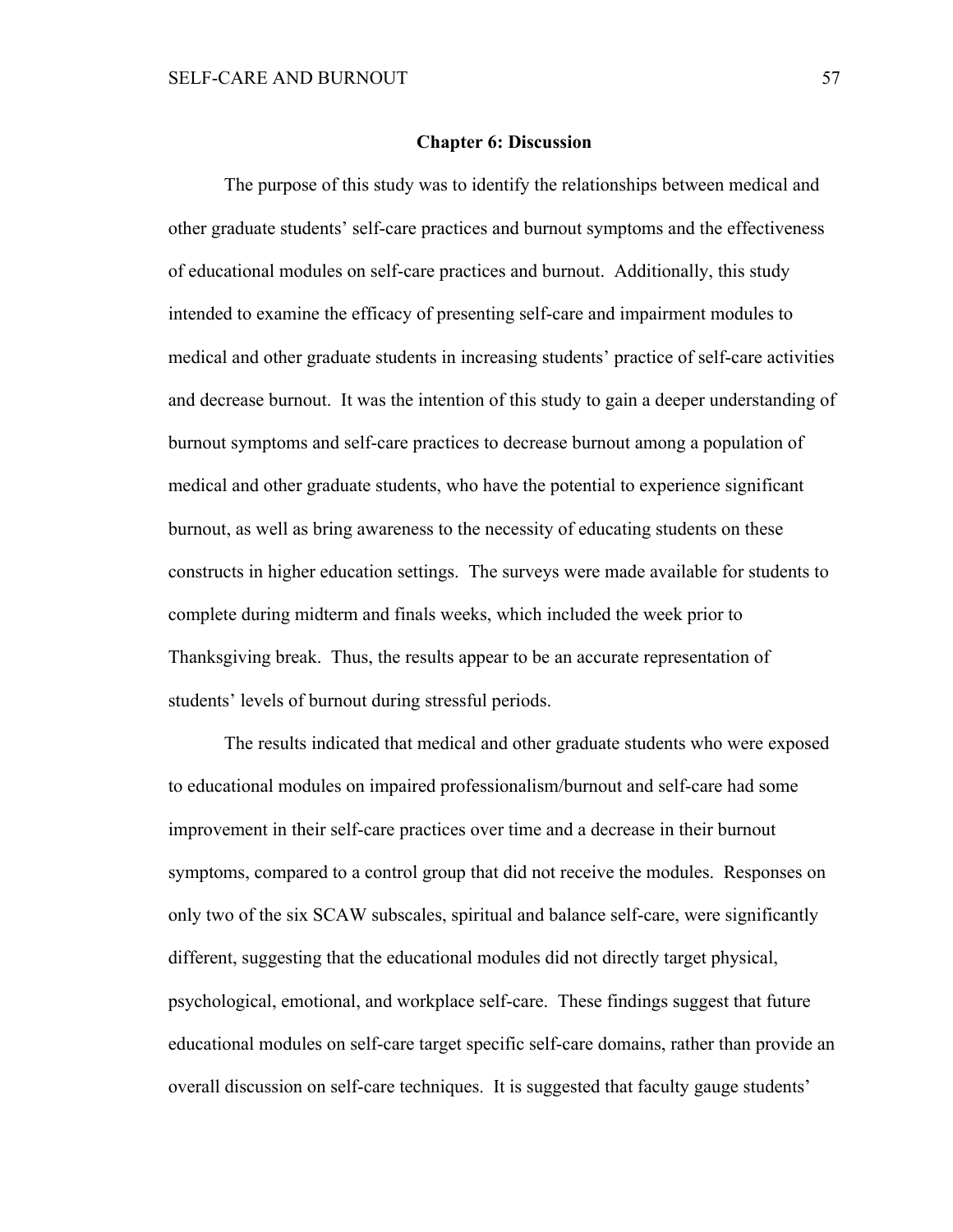interest in self-care topics prior to the initiation of the IPE course, as this would expand the topics discussed and may increase utilization of skills. Additionally, the findings indicate that PCOM should continue to present educational modules on self-care and burnout as part of the IPE course in order to improve long-term self-care practices and decrease the risk for burnout among future health professionals.

Although some of the null hypotheses were not reject, information on medical and other graduate students' experiences with burnout, depending on their program year, academic lifestyle, exposure to education on these constructs, and experiences with selfcare, may be valuable information and could be useful for future research. The findings of this study support the view that self-care strategies should be fostered early in medical and other graduate school curricula to decrease the potential for professional impairment and burnout (Barnett et al., 2007). Additionally, the average hours spent studying and participating in extracurricular activities was strongly linked to overall burnout, consistent with previous research (Lapinski et al., 2016). Thus, integrating focus on awareness of burnout symptoms in the educational setting and the impact that burnout may have on patient care is imperative for all students and professionals in the healthcare field (Barnett et al., 2007).

# **Implications for Healthier Lifestyles**

Much of what has been understood about stress in graduate school has been based on research with medical students (Myer et al., 2012). Additionally, the literature on stress and burnout among psychology students is limited, but does reveal significantly high levels of stress (Cushway, 1992). The findings of the present study are consistent with those of a previous survey study of 281 clinical psychology trainees, in which three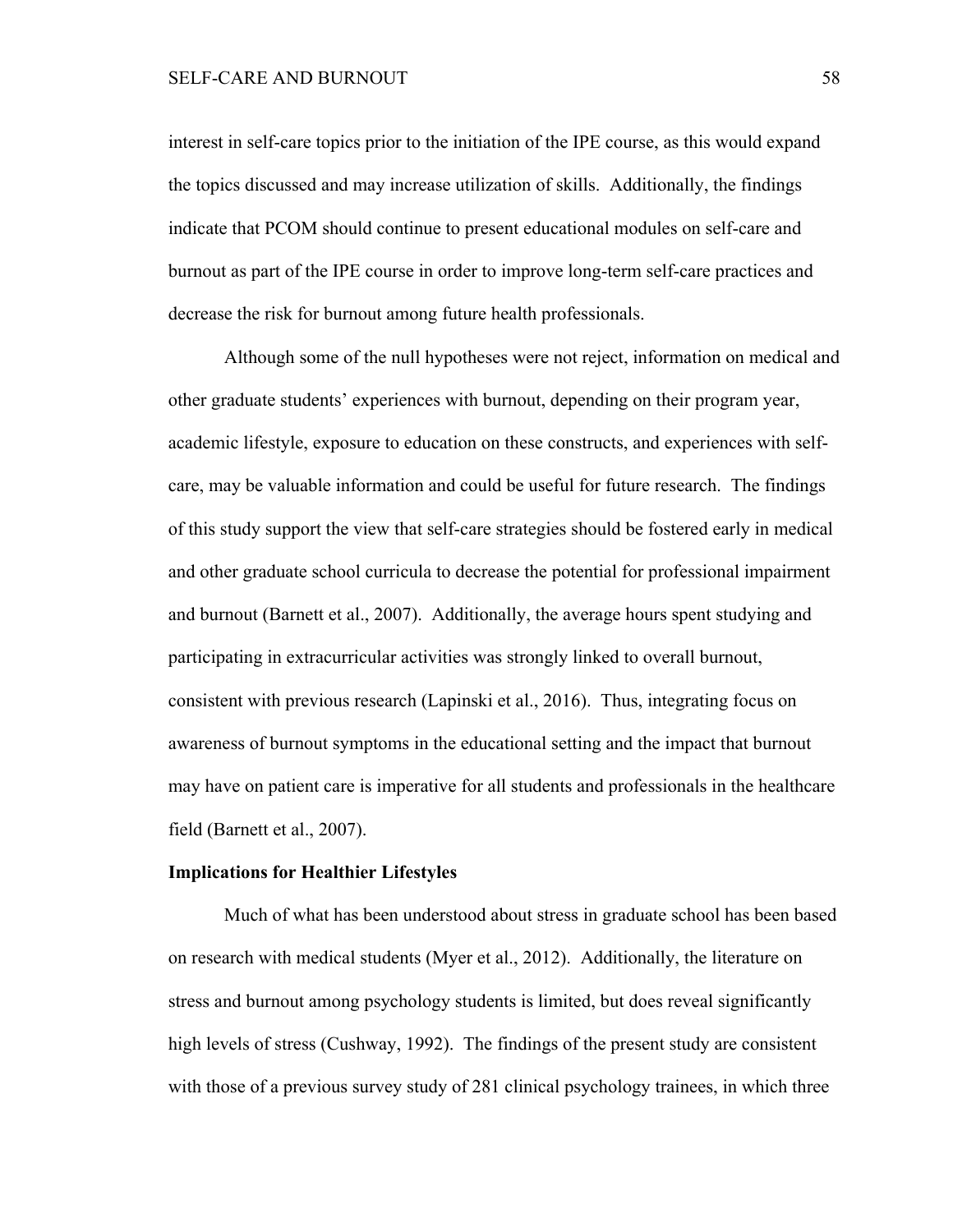quarters reported being moderately or very stressed as a result of training (Cushway, 1992). Although that study does not generalize to the population studied in the current research, it is useful information to understand and normalize stress levels of psychology graduate students.

For decades, burnout has been recognized as a hazard to those in various peopleoriented professionals. Therapeutic relationships, in which rapport building is crucial, require an ongoing and intense level of personal and emotional contact, which can be rewarding but also quite stressful (Maslach & Leiter, 2016). Developing a healthy lifestyle in order to better manage stress will contribute to decreasing attrition rates (Stark, Hoekstra, Hazel, & Barton, 2012). Productivity may increase among these professionals if they begin to live healthier lifestyles by utilizing effective self-care practices (Stark et al., 2012). Healthy behaviors are influenced by self-concept, the values individuals place on their health, and the perception of how their behaviors exacerbate stress. It is extremely important for students in the health professions to practice healthy behaviors because of the potential threats of burnout, increased stress, and decreased mental wellness.

Students must take care of themselves by living a healthy lifestyle to help alleviate the effects of stress (Stark et al., 2012). Additionally, learning how to effectively utilize self-care practices while in medical and other graduate school has implications in future care settings, as interdisciplinary teams would function best if selfcare is being practiced by all members. Self-care practices would increase the ability to work well with others, due to decreased burnout and fewer emotional exhaustion symptoms of agitation and depersonalization. As medical and other graduate programs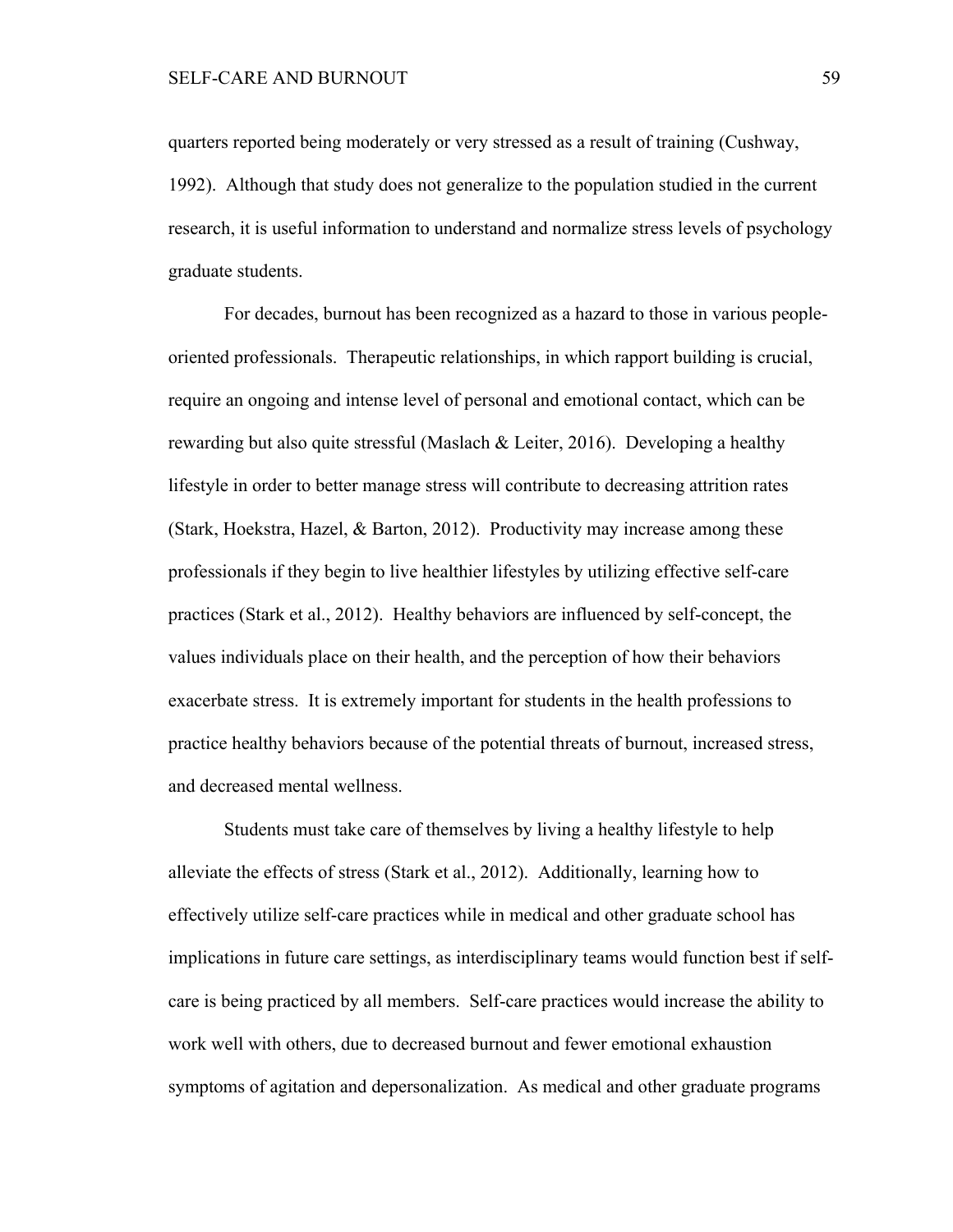are moving towards a more integrated model, students in integrative courses would benefit from a focus on collaborative educational experiences of self-care practices, specifically those practices that would be effective within and across disciplines. To facilitate the conversation on self-care, faculty could include a self-care tagline in their email signatures asking students what they did for self-care that day. Clinical supervisors may want to consider embedding a self-care component into their supervision agenda with students to ensure that students are actively using self-care or to identify students' barriers to self-care use.

## **Theory of Burnout**

According to Maslach, Jackson, and Leiter, (1997), burnout is a multidimensional theory across three core domains: emotional exhaustion, depersonalization, and personal accomplishment. Burnout is an individual stress experience involving complex social relationships and a person's perception of self and others. As relevant to this study, this three-dimensional theory places individual stress experience within a social context, i.e., "people work." In training, medical and other graduate students are developing the tools to create a relationship, or working alliance, with the people they are treating. According to this theory, centrality of social relationships with clients is the crux of many descriptions of burnout (Maslach et al., 1997). However, these relationships can be the source of emotional distress and can lead to emotions that have been described as burnout syndrome, which increases feelings of emotional exhaustion. The syndrome encompasses aspects of the three domains, specifically loss of energy and fatigue (Maslach & Leiter, 2016, p. 103), irritability, negative attitudes and feelings about one's clients, and reduced productivity or ability to cope with people work (Maslach & Leiter,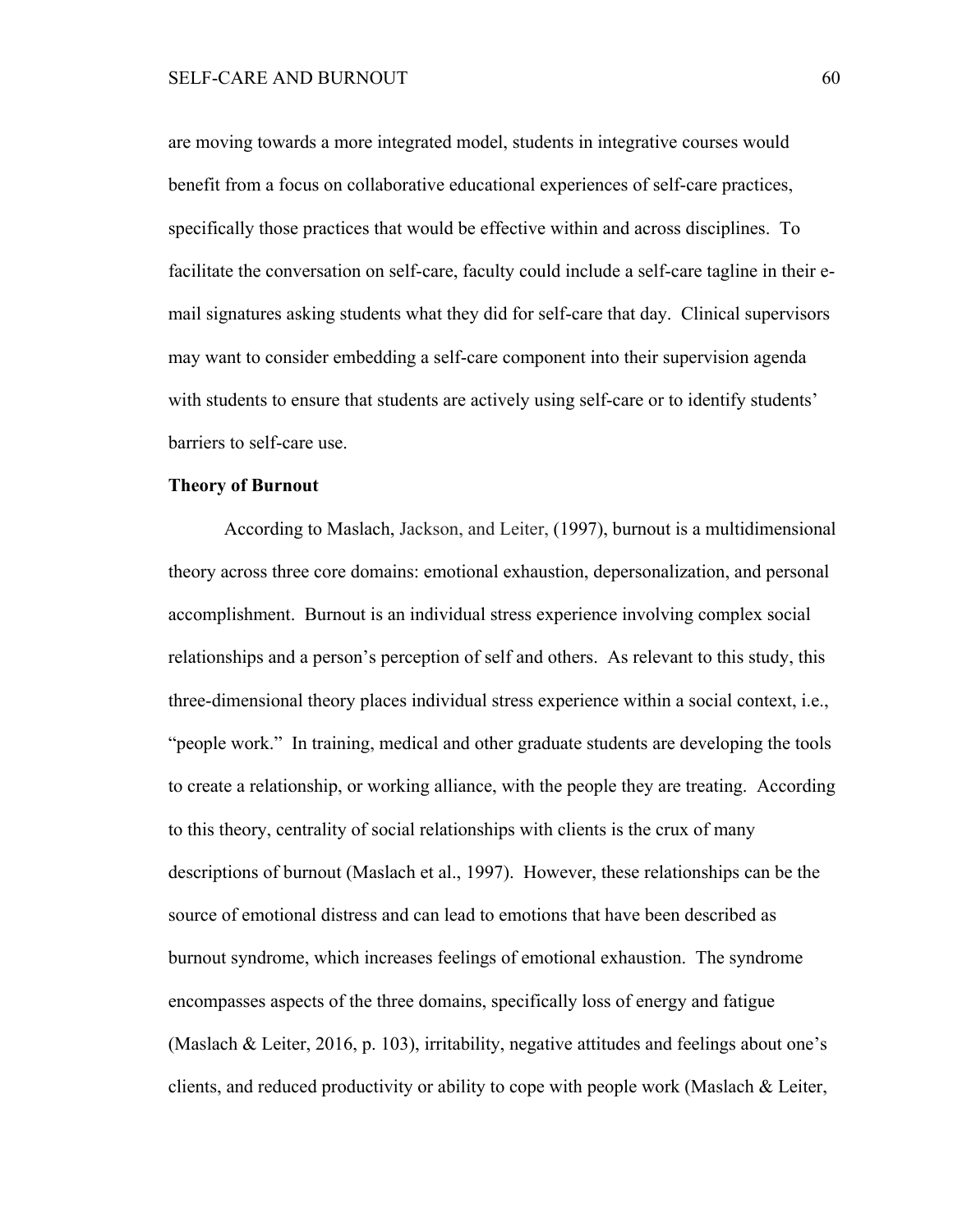2016). For example, the experience of depersonalization can cause clinicians and practitioners to view their clients' problems as minimal and simplistic, thereby leading to a lack of empathy. As a result of reduced personal accomplishment, individuals may evaluate themselves negatively, i.e., have self-doubt, specifically with regard to their work with clients and patients (Maslach et al., 1997; Novack et al., 1999). However, medical and other graduate students in the present study reported high levels personal accomplishment, suggesting that this population was unaffected by self-doubt or did not internalize negative views of self. One question that has been discussed in the burnout literature (Maslach et al., 1997) remains: Does a third variable, such as type of graduate or medical program or hours spent on rotation or practicum, mediate the relationship between self-care and burnout, as seen in the results of this study?

# **Limitations**

Although this study provides insight into the impact that educational modules on self-care and burnout can have on self-care practices and burnout symptoms, several limitations need to be addressed. Despite receiving 266 responses to the survey at pretest, a significant number of respondents did not complete the survey in its entirety. The small sample size at posttest resulted in lack of power in comparing pretest and posttest data. The sample size differences between pretest and posttest may not have yielded accurate results with regard to change, as sample sizes at the two times were not equivalent. However, the results that were significant despite the small sample size suggest that more significant findings may have been obtained with a larger sample. A larger sample would also have resulted in a more even distribution of graduate students, as the osteopathic medical students were the largest group in the sample. There is also a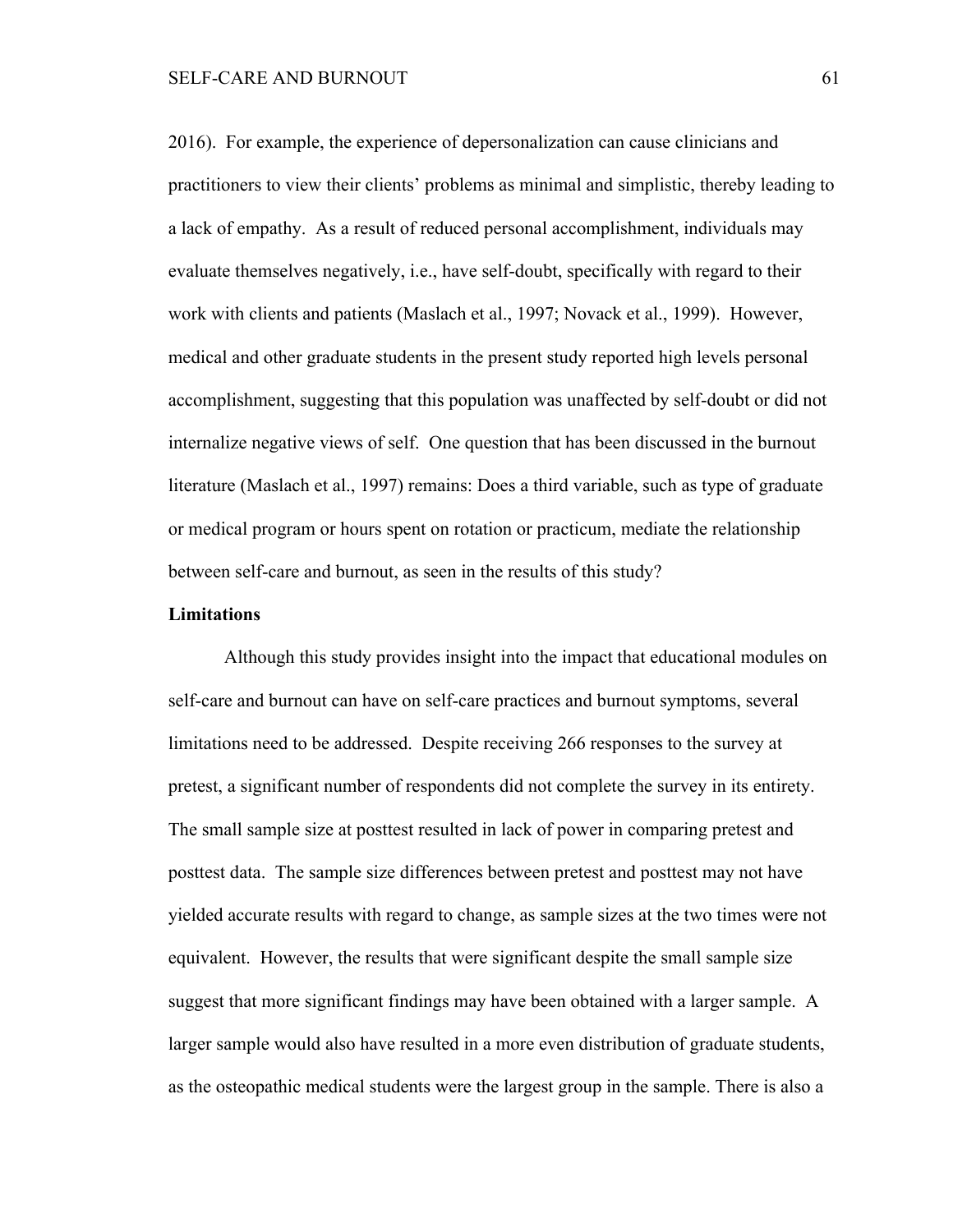# SELF-CARE AND BURNOUT 62

possibility that cultural differences regarding work ethic, as well as developmental differences, could interfere with students' views of and use of self-care practices.

Another potential limitation involves the varying degrees of education in both the experimental and control groups, as the majority of the osteopathic medical students enter from undergraduate school, whereas PsyD are required to have a master's degree prior to admission. Personal exposure to burnout and self-care practices may affect students' views of these constructs, especially among students with previous graduate education. Students in later years of their respective programs, specifically third through fifth years, may have had more time to acclimate to program requirements and thus create and foster effective self-care habits to decrease risk of burnout. Additionally, age could be considered a covariate because students entering with graduate degrees may be older and have had more life experience, allowing them to foster effective coping skills. Furthermore, the duration of the programs varies from 2 years for the physician assistant and mental health counseling programs to 5 years for the psychology doctoral programs. Thus, the difference in overall time commitment between programs varies significantly. The amounts of coursework and time dedicated to clinical training and practice also vary widely between programs. These could represent limitations because the level of burnout may differ, depending on these factors.

The Self-Care Assessment Worksheet (SCAW) measure used to measure awareness and use of self-care is not intended to be an indicator of wellness and is another limitation of this study. The SCAW is a description of the ways in which the respondents engage in self-care and does not have formal psychometric properties, which leaves the researcher with an ambiguous scoring system. This lack of psychometric data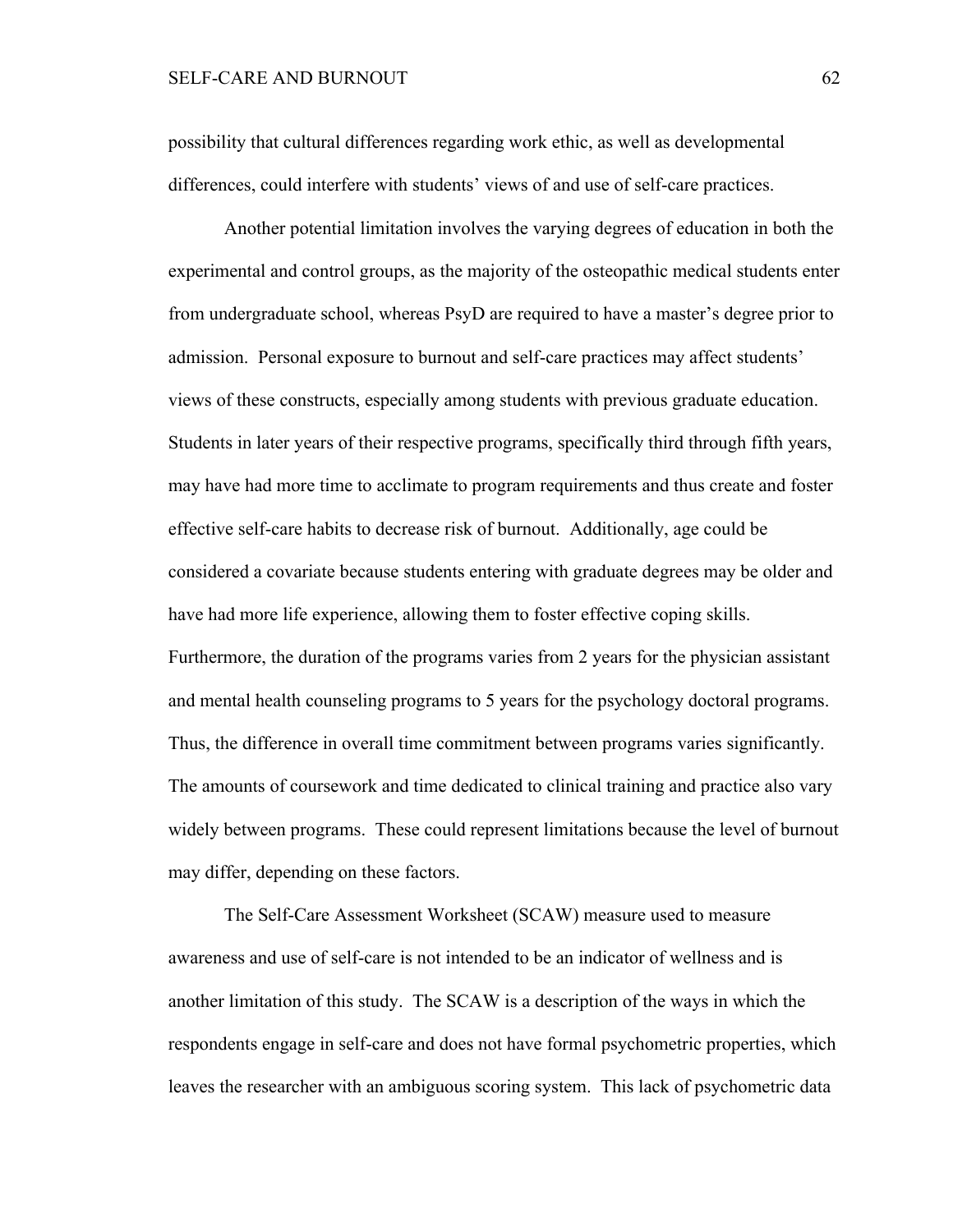prevents the ability to state whether the findings can be generalized across the study sample, as well as to the general population. Additionally, the self-care modules presented in the IPE course may not have targeted the specific subcategories on the SCAW, thus impacting future self-care practices. Furthermore, a limitation exists within the Balance domain on the SCAW, as it is comprised of two questions. Psychometric principles state any measure with three questions or fewer is unstable. Future research on self-care should consider using additional measures, such as the Insomnia Severity Index and the Perceived Stress Scale, to better quantify students' internal and external experiences of stress and factors contributing to their stress and feelings of burnout.

#### **Future Directions**

The aims of this research were to contribute to the existing literature on burnout and self-care practices among medical and other graduate students and to specifically explore the impact of educational modules on the use of self-care and burnout symptoms. The results of this study, considering professional development in graduate school, suggest that implementation of educational methods to enhance self-care practices would be beneficial in this population that is susceptible to stress and at risk for burnout. Educational modules highlighting specific constructs, such as compassion fatigue, vicarious traumatization, sleep hygiene. and the effects of alcohol consumption, that could impact the use of self-care and increase the risk for burnout, may be particularly relevant for medical and other graduate students. Mindfulness rooms and education on deep breathing and positive self-talk could be adopted by academic institutions. Future researchers may wish to analyze the differences between medical students' and psychology students' views of burnout and self-care practices and how these viewpoints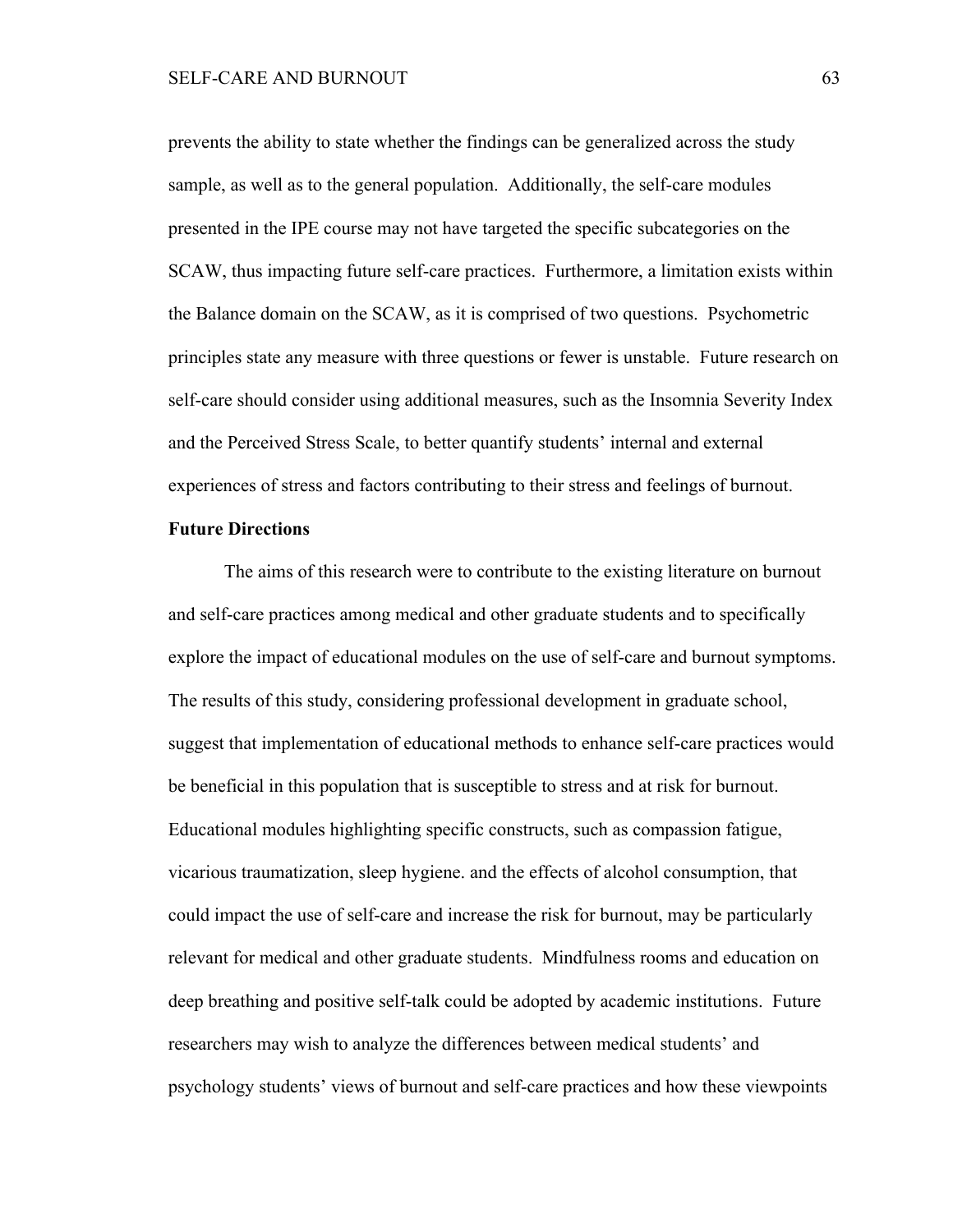# SELF-CARE AND BURNOUT 64

inform self-care activities throughout their education. Furthermore, future studies could explore the effect of modeling self-care practices, specifically by faculty members, which may reduce ambivalence around conversations about self-care, stress, and burnout.

It may be beneficial to replicate the study comparing students in allopathic (MD) and osteopathic (DO) medical schools, as much of the existing research was conducted in allopathic medical students. Ball and Bax's (2002) research on allopathic medical student self-care concluded that those who received feedback regarding their self-care habits had improvements at follow-up during their second semester, and students who participated in group discussions also had improvements during their second semester. Therefore, it may be beneficial to replicate this study with first- and second-year osteopathic medical students and implement a feedback component in which faculty have monthly meetings with students to discuss their progress. In tracking their self-care practices, students may be more inclined to participate due to accountability and increased motivation. Additionally, future curricula could focus on education about particular issues that can impede self-care practices or be incorrectly viewed as self-care, such as alcohol consumption and binge eating. It may also be beneficial for students, specifically those in IPE courses, to teach behavioral skills to each other in small groups and practice them. Self-care techniques could include mindful eating, square breathing, or use of mindfulness-based apps on their cellphones.

A longitudinal study exploring how medical and other graduate students' self-care practices change over time after viewing the educational modules would provide further information on the effectiveness of the modules and the Integrated Professional Education course overall. The IPE course could incorporate Dunn et al.'s (2008) coping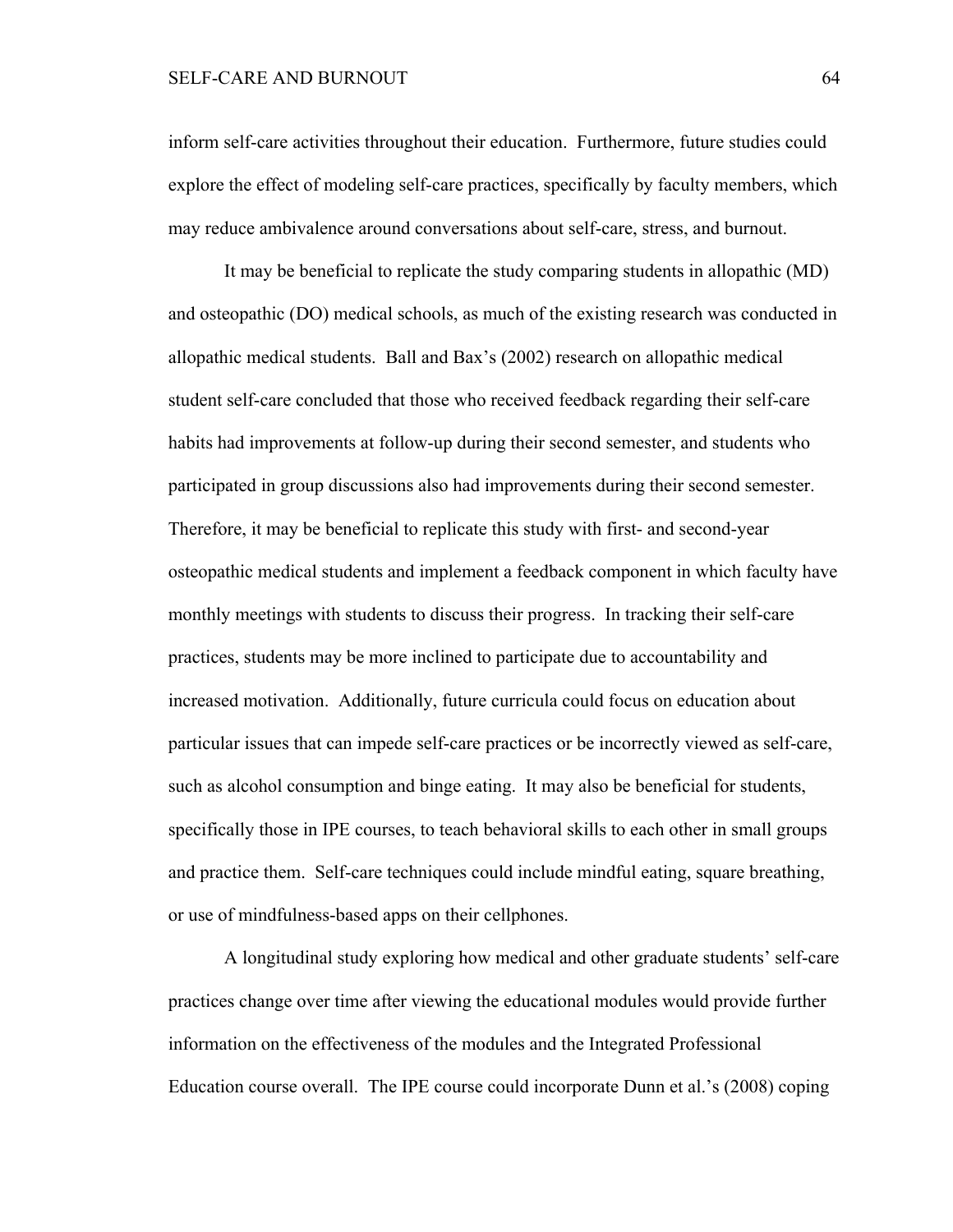reservoir to help students conceptualize stress and how to use self-care effectively to reduce the risk of burnout. Furthermore, exploring the relationship between emotions associated with not utilizing self-care, such as guilt and shame, beliefs about perfectionism and work ethic, and how these may contribute to burnout may be aid in understanding how both external and internal factors can affect capacity to cope with stress. The results may heighten awareness of the need to review and update curricula to include more education about and implementation of self-care practices among students throughout the course of graduate education and professional training. Additionally, future researchers may wish to explore the effect of educational modules on perceived burnout and self-care practices in undergraduate institutions, although this would be complicated, due to the varying ages, maturity, and amounts of coursework among undergraduate programs and institutions. Lastly, future studies could be conducted in other universities cultivate an interdisciplinary graduate education environment.

The research by Myers et al. (2012) focused on five specific self-care practices: sleep patterns, exercise behaviors, perceived social support and use of emotion regulation strategies, trait mindfulness, and formal mindfulness practice. Their results indicated that healthy sleep practices and higher levels of social support were significantly related to lower levels of perceived stress. However, frequency of engagement in mindfulness practice did not significantly affect perceived stress, contrary to their hypothesis. Future research could expand to medical and other graduate students to identify if perceived levels of stress correlate with burnout and if cognitive behavioral techniques, such as progressive muscle relaxation, can increase adaptive stress reactions, self-care practices, and resiliency.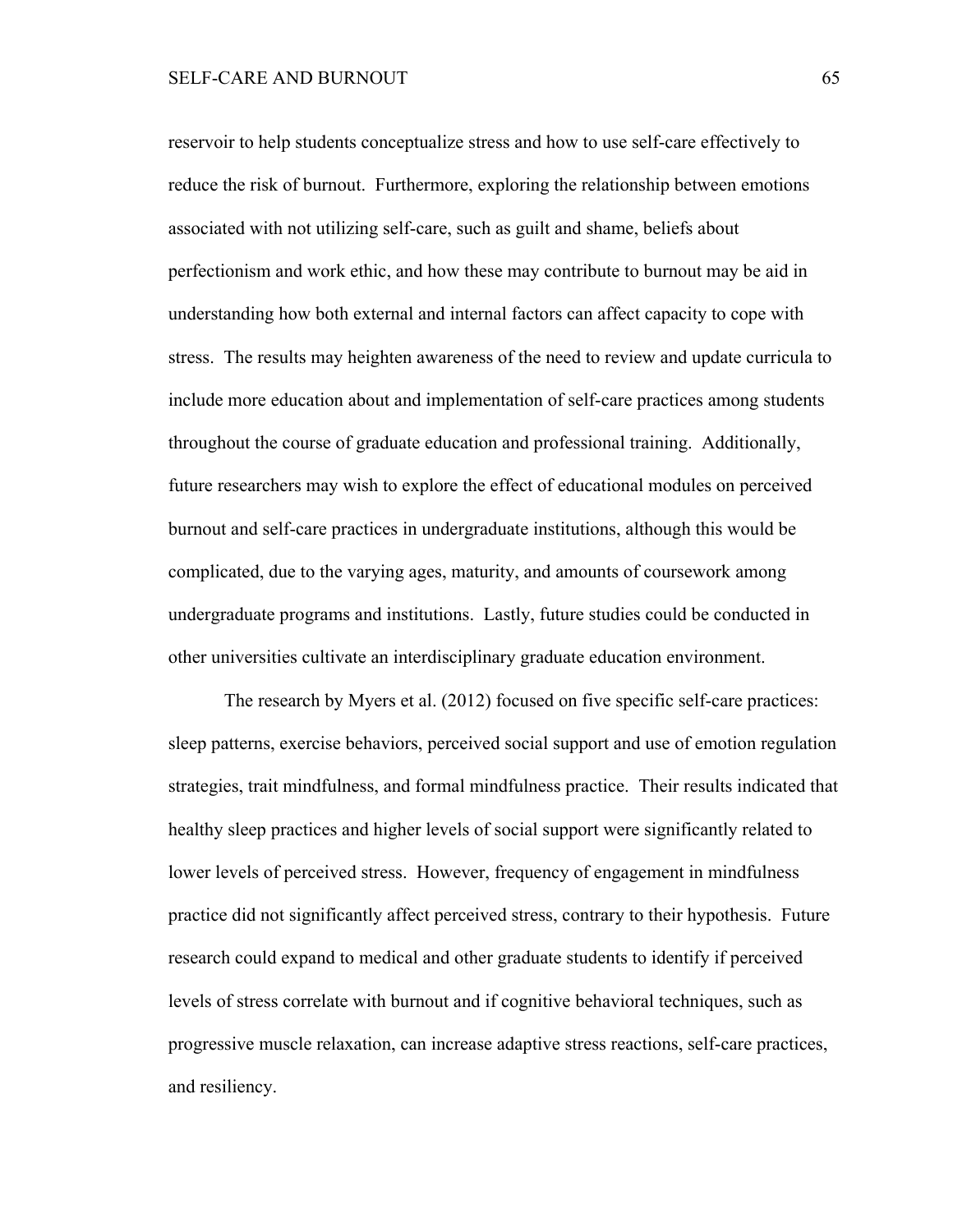#### **Conclusion**

Healthcare providers who are perceived as taking care of themselves and utilizing self-care practices may be viewed more positively by clients than those who are perceived as unhealthy (Stark et al., 2012). Therefore, building healthy practices during medical and other graduate school education is essential to maintaining health-promoting behaviors when these students graduate and become providers. The present study identified significant interaction between self-care practices and fewer symptoms of burnout, as well as significant interaction between students' program affiliation, hours spent studying and/or viewing class material, and hours spent at their respective clinical sites. These results may assist educators and administrators in providing self-care resources at their institutions and exploring methods to increase awareness and use of these resources. There are two overall goals for promoting graduate students' selfawareness, personal growth, and well-being (Novack, Epstein, and Paulsen, 1999). The first is to ensure that students understand how their own personal history and current life in medical school and their values, attitudes, and biases affect their care of patients so they can use their own emotional responses to their patients' benefit. The second is to ensure that students care for themselves physically and emotionally and welcome and seek opportunities for enhancing self-awareness and personal growth (Novack et al., 1999). Therefore, in order to achieve these goals, educators can promote awareness of self-care practices through student support groups, literature discussions, and activities linking self-care to clinical simulations.

The results of this study may help to reinforce the importance of educating medical and other graduate students on recognizing burnout and impairment symptoms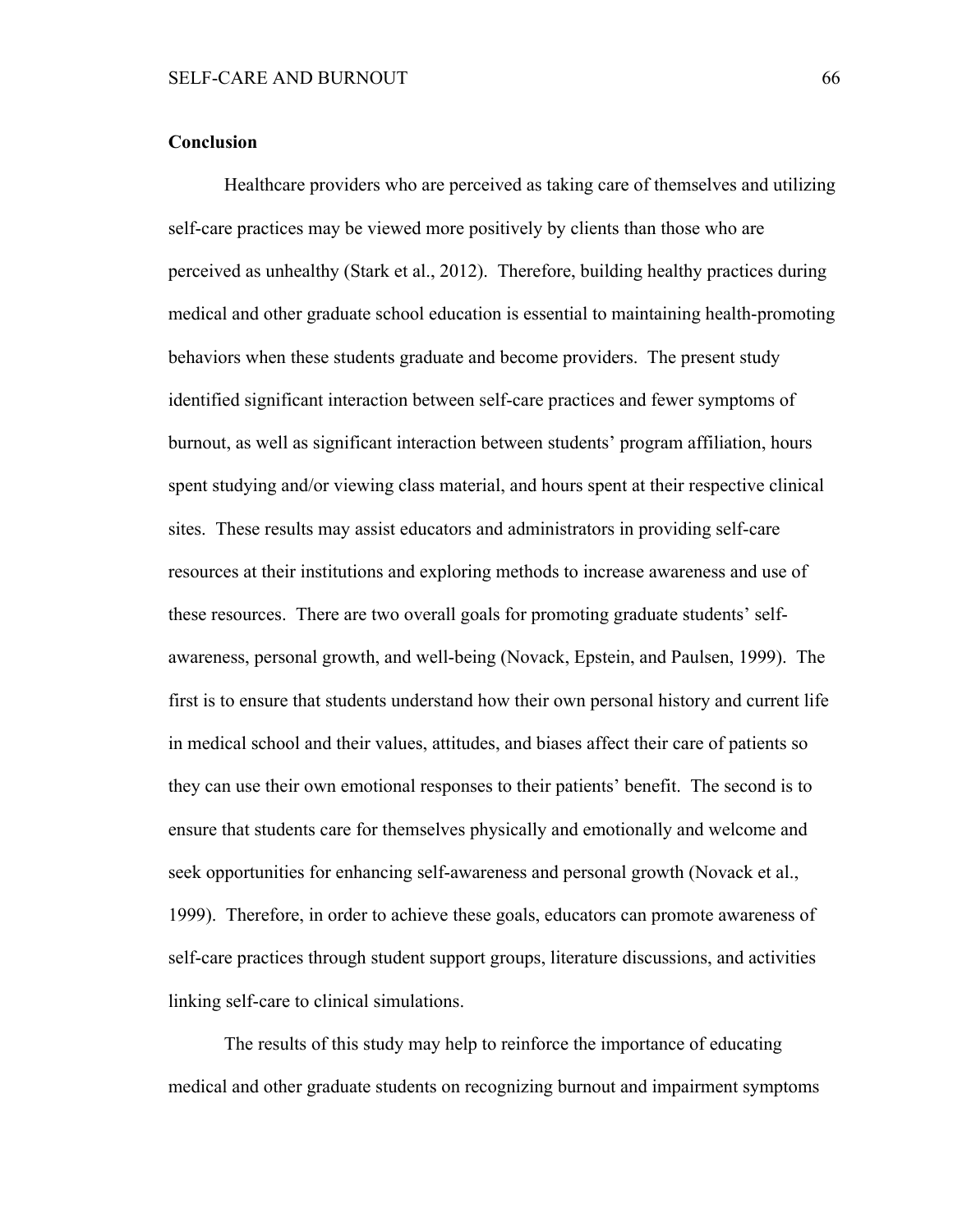and how to assess and treat them, e.g., effective self-care strategies geared to students who may have limited time for themselves. Having a better understanding of medical and other graduate students' burnout and facilitating student wellness initiatives may assist students in becoming more empathic and self-aware practitioners with a decreased risk for burnout as future clinicians. The pursuit of psychological wellness through continuous self-care efforts has been described as ethically imperative (Barnett et al., 2006). The awareness of emotional distress is an important first step, but self-care should be seen as an ongoing preventive activity (Barnett et al., 2007). Overall, the effectiveness of self-care education suggests that medical and other graduate schools should incorporate this into their regular curriculum.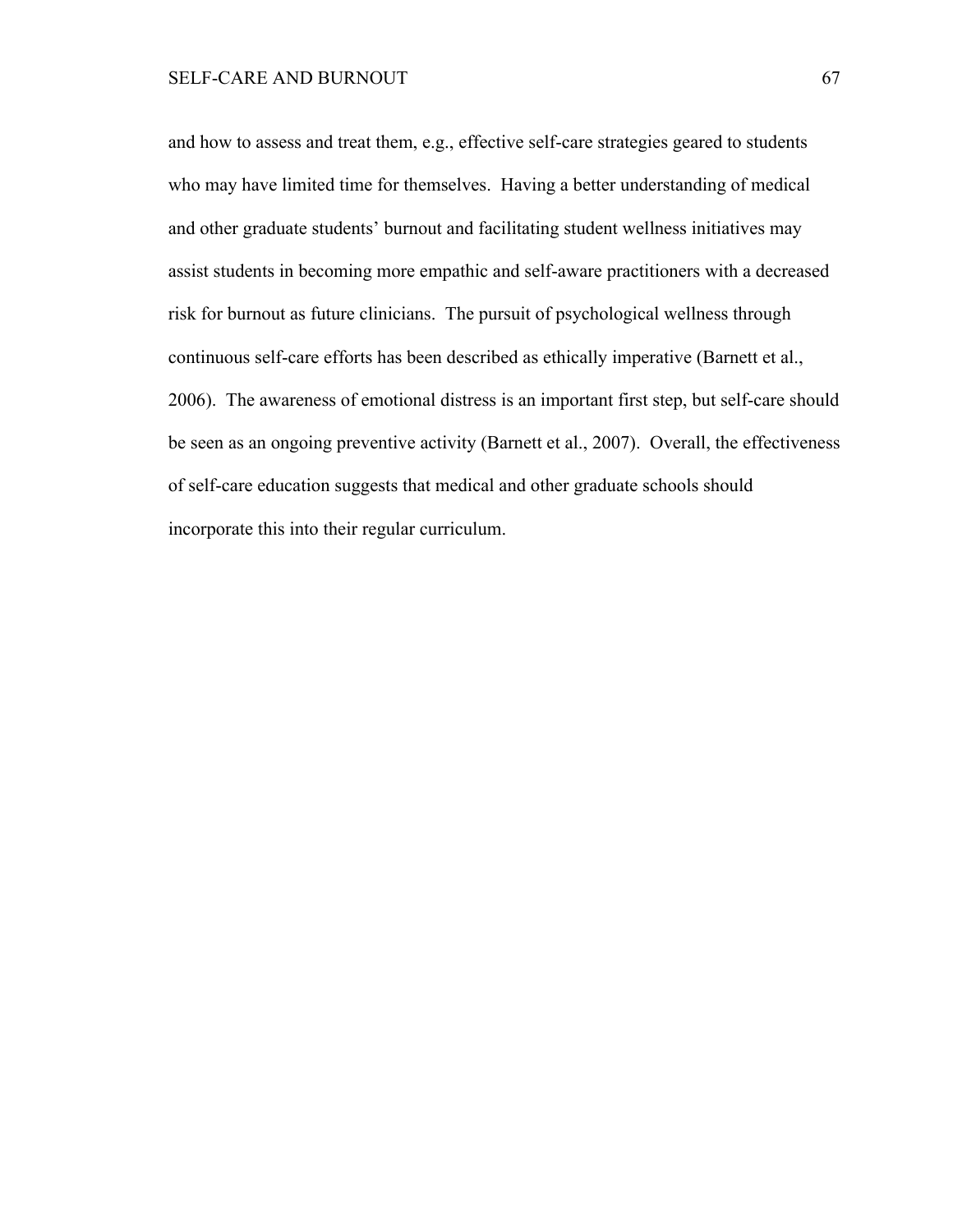#### **References**

- Alkema, K., Linton, J. M., & Davies, R. (2008). A study of the relationship between selfcare, compassion satisfaction, compassion fatigue, and burnout among hospice professionals. *Journal of Social Work in End-of-Life and Palliative Care, 4*(2), 101-119.
- American Academy of Physician Assistants (2013). *Guidelines for ethical conduct for the physician assistant profession.* Retrieved from https://www.aapa.org/wpcontent/uploads/2017/02/16-EthicalConduct.pdf.
- American Medical Association. (2016). *Code of medical ethics*. Retrieved from http://www.ama-assn.org/ama/pub/physician-resources/medical-ethics/codemedical-ethics.page.
- American Psychological Association. (2002). Ethical principles of psychologists and code of conduct. *American Psychologist, 57,* 1060-1073.
- American Psychological Association. (2006). Advancing colleague assistance in professional psychology. Retrieved from

http://www.apa.org/practice/acca\_monograph.html

- American Psychological Association. (2010a). *Mind/Body health: Job stress*. Retrieved from https://www.apa.org/helpcenter/job-stress
- American Psychological Association. (2010b*). Ethical principles of psychologists and code of conduct.* Retrieved from http://www.apa.org/ ethics/code/index.aspx
- Baker, E. K. (2003). *Caring for ourselves: A therapist's guide to personal and professional well-being.* Washington, DC: American Psychological Association. doi:10.1037/10482-000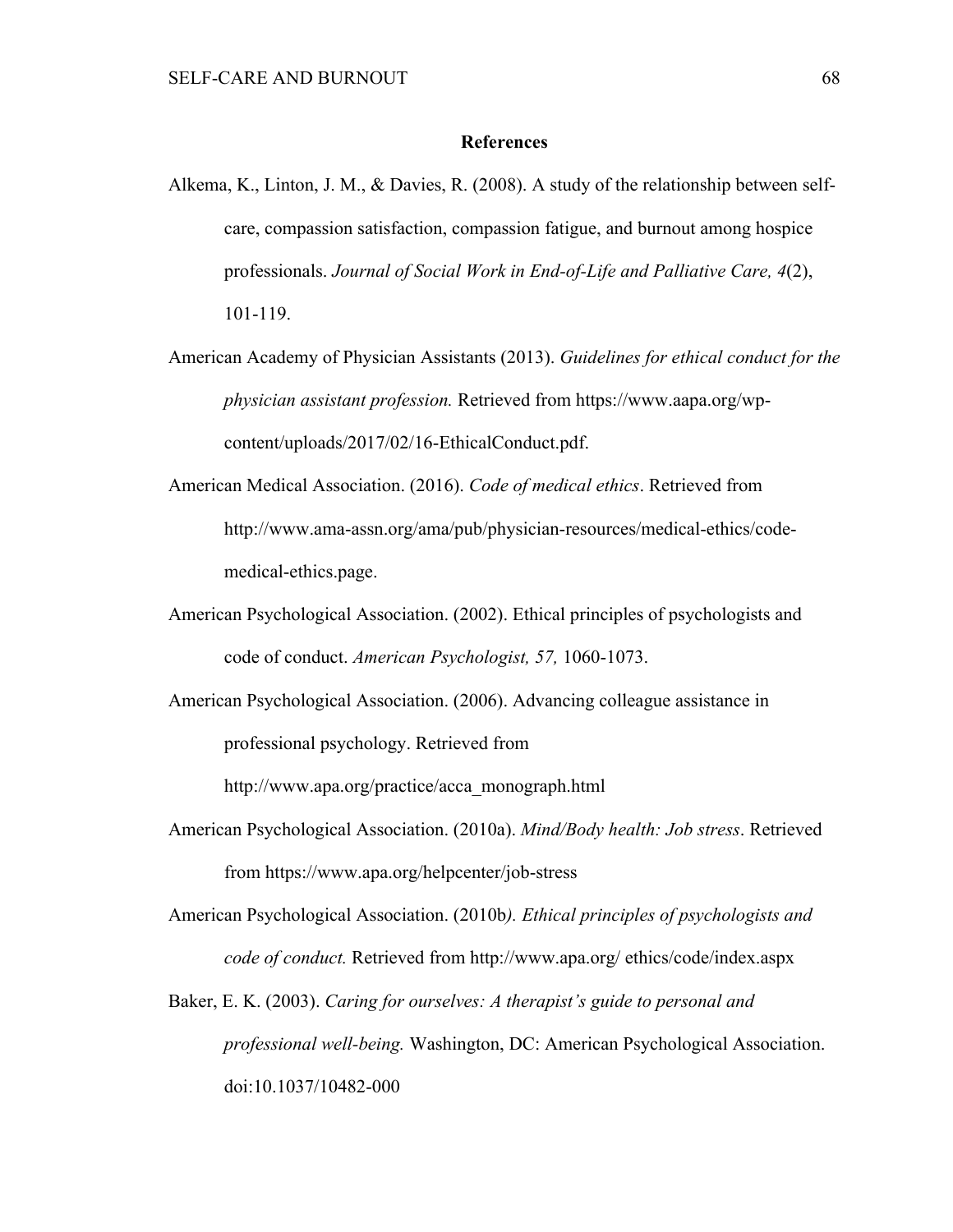- Ball, S., & Bax, A. (2002). Self care in medical education: Effectiveness of health habits interventions for first year medical students. *Academic Medicine*, 77(9), 911-917.
- Barnett, J. E., Baker, E. K., Elman, N. S., & Schoener, G. R. (2007). In pursuit of wellness: The self-care imperative. *Professional Psychology: Research and Practice, 38*(6), 603-612. http://dx.doi.org/10.1037/0735-7028.38.6.603
- Barnett, J. E., Johnston, L. C., & Hillard, D. (2006) Psychotherapist wellness as an ethical imperative. In L. VandeCreek, & J. B. Allen (Eds.), *Innovations in clinical practice: Focus on health and wellness* (pp. 257-271). Sarasota, FL: Professional Resources Press.
- Baum, A. (1990). Stress, intrusive imagery, and chronic distress. *Health Psychology,* 9(6), 653-675.
- Bittner, J. G., IV, Khan, Z., Babu, M., & Hamed, O. (2011). Stress, burnout, and maladaptive coping. *Looking Forward,* 1956.
- Craig, C. D., & Sprang, G. (2010). Compassion satisfaction, compassion fatigue, and burnout in a national sample of trauma treatment therapists. *Anxiety, Stress, and Coping, 23*(3), 319-339.
- Dunn, L. B., Iglewicz, A., & Moutier, C. (2008). A conceptual model of medical student well-being: Promoting resilience and preventing burnout. *Academic Psychiatry, 32*(1), 44-53.
- Dyrbye, L. N., Thomas, M. R., & Shanafelt, T. D. (2005). Medical student distress: Causes, consequences, and proposed solutions. *Mayo Clinic Proceedings, 80*(12), 1613-1622.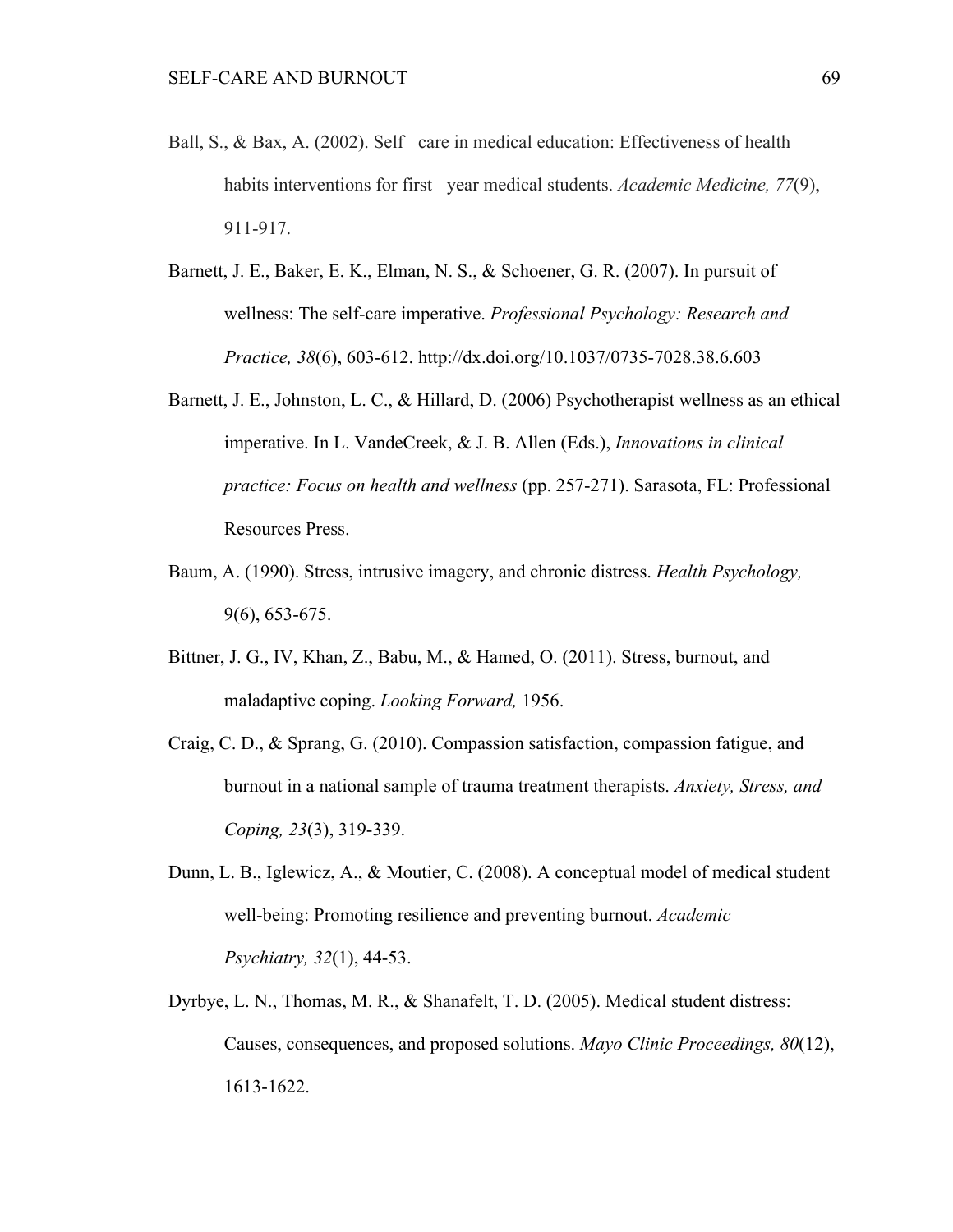- El-Ghoroury, N. H., Galper, D. I., Sawaqdeh, A., & Bufka, L. F. (2012). Stress, coping, and barriers to wellness among psychology graduate students. *Training and Education in Professional Psychology, 6*(2), 122-134. http://dx.doi.org/10.1037/a0028768
- Figley, C. R. (1995). *Compassion fatigue: Secondary traumatic stress from treating the traumatized.* New York, NY: Bruner/Mazel.
- Figley, C. R. (2002). Compassion fatigue: Psychotherapists' chronic lack of self care. *Journal of Clinical Psychology, 58*(11), 1433-1441.
- Gold, J. A., Johnson, B., Leydon, G., Rohrbaugh, R. M., & Wilkins, K. M. (2015). Mental health self-care in medical students: A comprehensive look at helpseeking. *Academic Psychiatry, 39*(1), 37-46. doi:10.1007/s40596-014-0202-z
- Golde, C. M. (1998). Beginning graduate school: Explaining first year doctoral attrition. *New Directions for Higher Education, 1998*(101), 55-64.
- Goncher, I. D., Sherman, M. F., Barnett, J. E., & Haskins, D. (2013). Programmatic perceptions of self-care emphasis and quality of life among graduate trainees in clinical psychology: The mediational role of self-care utilization. *Training and Education in Professional Psychology, 7*(1), 53-60. doi:10.1037/a0031501
- Goplerud, E. N. (1980). Social support and stress during the first year of graduate school. *Professional Psychology, 11*(2), 283.
- Gross, C. P., Mead, L. A., Ford, D. E., & Klag, M. J. (2000). Physician, heal thyself? Regular source of care and use of preventive health services among physicians. *Archives of Internal Medicine, 160*(21), 3209-3214.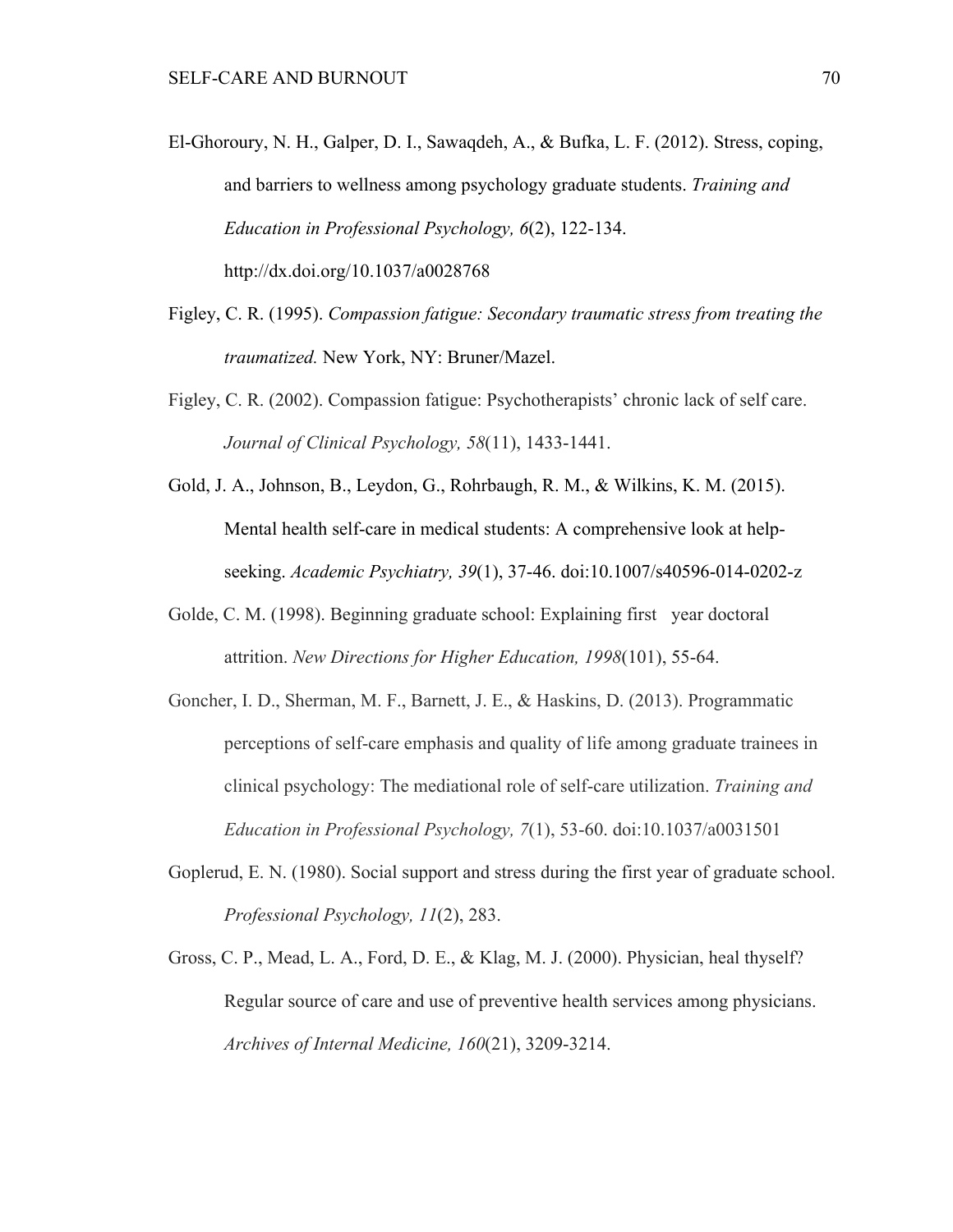- Hertweck, M. L., Hawkins, S. R., Bednarek, M. L., Goreczny, A. J., Schreiber, J. L., & Sterrett, S. E. (2012). Attitudes toward interprofessional education: Comparing physician assistant and other health care professions students. *Journal of Physician Assistant Education, 23*(2), 8-15.
- Jackson, D. (1970). A sequential system for personality scale development. In C. Spielberger (Ed.). *Current topics in clinical and community psychology* (Vol. 2, pp. 61-96). New York, NY: Academic Press.
- Kilburg, R. R., Nathan, P. E., & Thoreson, R. W. (1986). *Professionals in distress: Issues, syndromes and solutions in psychology*. Washington, DC: American Psychological Association.
- Lapinski, J., Yost, M., Sexton, P., LaBaere, R., & LaBaere, R., II. (2016). Factors modifying burnout in osteopathic medical students. *Academic Psychiatry, 40*(1), 55-62. doi:10.1007/s40596-015-0375-0
- Maslach, C., & Jackson, S. E. (1981). The measurement of experienced burnout. *Journal of Occupational Behavior, 2,* 99-113.
- Maslach, C., & Jackson, S. E. (1996). Maslach Burnout Inventory–Human Services Survey (MBI–HSS). In C. Maslach, S. E., Jackson, & M. P. Leiter (Eds.), *MBI Manual* (3<sup>rd</sup> ed.). Palo Alto, CA: Consulting Psychologists Press.
- Maslach, C., Jackson, S. E., & Leiter, M. P. (1997). Maslach Burnout Inventory. *Evaluating stress: A book of resources, 3,* 191-218.
- Maslach, C., & Leiter, M. P. (2016). Understanding the burnout experience: Recent research and its implications for psychiatry. *World Psychiatry, 15*(2), 103-111.

Meier, S. (1983). Toward a theory of burnout. *Human Relations, 36,* 899-910.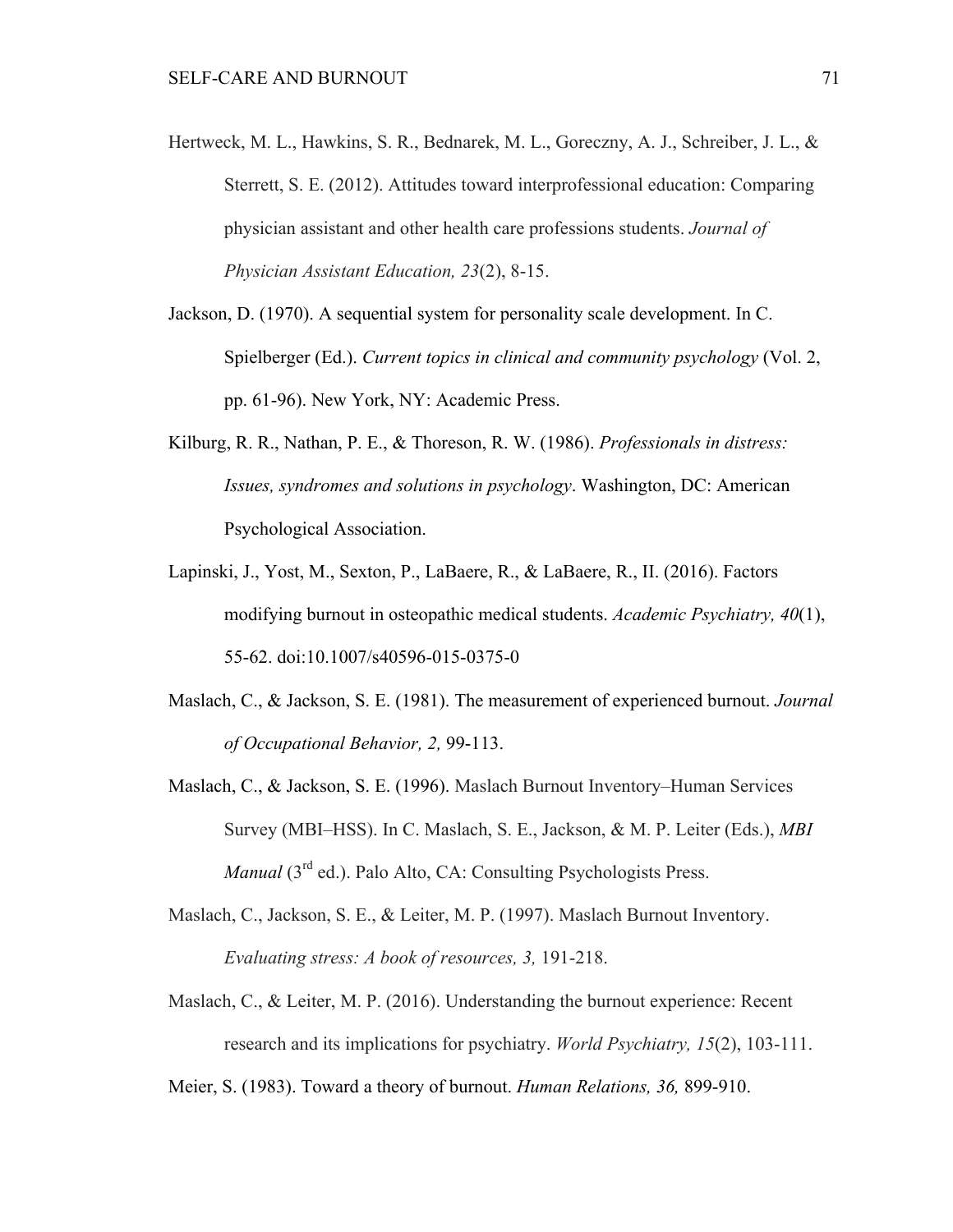- Moss, S. B., & Smith, P. O. (2007). Wellness and impairment content in schools of medicine curricula in the United States and Canada. *Medical Education Online, 12*(1), 1-6.
- Myers, S. B., Sweeney, A. C., Popick, V., Wesley, K., Bordfeld, A., & Fingerhut, R. (2012). Self-care practices and perceived stress levels among psychology graduate students. *Training and Education in Professional Psychology, 6*(1), 55.
- Norcross, J. C. (2000). Psychotherapist self-care: Practitioner-tested, research-informed strategies. *Professional Psychology: Research and Practice, 31,* 710-713. doi:10.1037/0735-7028.31.6.710.
- Novack, D. H., Epstein, R. M., & Paulsen, R. H. (1999). Toward creating physicianhealers: Fostering medical students' self-awareness, personal growth, and wellbeing. *Academic Medicine, 74*(5), 516-20.
- Pakenham, K. I., & Stafford-Brown, J. (2012). Stress in clinical psychology trainees: Current research status and future directions. *Australian Psychologist, 47*(3), 147- 155.
- Pearlman, L. A., & Saakvitne, K. W. (1995). *Trauma and the therapist: Countertransference and vicarious traumatization in psychotherapy with incest survivors*. New York, NY: Norton.
- Perlman, B., & Hartman, E. (1982). Burnout: Summary and future research. *Human Relations, 35,* 283-305.
- Pollard, K., Miers, M. E., & Gilchrist, M. (2005). Second year skepticism: Pre-qualifying health and social care students' midpoint self-assessment, attitudes and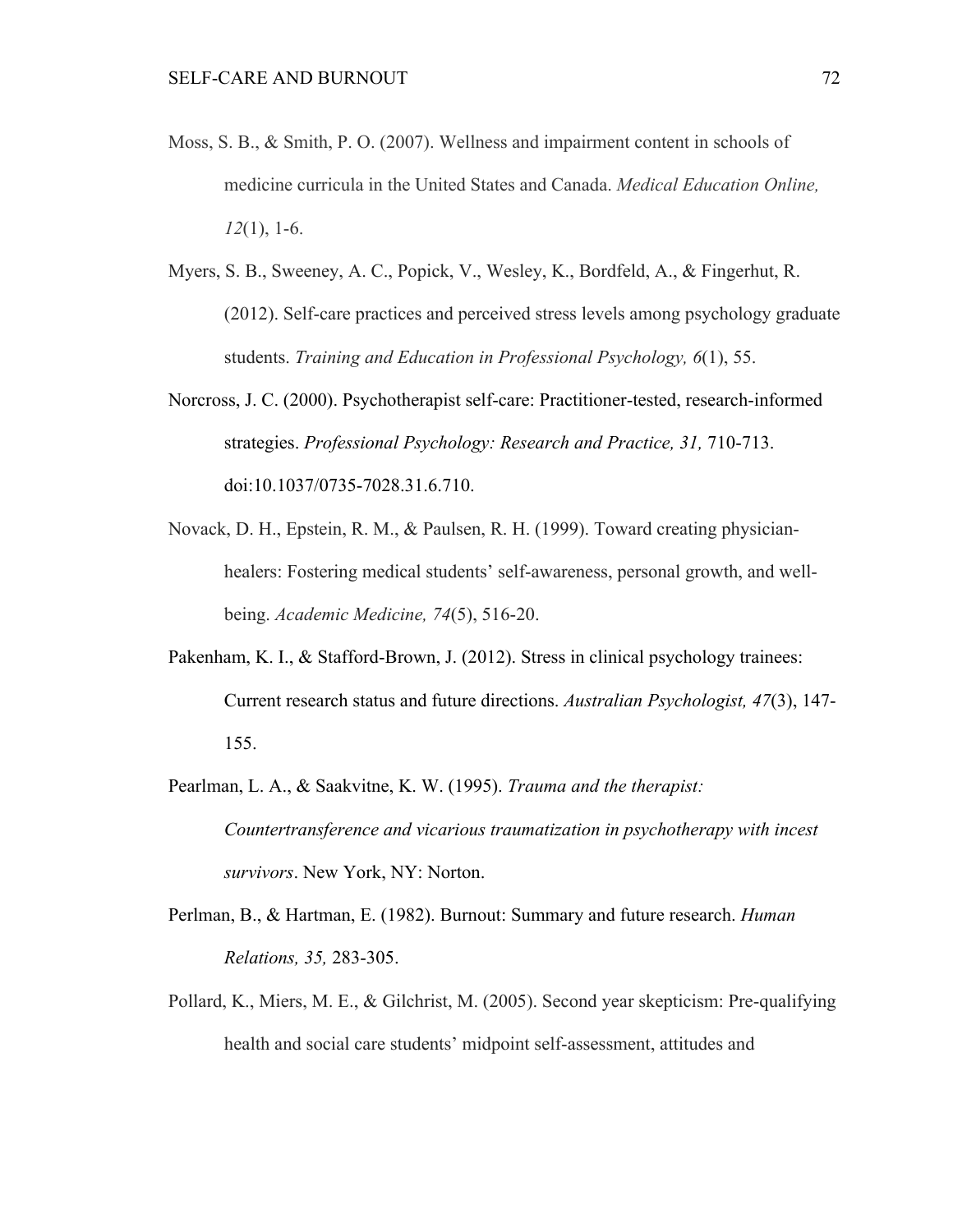perceptions concerning interprofessional learning and working. *Journal of Interprofessional Care, 19*(3), 251-268.

- Saakvitne, K. W., Pearlman, L. A., & Abrahamson, D. J. (1996). *Transforming the pain: A workbook on vicarious traumatization*. New York, NY: Norton.
- Saipanish, R. (2003). Stress among medical students in a Thai medical school. *Medical Teacher, 25*(5), 502-506.
- Maslach, C., & Schaufeli, W. B. (1993). Historical and conceptual development of burnout. In W. B. Schaufeli, C. Maslach, & T. Marek (Eds.) *Professional burnout: Recent developments in theory and research* (pp, 1-16) Philadelphia, PA: Taylor and Francis.
- Shah, A. A., Bazargan-Hejazi, S., Lindstrom, R. W., & Wolf, K. E. (2009). Prevalence of at-risk drinking among a national sample of medical students. *Substance Abuse, 30*(2), 141-149. doi:10.1080/08897070902802067.
- Shapiro, S. L., Shapiro, D. E., & Schwartz., G. E. R. (2000). Stress management in medical education: A review of the literature. *Academic Medicine, 75*(7), 748- 759.
- Sherman, M. D. (1996). Distress and professional impairment due to mental health problems among psychotherapists. *Clinical Psychology Review, 16,* 299-315. doi:10.1016/0272-7358(96)00016-5.

Skovholt, T. M. (2001). *The resilient practitioner.* Needham, MA: Allyn & Bacon

Stark, M. A., Hoekstra, T., Hazel, D., & Barton, B. (2012). Caring for self and others: Increasing health care students' healthy behaviors. *Work, 42*(3), 393-401.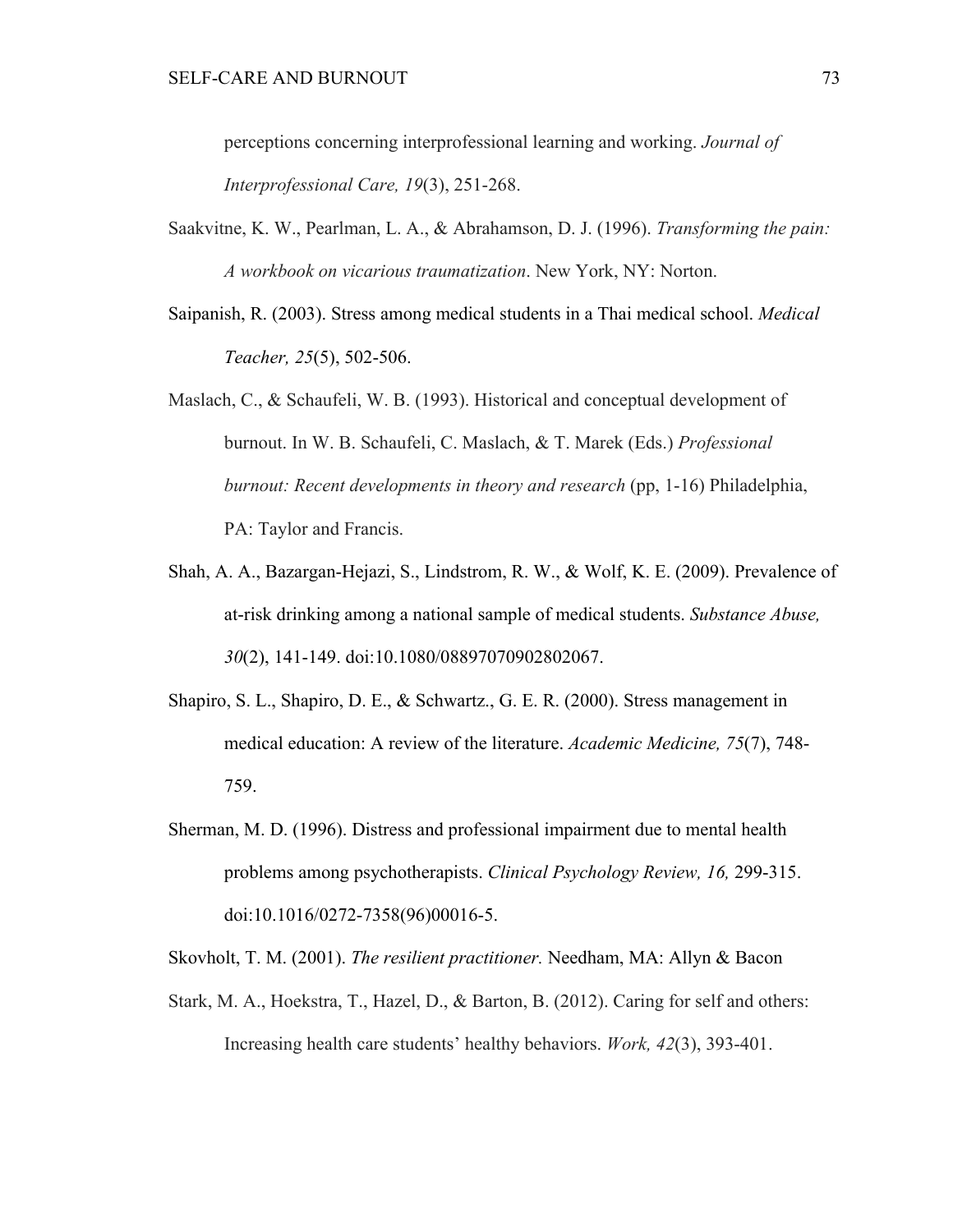- Thoreson, R. W., Budd, F. C., & Krauskopf, C. J. (1986). Perceptions of alcohol misuse and work behavior among professionals: Identification and intervention. *Professional Psychology: Research and Practice, 17*(3), 210-216. http://dx.doi.org/10.1037/0735-7028.17.3.210
- Weiskopf, P. (1980). Burnout among teachers of exceptional children. *Exceptional Children, 47,* 18-23.
- West, C. P., Dyrbye, L. N., Satele, D. V., Sloan, J. A. & Shanafelt, T. D. (2012). Concurrent validity of single-item measures of emotional exhaustion and depersonalization in burnout assessment. *Journal of General Internal Medicine, 27*(11), 1445-1452.
- World Health Organization. (2010). *Framework for action on interprofessional education and collaborative practice.* Retrieved from

https://apps.who.int/iris/bitstream/handle/10665/70185/?sequence=1

World Health Organization. (1988). Learning together to work together for health: Report of a WHO Study Group on Multiprofessional Education of Health Personnel: The team approach. Retrieved from https://apps.who.int/iris/handle/10665/37411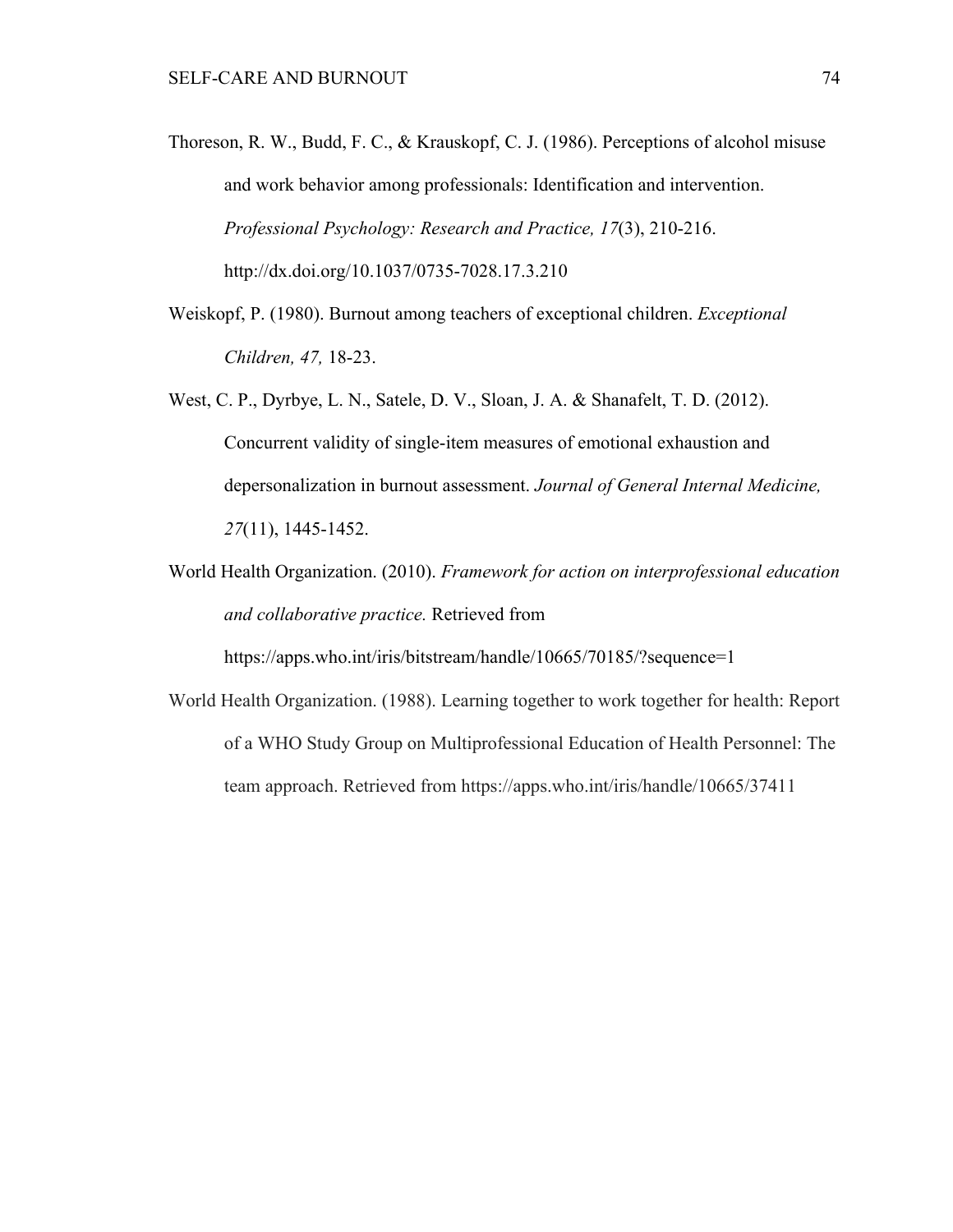# **Appendix A**

#### **Personal Information Questionnaire**

Sex/gender:

- $\overline{\phantom{a}}$ Female
- \_\_ Male
- \_\_ Transgender
- Prefer not to specify

Race/ethnicity:

- \_\_ African American
- \_\_ Asian/Pacific Islander
- \_\_ Hispanic/Latino
- \_\_ Native American/Indian American
- \_\_ Caucasian
- \_\_ Not Listed
- Prefer not to specify

Age:  $\overline{\phantom{a}}$ 

Married?

- \_\_ Yes
- $\sqrt{\phantom{a}}$  No
- Children?
- $-$  Yes
- $\overline{\phantom{0}}^{No}$

Program at PCOM:

 $\overline{\phantom{0}}$  D.O.

 $\overline{\phantom{0}}$  P.A.

\_\_ Mental Health Counseling

- Psy.D. Clinical Psychology
- \_\_ Psy.D. School Psychology

Year in program:

- \_\_ First Year
- $\overline{\phantom{a}}$  Second Year
- \_\_ Third Year
- \_\_ Fourth Year
- \_\_ Fifth Year

# Are you currently employed?

- \_\_ Yes
- $\overline{\phantom{0}}$  No
- \_\_ If so, how many hours a week are you working?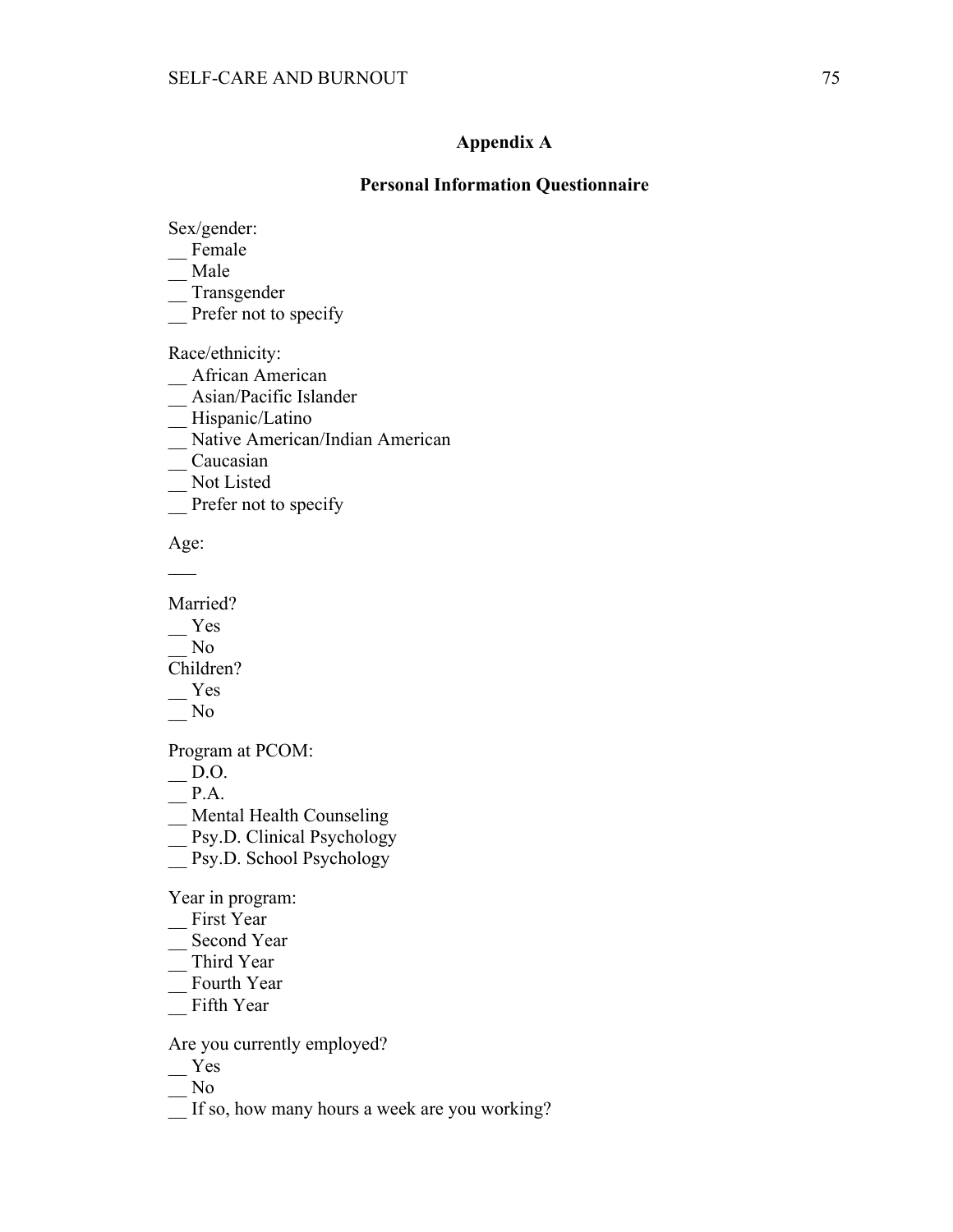Are you currently on rotation or at practicum?

\_\_ Yes

 $\overline{\phantom{0}}$  No

If so, how many hours a week are you at the site(s)?

On average, how many hours a week do you spend in class or viewing class material (i.e. via Tegrity)?

On average, how many hours do you spend studying a week?

On average, how many hours a week do you sleep a night- Sunday through Thursday?

On average, how many hours do you sleep each night of the weekend- Friday and Saturday?

Have you been exposed to previous self-care modules/education?

\_\_\_ Yes

 $\frac{N_0}{N_0}$ 

If so, was it helpful? \_\_\_ Yes  $\overline{\phantom{0}}$  No

 $\frac{1}{2}$  ,  $\frac{1}{2}$  ,  $\frac{1}{2}$  ,  $\frac{1}{2}$  ,  $\frac{1}{2}$  ,  $\frac{1}{2}$  ,  $\frac{1}{2}$  ,  $\frac{1}{2}$  ,  $\frac{1}{2}$ 

 $\mathcal{L}_\text{max}$ 

 $\frac{1}{2}$  ,  $\frac{1}{2}$  ,  $\frac{1}{2}$  ,  $\frac{1}{2}$  ,  $\frac{1}{2}$  ,  $\frac{1}{2}$  ,  $\frac{1}{2}$  ,  $\frac{1}{2}$  ,  $\frac{1}{2}$ 

 $\mathcal{L}_\text{max}$ 

On a scale of 1-10, how stressed have you felt in the last week? 1- being no stress at all; 10- being extremely stressed, can't handle the pressure

On a scale of 1-10, how burned out have you felt in the last week? 1- being not burned out at all; 10- being extremely burned out (e.g. haven't slept, change in eating habits, lack of exercise/self-care, increased physical symptoms)

Did you participate in the Fall 2017 IPE course on impairment?

\_\_\_\_ Yes  $\_\_$  No

Did you participate in the Fall 2017 IPE course on self-care?

\_\_\_\_ Yes

\_\_\_\_ No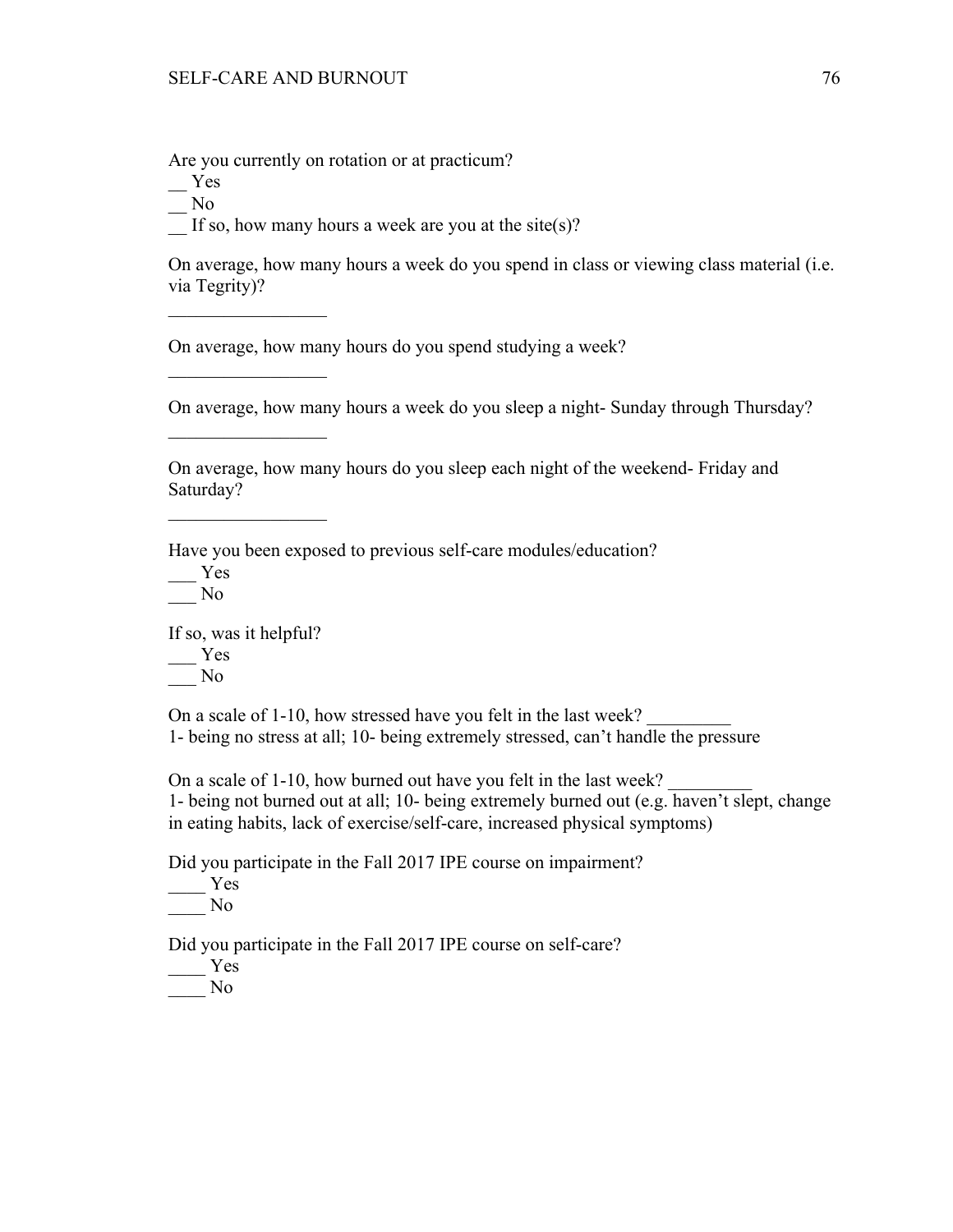# **Appendix B**

# **PCOM Groups e-mail pretest for control group sent on September 27, 2017**

Dear graduate and medical students:

My name is Samantha Giangrande and I am a fourth year doctoral student in the Philadelphia College of Osteopathic Medicine Clinical Psychology Psy.D. program. I am conducting an online dissertation study to examine students' experience of burnout and knowledge of self-care practices.

Through this study, we hope to learn more about students' personalized knowledge of burnout and self-care. Overall, this study has the capacity to learn about students' level of burnout and begin a conversation within PCOM as a community on how to decrease burnout and increase self-care practices among students. To learn this important information, we are asking participants to complete three brief surveys to identify minimal personal information, self-care practices, and experience of burnout. Your responses in this study will be completely anonymous via a personalized code that you will create at the beginning of the survey and no individual results will be reported.

This survey should take approximately **15 minutes** to complete.

In order to participate in this study, you must be enrolled as a full-time student at the Philadelphia College of Osteopathic Medicine and in either the Clinical Psychology PsyD, School Psychology PsyD, Osteopathic Medicine, or Physician's Assistant programs. **(Those students registered for the 2017-2018 Interprofessional Education course will be invited as part of their course.).** 

Your participation is completely voluntary and you have the right to discontinue participation at any time without penalty. However, **please note the survey will close on October 2, 2017 at 4:30pm, and you will not be able to participate after this time.** If you have any questions about this research, you may contact my dissertation chair, Dr. Stephanie Felgoise, Ph.D. ABPP, at stephanief@pcom.edu, or myself at samanthagi@pcom.edu.

If you are interested in participating in this study, please click on the link below: https://www.surveymonkey.com/r/VL8FYPP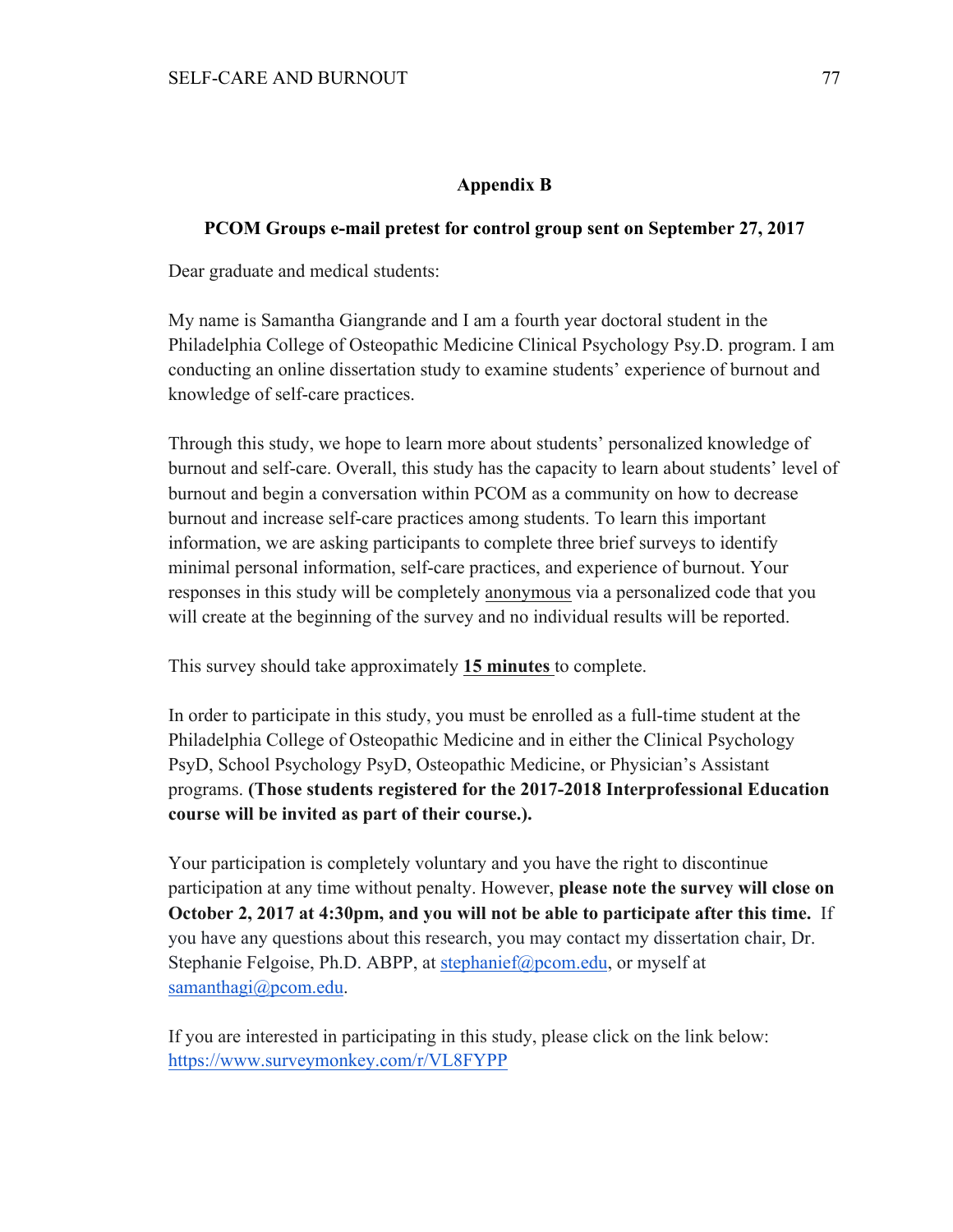At the end of the survey, you will be given instructions on how to register for a raffle for one of ten Visa gift cards valued at \$30 each. Thank you once again for your consideration! Sincerely, Samantha Giangrande, M.A.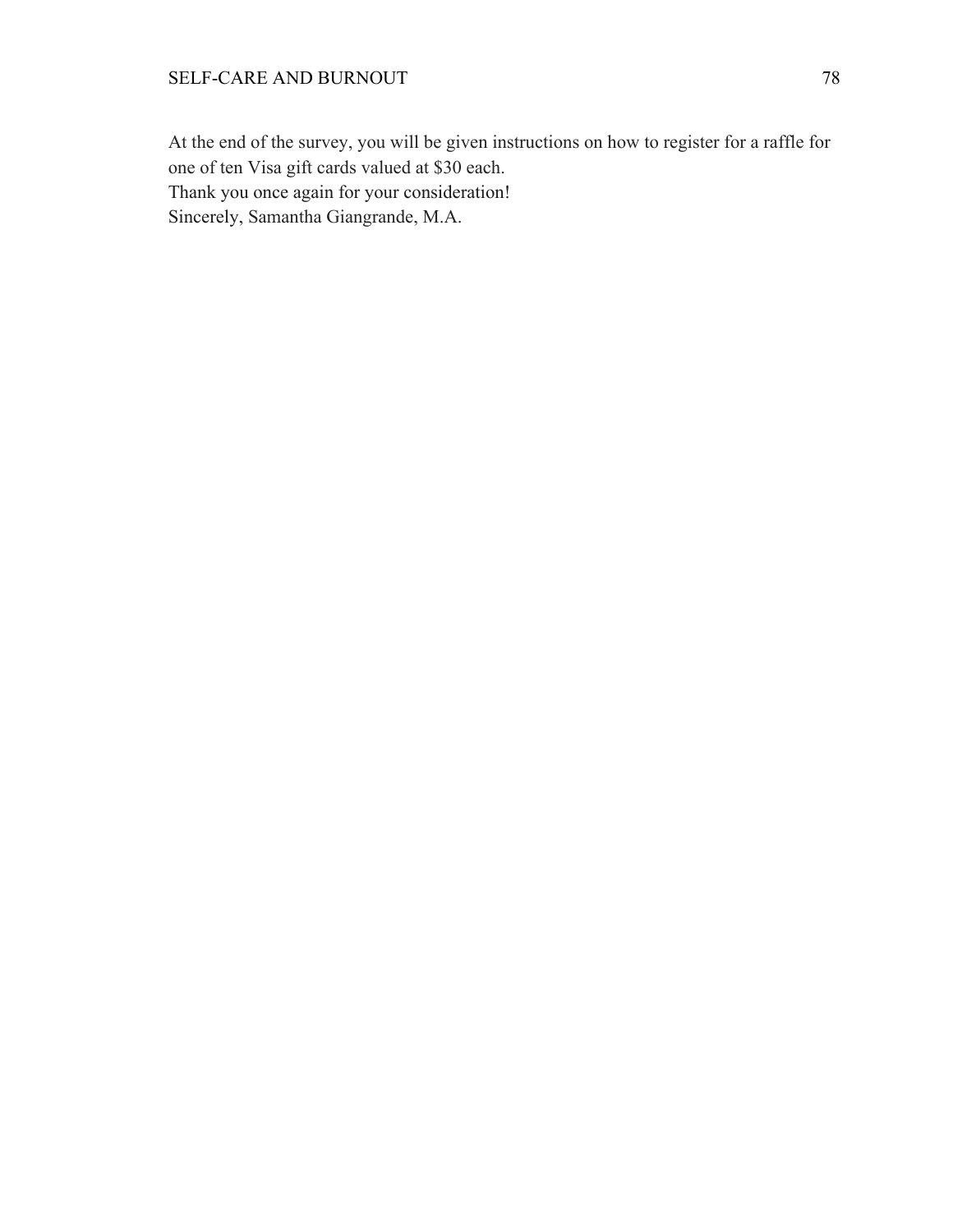#### **Appendix C**

#### **PCOM Groups e-mail posttest for control group sent on November 22, 2017**

Dear graduate and medical students:

My name is Samantha Giangrande and I am a fourth-year doctoral student in the Philadelphia College of Osteopathic Medicine Clinical Psychology Psy.D. program. I am conducting an online dissertation study to examine students' experience of burnout and knowledge of self-care practices. The survey below serves as a **follow-up** from the survey graduate and medical students received on September 27, 2017. Your participation in this follow-up survey is greatly appreciated if you have previously participated.

Through this study, we hope to learn more about students' personalized knowledge of burnout and self-care. Overall, this study has the capacity to learn about students' level of burnout and begin a conversation within PCOM as a community on how to decrease burnout and increase self-care practices among students. To learn this important information, we are asking participants to complete three brief surveys to identify minimal personal information, self-care practices, and experience of burnout. Your responses in this study will be completely anonymous via a personalized code that you will create at the beginning of the survey and no individual results will be reported (please be reminded it should be the same as you created before, according to the instructions given).

# **This survey should take approximately 15 minutes to complete.**

In order to participate in this study, you must be enrolled as a full-time student at the Philadelphia College of Osteopathic Medicine and in either the Clinical Psychology PsyD, School Psychology PsyD, Osteopathic Medicine, or Physician's Assistant programs. (Those students registered for the 2017-2018 Interprofessional Education course will be invited as part of their course.).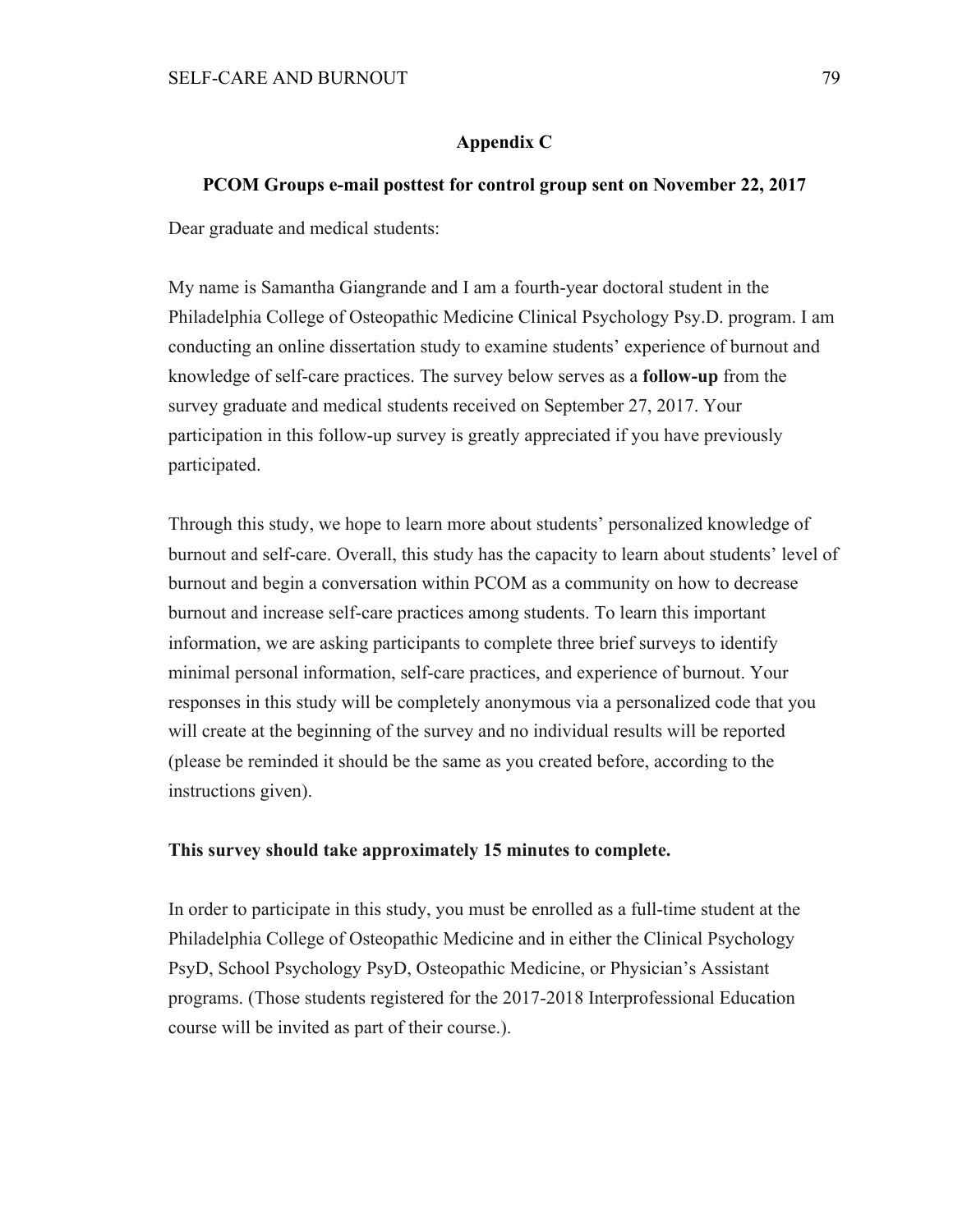Your participation is completely voluntary and you have the right to discontinue participation at any time without penalty. However, please note the survey will close on Monday November 27, 2017, at 4:00 p.m., and you will not be able to participate after this time. If you have any questions about this research, you may contact my dissertation chair, Dr. Stephanie Felgoise, Ph.D. ABPP, at stephanief@pcom.edu, or myself at samanthagi@pcom.edu.

# **If you are interested in participating in this study, please click on the link below: https://www.surveymonkey.com/r/BrnOutSelfCare2**

At the end of the survey, you will be given instructions on how to register for a raffle for one of ten Visa gift cards valued at \$20 each. This is a second drawing, and students are eligible to win in both the first and second drawing, if their names are chosen twice.

Thank you once again for your consideration! Sincerely, Samantha Giangrande, M.A.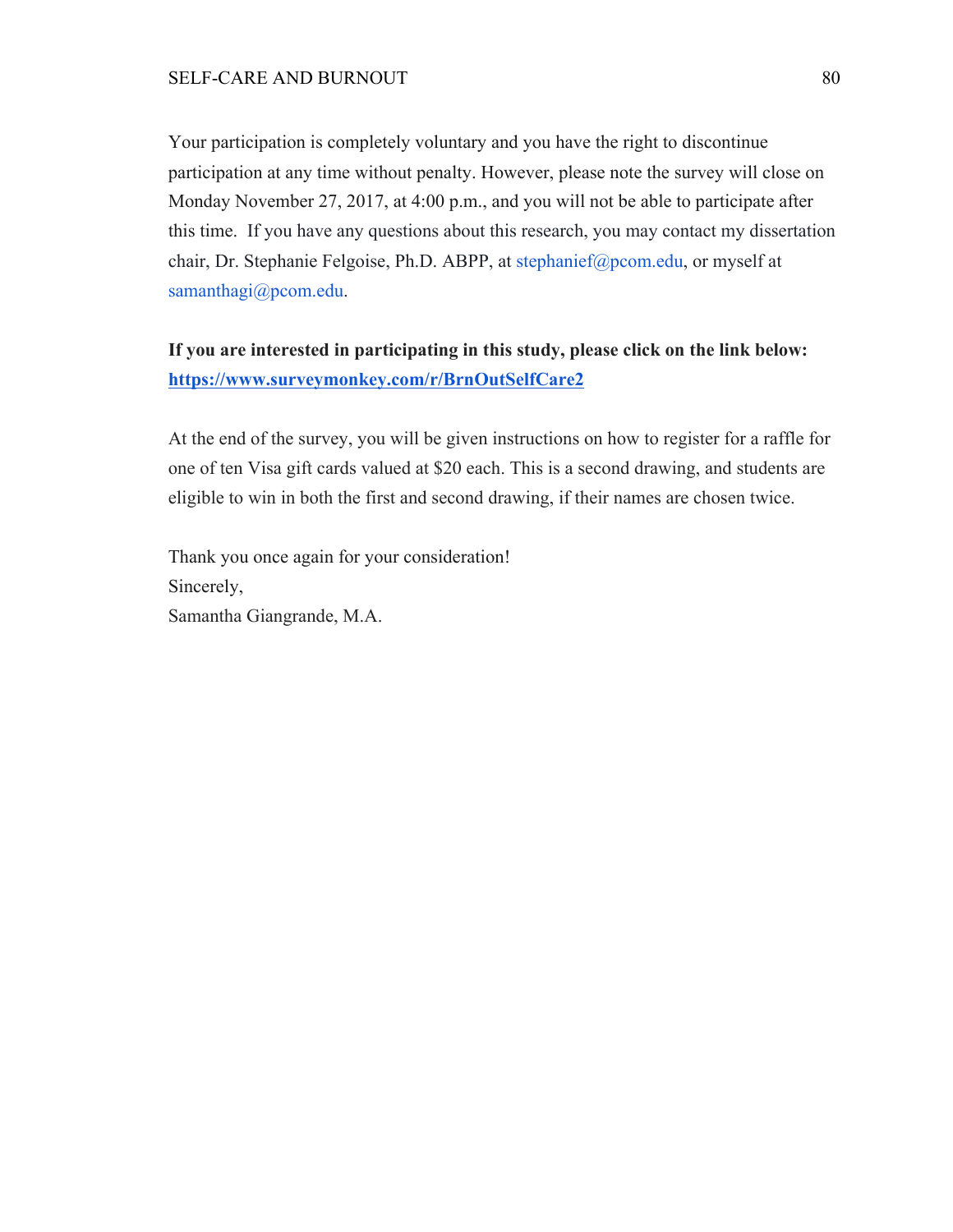#### **Appendix D**

# **Pretest Blackboard announcement for experimental group (IPE course)**

September 25, 2017

IPE: Self-Care and Burnout Assessment Survey

Dear students, please find a link for a survey regarding student self-care and burnout below and at the bottom of this email.

https://www.surveymonkey.com/r/BurnoutSelfCare

Through this study, we hope to learn more about students' personalized knowledge of burnout and self-care and begin a conversation within the PCOM community on how to decrease burnout and increase self-care practices among students. This survey/study is closely tied to the IPE classes you will have in October, and will also help us improve these offerings. The data will also be used for the purpose of a doctoral dissertation study, though there will be no way to identify participants.

Participation in this survey will be voluntary, anonymous, and you have the right to discontinue the survey or not participate without penalty. **If you wish to participate, you can only do so until Monday, October 2, and then the first phase of the study will be closed.**

If you choose to participate, there will be a link at the end of the survey with instructions for you to enter into a raffle for one of ten Visa gift cards valued at \$30 each. The IPE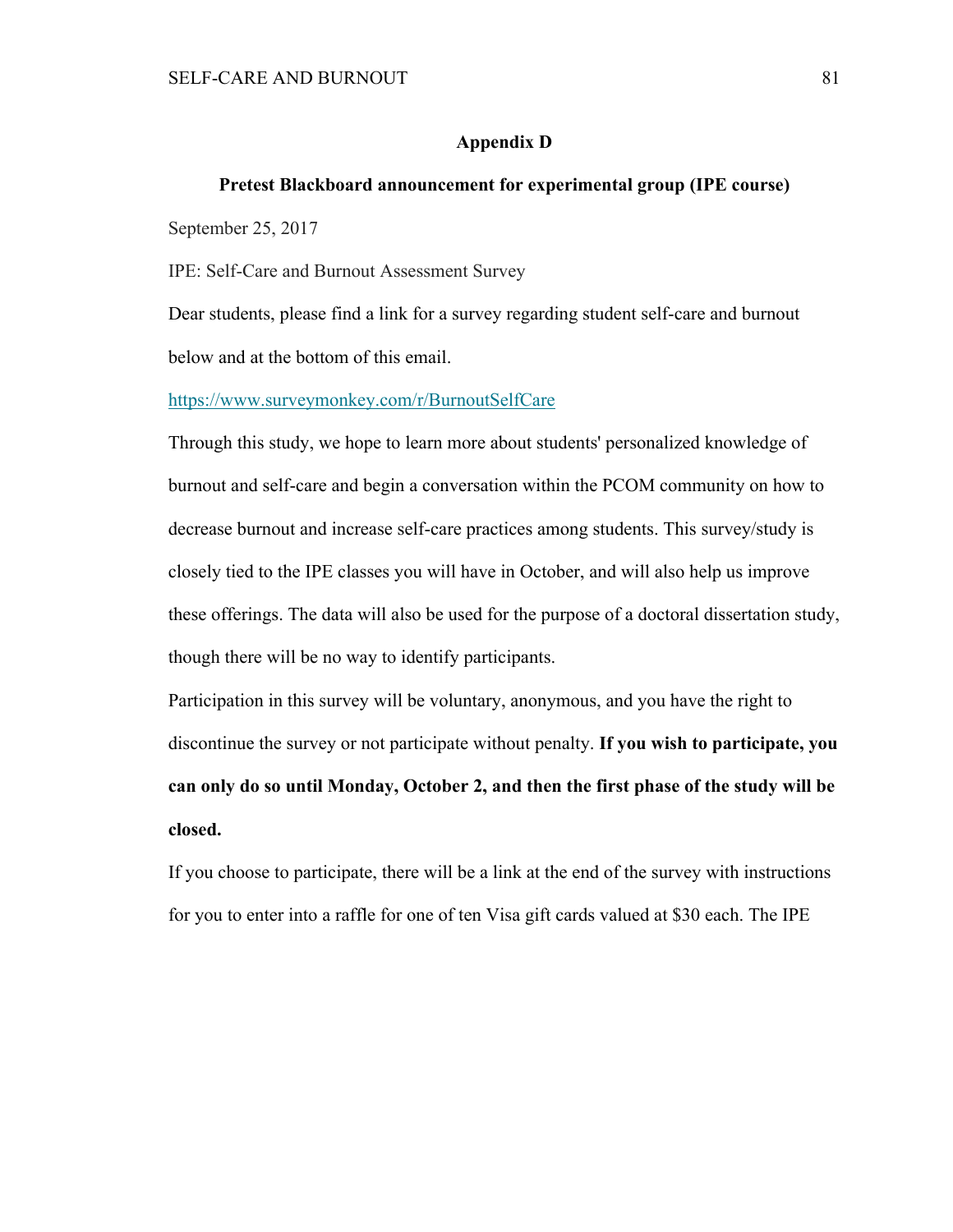course faculty and Sam Giangrande greatly appreciate your participation.

If you have any questions about this research, you may contact Dr. Stephanie Felgoise at

stephanief@pcom.edu or samanthagi@pcom.edu.

https://www.surveymonkey.com/r/BurnoutSelfCare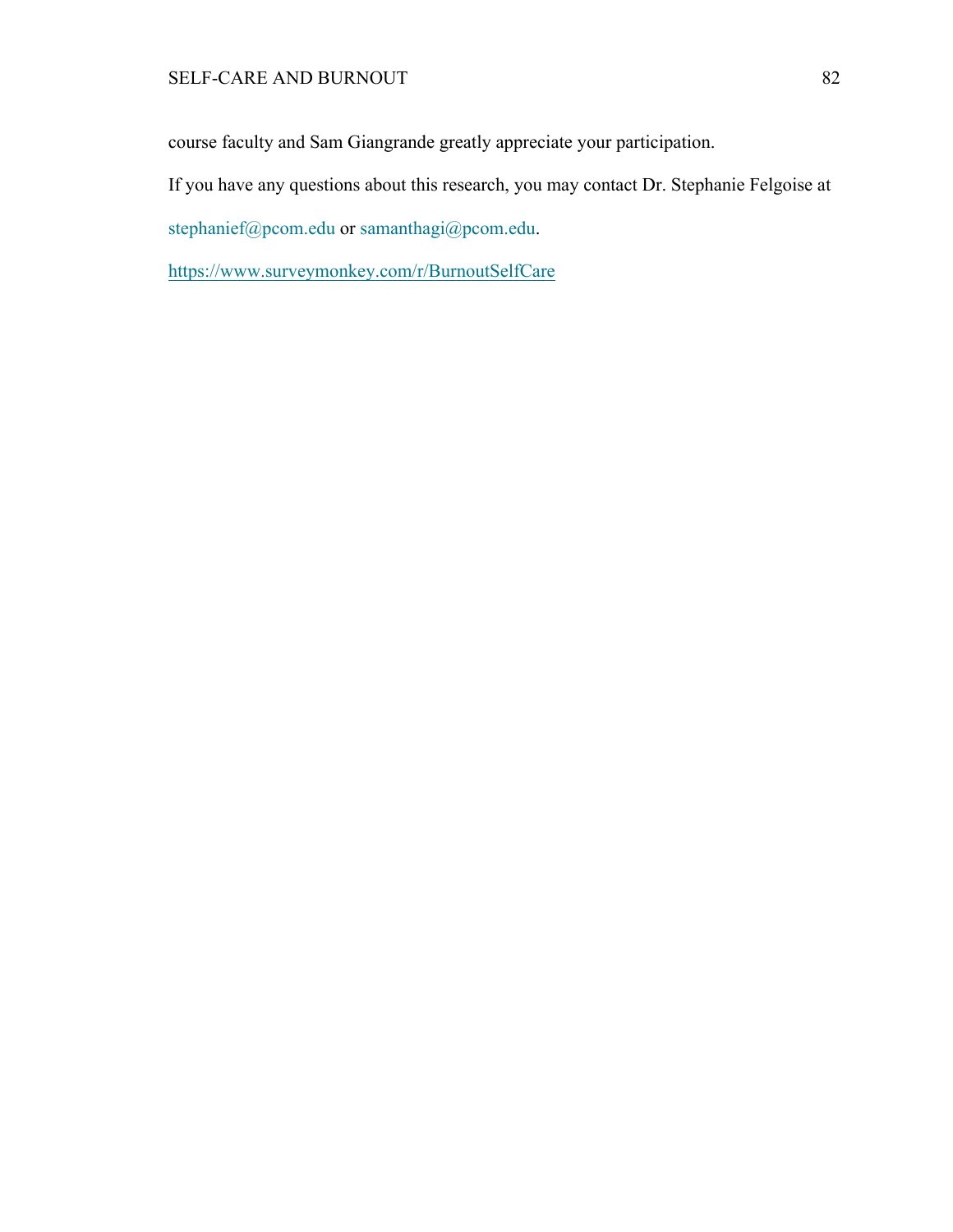#### **Appendix E**

#### **Posttest Blackboard announcement for experiment group (IPE course)**

November 20, 2017

Burnout and Self-care Study Posttest (Post-module assessment): Reminder Dear students, please find a link for a survey regarding student self-care and burnout below and at the bottom of this email.

#### https://www.surveymonkey.com/r/BrnOutSelfCare2

Through this study, we hope to learn more about students' personalized knowledge of burnout and self-care and begin a conversation within the PCOM community on how to decrease burnout and increase self-care practices among students. This survey/study is closely tied to the IPE classes you had in October, and will also help us improve these offerings. The data will also be used for the purpose of a doctoral dissertation study, though there will be no way to identify participants.

Participation in this survey will be voluntary, anonymous, and you have the right to discontinue the survey or not participate without penalty. **If you wish to participate, you can only do so until Monday, December 1, and then the second and final phase of the study will be closed.**

If you choose to participate, there will be a link at the end of the survey with instructions for you to enter into a raffle for one of ten Visa gift cards valued at \$20 each. The IPE course faculty and Sam Giangrande greatly appreciate your participation. If you have any questions about this research, you may contact Dr. Stephanie Felgoise at

stephanief@pcom.edu or samanthagi@pcom.edu.